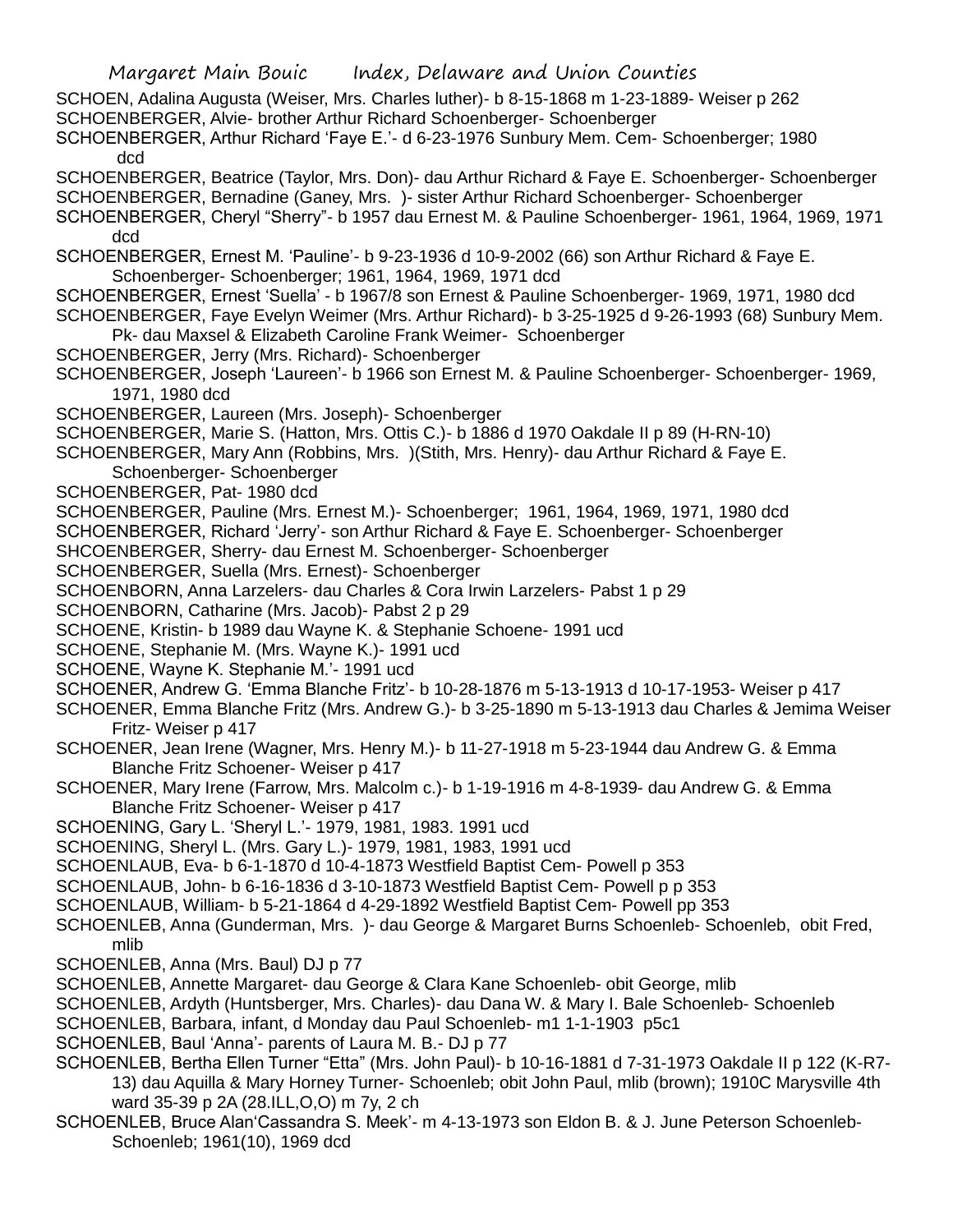- SCHOENLEB, Carrie- b 3-31-1889 d 5-12-1960 Oakdale Cem- dau George & Margaret Burns Schoenleb-Schoenleb; obit Fred, mlib
- SCHOENLEB, Cassandra S. Meek (Mrs. Bruce Alan)- m 4-13-1973 dau Richard E. Meek,Sr.- Schoenleb
- SCHOENLEB, Chris- son Edwin & Elaine Schoenleb- Schoenleb
- SCHOENLEB, Clara Kane (Mrs. George)- b 1886 m 1921 d 1951 Trinity Cem- djlm p 78
- SCHOENLEB, Dana W.'Mary I. Bale'- m 3-27-1923 d 9-16-1980 (77) Africa Cem son George & Pauline Nicol Schoenleb- obit obit George, obit Pauline, mlib; Schoenleb; 1961, 1964, 1969, 1971, 1980 dcd; 1910C Paris Tp 75-76 (7)
- SCHOENLEB, Darhl 'Carla'- son Eldon B. & J. June Peterson Schoenleb- Schoenleb; 1961(13), 1964 dcd
- SCHOENLEB, Dennis 'Diane'- son Eldon B. & June Schoenleb- Schoenleb; 1961(12), 1964 dcd
- SCHOENLEB, Diane Smith (Mrs. Dennis)- dau Paul & Eileen Smith- Schoenleb
- SCHOENLEB, Edwin A.'Marian Elaine Gibson'- m 12-1931-son John Paul & Martha Ellen Turner Schoenleb-Schoenleb; 1910C Marysville 4th ward 35-39 p 2A (2,O,O,O)
- SCHOENLEB, Eldon B, 'J. June Peterson'- son Mary SchoenlebSchoenleb
- SCHOENLEB, Elzine (Mrs. Edwin)- Schoenleb
- SCHOENLEB, Emanuel- son George & Margart Burns Schoenleb- obit Fred, mlib
- SCHOENLEB, Eva Margaretha Sixt(Mrs. Johann M.)- mother- b 10-30-1826 d 10-24-1894 (67-11-24) Trinity Cem, DJ p 77; see "Descendants of Joseph Sixt, mlib, sister Johanna Andrew Sixt, unec XVII p 5
- SCHOENLEB, Faye (Mrs. Ralph)- 1979, 1981, 1983 ucd
- SCHOENLEB, Florence (Lawson, Mrs. )- dau Dana W. & Mary I. Bale Schoenleb- Schoenleb
- SCHOENLEB, Fred- b 11-28-1880 not m d 11-1-1944 (63) Oakdale son George & Margaret Burns Schoenlebobit, mlib
- SCHOENLEB, Holly- b 12-15-1973 d 1-6-1991 (17) Africa Cem- dau Dennis & Diane Smith Schoenleb-**Schoenleb**
- SCHOENLEB, John Fred 'Mary A.'- b 1850 d 1-25-1937 Oakdale II p 87 (H-RP-8); 1910C Paris Tp 61-62 p 3A (60,O,Ger,Ger)
- SCHOENLEB, George 'Margaret Burns'- d 6-14-1924 (74) Oakdale 3652 I p 138 (F-R11-6)
- SCHOENLEB, George 'Pauline Nicol''Clara Kane'- b 5-13-1882 m(2) 1921 d 6-4-1939 Trinity Cem DJ p 78 son John Fred & Mary Greenbaum Schoenleb- obit, mlib; 1910C Paris Tp 75-76 (28) m 8y
- SCHOENLEB, Janet (Casson, Mrs. Leo)- b 1954 dau Eldon B. & J. June Peterson Schoenleb- Schoenleb; 1961, 1964, 1969, 1971, 1980 dcd
- SCHOENLEB, Johann M.'Eva Margaretha'- b 6-16-1816 d 2-14-1889 (72-7-28) Trinity Cem, DJ p 77- Father
- SCHOENLEB, John- son John Fred & Mary Greenbaum Schoenleb- obit George, mlib
- SCHOENLEB, John- son George & Margaret Burns Schoenleb- obit Fred, mlib
- SCHOENLEB, John M.- b 1829 d 1-15-1916 (87y4m) Oakdale I p 138 (F-R11-9)
- SCHOENLEB, John Paul 'Bertha Ellen Turner'- b 1-31-1880 d 1-5-1973 Oakdale II p 122 (K-R7-13) son Frederick & Mary Gruenbaum Schoenleb- Schoenleb; 1915 uch p 539; Marysville p 21; obit, mlib
	- (brown); 1910C Marysville 4th ward 35-39 p 2A (30,O,O,O) m 7y, postman
- SCHOENLEB, J. June Peterson (Mrs. Eldon)- d 1-6-1995 (67) Africa Cem- Schoenleb
- SCHOENLEB, June (Mrs. . Wilson V.)- 1961, 1964, 1969, 1971, 1980 dcd
- SCHOENLEB, Krista- Schachingerdau Dennis & Diane Smith Schoenleb- Schoenleb
- SCHOENLEB, Laura M. B.- b 9-4-1891 d 2-4-1893 (1-5-0) Trinity Cem, DJ p 77- dau Baul & Anna
- SCHOENLEB, Lena E. (Eichemeyer, Mrs. )- dau John Fred & Mary Greenbaun Schoenleb- obit, George, mlib SCHOENLEB, Louis- son George & Margaret Burns Schoenleb- obit Fred, mlib
- SCHOENLEB, Lutrelle- son John Paul & Berta Ellen Turner Schoenleb- Schoenleb; obit John Paul, mlib; obit Bertha Ellen, mlib; 1910C Marysville 4th ward 35-39 p 2A (6,O,O,O)
- SCHOENLEB, Margaret Burns (Mrs. George)- b 1852 d 7-20-1933 Oakdale I p 138 (F-R11-9) dau Emanuel & Anna Bishop Burns- 1915 uch p 1051
- SCHOENLEB, Margaret (Reed, Mrs. )- dau John Fred & Mary Greenbaun Schoenleb- obit George. mlib
- SCHOENLEB, Marian Elaine Gibson (Mrs. Edwin A.)- m 12-1931- dau Leola Gibson- Schoenleb
- SCHOENLEB, Marjorie H. (DeGood, Mrs. Max Huber)- b 1915 Oakdale II p 124 (H-R8-8)- dau John Paul & Bertha Ellen Turner Schoenleb- Schoenleb; DeGood; obit John Paul, obit Bertha Ellen, mlib (brown)
- SCHOENLEB, Mary A.(Mrs. John Fred) b 1852 Franklin Co d 11-19-1937 Oakdale II p 87 (H-RP-8); 1910C Paris Tp 61-62 p 3A (58) m 36y, 4 ch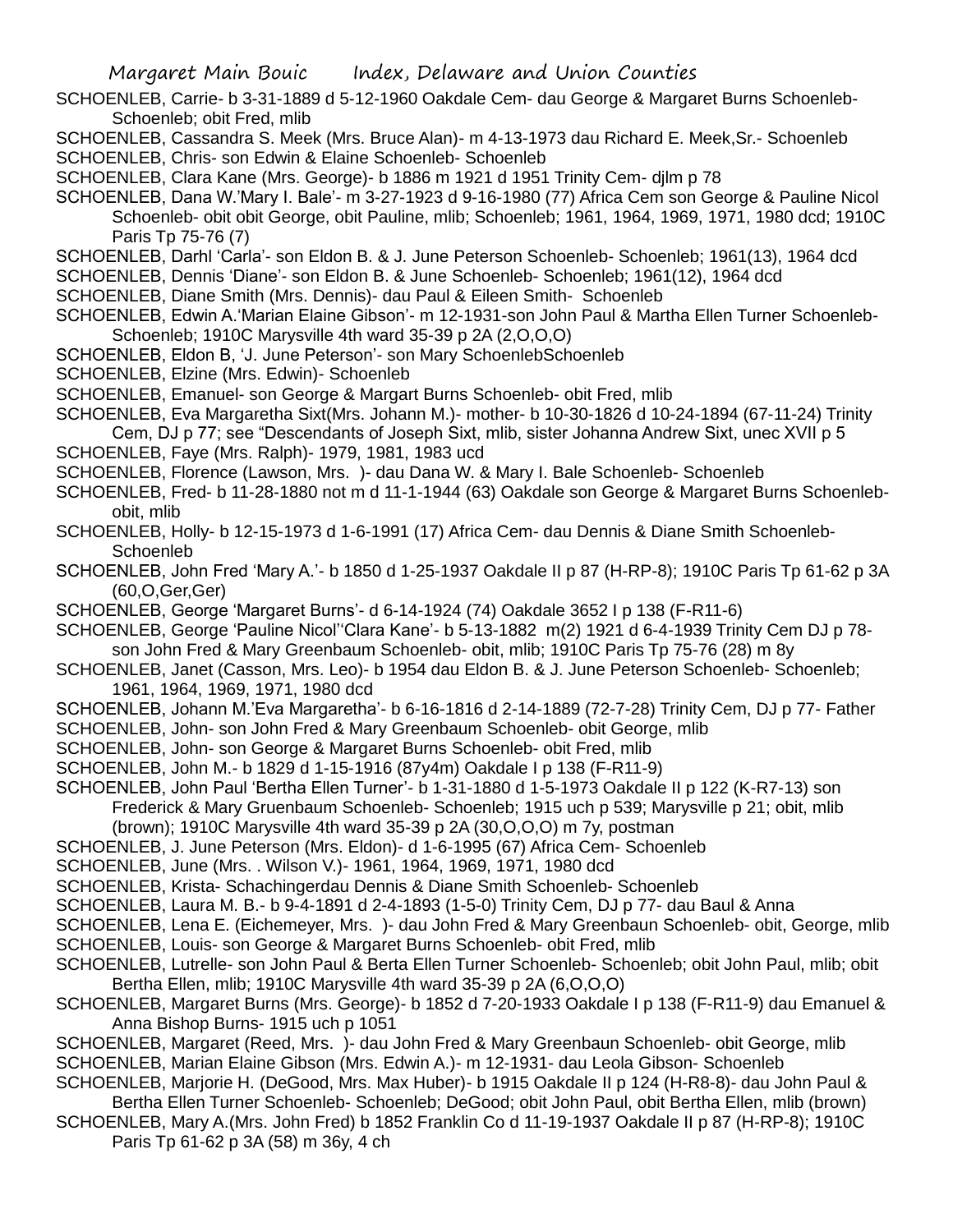- SCHOENLEB, Mary I. Bale (Mrs. Dana W.)- m 3-27-1923 d 1-26-1994 (93) Africa Cem- sister Walter & Forrest Bale- Schoenleb; 1961, 1964, 1969, 1971, 1980 dcd
- SCHOENLEB, Milton- son George & Pauline Nicol Schoenleb- obit George, obit Pauline, mlib; 1910C 75-76 (2)
- SCHOENLEB, Patty- b 1969 dau Ralph & Faye Schoenleb- 1979, 1981, 1983 ucd
- SCHOENLEB, Paul- father of Barbara- mt 2-1-1893 o 5 c1 Ab p 33
- SCHOENLEB, Pauline Nicol (Mrs. George)- d 6-12-1912 (30) measles dau John Nicol, Trinity Cem, obit, mlib; 1910C Paris Tp 75-76 (28) m 8y, no ch
- SCHOENLEB, Ralph 'Faye'- 1979, 1981, 1983 ucd
- SCHOENLEB, Ralph- son George & Pauline Nicol Schoenleb- obit George, obit Pauline, mlib; 1910C Paris Tp 75-76 (3)
- SCHOENLEB, Summer- dau Dennis & Diana Smith Schoenleb- Schoenleb
- SCHOENLEBEN, Eva Margaret Six (Mrs. John Michael)- b 10-30-1826 Bavaria m 9-4-1847 d 10-24-1894 (66-11-21) obit, mlib; Trinity Cem; mt 10-31-1894 p1c6,
- SCHOENLEBEN, John Michael 'Eva Margaret Six'- m 9-4-1847- obit Eva Margaret, mlibl mt 10-31-1894; p1c6 SCHOENMAN, Anna Mae (Urban, Mrs. )- sister Harry P. Jr. Schoenman- Schoenman
- SCHOENMAN, Harry P. Jr.- 'Jane A. Sherman' d 12-22-2000 New Bedford, Mass- Schoenman
- SCHOENMAN, Jane A. Sherman (Mrs. Harry P.Jr.)- Schoenman
- SCHOENMAN, Philip C.- son Harry P. Sr. & Jane A. Sherman Schoenman- Schoeman
- SCHOETER, C. A.- pallbearer for William Warren- dg 8-27-1915 Cry Ab p 73
- SCHOETTLE, George P. 'Marie M. Gaessler'- d 1951- Schoettle
- SCHOETTLE, Ida (Farahay, Mrs. Thomas)- dau George P. & Marie M. Gaessler Schoettle- Schoettle
- SCHOETTLE, Mabel (Witmer, Mrs. Victor)- b 6-9-1892 m 9-16-1919- Weiser p 403
- SCHOETTLE, Marie M. Gaessler (Mrs. George P.)- d 7-1-1983 (91) Sarah Moore Home, bur Cincinnati- sister William G. Gaessler- Schoettle
- SCHOFFERT, Blanche T.- b 8-13-1889 Scioto Tp dau Jackson & Delia J. Gates Schoffert- dcb
- SCHOFFERT, Samuel- pallbearer for Mrs. Hagar Maugans- dg 3-7-1911 Cry Ab p 16
- SCHOFFNER, Cecelia Beth- b 5-16-1957 dau Homer Herbert & Donna Jean Nisley Schoffner- Weiser p 653
- SCHOFFNER, Donna Jean Nisley (Mrs. Homer Herbert)- b 3-26-1922 m 7-9-1950 dau Charles Ernest & Mary Ruth Schaffner Nisley- Weiser p 653
- SCHOFFNER, Homer Herbert 'Donna Jean Nisley'- b 3-2-1925 m 7-9-1950- Weiser p 653
- SCHOFFNER, Mitchell Patrick- b 4–17-1953 son Homer Herbert & Donna Jean Nisley Schoffner- Weiser p 653
- SCHOFIELD, see Scofield, Mrs. 1883 uch V p 283
- SCHOFIELD, Alpheus 'Anna Kratt'- 10-24-1838 d 2-6-1874 Westfield Baptist Cem, Powell p 352, 368; dumch p 391
- SCHOFIELD, Amanda (Keeler, Mrs. William)- m 10-31-1880 ucm 6826
- SCHOFIELD, Amorett (Linsley, Mrs. C. B.)- m 4-3-1859 ucm (Hearl)
- SCHOFIELD, Amoretta (Mrs. Lyman)- d 2-14-1894 (70-10-21) Brown Graveyard, Marion Co, Powell p 300
- SCHOFIELD, Andrew 'Rachel'- Pabst 8 p 95
- SCHOFIELD, Ann Kratt (Mrs. Alpheus)- b 10-28-1838 d 1-1-1917 dau Christopher & Christina Krouse Kratt-Westfield Baptist Cem, Powell p p 352; dumch p 391
- SCHOFIELD, Anna/Emma (Uncapher, Mrs. )(Mrs. Thomas)- m 4-24-1879 ucm 6475
- SCHOFIELD, Arthur Edward- b 1891 d 1891 son John Edward & Effie Margaret White Schofield- White II 158
- SCHOFIELD, Belinda (Bartlett, Mrs. Lester)- d age 42; dumch p 255
- SCHOFIELD, Clara Bess (Tomkins, Mrs. Jack C.)- b 1908 dau John Edward & Effie Margaret White Schofield-White II 162
- SCHOFIELD, Cyrene (Lewis, Mrs. Morgan)- d 1862- dumch p 306
- SCHOFIELD, Edna May (Parlier, Mrs. Charles)- b 1895 m 1919 dau John Edward & Effie Margaret White Schofield- White II 160
- SCHOFIELD, Edward Ronald 'Janet Sue Teets'- m 6-8-1996 son Bill & Clem Schofield- Schofield
- SCHOFIELD, Effie Margaret White (Mrs. John Edward)- b 1866 m 1887 dau William & Malinda Bennett White-White II 125
- SCHOFIELD, Elizabeth (Mrs. Thomas)- b 4-1864- 1900C Claibourne Tp 133-143 p 5B (36,O,Eng,Eng) 3 ch, 2 living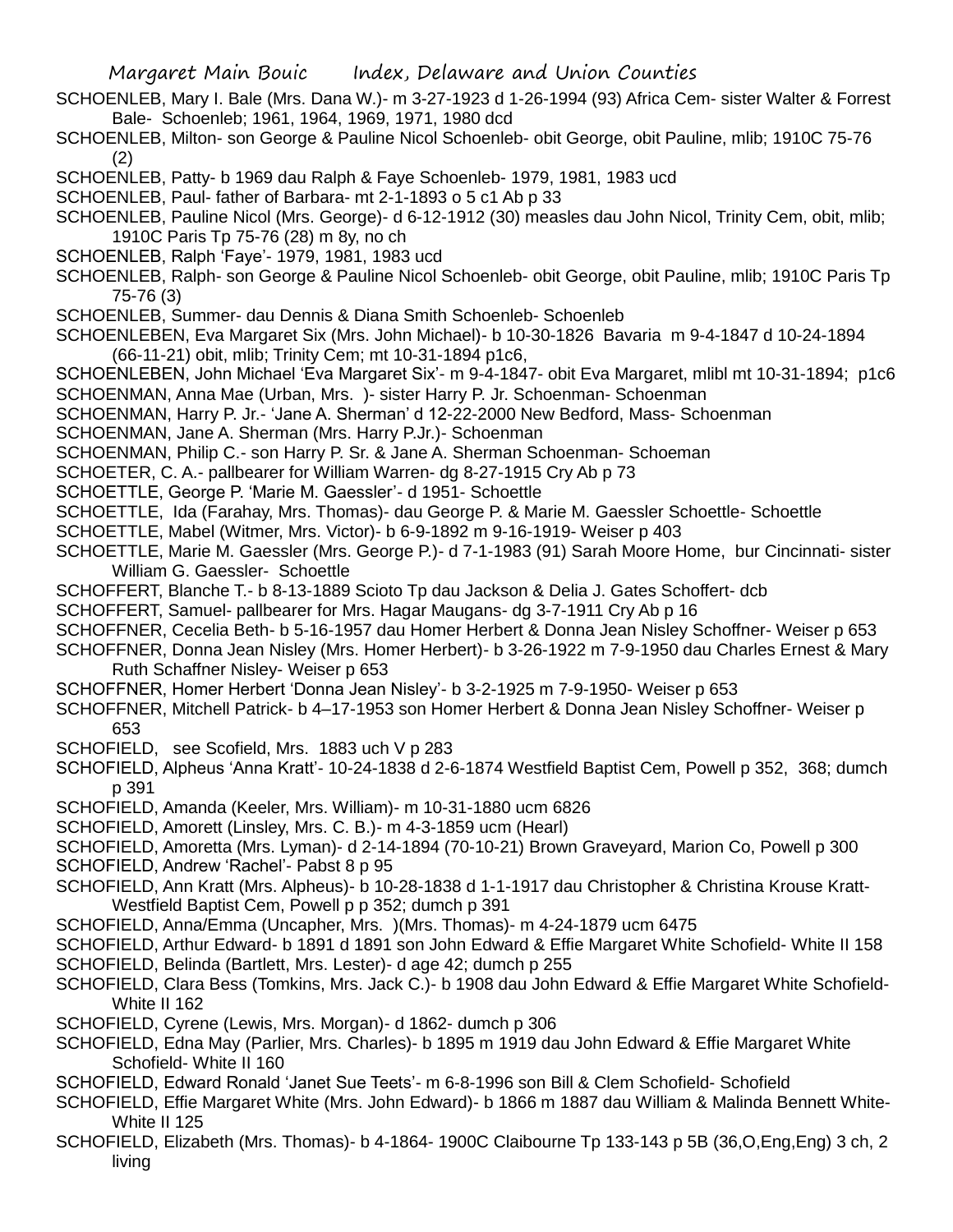Margaret Main Bouic Index, Delaware and Union Counties SCHOFIELD, Enaline- d 2-28-18?? Brown Graveyard- dau L. & A. Schofield- Powell p 300 SCHOFIELD, Ethel (Frasher, Mrs. Earnest)- b 1892 dau John Edward & Effie Margaret White Schofield- White II 159 SCHOFIELD, F.- CCC (1875 Orange Tp) SCHOFIELD, Frank L. 'Tilda'- 1973 ucd SCHOFIELD, Fred- b 1963 son Frank L. & Tilda Schofield- 1973 ucd SCHOFIELD, Harold- b 1962 son Frank L. & Tilda Schofield- 1973 ucd SCHOFIELD, James- hjt p 194; 1883 uch IV p 468 SCHOFIELD, Janet Sue Teets (Mrs. Edward Ronald)- m 6-8-1996 dau Don & Judy Teets- Schofield SCHOFIELD, John- son Andrew & Rachel Schofield- Pabst 8 p 95 SCHOFIELD, John Edward 'Effie Margaret White'- m 1887- White (125) SCHOFIELD, Joseph F. 'Sandra L. Davis'- d 7-4-1981 (58) - Schofield SCHOFIELD, Julia (Bucts, Mrs. William)- m 3-22-1866 ucm (Hearl) SCHOFIELD, Leufany- d 7-15-1859 (61y2m) dau A. Schofield- Wesfield Baptist Cem, Marysville p 352 SCHOFIELD, Lyman 'Amorette'- d 1-4-1857 (36-7-24) Brown Graveyard, Marion Co- Powell p 300 SCHOFIELD, Margaret- dau Andrew & Rachel Schofield- Pabst 8 p 95 SCHOFIELD, Margaret- b 1900 d 1905 dau John Edward & Effie Margaret White Schofield- White II 161 SCHOFIELD, Mary E. Hall (Mrs. Myrus M.)- m 5-20-1869 ucm 4552 SCHOFIELD, Mary J. (Rodgers, Mrs. Simon)- m 10-8-1874 ucm 5556 mt 3 p 2,3, mt 10-14-1874, mt 11-4-1874 SCHOFIELD, Myrus M. 'Mary E. Hall'- m 5-20-1869 ucm 4552 SCHOFIELD, Rachel (Mrs. Andrew)- Pabst 8 p 95 SCHOFIELD, Rachel Ann (Levering, Mrs. Thomas)- b 1798 m 1814-1880 morch p 655; Powell p 344 SCHOFIELD, Ruby (Plewe, Mrs. W. A.)- dau John Edward & Effie Margaret White Schofield- White II 157 SCHOFIELD, Sandra L. Davis (Mrs. Joseph F.)- Schofield SCHOFIELD, Scott- son Joseph F. & Sandra L. Davis Schofield- Schofield SCHOFIELD, Theodocai- d 4-23-1858 (224-10-18) Westfield Baptist Cem, Powell p 352 SCHOFIELD, Thomas- son Andrew & Rachel Schofield- Pabst 8 p 95 SCHOFIELD, Thomas 'Anna Uncapher'- m 4-24-1879 ucm 6475 SCHOFIELD, Thomas 'Elizabeth- b 9-1846- 1900C Claibourne Tp 133-143 p 5B (53,O,NY,Vt); 1910C Claib NP 50 p 2B (65,O,O,O) wid SCHOFIELD, Tilda (Mrs. Frank L.)- 1973 ucd SCHOFIELD, Warren- b 1961 son Frank L. & Tilda Schofield- 1973 ucd SCHOIK, Samuel Hamilton 'Sarah Houck'- m 2-3-1881 ucm 1624 SCHOIK, Sarah Houck (Mrs. Samuel Hamilton)- m 2-3-1881 ucm 1624 SCHOLA, Florence M. (Mrs. William)- 1971, 1980 dcd SCHOLA, Gregrory- 1971, 1980 dcd SCHOLA, William 'Florence M.'- 1969, 1971, 1980 dcd SCHOLER, Georgia G. Francis (Mrs. Paul G.)(Garwood, Mrs. Charles H.)- b 5-28-1908 m(1) 5-29-1925 d 8- 16-1997 (89) Greenlawn Cem, Cols. - dau Charles W. & Allie V. Teeters Francis SCHOLER, Joy (Scheiderer, Mrs. Clifton)- b 1-21-1935 m 6-19-1954 dau Paul G. & Georgia G. Francis Scholer- Rausch (13362), III p 273 SCHOLER, Paul G. 'Georgia G. Francis'- m 5-29-1925 d 1957- Scholer SCHOLEY, Alice- interment 1-1-1968 Unionville Cem, DJ p 48 SCHOLL, Alice Brungart (Mrs. Jacob)- b 3-4-1944 m 2-25-1866 d 3-21-1926 dau Jacob & Sarah Corman Brungart- Weiser p 591 SCHOLL, Anna- b 10-1-1868 d 8-17-1869 dau Jacob & Alice Brungart Scholl- Weiser p 591 SCHOLL, Anna Rhoad (Mrs. William Jacob)- Weiser p 92 SCHOLL, Annabelle (Hoffman, Mrs. )- stepdau Helen Marie Scholl- Scholl

- SCHOLL, Carol M. (Mrs. Richard W.)- 1969, 1971, 1980 dcd
- SCHOLL, Catharine Dorothea Weiser (Mrs. Jacob D.)- m 6-12-1851 dau Daniel b. & Margaret Matilda E. Pentz Weiser - Weiser p 789
- SCHOLL, Dale Robbins (Mrs. Dr. Stepen)- Scholl; 1971 dcd
- SCHOLL, W. Dane- 1961, 1971 dcd
- SCHOLL, Daniel B. 'Juanita Ora'- stepson Helen Marie Scholl- Scholl; 1964, 1969, 1971, 1980 dcd
- SCHOLL, Daniel- b 1974 son William D & Donna L. Scholl- 1980 dcd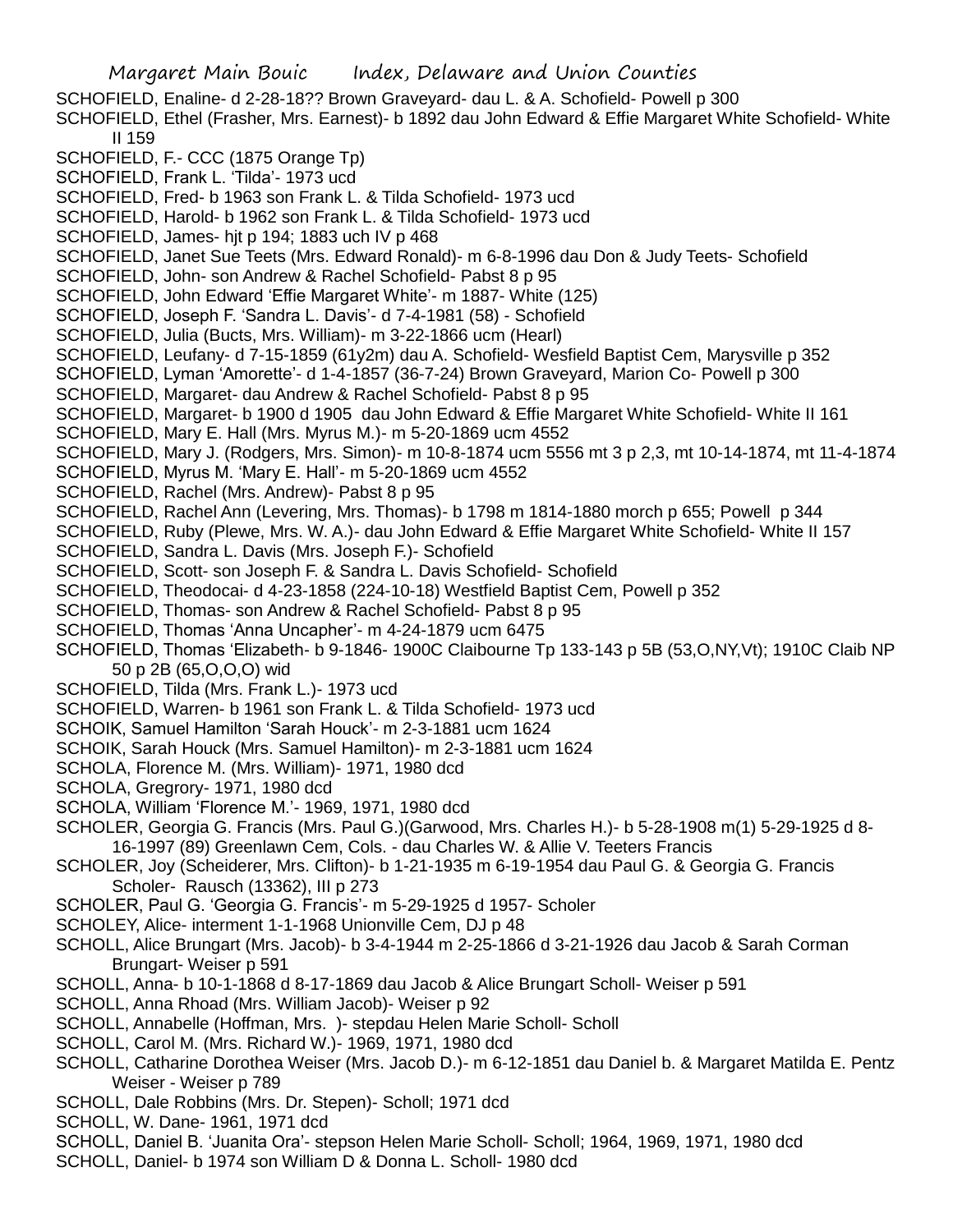- SCHOLL, Daisy (Patrick, Mrs. John William)- b 1876 d 3-30-1963- Freshwater p 94
- SCHOLL, David G.- son Daniel B. & Juanita Ora Scholl- Scholl; 1961 dcd
- SCHOLL, Donna L. (Mrs. William D.)- 1980 dcd
- SCHOLL, Elenora (Ziegler, Mrs. Howard)- b 2-21-1879 dau Jacob & Alice Brungart Scholl- Weiser p 592
- SCHOLL, Emma J. (Noll, Mrs. H. Hicks)- b 7-25-1867 d 1-27-1936 dau Jacob & Alice Brungart Scholl- Weiser p 591
- SCHOLL, Helen (Drotz, Mrs. )- dau William O. Scholl- Scholl; 1969, 1971 dcd
- SCHOLL, Helen Marie (Mrs. William O.)- d 1-16-1972(68) Fancher Cem- Scholl; 1961, 1964 dcd
- SCHOLL, Jacob 'Alice Brungart'- m 2-25-1866- Weiser p 591
- SCHOLL, Jacob D. 'Catharine Dorothea Weiser'- m 6-12-1851- Weiser p 789
- SCHOLL, Janet Marie Miller (Mrs. Ralph)- b 1-16-1941 m 1-4-1958 dau Floyd Allen & Alverta Mae Lenker Miller- Weiser p 325
- SCHOLL, Jay- son William O. Scholl- Scholl
- SCHOLL, John M.- son Daniel B. & Juanita Ora Scholl- Scholl; 1969 , 1971 dcd
- SCHOLL, John William- son William Jacob & Anna Rhoad Scholl- Weiser p 592
- SCHOLL, Juanita Ora (Mrs. Daniel B.)- d 9-23-1987 (70) cremated- dau Jane M. Potter- Scholl; 1961, 1964, 1969, 1971, 1980 dcd
- SCHOLL, Lizzie (Stover, Mrs. Jonas)- b 9-30-1871 d 12-24-1913 dau Jacob & Alice Brungart Scholl- Weiser p 591
- SCHOLL, Mark- son Daniel B. & Juanita O. Scholl- 1961(13), 1964 dcd
- SCHOLL, Marvin- son William O. Scholl- Scholl
- SCHOLL, Maurice 'Sandra Hunsicker'- Scholl
- SCHOLL, Michael- son Dr. Stephen & Dale Robbins Scholl- 1971 dcd
- SCHOLL, Minnie Kate (Noll, Mrs. Clarence)- b 5-17-1877 m 6-12-1902 d 1940 dau Jacob & Alice Brungart Scholl- Weiser p 592
- SCHOLL, Ralph 'Janet Marie Miller'- m 1-4-1958- Weiser p 325
- SCHOLL, Richard W. 'Carol'- son Daniel B. & Juanita Ora Scholl; Scholl; 1961, 1964, 1969, 1971, 1980 dcd
- SCHOLL, Sandra Hunsicker (Mrs. Maurice)- Scholl
- SCHOLL, Sharon Ann (Luft, Mrs. )- dau Daniel B. & Juanita Ora. Scholl- Scholl; 1961 (17) dcd
- SCHOLL, Shirley Fae (Lenker, Mrs. Clayton Philip)- b 1-28-1936 m 10-10-1953- Weiser p p 326
- SCHOLL, Dr. Stephen 'Dale Robbins'- Scholl; 1971 dcd
- SCHOLL, Thomas John- b 11-17-1869 son Jacob & Alice Brungart Scholl- Weiser p 591
- SCHOLL, Vernie S. (Bierly, Mrs. Charles H.)- b 7-2-1873- Weiser p 592
- SCHOLL, William Dane 'Donna K,'- son Daniel B. & Juanita Ora Scholl- Scholl; 1964,1969, 1971, 1980 dcd
- SCHOLL, William Jacob 'Anna Rhoad'- son Jacob & Alice Brungart Scholl- Weiser p 592
- SCHOLL, William O. 'Helen'- 1961, 1964 dcd
- SCHOLLMAN, Beverly (Hillard, Mrs. Charles)(Anderson, Mrs. )- dau John Fritz & Gertrude Schollman-Schollman; 1964 (15) dcd
- SCHOLLMAN, Christina (Mrs, Fritz)(Linzer, Mrs. )- Schollman
- SCHOLLMAN, Dee Dee Sanches (Mrs. John Edward)- m 4-19-1968- Schollman
- SCHOLLMAN, Fritz 'Christina'- Schoolman
- SCHOLLMAN, Gertrude (Mrs. John Fritz)- Schollman; 1964, 1969 dcd
- SCHOLLMAN, John Edward 'Dee Dee Sanches'- b 5-6-1946 m 4-19-1968 d 5-5-1968 Ashley Union
- Cem- son John F. & Gertude Schollman- Schollman; 1964 dcd
- SCHOLLMAN, John Fritz 'Gertrude ' 'Mary Riggs'- b 3-26-1923 d 1-7-1997 (73) Ashley Union Cem- WWII- son Fritz & Christina Schollmann- Schollmann
- SCHOLLMAN, John G.'Gertrude'- Schollman; 1964, 1969 dcd
- SCHOLLMAN, Louise (Dineo, Mrs. )- dau Fritz & Christina Schollmann- Schollman
- SCHOLLMAN, Mary Riggs (Crumb, Mrs. )(Mrs. John Fritz)- b 9-16-1918 d 5-15-1999 (80) dau Hart C. & Lula Kent Riggs- Schollman
- SCHOLTEN, Amy Lynn- b 12-16-1986 dau Mark Allen & Laura Hinkle Scholten- St. Paul p 41
- SCHOLTEN, Brian Christopher- b 6-19-1989 son Mark Allen & Laura Hinkle Scholten- St. Paul p 41
- SCHOLTEN, Ellen Louise Haak (Mrs. William)- n 4-18-1933 m 5-18-1957 dau William Frederick & Hilda Barbara Knust Haak- St. Paul p 41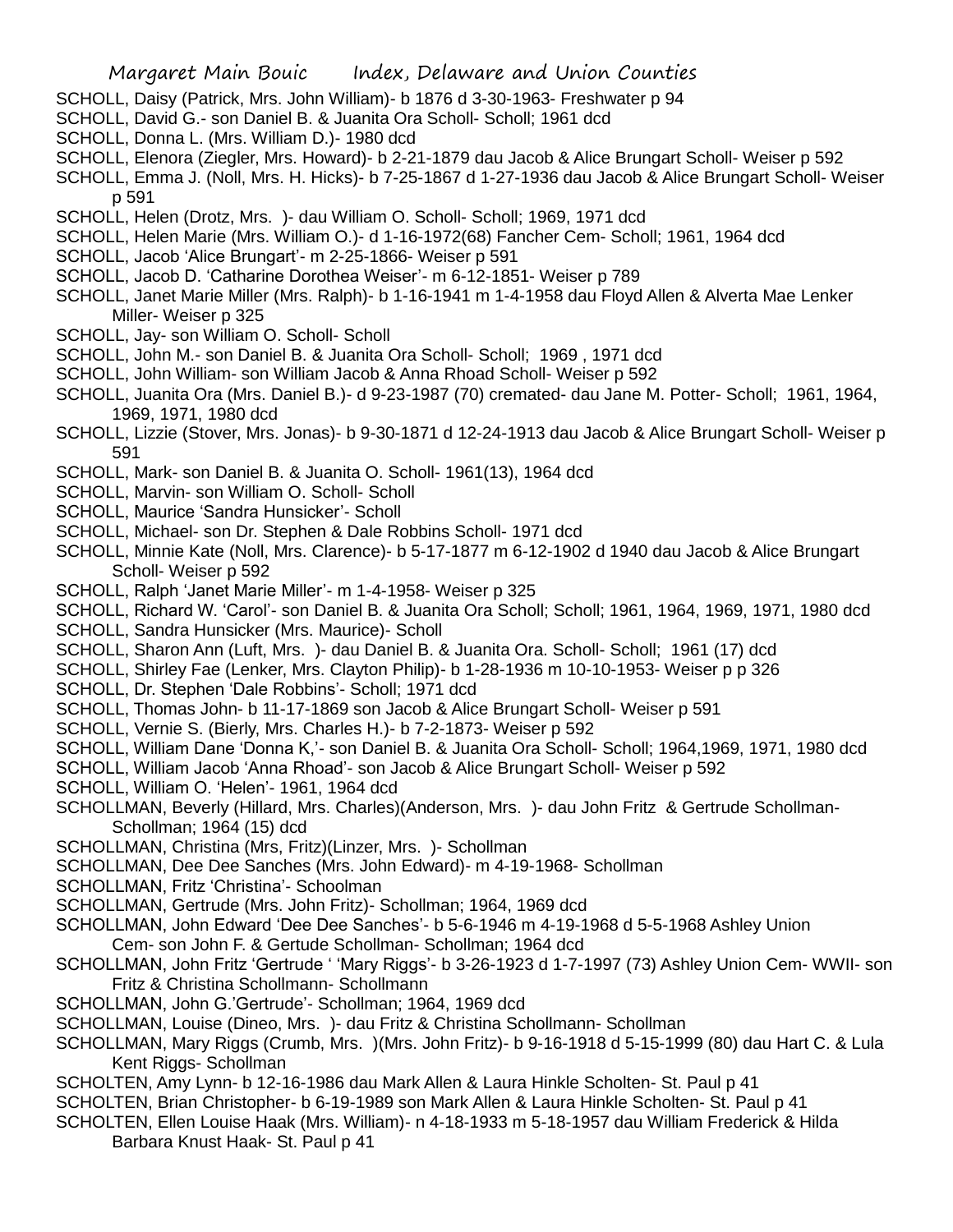- SCHOLTEN, John 'Leslie Odom'- b 7-31-1964 m 6-17-1989 son William & Ellen Louise Haak Scholten- St. Paul p 41
- SCHOLTEN, Laura Hinkle (Mrs.Mark Allen)- b 2-4-1960 m 5-23-1982- St. Paul p 41
- SCHOLTEN, Leslie Odom (Mrs. John)- b 11-17-1962 m 6-17-1989- St. Paul p 41
- SCHOLTEN, Mark Allen 'Laura Hinkle'- b 10-8-1959 m 5-23-1982 son William & Ellen Louise Haak- Scholten-St. Paul p 41
- SCHOLTEN, Pam Fries (Mrs. Paul)- b 8-11-1956 m 3-25-1988- St. Paul p 41
- SCHOLTEN, Paul 'Pam Fries'- b 2-13-1958 m 3-25-1988 son William & Ellen Louise Haak Scholten- St. Paul p 41
- SCHOLTEN, Roger 'Zelma Zieman'- b 2-14-1962 m 8-18-1990 son William & Ellen Louise Haak Scholten- St. Paul p 41
- SCHOLTEN, Ruth Ellen- b 4-15-1970 dau William & Ellen Louise Haak Scholten- St. Paul p 41
- SCHOLTEN, William David'-b 1-24-1992 son John & Leslie Odom Scholten- St. Paul p 41
- SCHOLTEN, William 'Ellen Louise Hack'- b 1-26-1926 m 5-18-1957- S. Paul p 41
- SCHOLTEN, Zelma Zieman (Mrs. Roger)- m 8-18-1990- St Paul p 41
- SCHOLY, Hulda- dau Margaret Lane- dcw Bk 3 p 253
- SCHOLZ, Dorothy M. (Mrs. Harry W.)- Scholz; 1980 dcd
- SCHOLZ, Harry W. 'Dorothy M.'- d 4-24-1987 (68) Riverside Cem, Cols.- Scholz; 1980 dcd
- SCHOLZ, Harry 'W. Jr.- son Harry E. & Dorothy M. Scholz- Scholz
- SCHOLZ, Shirley Rogers (Mrs. )- b 3-31-1942 dau Leonard Marion & Hannah Elizabeth Chlarson Rogers-McKitrick p 146
- SCHOLZ, Ulrich- mt 1-6-1988
- SCHOMBS, Courus?- son Edward A. & Mary M. Schombs- 1910C Claibourne NP 20 p 2 (3,O,O,O)
- SCHOMBS, Dorothy- dau Edward A. & Mary M. Schombs- 1910C Claib NP p 2 (12,O,O,O)
- SCHOMBS, Edward A. 'Mary M.'- 1910C Claibourne NP 20 p 2 (41,O,Ger,O) m 16y
- SCHOMBS, Edward A.-son Edward A. & Mary M. Schombs- 1910C Claibourne NP 20 p 2 (14,O,O,O)
- SCHOMBS, George- son Edward A. & Mary M. Schombs- 1910C Claib. NP 20 p 2 (10,O,O,O
- SCHOMBS, Margaret- dau Edward A. & Mary M. Schombs- 1910C Claib NP 20 p 2 (5,O,O,O)
- SCHOMBS, Marion- son Edward A. & Mary M. Schombs- 1910C Claib NP 20 p 2 (13,O,O,O)
- SCHOMBS, Mary M. (Mrs. Edward A.)- 1910C Claibourne NP 20 p 2 9040,O,O,O) m 16y 6 ch
- SCHOMINER, Rosanna- d 7-12-1875 (59-7-17) Delaware, b Ger- dau Michael & Rosanna Ross Schominerdcdeaths
- SCHON, Bob- Schon
- SCHON, Russell Thomas 'Valerie Jean Eastman'- m 11-30-1975 son Bob Schon- Schon
- SCHON, Valerie Jean Eastman (Mrs. Russell Thomas)- m 11-30-1975 dau David Eastman- Schon
- SCHONEBERGER, Adolph- brother William Schoneberger- 1915 uch p 617
- SCHONEBERGER, Benjamin- son William & Maria Weber Schoneberger- 1915 uch p 616
- SCHONEBERGER, Bess- dau John Henry & Catherine Schreiner Schoneberger- 1915 uch p 617; 1910C Marysville 22-17-p 1B (29,O,NJ,O)
- SCHONEBERGER, Catherine Schreiner (Mrs. John Henry)- dau Frederick & Charlotte Bergman Schreiner-1915 uch p 617; 1910C Marysville 22-17-p18 (51,O,Ger,Ger) m 35y, 5 ch
- SCHONEBERGER, Charlotte (Catessani, Mrs. C. A. R.)(Morgan, Mrs. Clark)- dau John Henry & Catherine Schreiner Schoneberger- 1915 uch p 617
- SCHONEBERGER, Frederick- son William & Maria Weber Schoneberger- 1915 uch p 616
- SCHONEBERGER, Frederick- brother William Schoneberger- 1915 uch p 616
- SCHONEBERGER, Gertrude (Schreiner, Mrs. Jacob)- dau William & Maria Weber Schoneberger- 1915 uch p 616
- SCHONEBERGER, J. H.- 1915 uch p 540
- SCHONEBERGER, J. Harry 'Catherine Crawford'- son John Henry & Catherine Schreiner Schoneberger- 1915 uch p 617
- SCHONEBERGER, John Henry' Catherine Schreiner'- b 1853 son William & Maria Weber Schoneberger-1915 uch p 616 picture, 617, 618; 1910C Marysville 22-17-p 1B (57,NJ,Ger,Ger) m 35y
- SCHONEBERGER, Maria Weber (Mrs. William)- 1915 uch p 616, 617
- SCHONEBERGER, Marie Crawford (Mrs. J. Harry)- 617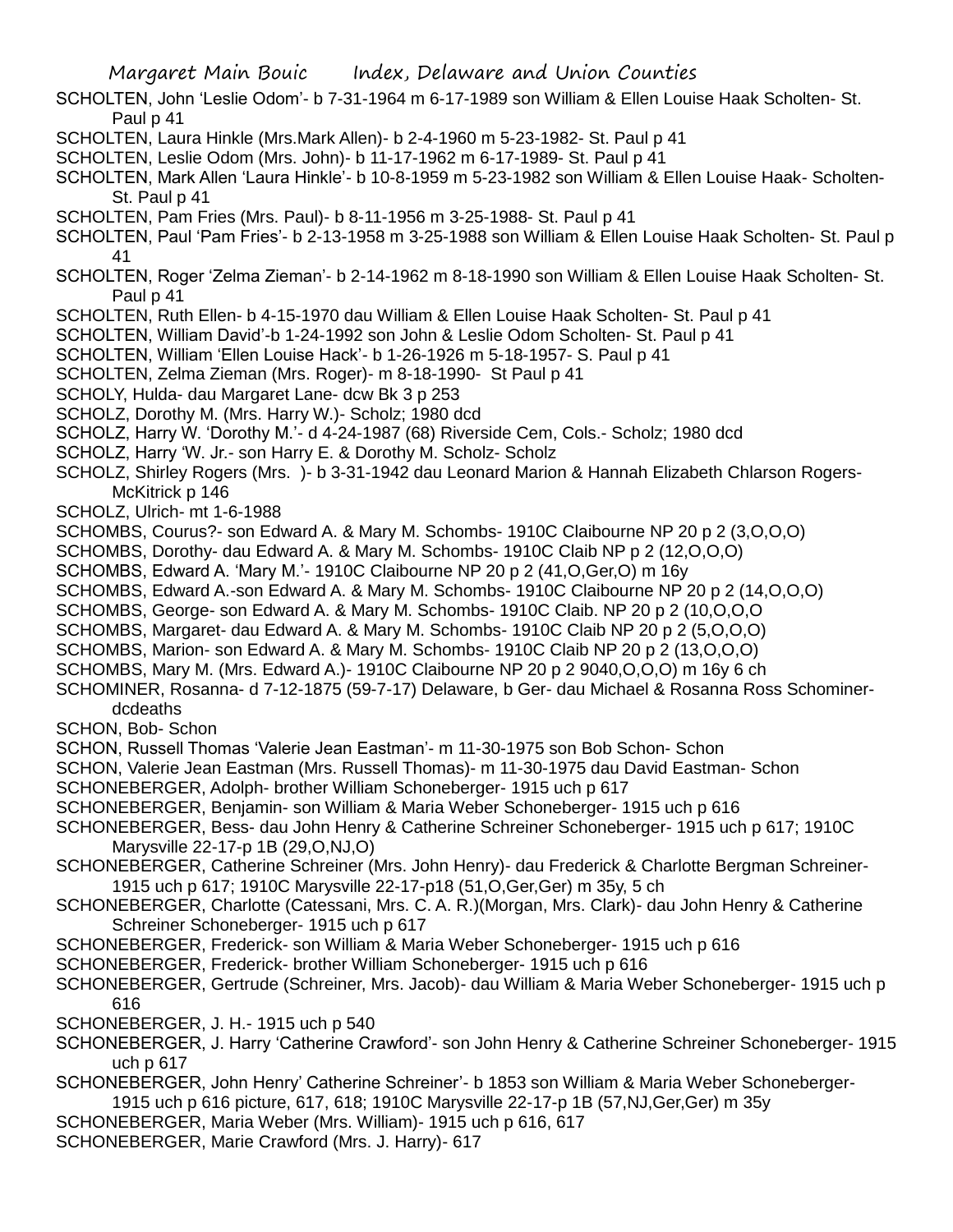- SCHONEBERGER, Marie (Hatton, Mrs. Otis)- dau John Henry & Catherine Schreiner Schoneberger- 1915 uch p 617; 1910C Marysville 22-17-p 1B (24,O,NJ,O)
- SCHONEBERGER, Mary (Maag, Mrs. Henry)- dau William & Maria Weber Schoneberger- 1915 uch p 616 SCHONEBERGER, Mina (Searing, Mrs. George)- dau William & Maria Weber Schoneberger- 1915 uch p 616 SCHONEBERGER, Minnie (Schott, Mrs. John A.)- dau John Henry & Catherine Schreiner Schoneberger- 1915 uch p 617
- SCHONEBERGER, William 'Maria Weber'- 1915 uch p 616, 617
- SCHONEBERGER, William- son William & Maria Weber Schoneberger- 1915 uch p 616
- SHONKWILER, Lisa (Bullard, Mrs. Alan)- b 7-8-1957 m 12-9-1977- St. Paul p 12
- SCHONOVER, Alice Miller (Mrs. )- dau Mrs. Elizabeth Miller- dg 3-21-1911, Cry Ab p 20
- SCHONTHALER, Heinrich- Pabst 2 p 82
- SCHONTHALER, Johannes- Pabst 2 p 82
- SCHONTHALER, Louis- Pabst 2 p 82
- SCHONTHALER, Philipp- Pabst 2 p 82
- SCHONTHALER, Ruben- Pabst 2 p 82
- SCHOOLAR, William- 1883 uch V p 382
- SCHOONMAKER, Mrs. T. F.- dau G. A. & Olive M. Gray Bullard- dg 3-15-1898, Cry Ab p 148
- SCHOFIELD, Elizabeth- dau Jacob Foust- dg 9-9-1910 Cry Ab p 155
- SCHOOL at Peoria completed- mt 11-24-1897 p 1 Ab p 28
- SCHOOLCRAFT, Anna Christina Kemmer (Mrs. James Jacobus)- dcc Gerald Phillips 387
- SCHOOLCRAFT, Elizabeth (Rose, Mrs. William)- b 12-25-1738 m 10-30-1760 d 3-11-1822 dau James Jacobus & Christina Kemmer Schoolcraft- dcc Gerald Phillips 193
- SCHOOLCRAFT, James Jacobus "Anna Christina Kemmer'- dcc Gerald Phillips 386
- SCHOOLER, Bertha Mae (Jenkins, Mrs. )- b 10-19-1880 dau Emanuel & Lucretia Ann Loren Schoolerdcbirths
- SCHOOLER, Emanuel 'Lucretia Ann Loren '- (33-1880) dcb (Bertha Mae)
- SCHOOLER, --- b 7-19-1886 Berkshire Tp son M. & Lucretia Loren Schooler- dcbirths
- SCHOOLER, Gussie- b 7-27-1883 Berkshire Tp twin dau M. & Lucretia Loren Schooler- dcb
- SCHOOLER, Lucretia Ann Loren (Mrs. Emanuel)- (28-1880) dcb (Bertha Mae)
- SCHOOLER, Wm. A.- b 7-29-1883 Berkshire Tp twin son M. & Lucretia Loren Schooler- dcb
- SCHOOLEY, Jake- son Enny & Debby Schooley- dg 9-15-1988 (4) Schooley
- SCHOOLEY, Josh son Denny & Debby Schooley- dg 9-15-1988 (7); Schooley
- SCHOOLEY, Karen Sue (Strang, Mrs. Maichael Robert- m 8-13----- Schooley
- SCHOOLEY, Lucinda (Worden, Mrs. Richard)- b 1824 Va m 3-6-1844 dau Samuel & Nellie Graves Schooleydumch p 427
- SCHOOLEY, Nancy (Parkins, Mrs. Isaac)- dcc Grace Newhouse Jones 27
- SCHOOLEY, Nellie Graves (Mrs. Samuel)- dumch p 427
- SCHOOLEY, Samuel 'Nellie Graves'- dumch p 427
- SCHOOLEY, William- stepson of William Lauer- dg 12-24-1915 Cry Ab p 101
- SCHOOLFIELD, Dr. C. B.- son Dr. E. R. & Violet Schoolfield- Schoolfield
- SCHOOLFIELD, Dr. E. R. 'Violet'- d 7-18-1959 (83) Bucyrus- Schoolfield
- SCHOOLFIELD, Fay (Schoenberger, Mrs. Edward)- dau Mary L. Secrist Schoolfield- Schoolfield
- SCHOOLFIELD, Joy (Hehr, Mrs. Joseph)- dau Mary L. Secrist Schoolfield- Schoolfield
- SCHOOLFIELD, Mary L. Secrist (Mrs. )- b 3-29-1905 d 11-22-1989 (84) bur Upper Sanducky- dau John Secrist-
- SCHOOLFIELD, Violet (Mrs. Dr. E. R.)- d 7-12-1960- Schoolfield
- SCHOOLFIELD, ----(Benedict, Mrs. Harley)- dau Dr. E. R. & Violet Schoolfield- Schoolfield
- SCHOOLING, James 'Polly McKittrick'- McKitrick p 335
- SCHOOLING, John 'June McKittrick'- McKitrick p 335
- SCHOOLING, June McKittrick (Mrs.John)- dau Capt. John & Patty Hoggshead McKittrick- McKitrick p 335 SCHOOLING, Polly McKittrick (Mrs. James0- dau Capt. John & Patty Hoggshead McKittrick- McKitrick p 335 SHOOMAKER, Catherine Harold (Mrs. Dell)- b 3-18-1910 dau Milton Harold- Weiser p 816
- SHOOMAKER, Dell 'Catherine Harold'- Weiser p 816
- SCHOONHOVER, Adolphus 'Eliza Beardsley'- m 9-6-1842 dcm
- SCHOONHOVER, Eliza Beaardsley (Mrs. Adolphus)- m 9-6-1842 dcm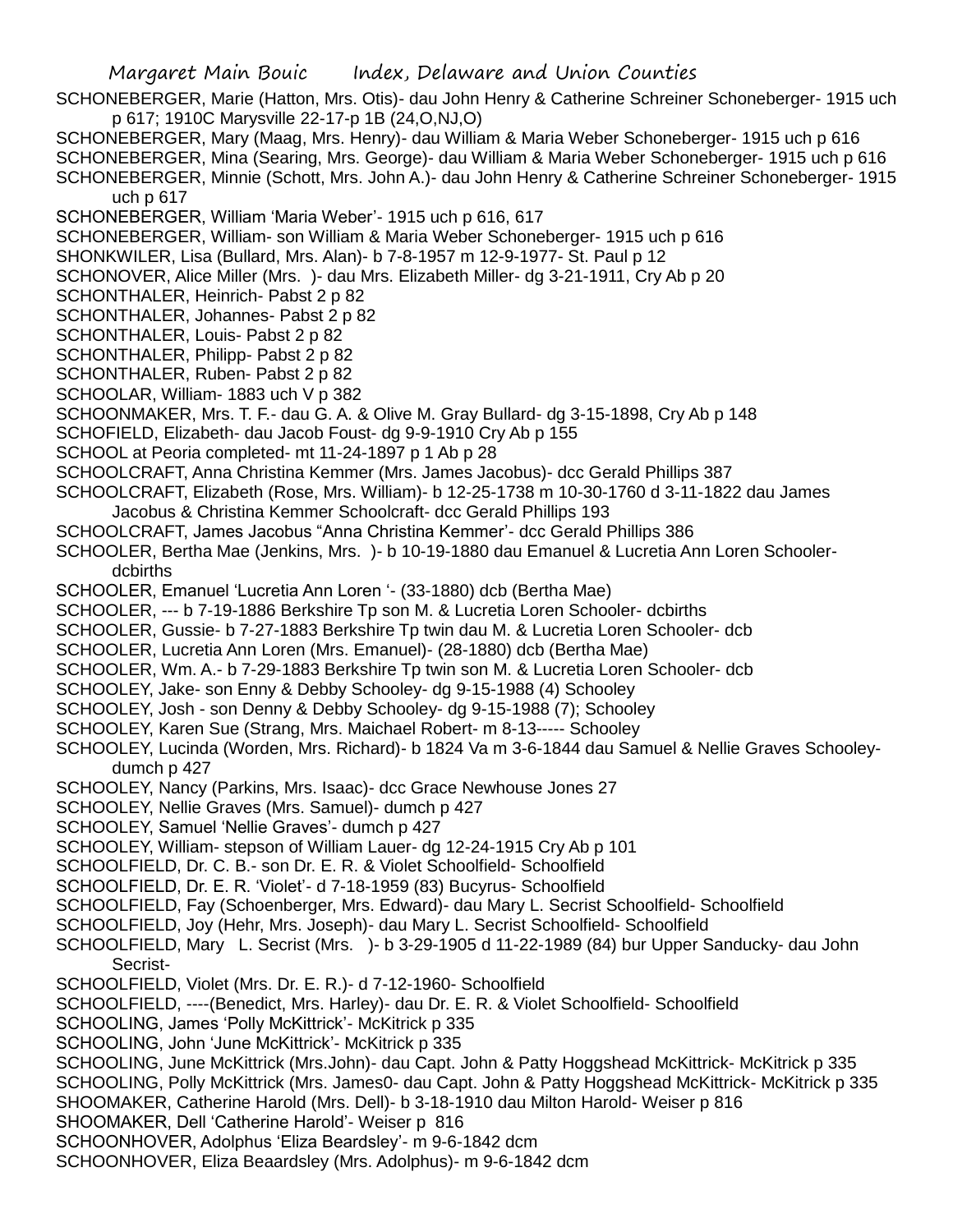SCHOONMAKER, D. W.- d 9-2-1975- Schoonmaker; obit, mlib (brown)

SCHOONMAKER, —(Morton, Mrs.Jack)- dau D. W. Schoonmaker- Schoonmaker; obit D. W., mlib (brown) SCHOONMAKER, Mrs. D. W.- d 9-2-1975- Schoonmaker, obit, mlib (brown)

- SCHOONMAKER, Fidelia Maine (Mrs. James)- b 1834 dau Erastus & Fidelia Baker Maine- Asp 1374
- SCHOONMAKER. James 'Fidelia Maine'- Asp (1374)
- SCHOONOVER, Betty J. (Mrs. Harlan,Jr.)- 1961, 1964, 1969, 1971, 1980 dcd
- SCHOONOVER, Catharine (Mrs. Joseph)- 1860C Allen Tp 889-899 p 121 (27,O)
- SCHOONOVER, Debra- b 1954 dau Harlan,Jr. & Betty J. Schoonover- 1961, 1964, 1969, 1971 dcd

SCHOONOVER, Emaline (McGimpsey, Mrs. Marion)- m 8-29-1860 dcm -dau Adolphus Schoonover-Schoonover-From Marie E. Bierun

- SCHOONOVER, Harlan,Jr. 'Betty J.;- 1961, 1964, 1969, 1971, 1980 dcd
- SCHOONOVER, John 'Sally Mallahon'- m 6-21-1812 onwq I
- SCHOONOVER, John Wesley- son Joseph & Catharine Schoonover- 1860C Allen Tp 889-899 p 121 (7,O)
- SCHOONOVER, Joseph 'Catharine'- 1880C Allen Tp 889-899 p 121 (32,O)
- SCHOONOVER, Louisa Ann (Mrs. Adolphus) Miss Bierau says this, not Eliza as above
- SCHOONOVER, Luann- 1980 dcd
- SCHOONOVER, Marion- son Joseph & Catharine Schoonover- 1880C Allen Tp 889-899 p 122 (1,O)
- SCHOONOVER, Mary (Scoby, Mrs. William)- m 3-12-1897 onwq I
- SCHOONOVER, Michael J.- b 1953 son Harlan,Jr. & Betty J. Schoonover- 1961, 1964, 1969, 1971, 1980 dcd SCHOONOVER, Rhoada Beardsley (Mrs. Adolphus)- m in New York State- Schoonover
- SCHOONOVER, Robert- son Harlan,Jr. & Betty J. Schoonover- 1961(11), 1964, 1969, 1971, 1980 dcd
- SCHOONOVER, Sally Mallahon (Mrs. John)- m 6-21-1812 onwq I
- SCHOONOVER, Sarah J.- dau Joseph & Catharine Schoonover- 1860C Allen Tp 889-899 p 121 (9,O)
- SCHOONOVER, Stacy- b 1979 ch Luann Schoonover- 1983 ucd
- SCHOONOVER, Thomas- b 1951 son Harlan,Jr. & Betty J. Schoonover- 1961(10), 1964, 1969, 1971, 1980 dcd
- SCHOONOVER, Timothy H.- 1980 dcd
- SCHOONOVER, Willard- son Harlan,Jr. & Betty S. Schoonover- 1964, 1969 dcd
- SCHOONOVER, William E. son Joseph & Catharine Schoonover- 1860C Allen Tp 889-899 p 122 (5,O)
- SCHOOR, Edwin & Ines- d 12-11-1907- Powell p 360
- SCHOOR, George- 1971 dcd
- SCHOOT, Adam- d 8-6-1882 (43-4-9) Genoa Tp- dcdeaths
- SCHOPE, Wayne A.- 1980 dcd
- SCHOPERT, J. N.- attended funeral of Samuel M. Schoppert- dg 9-12-1913 Cry Ab p 58
- SCHOPP, Debbie Lee Rausch (Mrs. Rodger Douglas)- b 10-24-1966 m 3-14-1992 dau Donald A. & Juanita Swan Rausch- St. Paul p 76; Schopp
- SCHOPP, Elizabeth (Bastadtin, Mrs. Herrick)- ped Rosemary Ann Koons Romine #73 29 unec VI p 33
- SCHOPP, Jo Ann (Mrs. Joseph)- Schopp
- SCHOPP, Joseph 'Jo Ann'- Schopp
- SCHOPP, Karla Adkins (Mrs. Rodger)- m 5-23-1998 dau Glenn & Anna Adkins- Schopp
- SCHOPP, Rodger Douglas 'Debbie Lee Rausch'- m 3-14-1992- St. Paul p 76; Schopp
- SCHOPP. Rodger 'Karla Adkins'- m 5-23-1998 son Joseph & Jo Ann Schopp- Schopp
- SCHOPPELREI, Albert J. 'Eunice'- 1980 dcd
- SCHOPPELREI, Cary- 1980 dcd
- SCHOPPELREI, Eunice (Mrs. Albert J.)- 1980 dcd
- SCHOPPERT, Mrs dau of Rev. Rascelus Gates- mt 4-26-1905 p1c6, Abs p 12
- SCHOPPERT, Anna G. Hughes (Mrs. Samuel M.)- b 1871 d 1911 (40) New Millcreek Cem p 35; dg 6-23-1911, 6-27-1911, Cry Ab p p 43, 44
- SCHOPPERT, Catharine Rachel (Mrs. Jacob Nicholas)- b 2-1866 d 1940 New Millcreek Cem p 37, 1900C Magnetice Springs 347-350 p 1413 (34,O,O,O) m 18y, 7 ch, 5 living
- SCHOPPERT, Daniel S.- b 1888 New Millcreek Cem p 37
- SCHOPPERT, Delia A. (Mrs. James W.)- 1880C Liberty Tp Peoria 119-122 p 13 (25,O,O,Va)
- SCHOPPERT, Glenn Harold- b 1898 d 1912 New Millcreek Cem p 35- b 10-28-1895 son Samuel & Anna Guilbert Shoppert- dcb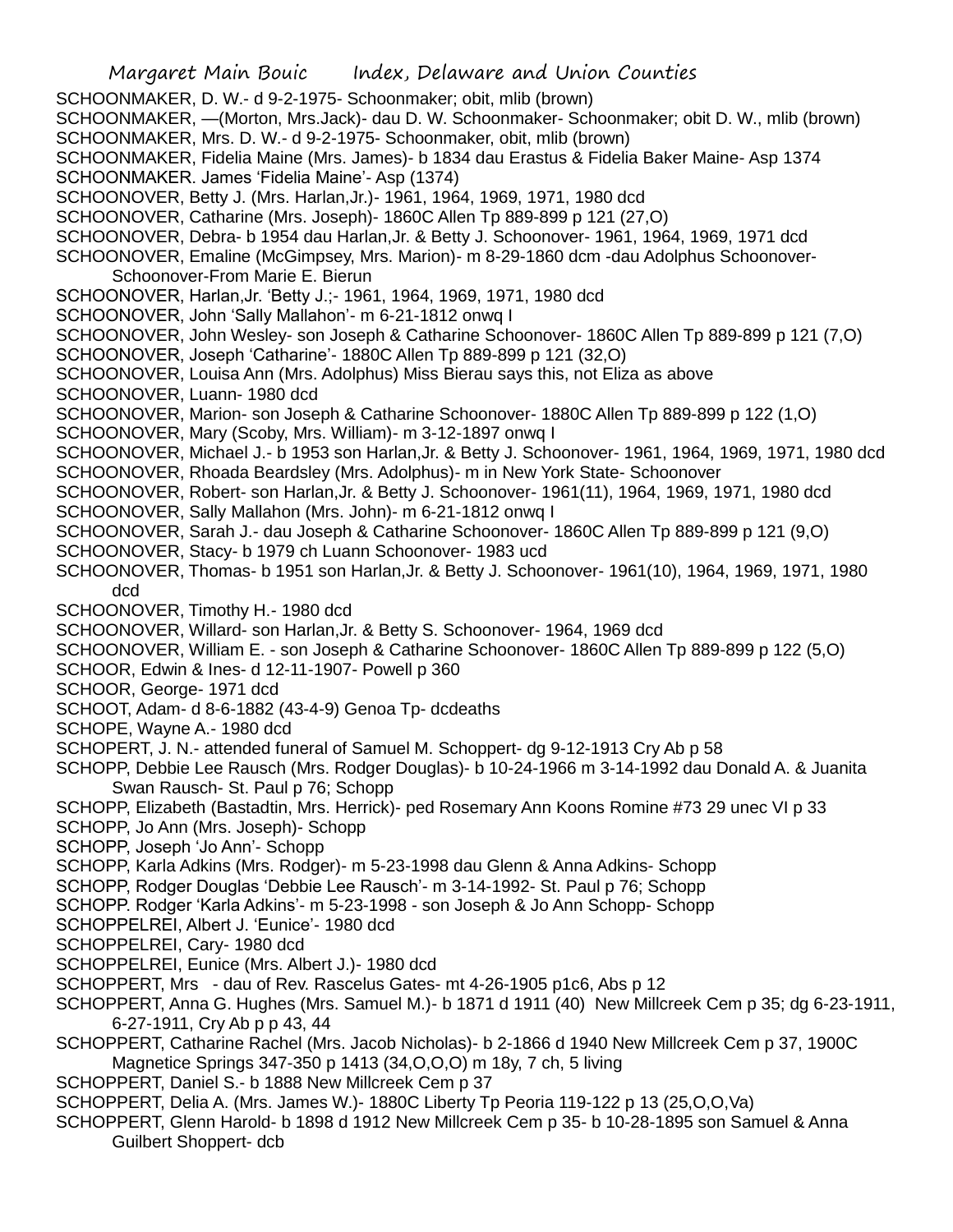SCHOPPERT, Jacob Nicholas 'Catherine'- b 1855 d 1937 New Millcreek Cem p 371880C Leesburg Tp 293 p 29 (25,O); 1900C Magnetic Springs 347-350 p 14B 945,VA,Va,Va)- m 18y Running saw mill

SCHOPPERT, James W. 'Delia A.'- 1880C Liberty Tp Peoria 119-122 p 13 (31,Va,Va,Va) SCHOPPERT, Nathaniel D.- d 6-1-1883 (2m29d) New Millcreek Cem p 18, 57- son J. N. & C. R. Schoppert-

Powell p 250 SCHOPPERT, Pearl- b 3-14-1883 d 4-3-1901(17) New Millcreek Cem p 37 dau Jacob Nicholas & Catharine

Schoppert- dg 4-5-1901 Cry Ab p 75; 1900C Magnetic Springs 347-350 p 14B (16,O,O,O)

- SCHOPPERT, Samuel- d 7-14-1890 (76-4-12) New Millcreek Cem p 35
- SCHOPPERT, Samuel M.- b 1859 d 1913 New Millcreek Cem p 35- committed suicide Monday- dg 9-12-1913 Cry Ab p 58; 1908 dch p 487; Pabst 7 p 24
- SCHOPPERT, Sarah G.- d 9-29-1891 (74-6-10) Ostrander dau George & Elizabeth Beard- dcdeaths; New Millcrek Cem p 35
- SCHOPPERT, Sommers- b 10-1888 son Jacob & Catharine Schoppert- 1900C Magnetic Springs 347-350 p 14B (11,O,O,O)

SCHOPPERT, Susie- b 6-1891 New Millcreek Cem p 37- dau Jacob & Catharine Schoppert- 1900C Magnetic Springs 347-350 p 14B (9,O,O,O)

- SCHOPPERT, Wilda (Zoise, Mrs. )- b 9-9-1886 d 8-8-1949, New Millcreek Cem p 37 dau Jacob Nicholas & Catharine - 1900C Magnetic Springs 347-3350 p 14B (13,O,O,O)
- SCHOPPERT, Winter- b 4-1895 New Millcreek Cem p 37son Jacob & Catharine Schoppert- 1900C Magnetic Springs 347-350 p 14B (5,O,O,O)
- SCHOPPERT, W. J.- unec VIII p 39, Ostrander Magnet
- SCHOPPERT, Yelva B.- b 1898 d 1926 New Millcreek Cem p 35
- SCHORLLER, Edward (46-1921) Claibourne Tp d 7-21-1922, uninf p 18
- SCHORR, Amy Ellen Bretz (Mrs. Blaine G.)- b 2-12-1911 dau John Ammon & Catharine Lavina Cook Bretz-Weiser p 300
- SCHORR, Anna Mary Schertzer (Mrs. John)- m 1843- Powell p 365
- SCHORR, Arthur- son Hartman Wesley & Elsie Green Schorr- Schorr
- SCHORR, Blaine G. 'Amy Ellen Bretz'- Weiser p 300
- SCHORR, Barbara (Young, Mrs. J.)- dau John & Anna Mary Schertzer Schorr- Powell p 365
- SCHORR, Beatrice- sister Rev. George F. Schorr- Schorr
- SCHORR, Catharine (Gilllooly, Mrs. )- sister Rev. George F. Schorr- Schorr
- SCHORR, Charles- son Hartman Wesley & Elsie Green Schorr- Schorr
- SCHORR, Donald- son Hartman Wesley & Elsie Green Schorr- Schorr
- SCHORR, Doris Mae Fulkroad (Mrs. Lee Burns)- b 10-9-1925 dau Bernard Allen & Esther Irene Roy Fulkroad-Weiser p 317
- SCHORR, Dortha Florence- b 3-20-1902 Oxford Tp dau Samuel & Ella S. Heinlick Schorr- dcb
- SCHORR, Eileen F. (Smith, Mrs. )- dau Orrie Emil Schorr- Schorr
- SCHORR, Eleanor E. (Peacock, Mrs. )- dau George A. Schorr- Schorr
- SCHORR, Elizabeth (Mrs. Fredrick)- Powell p 365
- SCHORR, Elizabeth (Heimlich, Mrs. F.)- dau John & Anna Mary Schertzer Schorr- Powell p 365
- SCHORR, Elsie Green (Mrs. Hartman Wesley)- Schorr
- SCHORR, Emma (Smith, Mrs. )- sister Hartman Wesley Schorr- Schorr
- SCHORR, Fredrick 'Elizabeth'- Powell p365
- SCHORR, George A.- d 6-14-1962 (73)- Schorr
- SCHORR, Rev. Mnsignor George F.- b 1-6-1920 ordained 10-27-1945 d 4-5-1995 (75) St. Mary Cem, Lancaster- broher Beatrice, Mary Colettre & Catharine Schorr- Schorr
- SCHORR, Hartman Wesley 'Elise Green'- d 2-23-1960 (68) Windfall Cem, Cardington- Schorr
- SCHORR, Imo L.- d (70) Oak Grove Cem- sister Orril Emil Schorr- Schorr
- SCHORR, Jeffrey- b 1982 son Ronald L. & Patricia L. Schorr- 1991 ucd
- SCHORR, Jenny (Oiler, Mrs. Joseph)- dau Rebecca Schorr- Schorr
- SCHORR, John 'Anna Mary Schertzer'- b 5-14-1813 m 1843 son Fredrich & Elziabeth Schorr- Powell p 365
- SCHORR, John- son John & Anna Mary Schertzer Schorr- Powell p 365
- SCHORR, Kenneth- son Hartman Wesley & Elsie Green Schorr- Schorr
- SCHORR, Kevin- b 1985 son Ronald L. & Patricia L. Schorr- 1991 ucd
- SCHORR, Lee Burns 'Doris Mae Fulkroad'- Weiser p 317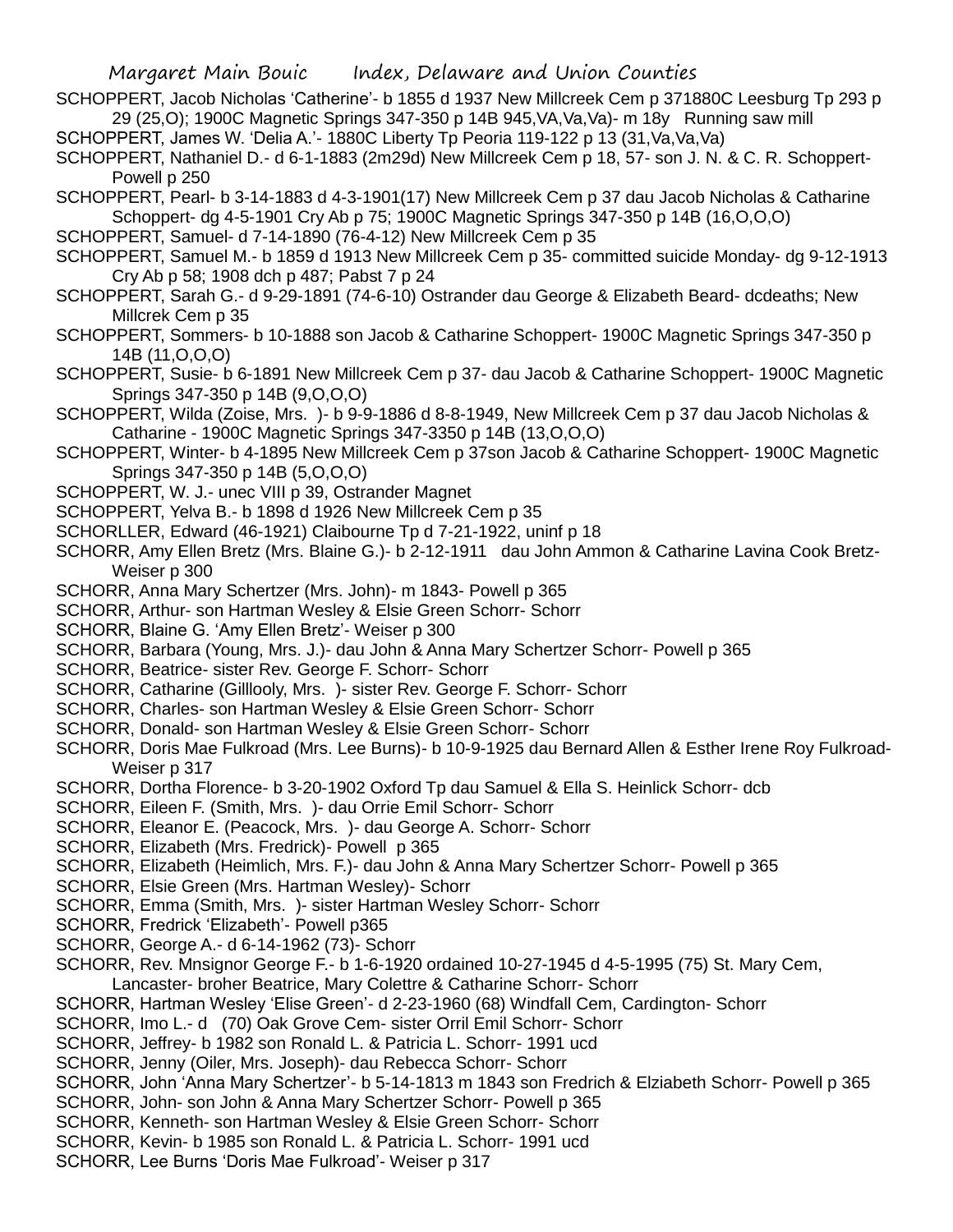SCHORR, Lewis- son John & Anna Mary Schertzer Schorr- Powell p 365

SCHORR, Lizzie (Klingel, Mrs. )- sister Hartman Wesley Schorr- Schorr

SCHORR, Marion I.- d 10-9-1976 (57) Ashley Cem- Schorr

SCHORR, Mary (Beckel, Mrs. D.)- dau John & Anna Mary Schertzer Schorr- Powell p 365

SCHORR, Mary Colette- sister Rev.George F. Schorr- Schorr

SCHORR, Minnie (Lichtenberger, Mrs. )- sister Hartman Wesley Schorr- Schorr

SCHORR, Orrie Emil- d 11-10-1963 (70) Oak Grove Cem- Schorr

SCHORR, Patricia L. (Mrs. Ronald L.)- 1991 ucd

SCHORR, Rebecca- Schorr

SCHORR, Ronald L. 'Patricia L.'- 1991 ucd

SCHORR, Ronald Lee- b 1-21-1946 son Lee Burns & Doris Mae Fulkroad Schorr- Weiser p 317

SCHORR, Susan May- b 7-3-1947 dau Lee Burns & Doris Mae Fulkroad Schorr- Weiser p 317

SCHORR, Terry Lee- b 3-15-1954 ch Lee Burns & Doris Mae Fulkroad Schorr- Weiser p 317

SCHORR, Virginia M. (Schott, Mrs. )- dau Orris Emil Schorr- Schorr

SCHORT/GHORT, T. M.- d 7-18-1844 (18-5-130 or 62y St. John Cem, DJ p 63

SCHORTER, Samuel C.- 1910C Leesburg WP 151-156 p 6B (19,Md,Unk,Unk)

SCHORY, Lucy Jane- d 10-19-1859 (13-11-1) dau John & Mary Schory- Curtis Cem, Powell p 108

SCHOTER, Kate Firtch (Mrs. )- dau John Firch- dg 5-12-1903 Cry Ab p 184

SCHOTT, Adam- 1870C Genoa Tp p 366 (30\*)

SCHOTT, Agatha- 1961, 1964 dcd

SCHOTT, A. J.- 1915 uch p 535

SCHOTT, Amelia (Mrs. Elmer C.)- 1959, 1962 ucd

SCHOTT, Barbara N. R. (Mrs.Benjamin)- ped Gary R. Bolen #563 31; unec XVIII p 22

SCHOTT, Benjamin 'Barbara N, R,'- ped Gary R. Bolen #563 30; unec XVIII p 22

SCHOTT, Bertha- 1971 dcd

SCHOTT, Carl- son Estella I. Schott- Schott

SCHOTT, Diane (Spears, Mrs. John)- dau Edward R. & Nancy Davis Schott- obit Edward R., mlib

SCHOTT, Edward R. 'Nancy Davis'- b 8-24-1915 d 10-20-1881 (66) Veterans Adm. Center National Cem.- Marion Star

SCHOTT, Elizabeth "Betty"Ann- dau Orville R. & Glenneta Beard Schott-Schott; 1949, 1962, 1973 ucd

SCHOTT, Elizabeth Nee (Nickles, Mrs. Fred John)- b 4-9-1861 m 6-24-1880 d 1-25-1946 dau Benjamin &

Barbara N. R. Schott- ped Gary R. Bolen #563 15; unec XVIII p 22

SCHOTT, Elmer C. 'Amelia'- 1959, 1962 ucd

SCHOTT, Estella I. (Mrs. )- d 3-9-1961 (80) bur Westerville- Schott

SCHOTT, Clara (Hinkle, Mrs. Lawrence)- dau Estella I. Schott- Schott; 1959, 1962, 1977, 1981 ucd

SCHOTT, Glenneta Beard (Mrs. Orville R.)- m 8-8-1931 Schott; 1949, 1959, 1962, 1967, 1971, 1973, 1981, 1983 ucd

SCHOTT, Grace (Shields, Mrs. )- sister Orville Russell Schott- Schott

SCHOTT, Harry Edwin- son John A. & Minnie Schonebarger Schott- 1915 uch p 617; 1910C Marysville 19-21 p 1B (5,O,O,O)

SCHOTT, Jacob O.- b 3-6-1873 Genoa Tp son Adam & M. D. Schmidt Schott- dcbirths

SCHOTT, Jacob R.- b 10-22-1875 Genoa Tp son Adam & Mary Schott- dcbirths

SCHOTT, John A.- 1870C Genoa Tp p 366 (3)

SCHOTT, John A. W/Minnie Schoneberger'- 1915 uch p 617; 1910C Marysville 19-21 p 1B (43,O.Ger.Ger) m 9y

SCHOTT, Judy Ann- dau Edward R. & Nancy Davis Schott- obit Edward R., mlib

SCHOTT, Kathy- dau Edward R. & Nancy Davis Schott- obit Edward R., mlib

SCHOTT, Mabel Ruth (Miller, Mrs. Frank)- d 7-13-1987 (84) Fairview Cem- dau Estella I. Schott- Schott; H. Miller, 1,2

SCHOTT, Marilyn (Clark, Mrs. Mark)- dau Edward R. & Nancy Davis Schott- obit Edward R., mlib

SCHOTT, Martha (Fourman, Mrs. Kenneth)- dau Edward R. & Nancy Davis Schott- obit Edward R., mlib

SCHOTT, Mary- 1870C Genoa Tp p 366 (25)

- SCHOTT, Mary D.- 1870C Genoa Tp p 366 (1)
- SCHOTT, W/Minnie Schoneberger (Mrs. John A.)- dau John Henry & Catherine Schreiner Schoneberger- 1915 uch p 617; 1910C Marysville 19-21 p 1B (32,O,NJ,O) m 9y, 1 ch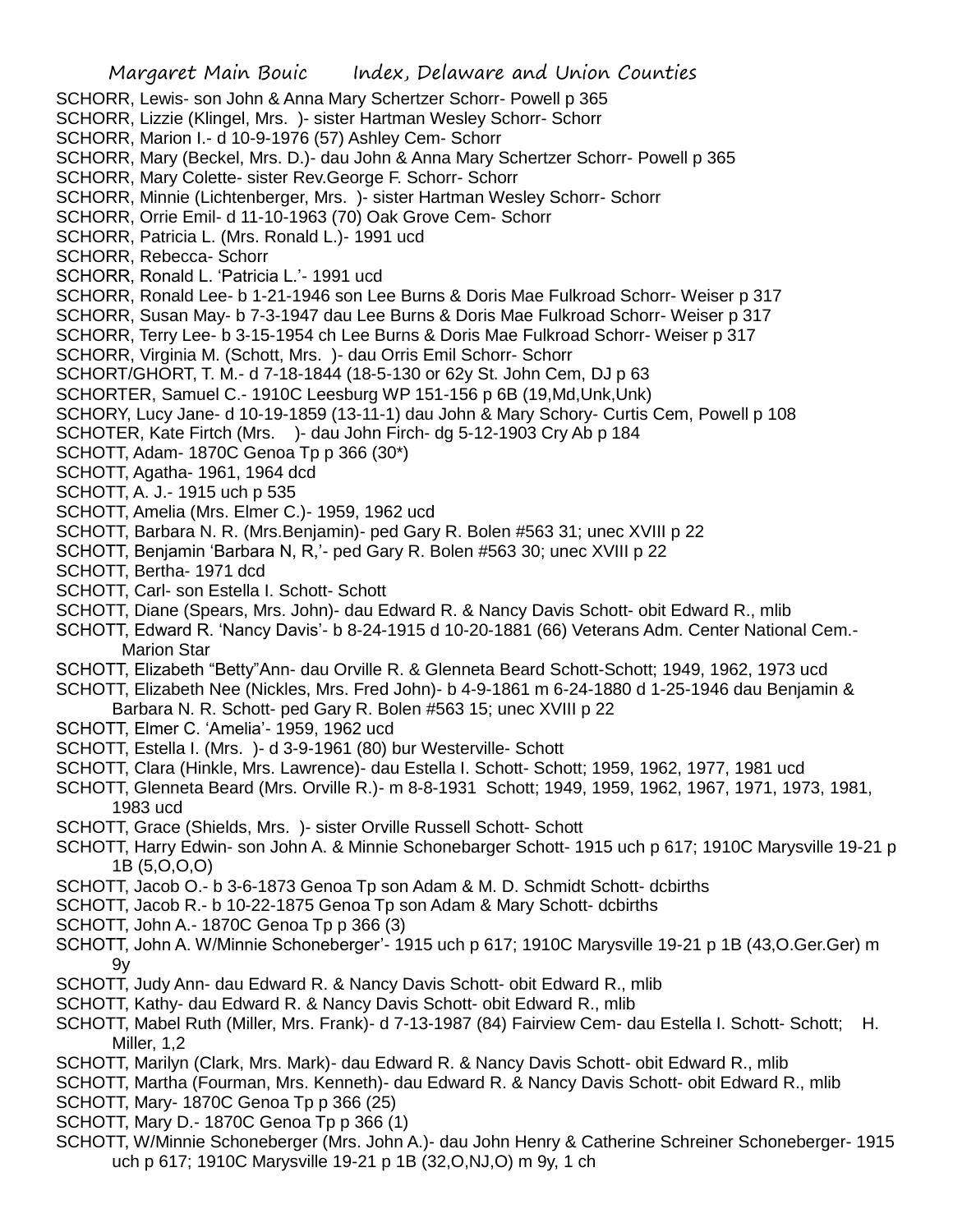SCHOTT, Nancy Davis (Mrs. Edward R.)- obit Edward R., mlib

SCHOTT, Orville Russell 'Glenneta Beard- m 8-8-1931 d 2-22-1987 (83) Fancher Cem- Schott; 1949, 1967, 1971, 1973, 1975, 1983 ucd

- SCHOTT, Otho E. 'Ruth'- 1969, 1971 dcd
- SCHOTT, Phyllis (Leppert, Mrs. )-dau Orville & Glennetta Schott- Schott; 1949 ucd
- SCHOTT, Richard- son Edward R. & Nancy Davis Schott- obit Edward R, mlib
- SCHOTT, Ruth (Mrs. Otho E.)- 1969, 1971, 1980 dcd
- SCHOTT, Ruth (Shoaf, Mrs. )- sister Orville Russell Schott- Schott
- SCHOTT, Sally- dau Edward R. & Nancy Davis Schott- obit Edward R., mlib
- SCHOTT, Wally- 1969 dcd
- SCHOTTEN, Donna L.- b 1965- dau James L. & Nancy F. Schotten- Schotten; 1975, 1977, 1979, 1981, 1983, 1991 ucd
- SCHOTTEN, Douglas L.- b 1963 son James L. & Nancy F. Schotten- Schotten; 1975, 1977, 1979, 1981, 1983 ucd
- SCHOTTEN, James L. 'Nancy F.'- m 8-1960; Schotten; 1975, 1977, 1979, 1981, 1983, 1991 ucd
- SCHOTTEN, Nancy F. (Mrs. James L.)- m 8-1960; Schotten; 1975, 1977, 1979, 1981, 1983, 1991 ucd SCHOTTERBECK, Carrie Glenn (Mrs. William F.)- m 3-16-1886 ucm (Hearl)
- SCHOTTERBECK, Edward- son Jacob & Maria Schotterbeck- 1880C Allen Tp 15-17 p 2 (6,O,Ger,Ger)
- SCHOTTERBECK, Jacob 'Mariah'- 1880C Allen Tp 15-17 p 2 (57,Ger,Ger,Ger)
- SCHOTTERBECK, John- son Jacob & Mariah Schotterbeck- 1880C Allen Tp 15-17 p 2 (16,O,Ger,Ger)
- SCHOTTERBECK, Mariah (Mrs. Jacob)- 1880C Allen Tp 15-17 p 2 (43,Ger,Ger,Ger)
- SCHOTTERBECK, William F. 'Carrie Glenn'- m 3-16-1886 ucm (Hearl)
- SCHOTTERBECK, William F.- son Jacob & Maria Schotterbeck- 1880C Allen Tp 15-17 p 2 (18,O,Ger,Ger)
- SCHOTTKE, Arzea (Quast, Mrs. )- dau Charles & Lena Schwendemenn Schottke- Schottke
- SCHOTTKE, David- son Rev. Earl & Maurine Rainsberger Schottke- see opc 838
- SCHOTTKE, Rev. Earl 'Maurine Rainsberger'- b 8-15-1905 m 7-20-1938 d 11-26-1999 (94) bur Blanchesterson Charles & Lena Schwendemenn Schottke;; Schottke opc minister
- SCHOTTKE, Martha (Lover, Mrs. William)- m 7-9-1967 dau Rev. Earl & Maurine Rainsberger Schottke- see opc 838
- SCHOTTKE, Maurine Rainsberger (Mrs. Rev. Earl)- b 6-16-1911 m 7-20-1938 dau Clark & Eva Badger Rainsberger- opc 838
- SCHOTTKE, Miriam (Chavira, Mrs. )- dau Rev. Earl & Maurine Rainsberger Schottke- see opc 838; Schottke
- SCHOTTKE, Rachel (Thomson, Mrs )- dau Rev. Earl & Maurine Rainsberger Schottke -see opc 838 ; **Schottke**
- SCHOTTLEBECK, Henry- 1910C Marysville 4th ward (50,Ger,Ger,Ger)
- SCHOUAT, Father- 1880 dch p 403
- SCHOULTZ, Mary Louise (Knock, Mrs. Ivan Wesley)- b 10-3-1915 ped Ivan Wesley Knock (1) by Susan Lincille- unec XVI p 8
- SCHOUTS, Harriett- d 12-7-1877 (26y4d) Delaware Tp- dcdeaths
- SCHOVIL, Horlbert- 1820C Sunbury Tp; Pabst 5 p 3
- SCHRACK, Anna M. (Weiser, Mrs. William)- b 10-19-1844 d 1-4-1901- Weiser p 785
- SCHRACKELFERD, Margaret (Bridge, Mrs. Edward)- m 4-12-1856 ucm 2410
- SCHRADER, Albert 'Elnora Newman'- Schrader
- SCHRADER, Amalie Auguste Elizabeth (Gossling, Mrs. Eduard)- b 2-1-1859 m 10-24-1879 d 6-15-1905 dau Hermann Wilhelm Georg & Amalie Elizabeth Clementine von Post Schrader- Weiser p 198
- SCHRADER, Amalie Elizabeth Clementine von Post (Mrs. Hermann Wilhelm Georg)- b 11-12-1833 m 5-23- 1856 d 9-29-1909 dau Laurentius & Margaretta Henrietta Meier von Post- Weiser p 198
- SCHRADER, Amanda Pearl- b 9-1987 dau James Allen & Kathleen Lunn Schrader- Weaver 129(10)2221; Bouic 1292221; Pounds 121412221; Graham 18192221; Turney
- SCHRADER, Anna Sophie Elizabeth (Laachmann, Mrs. Julius)- b 5-28-1860 m 7-12-1882 dau Hermann Wilhelm Georg & Amalie Elizabeth Clementine von Post- Weiser p 108
- SCHRADER, Carrie- b 1982 dau Roger W. & Mark A. Schrader- 1983 ucd
- SCHRADER, Clementine Luise (von Ciriacy-Wantrup, Mrs. Paul)- 11-15-1869 m 8-29-1894 d 2-16-1901 dau Hermann Wilhelm Georg & Amalie Elizabeth Clementine von Post Schrader- Weiser p 198
- SCHRADER, Cleo L.- b 3-1889 dau D. W. Schrader- 1900C Marysville 1st ward 73 p 3B (11,O,O,O)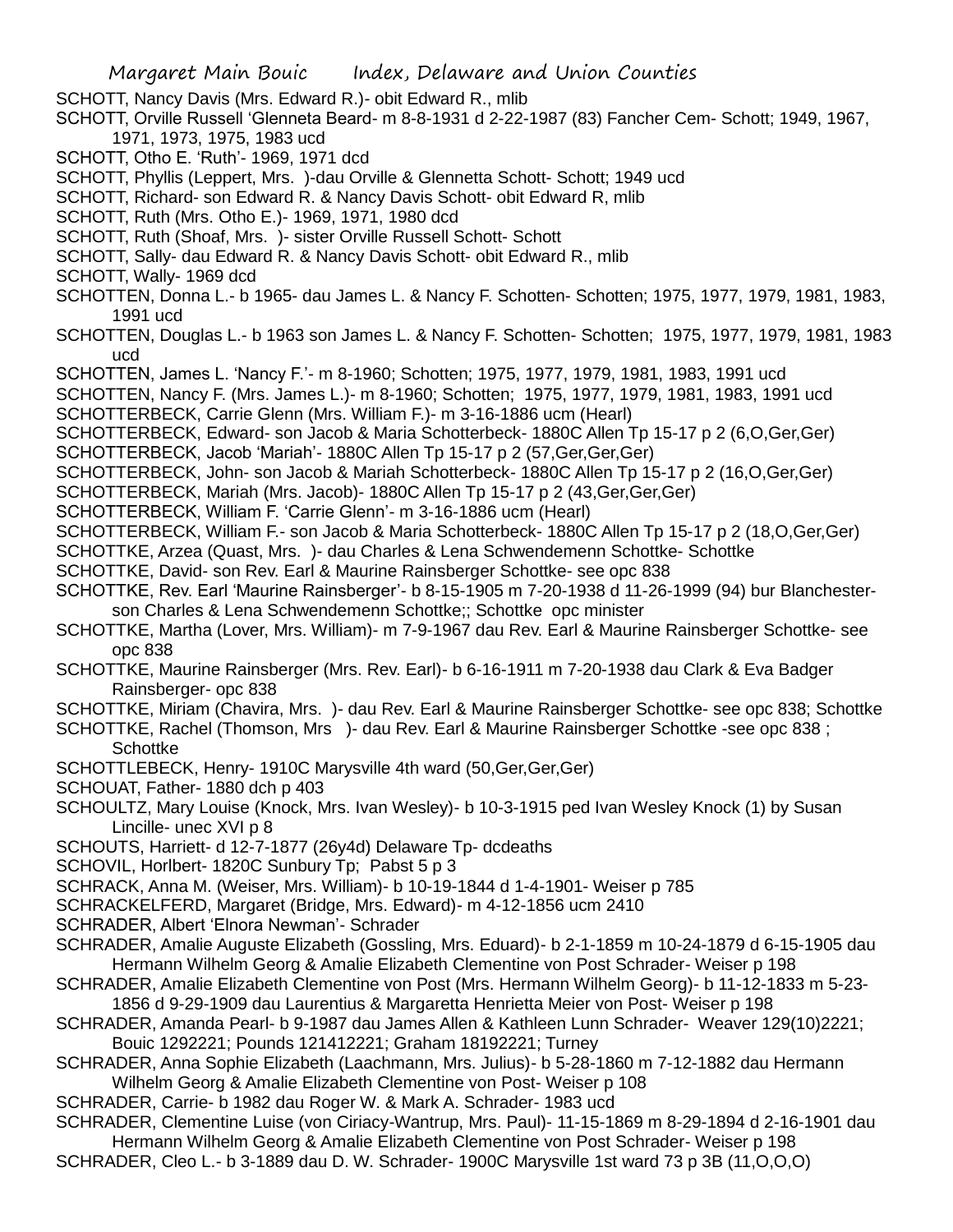- SCHRADER, Donna L. (Mrs. Herbert O.)- d 11-28-2000 Schrader
- SCHRADER, Doris Ann Bouic (Mrs. William Eugene)- b 5-28-1934 m 5-23-1953 dau Walter Pearl & Elda Fern Wilson Bouic- Weaver 129(10)22; Bouic 12922; Pounds 1214122; Graham 181922; Turney 7,8; 1985
- uch p 128; 1959, 1962, 1967, 1971, 1973, 1975, 1977, 1979, 1981, 1983, 1991 ucd
- SCHRADER, Dorothea Misener (Mrs. Rudolf Franz August)- Weiser p 200
- SCHRADER, Dortha- b 8-9-1897 Liberty Tp dau Frank Edward & Mattie Elinger Schrader- dcb
- SCHRADER, Dorothy- sister Harry Schrader- Schrader
- SCHRADER, D. W.- b 7-1860 1900C Marysville 1st ward 73 p 3B (38,O,O,O) carpenter, 6th street
- SCHRADER, --- mother of D. W. Schrader- 1900C Marysville 1st ward 73 p 3B (69,O,O,O)
- SCHRADER, Edna- b 12-20-1896 Delaware Town dau A. & Minnie Crose Schrader- dcb
- SCHRADER, Eleanore von Post I(Farrell, Mrs. Morgan George)(Straub, Mrs. William)- b 4-19-1900 m(1) 12-
- 20-1923 (2) 3-5-1954 dau Otto Christoph & Eliza Amalie Pauli Schrader- Weiser p 200
- SCHRADER, Elizabeth Kisker (Mrs. Gustav Bernhard)- Weiser p 201
- SCHRADER, Elke- ch Otto August & Ella Walust Schrader- Weiser p 201
- SCHRADER, Ella Wallust (Mrs. Otto August)- Weiser p 201
- SCHRADER, Elnora Newman (Mrs. Albert)- Schrader
- SCHRADER. Elsie I. (Jones, Mrs. Tom W.)- 5-29-1912 m 9-1-1936 d 2-18-1998 (85) Oakdale dau Albert & Elnora Newman Schrader- Schrader
- SCHRADER, Emil- b 7-28-1868 d 11-23-1884 son Hermann Wilhelm Georg & Amalie Elizabeth Clementine von Post Schrader- Weiser p 200
- SCHRADER, Emily Maria (Seiler Mrs. Johannes)- b 5-30-1871 m 5-31-1896 d 3-29-1948 dau Hermann Wilhelm Georg & Amalie Elizabeth Clementine von Post Schrader- Weiser p 200
- SCHRADER, Eliza Amalie Pauli (Mrs. Otto Christoph)- m 3-6-1871 m 12-31-1898- Weiser p 200
- SCHRADER, Eliza Henrietta Emily (Klupfel, Mrs. Earl)- b 8-6-1861 m 3-11-1884 d 11-25-1932 dau Hermann Wilhelm Georg & Amalie Elizabeth Clementine von Post Schrader- Weiser p 198
- SCHRADER, Elsie (Jones, Mrs. Thomas William)- b- 5-29-1912 Oakdale II p 44 (K-R3-25)
- SCHRADER, Emma Pauline Erhard (Mrs. J. Frank)- b 5-31-1867 dau Amos E. & Tillie Woodling Erhard-Weiser p 582
- SCHRADER, Ethel C.- dau J. Frank & Emma Pauline Erhard Schrader- Weiser p 582
- SCHRADER, J. Frank 'Emma Pauline Erhard'- Weiser p 582
- SCHRADER, Frencis F.- b 8-28-1899 Delaware Town son Frank & Elizabeth Kraus Schrader- dcb
- SCHRADER, Friedhelm- b 7-28-1914 d 11-1941 son Gustav Bernhard & Henrietta Flora Delius Schrader-Weiser p 201
- SCHRADER, Friedrich Paul 'Wilhelmina Schumann'- b 9-15-1874 m 9-22-1918 son Hermann Wilhelm Georg & Amalie lEizabeth Clementine von Post Schrader- Weiser p 201
- SCHRADER, Garnet (Mrs. John L. Sr.)- Schrader
- SCHRADER, Gerhard Wilhelm Otto 'Margaret Weddigen'- b 5-17-1909 d 8-6-1941-son Gustav Bernhard & Henrietta Flora Delius Schrader- Weiser p 201
- SCHRADER, Gustav Bernhard 'Henrietta Flora Delius''Elizabeth Kisker'- b 8-10-1873 m(1) 4-24-1908 son Hermann Wilhelm George & Amalie Elizabeth Clementine von Post Schrader- Weiser p 201
- SCHRADER, Hannah Henrietta Tiedemann (Mrs. Wilhelm Hermann)- b 8-31-1875 m 5-4-1903 d 3-1940- Weiser p 200
- SCHRADER, Harry- d 2-3-1961 (89) Oak Grove Cem- Schrader
- SCHRADER, Heide- dau Otto August & Ella Wallust Schrader- Weiser p 201
- SCHRADER, Heinrich Otto Hermann- b 8-8-1857 d 10-3-1881 son Hermann Wilhelm Georg & Anmalie Elizabeth Clementine von Post Schrader- Weiser p 198
- SCHRADER, Heinrich Rudolf 'Gisela Lambrecht'- b 12-28-1924 m 1958 son Friedrich Paul & Wilhelmina Schumann Schrader- Weiser p 201
- SCHRADER, Helen Elizabeth- b 5-20-1908 dau Rudolf Franz August & Helen Auguste Delius Schrader-Weiser p 200
- SCHRADER, Helen (Manon, Mrs. Harold Charles)- b 3-5-1917 m 12-25-1936- Weiser p 129
- SCHRADER, Helene Auguste Delius (Mrs. Rudolf Franz August)- b 11-17-1875 d 1915- Weiser p 200
- SCHRADER, Helmuth Otto Theodor- b 6-27-1901 son Rudolf Franz August & Helen Auguste Delius Schrader-Weiser p 200
- SCHRADER, Henrietta Flora Delius (Mrs. Gustav Bernhard)- b 10-11-1880 m 4-24-1908 d 1914- Weiser p 201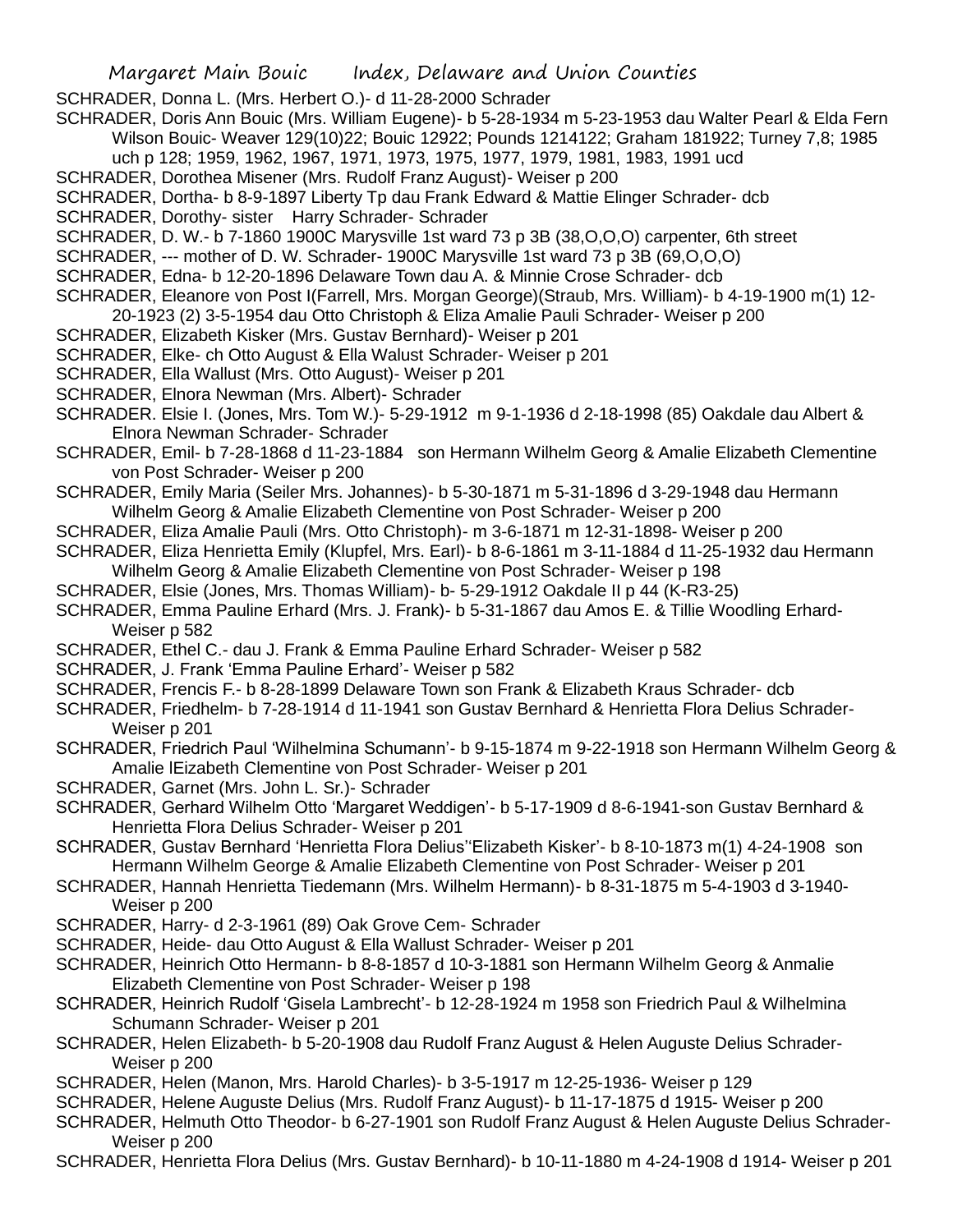- SCHRADER, Herbert O. 'Kathryn Muladore''Donna'- d 4-7-1974 (62) 1985 uch p 123; Schrader
- SCHRADER, Hermann Wilhelm Georg 'Amalie Elizabeth Clementine von Post'- b 1-30-1827 m 5-23-1856 d 3- 24-1889- Weiser p 198
- SCHRADER, Hertha Flora Emily Addy- b 7-28-1905 dau Rudolf Franz August & Helen Auguste Delius Schrader- Weiser p 200
- SCHRADER, Howard John 'Janice Louise Alton'- b 7-1-1955- Weiser p 433
- SCHRADER, Inge- ch Gerhard Wilhelm Otto & Margaret Weddigen Schrader- Weiser p 201
- SCHRADER, Jacqueline Ann Kershaw (Mrs. William Walter)- b 5-27-1959 m 9-1-1985 day John & Catherine Kershaw- (1129221); Weaver (129(10)221); Pounds (12141221); Graham (1819221); Turney 8,9
- SCHRADER, James Allen 'Kathleen Lunn' b 5-30-1961m 4-5-1986 son William Eugene & Doris Ann Bouic Schrader- uch p 123; Weaver 129(10)222; Bouic 129222; Pounds 12141222; Graham 1819222 1962, 1967 1971, 1973, 1975 1979, 1981, 1983 ucd
- SCHRADER, James Ryan- b 4-8-1989 son James Allen & Kathleen Lunn Schrader- Weaver 129)(10)2222; Bouic 1292222; Pounds 121412222; Graham 18192222, Turney
- SCHRADER, Janice Louise Alton (Mrs. Howard John)- b 6-9-1936 dau Miles & Thelma Louise Mondorf Alton- Weiser p 433
- SCHRADER, John L. Sr. 'Garnet E.'- d 8-4-2001 (85) bur Lockbourne- Schrader
- SCHRADER, John L., Jr. 'Lorena'- son John L. Sr. & Garnet E. Schrader Schrader
- SCHRADER, Jordan Ann- b 10-31-1991 dau James Allen & Kathleen Lunn Schrader- Weaver 129)(10)2223; Bouic 1292223; Pounds 121412223; Graham 18192223, Turney
- SCHRADER, Kathe (Bechmann, Mrs. Walter)- b 1918 m 1940 dau Gustav Bernhard Schrader- Weiser p 201
- SCHRADER, Kathleen Lunn (Mrs. James Allen)- b 5-30–1961 m 4-5-1986 dau Gleason Warren & Lillian Ann Burke Lunn; Bouic (1129222); Graham (1819222); Weaver (129(10)222); Pounds (12141222); Turney 8
- SCHRADER, Kathyrn Muladore (Mrs. Herbert O)(Barry, Mrs. Victor)(Kramer, Mrs. Ira)- dau William & Belle Muladore; Pounds; Kramer; 1985 uch p 123
- SCHRADER, Konrad Wilhem- b 6-21-1904 d 6-22-1904 son Rudolf Franz August & Helen Auguste Delius Schrader- Weiser p 200
- SCHRADER, Lorena (Mrs. John L.Jr)- Schrader
- SCHRADER, Lorraine Mable (Wiest, Mrs. Walter Leon)- b 2-5-1934 m 4-16-1955- Weiser p 304
- SCHRADER, Luella (Herring, Mrs. )- dau Albert & Elnora Newman Schrader- Schrader
- SCHRADER, Margaret Weddigen (Mrs. Gerhard Wilhelm Otto)- Weiser p 201
- SCHRADER, Maria/Marla A. (Mrs. Roger W.)- 1979, 1981, 1983 ucd
- SCHRADER, Mary (Skeen, Mrs. )- sister John L. Schrader,Sr.- Schrader
- SCHRADER, Otto Christoph 'Eliza Amalie pauli'- b 1-28-1867 m 12-31-1898 d 10-28-1931 son Hermann Wilhelm George & Amalie Elizabeth Clementine von Post Schrader- Weiser p 200
- SCHRADER, Paul Wolfgang- b 8-18-1919 d 6-17-1940 son Friedrich Paul & Wilhelmina Schrader- Weiser p 201
- SCHRADER, Roger A. 'Maria A.'- 1979, 1981, 1983 ucd
- SCHRADER, Rosana- d 1960 Leasure; Schrader
- SCHRADER, Rudolph Franz August 'Helene Auguste Delius''Dorothea Miesner'- b 12-17-1863 d 9-941 son Hermann Wilhelm Georg & Amalie Elizabeth Clementine von Post Schrader- Weiser p 200
- SCHRADER, Sara Katherine- b 3-4-1991 dau William Walter & Jacqueline Ann Kershaw Schrader-
	- Bouic 11292212; Weaver 129(10)2212; Pounds 121412212; Graham 18192212; Turney
- SCHRADER, Ute- ch Gerhard Wilhelm Otto & Margaret Weddigen Schrader- Weiser p 201
- SCHRADER, Wilhelm Hermann 'Hannah Henrietta Tiedemann'- b 3-23-1865 m 5-4-1903 d 1-1931 son
- Hermann Wilhelm Georg & Amalie Elizabeth Clementine von Post Schrader- Weiser p 200
- SCHRADER, Wilhelmina Schumann (Mrs. Friedrich Paul)- b 3-13-1893 m 9-22-1918 Weiser p 201
- SCHRADER, William Eugene 'Doris Ann Bouic'- b 11-22-1933 m 5-23-1953 son Herbert O. & Katharyn Muladore Schrader- Bouic (112922); Weaver (129(10)22); Pounds (1214122); Graham (181922);
- Turney 7,8; 1985 uch p 123; 1949, 1959, 1962, 1967, 1971, 1973, 1975, 1979, 1981, 1983, 1991 ucd SCHRADER, William Nicholas- b 8-15-1988 son William Walter & Jacqueline Ann Kershaw Schrader- Bouic
- 11292211; Weaver 129(10)2211; Pounds 121412211; Graham 18192211; Turney
- SCHRADER, William Walter 'Jacqueline Ann Kershaw'- b 4-11-1959 m 9-1-1985 son William Eugene & Doris Ann Bouic Schrader- Bouic 1129221; Weaver 129(10)221; Pounds 12141221; Graham 1819221;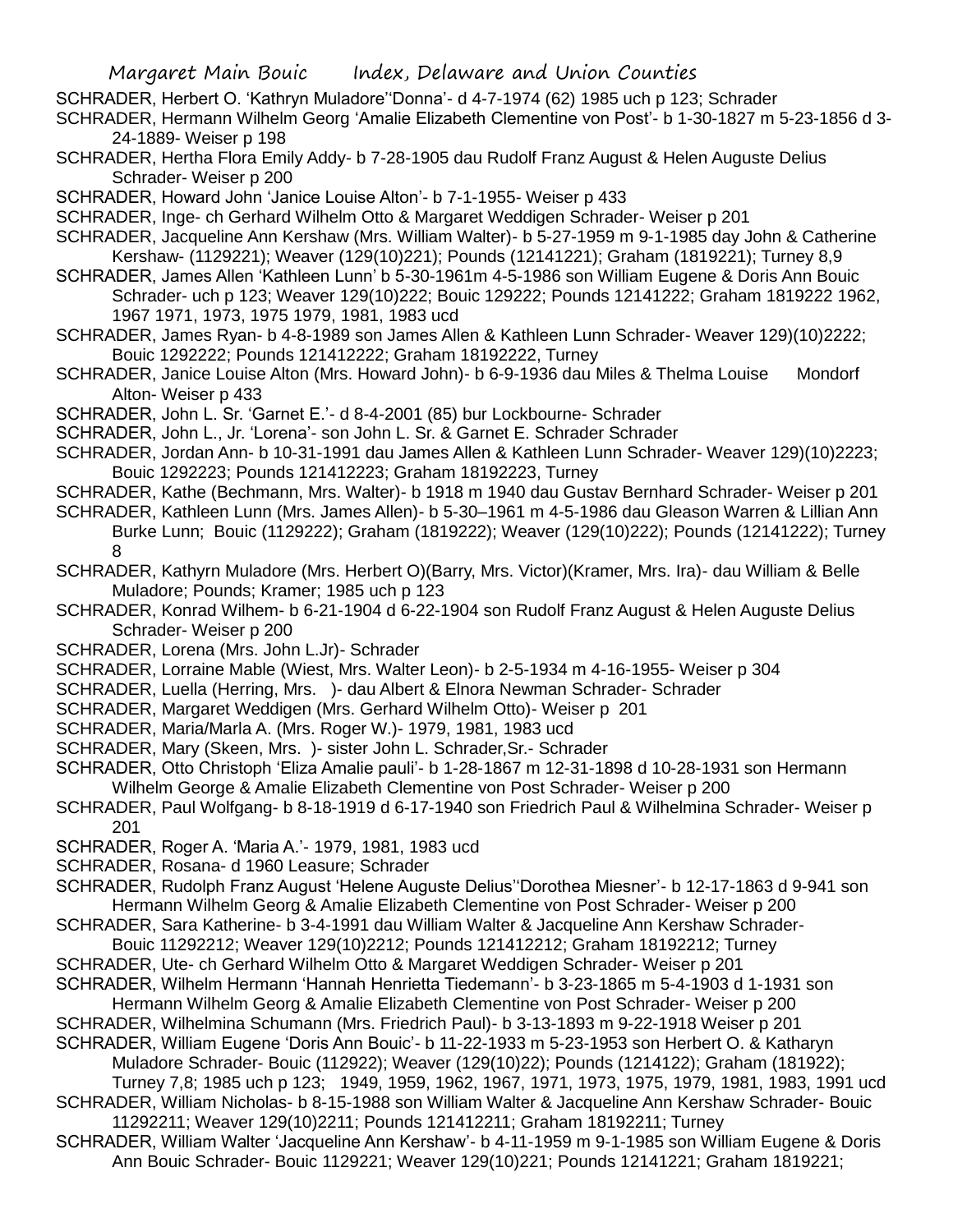Turney 8,9

- SCHRAG, Edward A., Jr.- 1971, 1980 dcd
- SCHRALL, ---family of Martha Kaufman #193, unec VII p , 13
- SCHRALL, Eva (Scheiderer, Mrs. John Martin)- b 12-18-1818 m 4–1-1943, query, unec VII p 8, 13
- SCHRAM, Agnes E. Shea (Mrs. Frank E.)- d 2-25-1991 St. Joseph Cem, dau William P. & Winifred Mahaney Shea- Schram
- SCHRAM, Angie- b 1970 dau Bill & Miriam Schram- 1980 dcd
- SCHRAM, Bill 'Miriam'- 1980 dcd
- SCHRAM, Cassandra- b 1973 dau Bill & Miriam Schram- 1980 dcd
- SCHRAM, Douglas 'Dr. Janice'- Schram
- SCHRAM, Frank E. 'Agnes E. Shea'- Schram
- SCHRAM, Frank- son Frank E. & Agnes E. Shea Schram- Schram
- SCHRAM, Dr. Janice (Mrs. Douglas)- Schram
- SCHRAM, Melissa- b 1969 dau Bill & Miriam Schram- 1879 dcd
- SCHRAM, Miriam (Mrs. Bill)- 1980 dcd
- SCHRAM, Nancy (Meyer, Mrs. )- dau Frank E. & Agnes E. Shea Schram- Schram
- SCHRAM, Bill- son Frank E. & Agnes E. Shea Schram- Schram
- SCHRANK, Adam- b 1-13-1982 son Peter & Debra Nobis Schrank- St. Paul p 43
- SCHRANK, Anna Barbary (Myers, Mrs. Henry)- b 10-24-1842 m 1860 d 4-8-1878 dau Jacob & Katherine Slauser Schrank- dcc Mary Jo Myers Baker #79 9; unec VI p 51
- SCHRANK, Debra Nobis (Mrs. Peter)- b 6-21-1958 m 11-1979 dau Rolland & Janet Gaus Nobis- St. Paul p 43
- SCHRANK, Jacob 'Katherine Slauser'- dcc Mary Jo Myers Baker #77 18; unec VI p 51
- SCHRANK, Katherine Slauser (Mrs. Jacob)- dcc Mary Jo Myers Baker #77 19; unec VI p 51
- SCHRANK, Nathan- b 4-27-1985 son Peter & Debra Nobis Schrank- St. Paul p 43
- SCHRANK, Peter 'Debra Nobis'- b 4-14-1956 m 11-1979- St. Paul p 43
- SCHRAUDER, Annabel Lee Eppley (Hipple, Mrs. Richard Elaine) (Mrs. Harry Alfred)- b 1-20-1889 m(1) 12-20- 1905 (2) 11-18-1950 dau John Calvin & Delilah Conrad Eppley- Weiser p 469
- SCHRAUDER, Harry Alfred 'Annabel Lee Eppley'- b 4-14-1881 m 11-18-1950- Weiser p 469
- SCHRAVAL, Lizzie- 1870C Delaware Tp p 279 (25\*)
- SCHRAYER, Caroline Kook (Mrs. Michael)- m 3-28-1854 dcm
- SCHRAYER, Dorothy R. (Miller, Mrs. Jacob)- m 10-20-1853 dcm
- SCHRAYER, Michael 'Caroline Kook'- m 3-28-1854 dcm
- SCHREADER, William- b 3-19-1878 Del Town son Conrad & Elziabeth Gravins Schreader- dcb
- SCHRECK, Amanda (Mrs. George)- b 7-1854- 1900C Jackson Tp 236-238 p 10B (45,O,Pa,O) m 25y, 8 ch 7 living
- SCHRECK, Anna B.- b 3-1880 dau George & Amanda Schreck- 1900C Jackson Tp 236-238 p 10B (20,O,O,O)
- SCHRECK, Asa Ray 'Cindy Mullet' b 12-15-1961 m 10-19-1980 son John & Carolyn Jean Hartsough
- Schreck- Schreck; Genther p 108
- SCHRECK, Bertha- 1949 ucd
- SCHRECK, Carolyn Jean Hartsough (Mrs. John)- b 7-5-1939 m 12-7-1957- Schreck; Genther p108
- SCHRECK, Cindy Mullet (Mrs. Asa)- b 11-25-1961 m 10-19-1980- Schreck ; Genther p 108
- SCHRECK, Connie (Stinehafer, Mrs. David)- dau H. E. & Wilma L. Mendenhall Schreck- obit H. E, mlib
- SCHRECK, David- Schreck
- SCHRECK, Frank L.- b 4-1882- son George & Amanda Schreck- 1900C Jackson Tp 236-238 p 10B (18,O,O,O)
- SCHRECK, Gene- b 2-1900- son George & Amanda Schreck- 1900C Jackson Tp 236-238 p 11A (3/12,O,O,O)
- SCHRECK, George 'Amanda'- b 10-1837- 1900C Jackson Tp 236-238 p 10B (62,O,Pa,Pa) m 25y
- SCHRECK, Hazel A.- b 9-1892- George & Amanda Schreck- 1900C Jackson Tp 236-238 p 11A (7,O,O,O)
- SCHRECK, H. E. "Gene"'Wilma L. Mendenhall'- b 12-12-1920 m 11-16-1941 d 6-27-1981 Iberia Cem- son Howard R. & Sadie E. Knobenhans Schreck- obit, mlib; Marion Star
- SCHRECK, Howard R. 'Sadie E. Knobenhans''Mildred'- obit H. E., mlib
- SCHRECK, James Kevin- b 121-18-1965 son John R. & Carolyn Jean Hartsough Schreck- Schreck; Genther p 108
- SCHRECK, John 'Carolyn Hartsough'- m 12-7-1957- Schreck
- SCHRECK, John Frederick, Jr.- b 11-7-1963 son John F. & Carolyn Jean Hartsough Schreck- Schreck;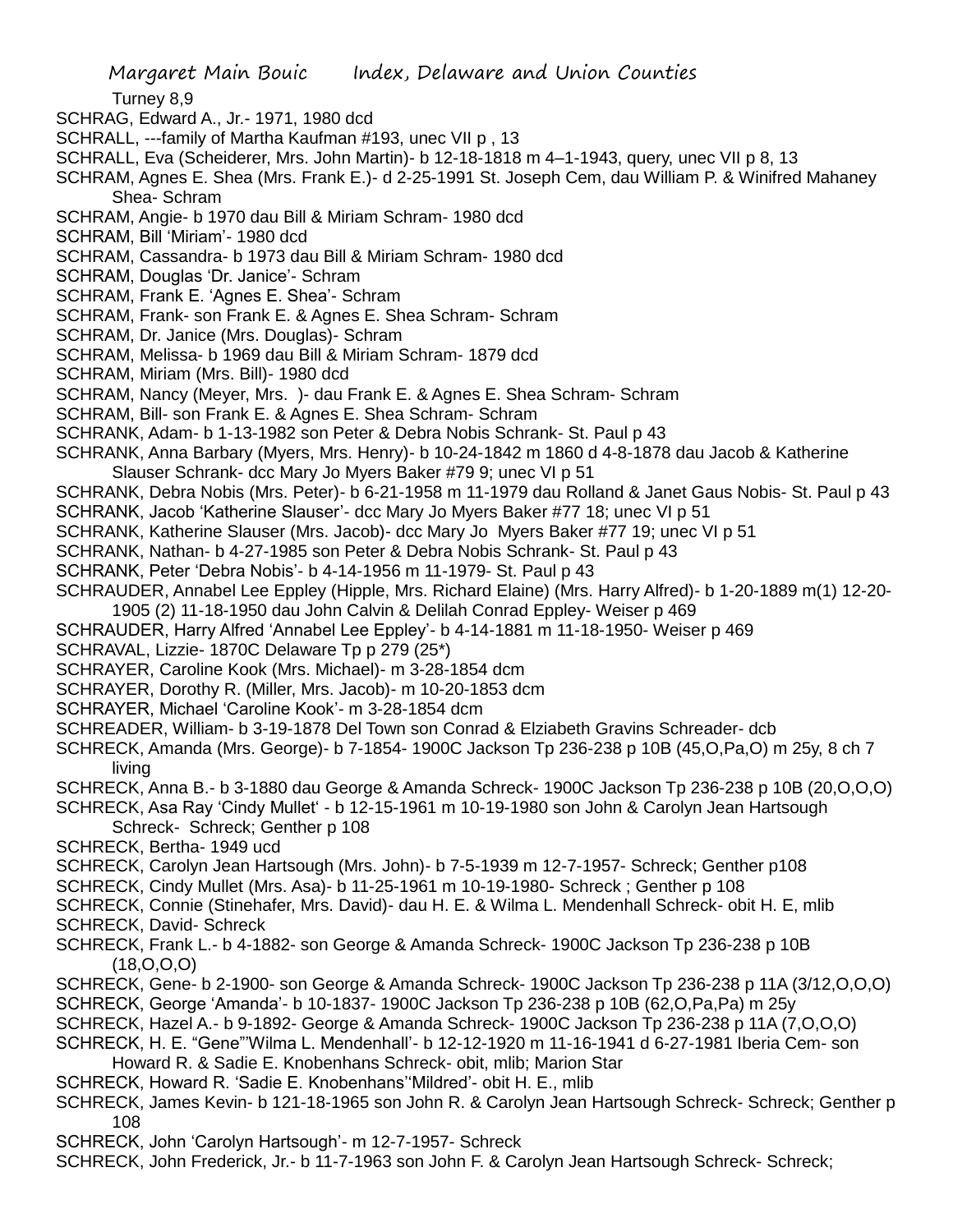Genther p 108

- SCHRECK, John F. 'Carolyn Jean Hartsough;- b 1-23-1940 m 12-7-1957 son Robert & Maxine Lombard Schreck- Genther p 108
- SCHRECK, John- b 10-1877 son George & Amanda Schreck- 1900C Jackson Tp 236-238 p 10B (22,O,O,O)
- SCHRECK, Joyce (Tresch, Mrs. Ted)- dau Howard R. & Sadie E. Knobenhans Schreck- Schreck
- SCHRECK, Kathleen (Harding, Mrs. Melvin)- dau Howard R. & Sadie E. Knobenhans Schrecj- obit H. E., mlib
- SCHRECK, Kevin Scott- b 5-28-1982 son Asa Rau & Cindy Mullet Schreck- Schreck; Genther p 108
- SCHRECK, Marcella (Sago, Mrs. )- dau Howard R. & Sadie E. Knobenhans Schreck- obit H. E, mlib SCHRECK, Mary J.- hadc p 121 (1900 Thompson Tp)
- SCHRECK, Maxine Lombard (Mrs. Robert)(White, Mrs. Joseph)- b 2-6-1921 m(1) 2-2-1939, div (2) 6-1-1946 dau Asa B. & Esther Worthington Lombard,- Genther p 107
- SCHRECK, Phyllis Jean (Fridley, Mrs. John)- b 7-7-1958 m 7-23-1983- dau John & Carolyn Hartsough Schreck- St. Paul p 118; Schreck; Genther p 108
- SCHRECK, Robert 'Maxine Lombard'- m 2-2-1939, div.- Genther p 107
- SCHRECK, Roxanna (Mink, Mrs. James)- b 2-20-1941 m 6-17-1960 dau Robert & Maxine Lombard Schreck-Genther p 108
- SCHRECK, Sadie E. Knobenhans (Mrs. Howard R.)- obit H. E., mlib
- SCHRECK, Terry- son H. E. & Wilma L. Mendenhall Schreck- obit .H. E., mlib
- SCHRECK, Viola O.- b 9-1888 dau George & Amanda Schreck- 1900C Jackson Tp 236-238 p 10B (11,O,O,O)
- SCHRECK, Wilma L. Mendenhall (Mrs. H.E.)- m 11-16-1941, obit H. E., mlib
- SCHRENKENGAST, Kate (Nees/Kniss, Mrs. Peter)- ped Marjorie Dunn 367 25; unec Vi p 20
- SCHRECKENGAST, Pearl (Wolfe, Mrs. Albert Edward)- Weiser p 528
- SCHREENBURGER, Pat- 1979 ucd
- SCHREENBURGER, Terease- ch Pat Schreenburger- 1979 ucd
- SCHREENBURGER, Tracy- ch Pat Schreenburger- 1979 ucd
- SCHREFFLER, Carolyn (Leader, Mrs.Dale)- dau Darwin & Ruth Messner Schreffler- Weiser p 321
- SCHREFFLER, Daniel W.- son Dale E. & Linda Schreffler- Schreffler
- SCHREFFLER, Darwin 'Ruth Messner'- Weiser p 321
- SCHREFFLER, David- Schreffler
- SCHREFFLER, Dean- son David Schreffler- Schreffler
- SCHREFFLER, Linda (Mrs. Dale E.)- Schreffler
- SCHREFFLER, Ruby Eleanore (Wiest, Mrs. Willard Kenneth)- b 4-25-1926 m 5-20-1944- Weiser p 306
- SCHREFFLER, Ruth Messner (Mrs. Darwin) dau Lloyd & Sadie Mae Koppenhaver Messner- Weiser p 321
- SCHREFFLER, Shirley- dau Dawin & Ruth Messner Schreffler- Weiser p 321
- SCHREIBER, Barbara F- query Neill, Norris, Freshwater, etc- unec XVI p 38
- SCHREIBER, Clarence 'Emma Lauer'- Weiser p 563
- SCHREIBER, Conrad- d 1855- 1985 uch p 144
- SCHREIBER, Daniel R.- b 1970 son Lawrence R. & Marguerite Schreiber- Schreiber; 1971, 1980 dcd
- SCHREIBER, David E.- b 1968 son Lawrence R. & Marguerite Schreiber- Schreiber; 1969, 1971, 1980 dcd
- SCHREIBER, Emma Lauer (Mrs. Clrence)- b 9-15-1915 dau Benjamin & Hattie Cooper Lauer- Weiser p 563
- SCHREIBER, Ethel (Mrs. Max)- d 4-21-1997 (94)Forest Lawn Mem. Pk- Schreiber
- SCHREIBER, Fred C. 'Kay'- d 3-25-1963 (64)- Schreiber
- SCHREIBER, Hannah- dau Lawrence R. & Marguerite Schreiber- Schreiber
- SCHREIBER, Harriet (Bworkin, Mrs. )- sister Max Schreiber- Schreiber
- SCHREIBER, Jules- brother Max Schreiber- Schreiber
- SCHREIBER, Kay (Mrs. Fred C.)- Schrieber
- SCHREIBER, Lawrence R. 'Marguerite'- son Max & Ethel Schreiber- Schreiber; 1969, 1971, 1980 dcd
- SCHREIBER, Marguerite B. (Mrs. Lawrence R.)- Schreiber; 1969, 1971, 1980 dcd
- SCHREIBER, Mark- b 1955 son Lawrence R. & Marguerite Schreiber- 1969, 1971 dcd
- SCHREIBER, Mary (Rockenbaugh, Mrs. )- dau Fred C. Schreiber- Schreiber
- SCHREIBER, Matthew- b 1958 son Lawrence H. & Marguerite Schreiber- 1969, 1971 dcd
- SCHREIBER, Max 'Ethel'- d 1982 (88) Forest Lawn Cem- Schreiber
- SCHREIBER, Ruth (Duber, Mrs. )- sister Max Schreiber- Schreiber
- SCHREIFER, E. H. 'Ruth C,. Wilber'- 1915 uch p 989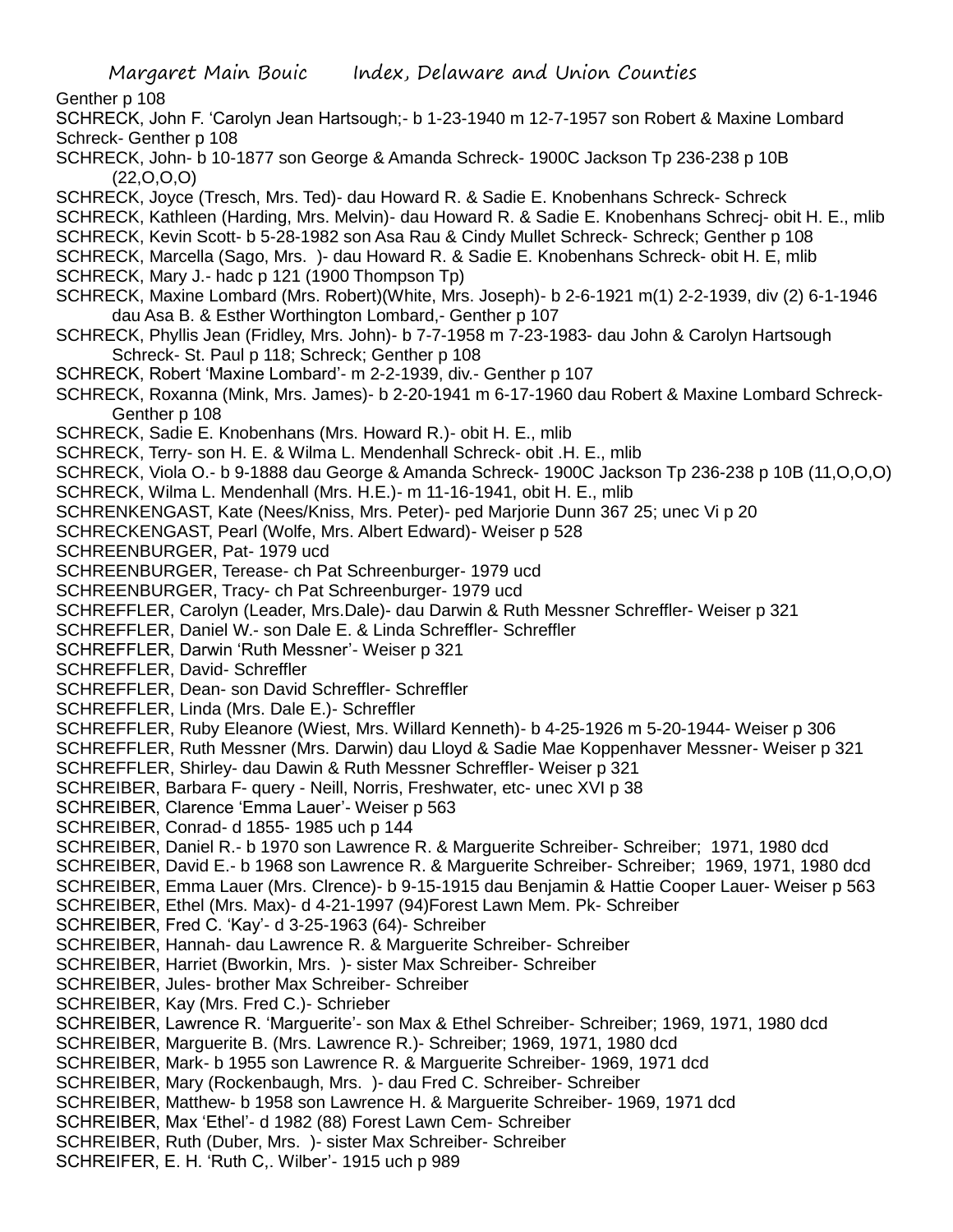- Margaret Main Bouic Index, Delaware and Union Counties SCHREIFER, Ruth C. Wilber (Mrs. E. H.)- 1915 uch p 989 SCHREIMER, — unec II p 23 SCHREINER, Benjamin- b 1972 son Daniel K. & Connie L. Schreiner- 1975, 1977 ucd SCHREINER, Catherine (Schoneberger, Mrs. John Henry)- dau Frederick & Charlotte Bergman Schreiner-1915 uch p 617 SCHREINER, Charlotte Bergman (Mrs. Frederick)- 1915 uch p 617 SCHREINER, Charlotte- dau Frederick & Charlotte Bergman Schreiner- 1915 uch p 617 SCHREINER, Connie L. (Mrs. Daniel K.)- 1975, 1977 ucd SCHREINER, Daniel K. 'Connie L.'- 1975, 1977 ucd SCHREINER, Frederick 'Charlotte Bergman'- 1915 uch p 617 SCHREINER, Gertrude Schoneberger (Mrs. Jacob)- dau William & Maria Weber Schoneberger- 1915 uch p 617 SCHREINER, Jacob 'Gertrude Schoneberger'- 1915 uch p 616 SCHREINER, Maria- dau Frederick & Charlotte Bergman Schreiner- 1915 uch p 617 SCHREINER, Tyson- b 1975 son Daniel K. & Connie Schreiner- 1975, 1977 ucd SCHRELL, Albert D. 'Joel M.'- Schrell SCHRELL, Arlene B. (Mrs. Albert D.)- Schrell SCHRELL, Joel M.- son Albert D. & Arlene B. Schrell- Schrell SCHREMSHAW, Stewart- pallbearer for Mrs. F. K.. Baldwin- dg 3-26-1912, Cry Ab p 112 SCHREYER, Mr.- father of Mrs. Herbert Sanderson- dg 3-7-1891 Cry Ab p 48 SCHREYER, Albert- son George M. Schreyer- dg 4-13-1900 Cry Ab p 17 SCHREYER, Caroline (Berkircher, Mrs. Jacob)- m 10-4-1856 dcm dau John George & Caroline Schneider Schreyer- dg 6-12-1896 Cry Ab p 73 or Butler? SCHREYER, Caroline Schneider(Mrs. John George)- b 7-13-1826 m 1846 d 11-14-1892 (66y5m) dg 11-15- 1892, dg 11-18-1892 Cry Ab p 107; dg 6-12-1896 Cry Ab p 73 SCHREYER, Charles- son John G. & Caroline Snyder- dg 6-12-1896 Cry Ab p 73 SCHREYER, Christianna- b 1797 d 1856 Oak Grove Cem, Powell p 441 SCHREYER, Daniel- son John George & Caroline Schneider Schreyer- dg 6-12-1896 Cry Ab p 73 SCHREYER, David R. 'Sandra Rose Linzinmeier'- b 2-26-1932- Rausch (17741), III p 303 SCHREYER, Edward- son George M. Schreyer- dg 4-13-1900 Cry Ab p 17 SCHREYER, Edward 'Malinda'- Schreyer SCHREYER, George- d Ashville NC. dg 3-25-1890, 3-28-1890 Cry Ab p 11 SCHREYER, George- son George M. Schreyer- 1880 dch p 645 SCHREYER, George Hill- b 5-4-1895 d 11-13-1908 (13-6-9) son Edward & Malinda Schreyer- Schreyer; dg 11- 17-1908 Cry Ab p 167 SCHREYER, John George 'Caroline Schneider'-b 1820 Wittenburg, Ger m 1846 dg 11-18-1892 Cry Ab p 107; dg 6-12-1896 Cry Ab p 73; to US 1836 SCHREYER, George M.- d 4-13-1900 (75) dg 4-13-1900, Cry Ab p 17; 1880 dch p 645 SCHREYER, George Michael 'Maria Hertenstein'- m 2-19-1856 dcm SCHREYER, G. M.- b 1787 d 1863 Oak Grove Cem- Powell p 441 SCHREYER, John- son John George & Caroline Schneider Schreyer- dg 6-12-1896 Cry Ab p 73 SCHREYER, Malinda (Mrs. Edward)- dau Benjamin H. Freshwater - dg 5-28-1908, Cry Ab p 45; dg 11-20- 1908, Cry Ab p 167 SCHREYER, Maria Hertenstein (Mrs. George Michael)- m 2-19-1856 dcm SCHREYER, Mary (Raines, Mrs. )- dau John George & Caroline Schneider Schreyer- dg 6-12-1896 Cry Ab p 73 SCHREYER, Mary (Tanker, Mrs. )- dau George M. Schreyer- dg 4-13-1900, Cry Ab p 17 SCHREYER, Nettie- b 9-20-1886 Delaware Tp dau Henry & Ella Brownmiller Schreyer- dcb SCHREYER, Samuel- son John George & Caroline Schneider Schreyer- dg 6-12-1896 Cry Ab p 73 SCHREYER, Sandra Rose (Linzinmeier (Mrs. David R.)- b 7-3-1938 dau Frank John,Sr. & Ruth Maxine Cook Linzinmeier- Rausch 17741, III p 303 SCHRIBNER, Abraham 'Chloe'- d 5-13-1864 (66-6-20) Plain City Cem, unec VII p 62 SCHRIBNER, Chloe (Mrs. Abraham)- d 10-8-1864 (64-4-26) Plain City Cem, unec VII p 61 SCHRIEBER, Kathleen Marie Koppenhaver (Stahl, Mrs. James)(Mrs. Ray)- b 3-12-1928 m(2) 9-16-1928 dau
	- Mark Milton & Elizabeth Kay Chubb Koppenhaver- Weiser p 322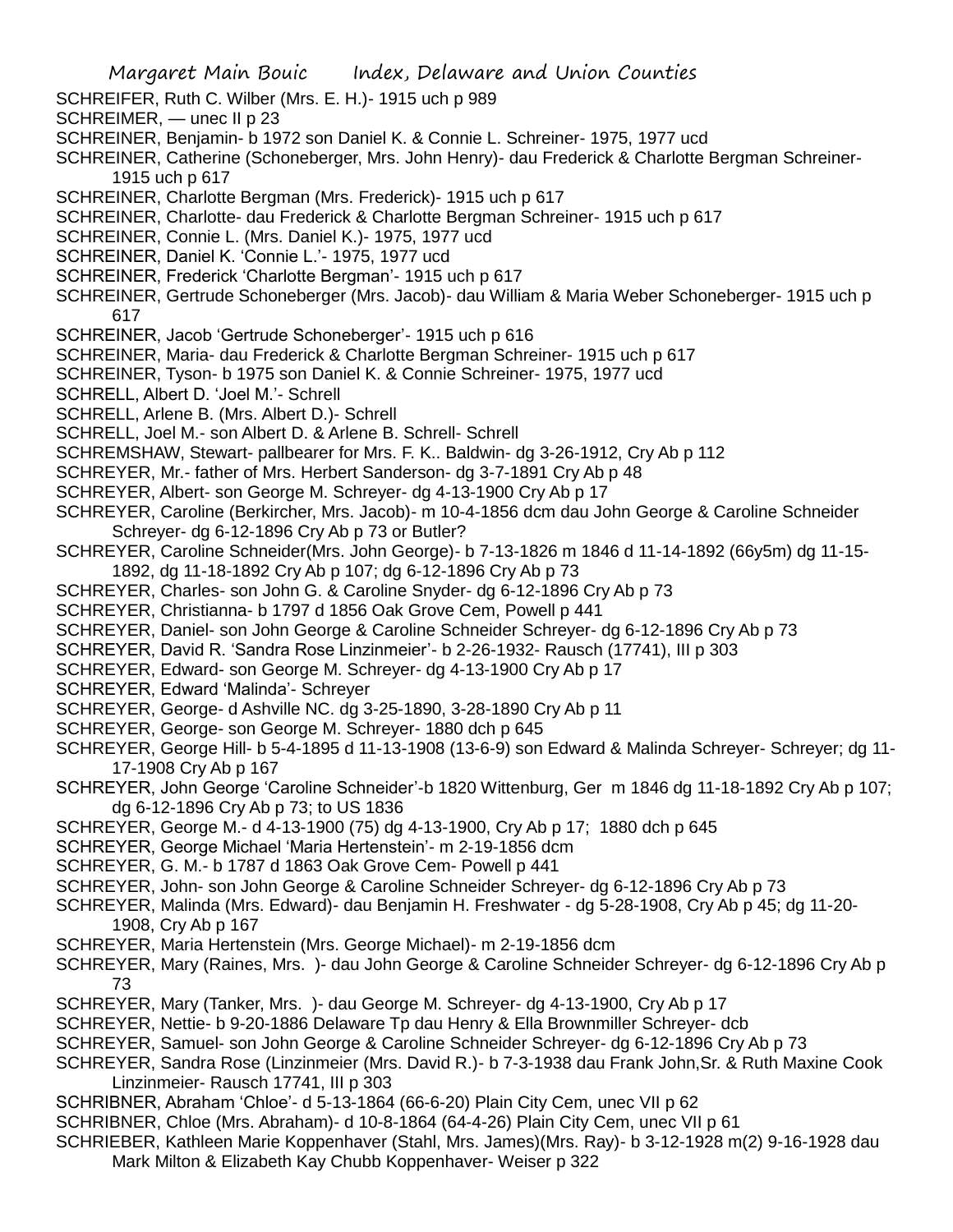SCHRIEBER, Ray 'Kathleen Marie Koppenhaver'- m 9-16-1928- Weiser p 322

SCHRIEDER, Mrs. - Sbc p 6

SCHRIER- see Shreyer

SCHRIER, Keziah (Amrine, Mrs. Andrew E.)- m 3-7-1875 ucm 5660; mt 3 p 11, mt 4-7-1975

- SCHRIM, Mabel (Mrs. )- d 1-20-1966 Cheshire Cem- Schrim
- SCHRINER, Dorthea (Mrs. Raymond H.,Sr.)- Schriner
- SCHRINER, Raymond H. Sr.'Dorthea'- d 5-16-1985 (72) Kingwood Mem. Pk- Schriner-
- SCHRINER, Raymond, Jr.- son Raymond H.,Sr. & Dorthea Schriner- Schriner
- SCHRITCHFIELD, Margaret (Irwin, Mrs. Samuel)- b 9-21-1787 m 7-4-1810 d 12-4-1830 dcc Ruth Bush Fagley Fraker 27
- SCHRIVER, Anna Catherine (Weaver, Mrs. John III) b 1781 m 11-6-1857 dau Conrad Schreiber- 1985 uch p 144
- SCHRIVER, Marion E. (Hepner, Mrs. William Spencer)- b 6-6-1902 m 7-16-1924- Weiser p 370
- SCHROAT, Jacob- 1840C Marlborough Cem.Tp p 248 (50-60)
- SCHROCK, Ada- dau John L. & Amelia Schrock- 1949 ucd
- SCHROCK, Amelia (Mrs. John L.)- 1949 ucd
- SCHROCK, Betty Ann- dau Leroy Schrock Schrock- engaged to Larry Gene Wilkins
- SCHROCK, Buddy 'Kimberlie Farmwald'- Schrock
- SCHROCK, Christy D.- son David E. & Mattie Stutzman Schrock- Schrock
- SCHROCK, Chrystal- b 1978/1981- dau Ivan L. & Nancy L. Schrock- 1981, 1983 ucd
- SCHROCK, David E. 'Mattie Stutzman''Katie Miller'- Schrock
- SCHROCK, Earl- b 11-10-1880 Delaware Town son H. & Mary Schrock- dcb
- SCHROCK, Edwin D. 'Nettie V. Headings'- b 12-16-1921 Ks. d 6-12-1989 (67) Shiloh Ch Cem- son David E. & Mattie Stutzman Schrock- Schrock
- SCHROCK, Eli M.- son David E. & Mattie Stutzman Schrock
- SCHROCK, Ella- dau John L. & Amelia Schrock- 1949 ucd
- SCHROCK, Emma (Mrs. Samuel)- b 1-1857- 1900C Claibourne Tp 185-199 p 8B (43,O,Pa,Pa)- m 7y, 1 ch, none living
- SCHROCK, Ephraim- b d 1877 Oak Grove Cem, Powell p 441
- SCHROCK, Esther- dau John L. & Amelia Schrock- 1949 ucd
- SCHROCK, Ferdinand- d 12-31-1862 bur German Cem- 1883 uch IV p 458, 541
- SCHROCK, Henry M.- 1908 dch p 404
- SCHROCK, Homer- 1908 dch p 404; pallbearer for Albert M. Scott, dg 9-19-1913 Cry Ab p 60; for Alberta Fideler Baughman- dg 2-13-1913, Cry Ab p 16; for L. P. Slack, dg 8-29-1911, Cry Ab p 61
- SCHROCK, ----(Mrs. Homer)- sister of Mrs. H. D. Budd, dau Thompson Beecher- dg 8-28-1908, Cry Ab p 131
- SCHROCK, Ivan L. 'Nancy Lee Parr'- m 9-3-1971- Rausch (119621), (141(11)21), 1977, 1979, 1981, 1983 ucd
- SCHROCK, James Edward- b 9-9-1961 son Jim & Jean Ann Watkins Schrock- Maugans Anc p 48
- SCHROCK, Jason Williams- b 8-8-1979 son William & Linda Hill Schrock- Schrock
- SCHROCK, Jean Ann/Joan Watkins (Mrs. Jim)- b 5-15-1935 m 10-22-1955 dau Edward & Ottie Reed Watkins- Maugans Anc p 48
- SCHROCK, Jim '-Jean Ann/Joan Watkins'- b 3-14-1931 m 10-22-1955 son John Schrock- Maugans Anc p 48 SCHROCK, Jim- son Jim & Joan Watkins Schrock- Schrock
- SCHROCK, Joseph Lee- Schrock- engaged to Jennifer Lynn Lockwood- dau Dale Lockwood
- SCHROCK, Joyce- dau Jim & Joan Watkins Schrock- Schrock
- SCHROCK- John- Maugans Anc p 48
- SCHROCK, John- 1883 uch IV p 458
- SCHROCK, John L. 'Amelia'- 1949 ucd
- SCHROCK, Joseph- 1908 dch p 404
- SCHROCK, Joseph- b 1973 son Ivan L. & Nancy Lee Parr Schrock- Rausch 1196211, 141(11(211 1977, 1979, 1981, 1983 ucd
- SCHROCK, Joyce Annette- 1-22-1958 dau Jim & Jean Ann Watkins Schrock- Maugans Anc p 48 SCHROCK, Katie Miller (Mrs. David E.)- Schrock
- SCHROCK, Kimberlie Farmwald (Mrs. Buddy)- dau Al & Charlene Farmwald- Schrock
- SCHROCK, Larry Eugene- b 4-224-1979 son Wilmer & Mary Miller Schrock- Schrock
- SCHROCK, Leroy- Schrock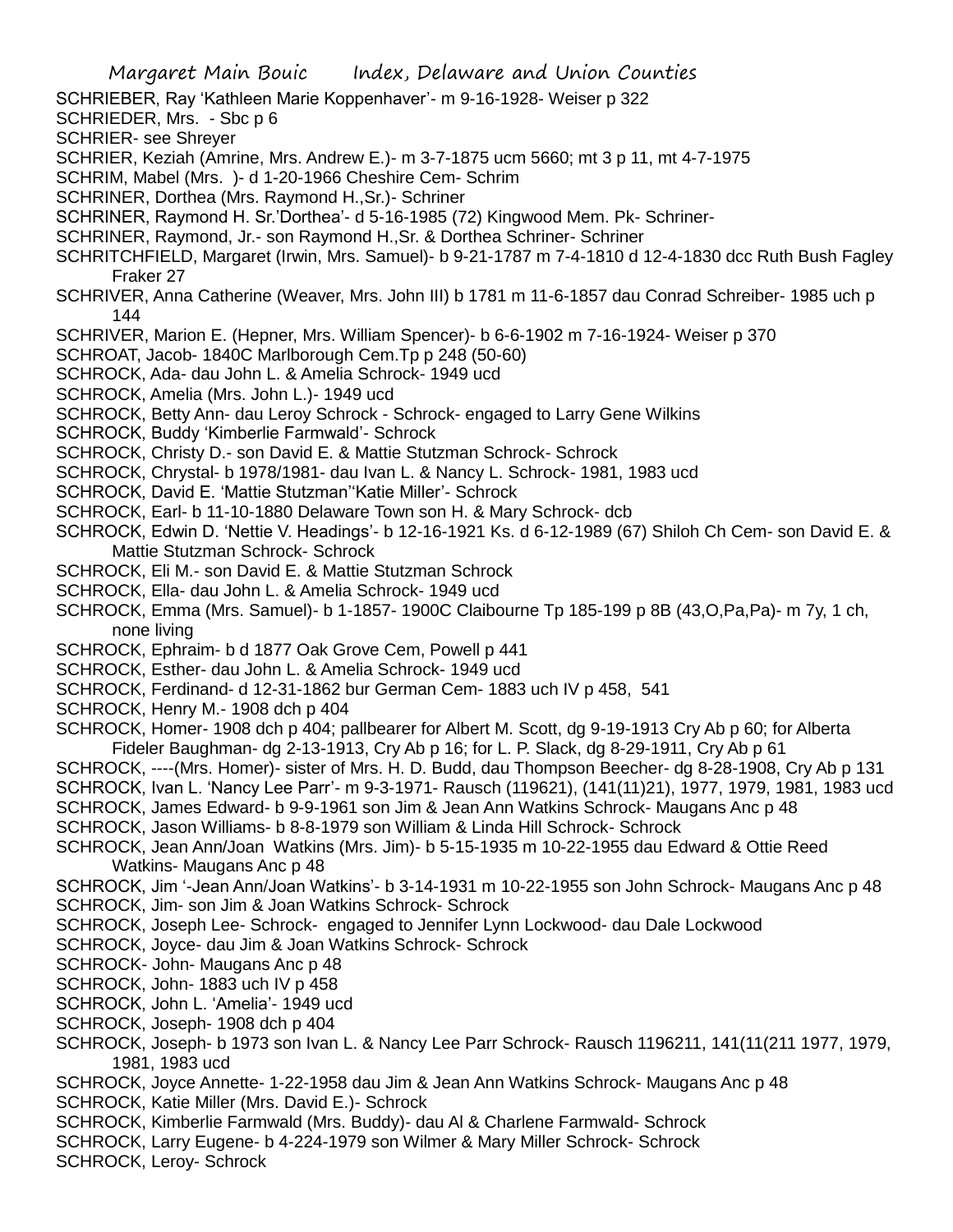SCHROCK, Levi- son John L. & Amelia Schrock- 1949 ucd

- SCHROCK, Linda Hill (Mrs. William)- dau Harold Hill- Schrock
- SCHROCK, Lorene (Meagher, Mrs. Kenneth)- dau Edwin D. & Nettie V. Headings Schrock- Schrock
- SCHROCK, Loretta- dau Edwin D. & Nettie V. Headings Schrock- Schrock
- SCHROCK, Mabel- d 9-17-1902 (20) Delaware dcdeaths; dg 9-19-1902, Cry Ab p 155
- SCHROCK, Marcella- b 1846 d 1877 Oak Grove Cem, Powell p 441
- SCHROCK, Marion (Mrs. William A.)\_- 1971 ucd
- SCHROCK, Mary Miller (Mrs. Wilmer)- dau Lewis Miller- Schrock
- SCHROCK, Mattie Stutzman (Mrs. David E.)- Schrock
- SCHROCK, Nancy Lee Parr (Mrs. Ivan L.)- b 8-22-1949 m 9-3-1971 dau Jon Lee & Norma Vollrath Parr-Rausch 119621, 141(11)21; 1977, 1981, 1983 ucd
- SCHROCK, Nettie V. Headings (Mrs. Edwin D.)- Schrock
- SCHROCK, Owen 'Viola'- 1967, 1971, 1973 ucd
- SCHROCK, Pauline- dau John L. & Amelia Schrock- 1949 ucd
- SCHROCK, Ralph- Schrock
- SCHROCK, Robert D.- b 8-22-1884 Delaware Town son Wm. A. & Nettie M. Patterson Schrock- dcb
- SCHROCK, Roy- son John L. & Amelia Schrock- 1949 ucd
- SCHROCK, Samuel 'Emma'- b 5-1855- 1900C Claibourne Tp 185-199 p 8B (45,O,Pa,O) m 7y
- SCHROCK, Sara- b 1963 dau William A. & Marion Schrock- 1971 ucd
- SCHROCK, Sherman- 1967, 1971 ucd
- SCHROCK, Susanna (Inscho, Mrs. John)- b 6-23-1785 d 10-17-1854- dcc Donald Keyser 29
- SCHROCK, Timothy- b 1956 son William A. & Marion Schrock- 1971 ucd
- SCHROCK, Truman- son John L. & Amelia Schrock- 1949 ucd
- SCHROCK, Ursula J. (Zinn, Mrs. David)- b 1-7-1838 m 10-8-1857 d 1-20-1916 (78y13d)- dg 2-8-1916, Cry Ab p 22
- SCHROCK, Vence- 1908 dch p 404
- SCHROCK, Vernon- son John L. & Amelia Schrock- 1949 ucd
- SCHROCK, Viola (Mrs. Owen)- 1967, 1971, 1973 ucd
- SCHROCK, Virginia Ela (McKittrick, Mrs. Harry Counts)- b 2-25-1920 m 3-31-1951- McKitrick p 356
- SCHROCK, William A. 'Marion'- 1971 ucd
- SCHROCK, William H.- 1908 dch p 404
- SCHROCK, William 'Linda Hill'- Schrock
- SCHROCK, William- b 1955 son William A. & Marion Schrock- 1971 ucd
- SCHROCK, Wilmer 'Mary Miller'- son Edwin D. & Nettie V. Headings Schrock- Schrock
- SCHRODER, Barbara Jean (Burger, Mrs. Paul Dean)- b 11-11-1939 m 1957- St. Paul p 7, 28; Rausch 147326 SCHROEDER, Anna- 1964 dcd
- SCHROEDER, Anna (Hull, Mrs. )- sister George Schroeder- Schroeder
- SCHROEDER, Betham Jane (Silvey,Mrs. Rev. Stephen Gregory)- b 1957 m 10-6-1979 dau Gerald B. & Jane Schroeder- Schroeder; 1969, 1971 dcd
- SCHROEDER, Bradley George 'D. Nan Gammon'- b 1952 m 10-4-1980 son Gerald & Jane Schroeder-Schroeder; 1969, 1971 dcd
- SCHROEDER, Brandy- b 1979 son Robert W. & Debbi K. Schroeder- 1980 dcd
- SCHROEDER, Cecelia (Mrs. Joseph L.)- Schroeder
- SCHROEDER, Charles 'Julia Hackett'- Schroeder
- SCHROEDER, Charles L. 'Janice'- Schroeder; 1980 dcd
- SCHROEDER, Debbie K. (Mrs. Robert W.)- 1980 dcd
- SCHROEDER, Debbie (Mrs. Larry)- Schroeder
- SCHROEDER, Delores Huff (Mrs. Edward)- b 6-16-1911 m 11-9-1929 dau Walter & Lucy Fritchie Huff- Weiser p 70
- SCHROEDER, D. Nan Gammon (Mrs. Bradley George)- m 10-4-1980- dau C. Edward Gammon- Schroeder
- SCHROEDER, Diane Bottomley Coulson (Mrs. Robin)- m 12-24-1989 dau Brian & Margaret Bottomley-**Schroeder**
- SCHROEDER, Edward 'Delores Huff'- b 7-20-1899 m 11-9-1929- Weiser p 70
- SCHROEDER, Eliza Hirsch (Mrs. Frederick)- Maugans Anc p 174
- SCHROEDER, Ethel (Sheets, Mrs. Clinton Ellis)- b 6-27-1887 dau Frederick & Eliza Husch Schroeder-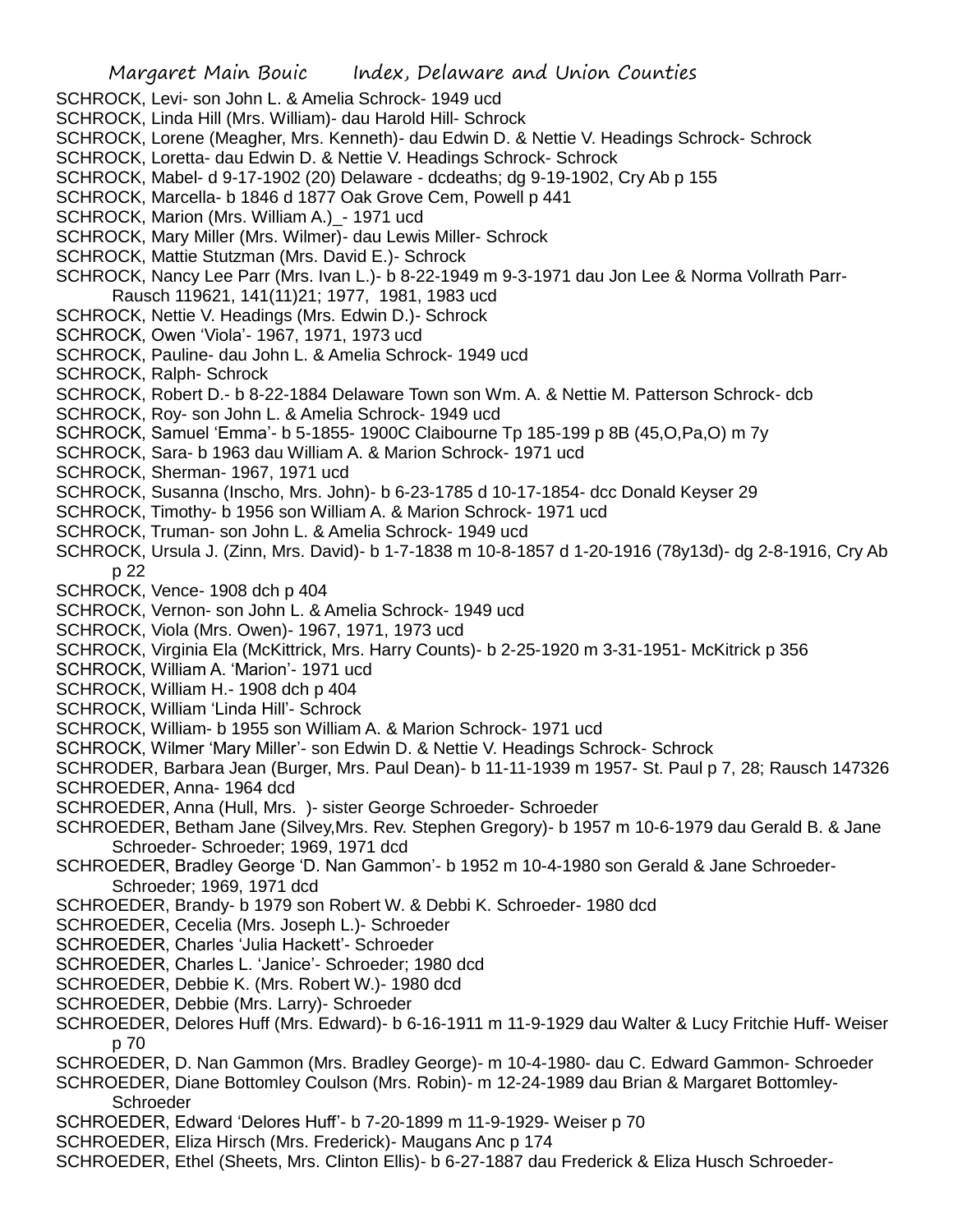Maugans Anc p 174, 175

- SCHROEDER, Eva (Mrs. Gary)- Schroeder
- SCHROEDER, Frances Lucille- b 9-26-1933 dau Edward & Delores Huff Schroeder- Weiser p 70
- SCHROEDER, Frederick 'Eliza Hirsch'- Maugans Anc p 174
- SCHROEDER, Gary 'Eva'- son Merlin Schroeder- Schroeder
- SCHROEDER, George- d 3-30-1983 (90) bur Loraine- Schroeder
- SCHROEDER, Gerald B. 'Jane'- d 10–26-1985 (62)- son George Schroeder- Schroeder; 1969, 1971, 1980 dcd
- SCHROEDER, Gloria Berres (Mrs. Nelson)- dau George & Marilyn Berres- Schroeder
- SCHROEDER, Hazel (Brandenburg, Mrs. )- dau Charles & Julia Hackett Schroeder- Schroeder
- SCHROEDER, Jane (Mrs. Gerald B.)- Pabst 8 p 41; 1969, 1971, 1980 dcd
- SCHROEDER, Janice (Mrs. Charles L.)-Schroeder; 1980 dcd
- SCHROEDER, John- attended funeral of Mrs. E. D. Hanley- dg 5-7-1901 Cry Ab p 79
- SCHROEDER, Joseph L. 'Cecelia'- Schroeder
- SCHROEDER, Joseph C. 'Marylee Gordon'- b 1963 m 11-11-1989 son Charles L. & Janice Schroeder-Schroeder; 1980 dcd
- SCHROEDER, Julia Hackett (Mrs. Charles)- Schroeder
- SCHROEDER, Larry 'Debbie'- son L. Merlin Schroeder- Schroeder
- SCHROEDER, Larry F.- 1973, 1975, 1977, 1979, 1981, 1983 ucd
- SCHROEDER, Mary Alice Davis (Webb, Mrs. )(Mrs. L. Merlin)- Schroeder
- SCHROEDER, Mary (Weiser, Mrs. Samuel D.)- b 1795 m 1-22-1815 d 1879- Weiser p 844
- SCHROEDER, Marylee Gordon (Mrs. Joseph)- m 11-11-1989 dau Leo Gordon- Schroeder
- SCHROEDER, L. Merlin ' ''Mary Alice Davis Webb'- b 6-27-1920 Wis d 11-16-2001(81) Bloomfield Cem,- son Charles & Julia Hackett Schroeder- Schroeder
- SCHROEDER, Michael- d 10-18-1978 (24) bur New Knoxville- son Charles Schroeder- Schroeder
- SCHROEDER, Michael Joseph- b 10-25-1994 son Joseph & Marylee Schroeder- Schroeder
- SCHROEDER, Nelson 'Gloria Berres'- son Joseph L. & Cecelia Schroeder- Schroeder
- SCHROEDER, Robin 'Diane Bottomley Coulson'- , 12-24-1989 son Charles & Janice Schroeder- Schroeder; 1980 dcd
- SCHROEDER, Robert W. 'Debbie K.'- 1980 dcd
- SCHROEDER, Shirley Maxine- b 7-13-1937 dau Edward & Delores Huff Schroeder- Weiser p 70
- SCHROEDER, Thelma (Cutts, Mrs. )- dau Charles & Julia Hackett Schroeder- Schroeder
- SCHROEDER, Todd Patrick- son Nelson & Gloria Berres Schroeder- Schroeder
- SCHROEDER, Tracey- b 1977 ch Robert W. & Debbie K. Schroeder- 1980 dcd
- SCHROEDER, Troy Michael- son Nelson & Gloria Berres Schroeder- Schroeder
- SCHROEDER, Trudie (Ernest, Mrs. )- dau Melvin Schroeder- Schroeder
- SCHROEDER, Vivian (Stickler, Mrs. )( Garde, Mrs. )- dau Charles & Julia Hackett Schroeder- Schroeder
- SCHROEDER, H. Wayne- son Charles & Julia Hackett Schroeder- Schroeder
- SCHROEDER, Wesley James- b d 1-12-1996 bur Delphos- son Nelson & Gloria Berres Schroeder- Schroeder SCHROEDER, Whitney Leigh- b 10-26-1998 dau Joseph & Mary Lee Gordon Schroeder- Schroeder
- SCHROER, Albert George 'Gertrude Rambus'- b 11-15-1894 m 6-2-1919 d 12-17-1995 (101) bur NY- son Carl & Elizabeth Kaiser Schroer- Schroer; 1962, 1967, 1973, 1975, 1975, 1977, 1979, 1981, 1983, 1991 ucd
- SCHROER, Carl 'Elizabeth Kaiser'- Schroer
- SCHROER, Eleanore- dau Carl & Elizabeth Kaiser Schroer- Schroer
- SCHROER, Elizabeth Kaiser (Mrs. Carl)- Schroer
- SCHROER, Gertrude Rambus (Mrs. Albert George)- b 5-4-1899 m 6-2-1919 d 11-5-1983 (84)- dau Albert & Elizabeth Adams Rambus- Schroer; 1962, 1967, 1971, 1973, 1975, 1977, 1979 ucd
- SCHROER, Robert- son Albert George & Gertrude Rambus Schroer- Schroer
- SCHROER, Ruth Wolpert (Mrs. Rev. Sherwood)- dau Carl & Clara Eikemeyer Wolpert- 1985 uch p 149; **Schroer**
- SCHROER, Rev. Sherwood 'Ruth Wolpert' son Albert George & Gertrude Rambus Schroer- Schroer; 1985 uch p 149
- SCHROETER, ----rec p 5
- SCHROETER, C. A.- son Joseph Schroeter- dg 7-17-1900, Cry Ab p 28
- SCHROETER, Charles A.- son Joseph Schroeter- dg 7-17-1900- Cry Ab p 28; 1880C Scioto Tp 77 (19, Hogurllar, Hog,O)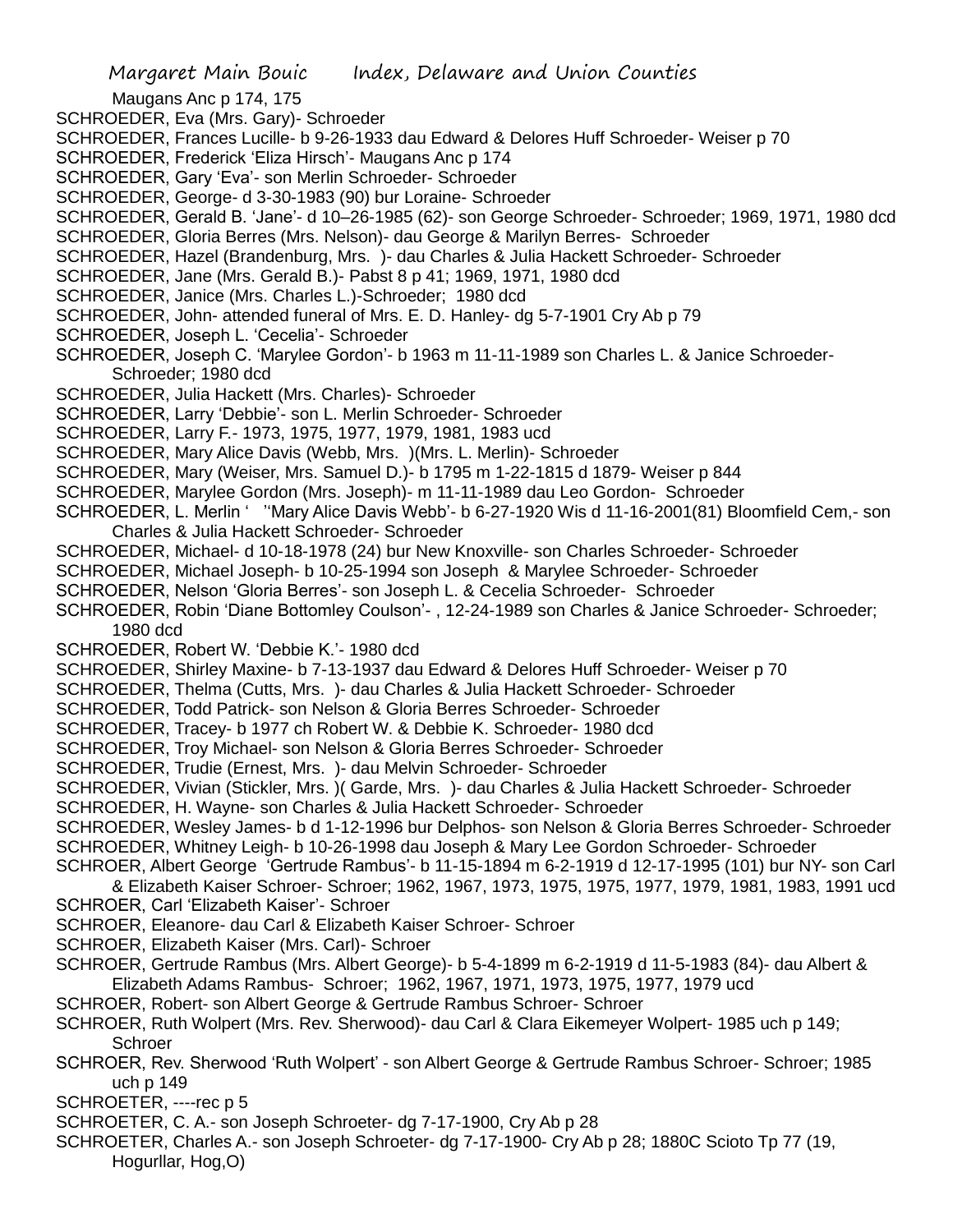- SCHROETER, F. A.- son Joseph Schroeter- dg 7-17-1900, Cry Ab p 28
- SCHROETER, Fabian- d Monday (11y) Marion, son Frank Schroeter- dg 11-23-1906 Cry Ab p 134

SCHROETER, Francis/Frank H.- son Joseph Schroeter- dg 7-17-1900, Cry Ab p 28; 1880C Scioto Tp 77 (11. Hog,Hog,Hog)

- SCHROETER, Frank, Mrs. and Mrs. dg 11-23-1906 Cry Ab p 134
- SCHROETER, John A.- son Joseph Schroeter- dg 7-17-1900, Cry Ab p 28;1860C Scioto Tp 848 (5/12,O); 1880C Scioto Tp 77 (20)
- SCHROETER, Joseph 'Sophia'- b 1831 d 1900(70) Oak Grove Cem, Powell p 442, 260; dg 7-17-1900, Cry Ab p 28; to US 1854; 1860C Scioto Tp 848 (29, Wert); 1880C SC Tp 77 (49,Wer)
- SCHROETER, Joseph W.- son Joseph & Sophia Schroeter- dg 7-17-1900 Cry Ab p 28;1860C Scioto Tp 848 (4,O); 1880C Sc Tp 77 (24,O,Wert,Wert)
- SCHROETER. J. W.- son Joseph Schroeter- dg 7-17-1900 Cry Ab p 28
- SCHROETER, —(Artz, Mrs. L. D.)- dau Joseph Schroeter- dg 7-17-1900 Cry Ab p 28
- SCHROETER, —(Warren, Mrs. Hosea)- dau Joseph Schroeter- dg 7-17-1900 Cry Ab p 28
- SCHROETER, Mary M.- dau Joseph & Sophia Schroeter- 1860C Scioto Tp 848 (2,O); 1880C Sc Tp 77 (22,O,Wert,Wert)
- SCHROETER, Minie F.- dau Joseph Schroeter- 1880C Scioto Tp 77 (14,O,Wert.Wert)
- SCHROETER, Sophia (Mrs. Joseph)- 1860C Scioto Tp 848 (25,Wert)
- SCHROETER, William- brother Joseph Schroeter- dg 7-17-1900 dg 7-17-1900 Cry Ab p 28
- SCHROLL, Eva (Scheiderer, Mrs. Johann Martin)- b 12-18-1818 m 4-28-1843 d 6-16-1888 dau Milford Schroll- 1883 uch V p 256, 257; 1915 uch p 811; 1883 uch V p 256, 257; 1985 uch p 115; ped Marianna Scheiderer #739 17; unec XXI p 20; 1860C Darby Tp 270 p 38 (40,Bav)
- SCHROLL, Magdalena (Bunsold, Mrs. Johann Phillip)- b 1821 d 1882, ped Robert Otte Hamilton #45 16; unec IV p 16; ped Delores Edna M. Rauschj Black #72 19; unec VI p 281985 uch p 121 dau Wolfgang Schroll; mt 4-27-1898 p2c2 Abs p 35
- SCHROLL, Margaret- 1969 dcd
- SCHROLL, Michael- 1883 uch V p 256
- SCHROLL, Wolfgang/Wolfert- b 1-21-1785 d 11-7-1864 St. John Cem, DJ p 61; 1985 uch p 121; 1860C Darby Tp 270 p 39 (75,Bav) shoemaker
- SCHROMAFORTH, Emanuel- b 7-15-1873 Del Town son J. & Welhelma Hager Schromaforth- dcb
- SCHROTE, Carl Ernest 'Carol'- son Ernest & Rachel Jeanne Schrote- 1959(10). 1962, 1967, 1971, 1973,
- 1975, 1977, 1979, 1981, 1983, 1991 ucd
- SCHROTE, Carol (Mrs. Carl E.)- 1983, 1991 ucd
- SCHROTE, Christina A. (Mrs, Moses S.)- 1959. 1962, 1967, 1971 ucd
- SCHROTE, Doris A.- dau Ernest C. & Rachel Jeanne Schrote- 1959(12), 1962, 1967 ucd
- SCHROTE, Mrs. E. E.- dau Mrs. M. MJ. Spaulding- dg 8-6-1909, Cry Ab p 51
- SCHROTE, Ernest C. 'Rachel Jeanne'- 1962, 1967, 1971, 1973, 1975, 1977, 1979, 1981, 1983, 1991 ucd
- SCHROTE, Hannah (Dietsch, Mrs. John)- Powell p 310
- SCHROTE, Martha (Mrs. )- d (72) dg 8-9-1910 Waldo Cem, Cry Ab p 144
- SCHROTE, Moses S. 'Christina A.'- 1959, 1962, 1967, 1971 ucd
- SCHROTE, Norma J.- b 1951 dau Ernest C. & Rachel Jeanna Schrote- 1959, 1962, 1967, 1971, 1973, 175, 1977 ucd
- SCHROTE, Rachel Jeanne (Mrs. Ernest C.) 1959, 1962, 1967, 1971, 1973, 1975, 1977, 1977, 1981, 1983 ucd
- SCHROTE, Virginia (Holt, Mrs. Dwight S.)- m 10-27-1937 d 7-14-1974 Schrote
- SCHROTER, Mary Hildred- b 2-28-1898 Delaware Town dau Frank & Lizzie Kraus Schroter- dcb
- SCHROTH, Marie Castello (Mrs. Aubrey)- Genther p 203
- SCHROYCK, George- Powers p 24
- SCHROYCK, H.- Powers p 44, 46
- SCHROYCK, Richard- Powers p 24
- SCHROYER, Delila- Pabst 2 p 81
- SCHROYER, Gottliebe- Pabst 2 p 81
- SCHROYER, Rebecca Stimmel (Mrs. William J.)- m 8-15-1853 dcm
- SCHROYER, W. I.- Pabst 2 p 80
- SCHROYER, William J. 'Rebecca Stimmel'- m 8-15-1853 dcm
- SCHRUM, Cora D. Aspinwall (Mrs. Edward S.)- m 2-13-1888- dau David Irving & Adelia A. Briggs Aspinwall-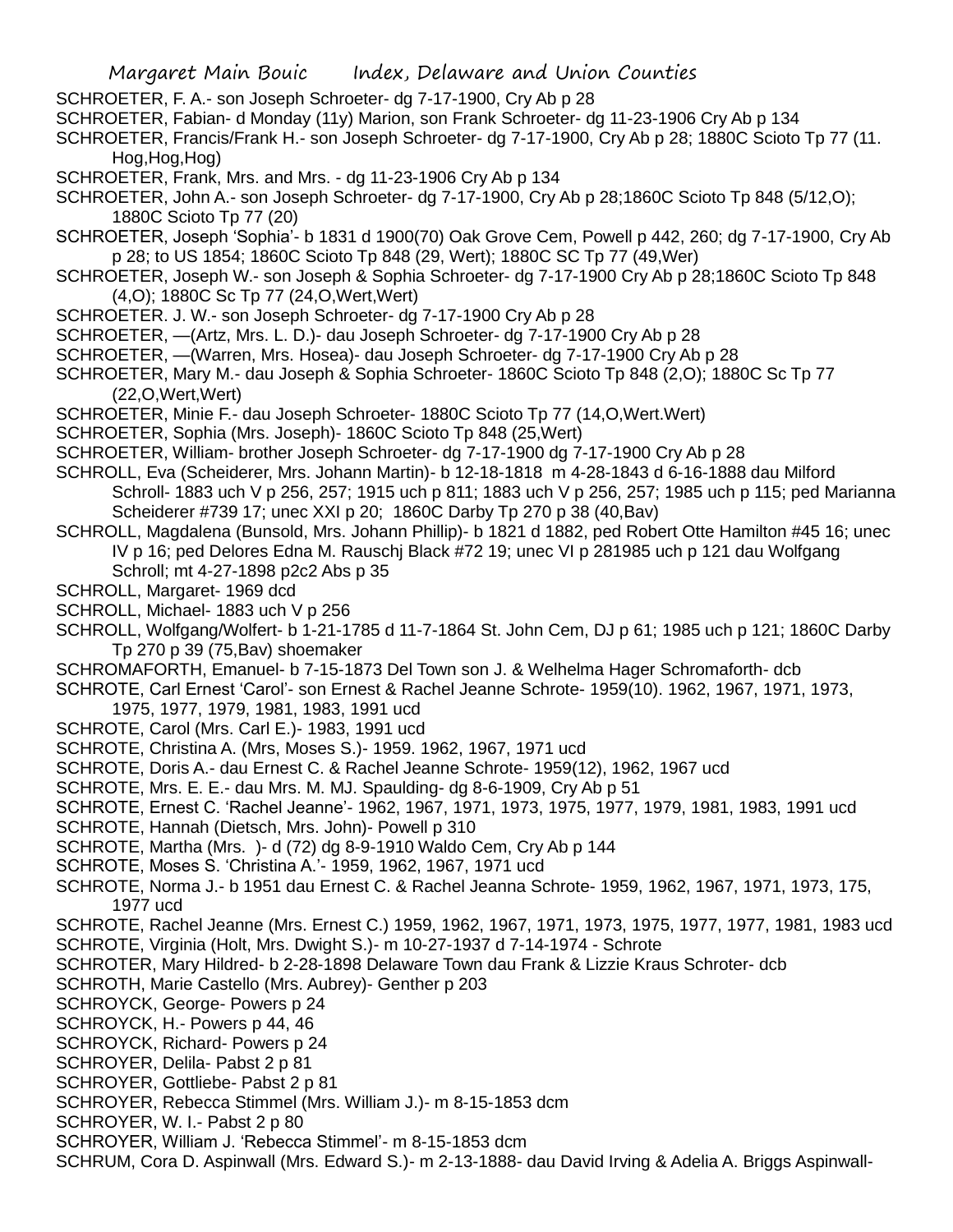Asp 1900-1

- SCHRUM, Edward S. 'Cora D. Aspinwall'- m 2-13- 1888- Asp (1900-1)
- SCHRUM, Lulu A. Paul (Mrs. Oliver S.)- m 4-14-1897 ucm (Hearl)
- SCHRUM, Oliver S. 'Lulu A. Paul'- m 4-14-1897 ucm (Hearl)
- SCHRYER, Ella- dau Louise Breyfogle- dg 11-10-1911 Cry Ab p 70;
- SCHRYER, Mary- d 3-1-1901 (73) b Ger. -dau Jacob Hertenstine- dcdeaths
- SCHRYRER, Mrs. James M.)- dau James P. & Mary Ann Taylor Steele- dg 6-7-1907, Cry Ab p 48
- SCHUBACH , Susan (17-1982- dau Ted Schubach- Schubach
- SCHUBACH, Tim- son T. C. Schubach- Schubach
- SCHUBACH, Theodore C. Schubach; 1980 dcd
- SCHUBERT, Catherine L. Riedmiller (Mrs. William J.)- d 2-27-1992 (65) St. Joseph Cem, Cols. -dau Frederick & Catherine Marie Riedmiller- Schubert
- SCHUBERT, Giselle- b 1970 ch Raymond J. & Judith A. Schubert- 1980 dcd
- SCHUBERT, John Paul- b 1967 son Raymond J. & Judith A. Schubert- 1980 dcd
- SCHUBERT, Judith A. (Mrs. Raymond J.)- 1980 dcd
- SCHUBERT, Mollie (Peters, Mrs.David Raymond)- Genther p 69
- SCHUBERT, Patrick- b 1969- son Raymond J. & Judith A. Schubert- 1980 dcd
- SCHUBERT, Raymond J. 'Judith A.'- 1980 dcd
- SCHUBERT, Raymond- b 1972 son Raymond J. & Judith A. Schubert- 1980 dcd
- SCHUBERT, Richard L.- son William J. & Catherine L. Riedmiller Schubert- Schubert
- SCHUBERT, William J. 'Catherine L. Riedmiller'- Schubert
- SCHUBERT, William J. Jr.- son William J. & Catherine L. Riedmiller Schubert- Schubert
- SCHUCK, Marion Louise Freshwater (Mrs. Michael) b 8-3-1952 m 8-18-1973 dau Ralph Douglas & Mary Elizabeth Rigby Freshwater -Freshwater p 138
- SCHUCK, Michael 'Marion Louise Freshwater'- m 8-18-1973- Freshwater p 138
- SCHUCK, Michaele- b 11-18-1975 ch Michael & Marion Louise Freshwater Schuck- Freshwater p 138
- SCHUCK, Sarah (Weiser, Mrs. Abraham)- d 12-1843- Weiser p 844
- SCHUCK, W. F.- body brought home, Company D, 13th; mt 2-18-1863 abst p 8; unec XXII p 10 SCHUELER, Arthur- Schueler
- SCHUELER, Jane (Allemang, Mrs. Randall J.)- b 1-3-1953 m 9-1-1973- dau Arthur Schueler- Schueler; St. Paul p 148
- SCHUELER, Nancy Elizabeth (Goodell, Mrs. Thomas Stewart)- McKitrick p 131
- SCHUELL, Elizabeth Skiles (Mrs. Joseph)- m 7-6-1827 Madison Co, unec V p 38
- SCHUELL, Joseph 'Elizabeth Skiles'- m 7-6-1827 Madison Co, unec V p 38
- SCHUELLER, Flora E. Cole/S. (Mrs. Waldo K.)- d 8-25-1944 (68) Greenlawn Cem, Cols. , obit, mlib; obit Waldo K., mlib
- SCHUELLER, Capt. John Waldo (dentist)- son Waldo K. & Flora S. Schueller- obit Flora S., mlib
- SCHUELLER, Margaret Matilda Ell (Stump, Mrs. Homer)(Mrs. Waldo)- b 1-24-1884 d 10-29-1978 dau George & Elizabeth Emmert Ell- Schueller; obit mlib (brown); obit Waldo K., mlib
- SCHUELLER, Waldo K. 'Flora S.''Margaret Matilda Ell'- b 1-28-1875 m(2) 1959 d 7-3-1959 son Ernest & Helen Wirth Schueller- obit Margaret J., mlib (brown); obit Flora S., mlib
- SCHUELLER, William- d 3-29-1944, Dover Tp, uninf p 27
- SCHUETTE, W. Alfred- son Walter & Garnet Maddox Schuette- Schuette; 1971 dcd
- SCHUETTE, Betty G. Chapman(Mrs. John R,)(Bringardner, Mrs. Jim)- dau Virginia Chapman- Schuette, 1961, 1964, 1969, 1971, 1980 dcd
- SCHUETTE, Brian 'Richelle Fout'- Schuette
- SCHUETTE, Brian Christopher- b 7-26-2000- Schuette
- SCHUETTE, Cheryl- 1980 dcd
- SCHUETTE, Christine (Williams, Mrs. John)- dau Walter P. & Garnet Maddox Schuette- Schuette
- SCHUETTE, Rev. C. H. L.- 1880 dch p 400; 1908 dch p 248; 1976 dch p 155
- SCHUETTE, Debbie (Mrs. Michael)- Schuette
- SCHUETTE, Debbie (Mrs. Russell)- Schuette
- SCHUETTE, Deborah Ann Stout (Mrs. Roger Lee)- m 6-14-1975 dau George Stout- Schuette ; 1980 dcd
- SCHUETTE, Garnet M. (Mrs. Walter P.) m 4-23-1929 d 6-25-1982 (80)- Schuette; 1961, 1964, 1969, 1971, 1980 dcd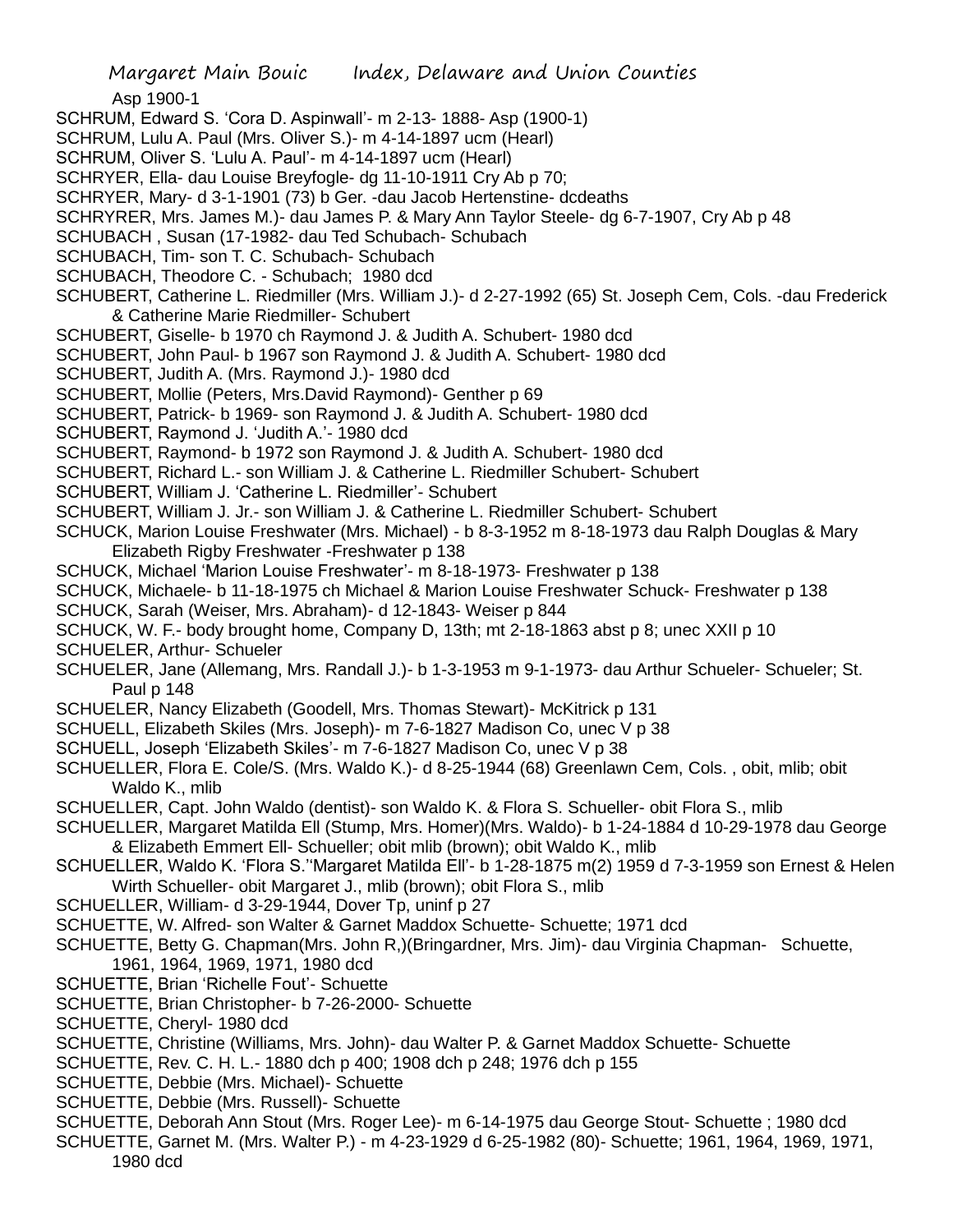- SCHUETTE, Harold- b 1964 son John R. & Betty M. Schuette- 1980 dcd
- SCHUETTE, Heather- dau Kenneth M. & Elizabeth Schuette- Schuette
- SCHUETTE, Jesse 'Maude Caldwell- Schuette
- SCHUETTE, John R.'Betty G. Chapman'- son Walter P. & Garnet Maddox Schuette- Schuette; dg 4-13-1983; 1961, 1964, 1969, 1980 dcd
- SCHUETTE, Kathy (Glassburn, Mrs. Pat)- b 1957 dau John R. & Betty G. Chapman Schuette- Schuette; 1961, 1964, 1969, 1971 dcd
- SCHUETTE, Kenneth M. 'Elizabeth'- b 5-27-1953 d 4-8-1996 (42) Oak Grove Cem- son John R. & Betty G. Chapman Schuette- Schuette; 1961, 1964, 1969, 1971 dcd
- SCHUETTE, Marialice (Wells, Mrs. Rick)- dau Walter P. & Garnet Maddox Schuette- Schuette; 1961 dcd
- SCHUETTE, Marvin- b 1961 son John R. & Betty G. Chapman Schuette- Schuette; 1969, 1971 dcd
- SCHUETTE, Maude (Mrs. Jesse)- Schuette
- SCHUETTE, Michael 'Debbie'- b 1955 son John R. & Betty G. Chapman Schuette- Schuette; 1961, 1964, 1969, 1971 dcd
- SCHUETTE, Paula Jean(Mrs. Walter Alfred)- b 3-12-1933 d 2-27-1999 (65) Oak Grove Cem- Schuette; 1980 dcd
- SCHUETTE, Richette Fout (Mrs. Brian)- Schuette
- SCHUETTE, Roger- b 1977 son Roger L. & Debra Schuette- 1980 dcd
- SCHUETTE, Roger Lee 'Deborah Ann Stout'- b 1955 m 6-14-1975 son John R. & Betty G. Chapman Schuette-Schuette; 1961, 1964, 1969, 1971, 1980 dcd
- SCHUETTE, Russell"Rusty"'Debbie'- b 1960 son John R. & Betty G. Chapman Schuette- Schuette; 1961, 1969, 1971 dcd
- SCHUETTE, Virginia (Dodd, Mrs. James)- dau Walter P. & Garnet Maddox Schuette- Schuette
- SCHUETTE, Virginia- dau Jesse & Maude Caldwell Schuette- Schuette
- SCHUETTE, Walter Alfred 'Paula'- son Walter P. & Garnet Maddox Schuette- Schuette; 1980 dcd
- SCHUETTE, Walter P. 'Garnet Maddox'-b 3-31-1903 m 4-23-1929 d 1-25-2002 (98) Oak Grove Cem- son Jesse & Maude Caldwell Schuette- Schuette; 1961, 1964, 1969, 1971, 1980 dcd
- SCHUFF, Elizabeth (Moore, Mrs. David Crocket)- ped Beverly June lemmons #637 19; unec XVIX p 8 SCHUG, Carl E. 'Helen M.'- 1980 dcd
- SCHUG, Helen M. (Mrs. Carl E.)- 1980 dcd
- SCHUH, Amelia Charlotte Koerner (Mrs. Dr. Henry Frederick)- b 5-25-1890 m 7-11-1916- Weiser p 31
- SCHUH, Arleene Hall (Mrs. Wendell Lewis)- m 6-3-1921- Weiser p 30
- SCHUH, Carolyn Arleene (Cary, Mrs. Richard)- b 3-7-1935 m 6-16-1956 dau Wendell Lewis & Arleene Hall Schuh- Weiser p 30
- SCHUH, Emily Bell- b 2-7-1923 dau Henry Frederick & Amelia Charlotte Koerner Schuh- Schuh; Weiser p 31
- SCHUH, Geraldine Jane (Barlow, Mrs. David Slaughter)- b 10-12-1916 m 2-27-1943 dau Herman Loy & Nellie G. Greene Schuh- Weiser p 30
- SCHUH, Harold Frederick- b 10-16-1944 son Harold & Marjorie Weir Schuh- Weiser p 31
- SCHUH, Harold 'Marjorie Weir'- b 7-29-1894 m 6-12-1933 son Lewis Herman & Mary Kloy Schuh-Weiser p 31
- SCHUH, Helen Ada (Pflueger, Mrs. Edward B.)- b 8-29-1887 m 6-16-1910 d 2-10-1920 dau Lewis Herman & Mary Loy Schuh- Weiser p 30
- SCHUH, Henry Frederick 'Amelia Charlotte Koerner'- b 5-30-1890 m 7-11-1916 son Lewis Herman & Mary Loy Schuh- Weiser p 31
- SCHUH, Herman Loy 'Nellie G. Greene'- b 7-29-1885 m 9-15-1905 son Dr. Lewis Herman & Mary Loy Schuh-Weiser p 30
- SCHUH, James Frederick- son Harold & Marjorie Weir Schuh- Weiser p 31
- SCHUH, Josephine Margaret Virginia (Conley, Mrs. Donnell B.)- b 5-24-1900 m 5-23-1925 d 9-30-1956 dau Lewis Herman & Mary Loy Schuh- Weiser p 32
- SCHUH, Dr. Lewis Herman 'Mary Loy'- b 7-7-1858 m 10-16-1884 d 9-29-1936- Weiser p 30
- SCHUH, Marjorie Weir (Mrs. Harold)- b 1-17-1907 m 6-12-1933- Weiser p 31
- SCHUH, Mary Katharine (Todd, Mrs. J. Harold)- dau Lewis Herman & Mary Loy Schuh- Weiser p 31
- SCHUH, Mary Loy (Mrs. Dr. Lewis Herman)- b 11-5-1860 m 10-16-1884 d 10-15-1959 dau Rev. Mathias & Maria Willey Loy- Weiser p 29
- SCHUH, Mary Ruth (Stauffer, Mrs. Floyd Randal)- b 8-26-1917 m 12–18-1943 dau Henry Frederick & Amelia Charlotte Koerner Schuh- Schuh; Weiser p 31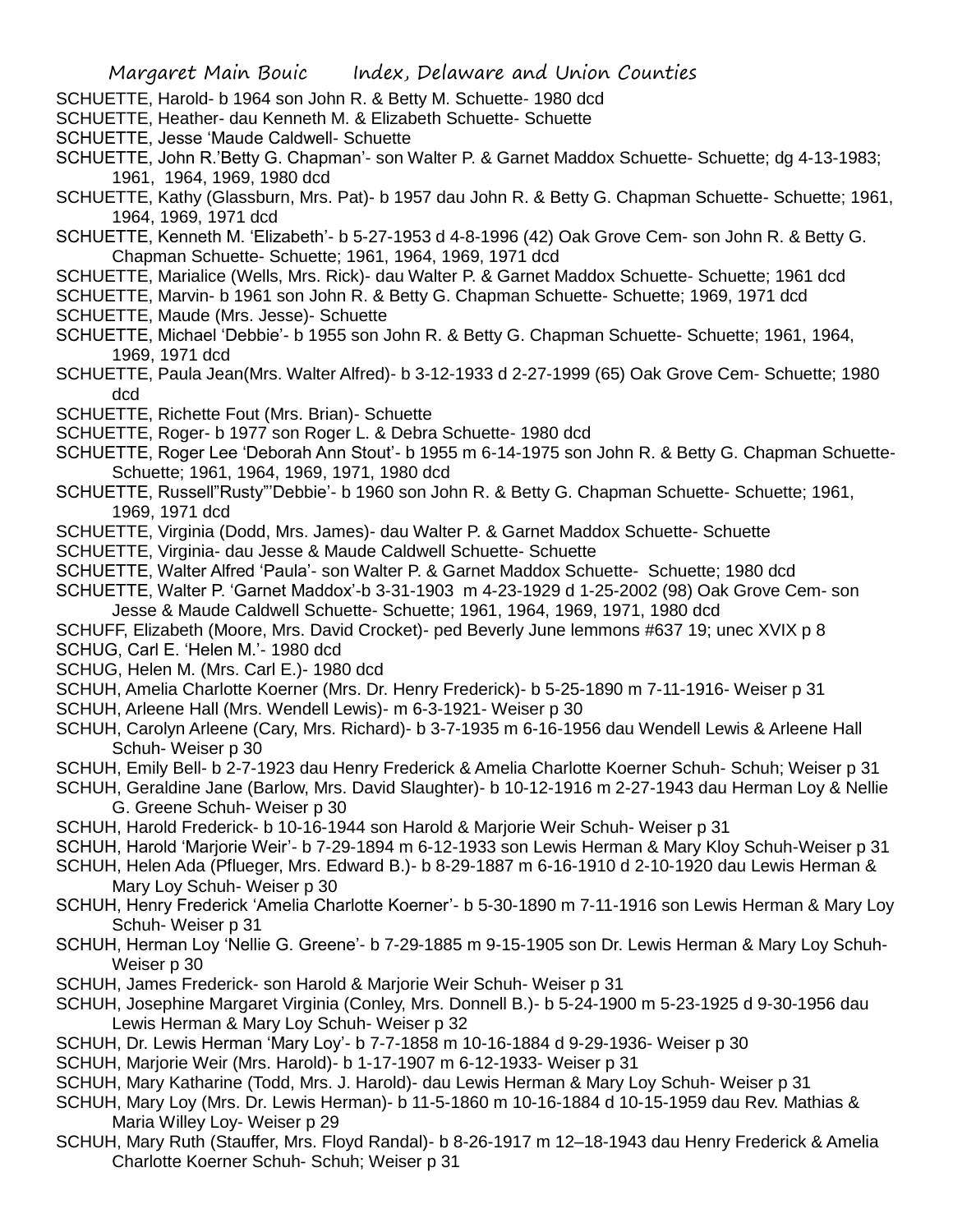- SCHUH, Minnie Bell- b 6-21-1892 dau Lewis Herman & Mary Loy Schuh- Weiser p 31
- SCHUH, Nellie G. Greene (Mrs. Herman Loy)- m 9-15-1905- Weiser p 30
- SCHUH, Robert Hall- son Wendell Lewis & Arleene Hall Schuh- Weiser p 30
- SCHUH, Virginia Louis (Leiter, Mrs. Don Paige)- b 9-26-1921 m 6-8-1947 dau Henry Frederick & Amelia Charlotte Koerner Schuh- Schuh; Weiser p 31
- SCHUH, Wendell Lewis 'Arleene Hall'- b 12-19-1906 m 6-3-1931 son Herman Loy & Nellie G. Greene Schuh-Weiser p 30
- SCHUL, Catherine (Mrs. David)- parents of Maria Louise Schul- Schul
- SCHUL, David 'Catherine'- parents of Maria Louise Schul- Schul
- SCHUL, Maria Louise- dau David & Catherine Schul- b 12-17-2002- Schul
- SCHULER, Bonita June (Spillman, Mrs. Luther H.)- Schuler
- SCHULER, Charles- d 8-22-1958- uninf p 31
- SCHULER, Clarence A. Sr. 'Lillian Augstrans''Erma Underhill'- Schuler
- SCHULER, Craig D. 'Hazel K.'- 1980 dcd
- SCHULER, Dorothy (Golden, Mrs. Francis K. "Bill")- m 1945- Schuler
- SCHULER, Emma Underhill (Mrs. Clarence A.,Sr.)- Schuler
- SCHULER, Estelle (Mosier, Mrs. Everett Luttrelle)- Graham 17562
- SCHULER, Hazel K. (Mrs. Craig D.)- 1980 dcd
- SCHULER, Helma (Smith, Mrs. )- dau Clarence A. Schuler- Schuler
- SCHULER, Henry, Jr. "Bud"'Lenore Bondley'- d 1988- Schuler
- SCHULER, Jacob 'Mary Frances Thurston'- Thurston p 2
- SCHULER, Lenore Bondley (Mrs. Henry, Jr. "Bud") -b 5-2-1911 d 11-26-1990 (79) Marion Cem dau Elmer & Emma Trefz Bondley- Schuler
- SCHULER, Lillian Augstrans (Mrs. Clarence A.,Sr.)- Schuler
- SCHULER, Mary Ann (Nelson, Mrs. )- dau Clarence A. Schuler,.Sr.- Schuler
- SCHULER, Mary Frances Thurston (Mrs. Jacob)- dau Samuel & Prudence Bearss Thurston- Thurston p 2
- SCHULER, Mildred (Smith, Mrs. )- dau Clarence A. Schuler,Sr.- Schuler
- SCHULER, Nancy (Mrs. Dr. Steve)- Schuler
- SCHULER, Nancy (Thurston, Mrs. Daniel Bearss)- Thurston p 2
- SCHULER, Ruth Cecil Cox (Thompson, Mrs. Morey)- b 8-30-1919 d 3-22-1987 Pleasant Cem, Marion- dau Clarence A. Sr. & Lillian Augstrans Schuler- Schuler
- SCHULER, Sarah L.- 1980 dcd
- SCHULER, Scott- 1980 dcd
- SCHULER, Sherill- 1980 dcd
- SCHULER, Dr. Steve 'Nancy'- Schuler
- SCHULER, W. A.- Postmaster, New Dover 1888- unec XXI p 17
- SCHULKEN, Eugene P.- Schulken
- SCHULL, Rev.- at funeral of Mrs. Mary Seeds- dg 10-15-1915m Cry Ab p 85
- SCHULL, Agnes M. Ruch (Mrs. Eugene A.)- b 3-112-1907 d 12-6-1993 (86) bur Shelby- dau Arthur & Mary Estella Moran Ruch- Schull
- SCHULL, Caryl (Mrs. Ronald E.)- Schull
- SCHULL, Eleanor E. (Moore, Mrs. Howard)- dau Eugene A. & Agnes M. Ruch Schull- Schull
- SCHULL, Eugene A. 'Agnes M. Ruch'- d 1977- Schull
- SCHULL, James A. 'Karolyn'- son Eugene A. & Agnes M. Ruch Schull- Schull
- SCHULL, Karolyn (Mrs. James A.)- Schull
- SCHULL, Ronald E. 'Caryl'- son Eugene A. & Agnes M. Ruch Schull- Schull
- SCHULMERICH, Dixie Eloise Phillians (Mrs. Edward)- b 5-13-1927 dau Ivan & Ruth Hanawalt Phillians- opc 751; Maugans Anc p 9; Hanawalt 5,6; Phillians 3,4
- SCHULMERICH, Edward 'Dixie Eloise Phillians'- b 9-9-1921- Maugans Anc p 9 Hanawalt 5,6; Phillians 3,4
- SCHULMERICH, Edward,Jr. -son Edward & Dixie Eloise Phillians Schulmerich- Maugans Anc p 9; Hanawalt 6; Phillians 4
- SCHULMERICH, Marcia- dau Edward & Dixie Eloise Phillians Schulmerich- Maugans Anc p 9; Hanawalt 6; Phillians 4
- SCHULMERICH, Peggy Lee- dau Edward & Dixie Phillians Schulmerich- Hanawalt 6; Phillians 4; Maugans Anc p 9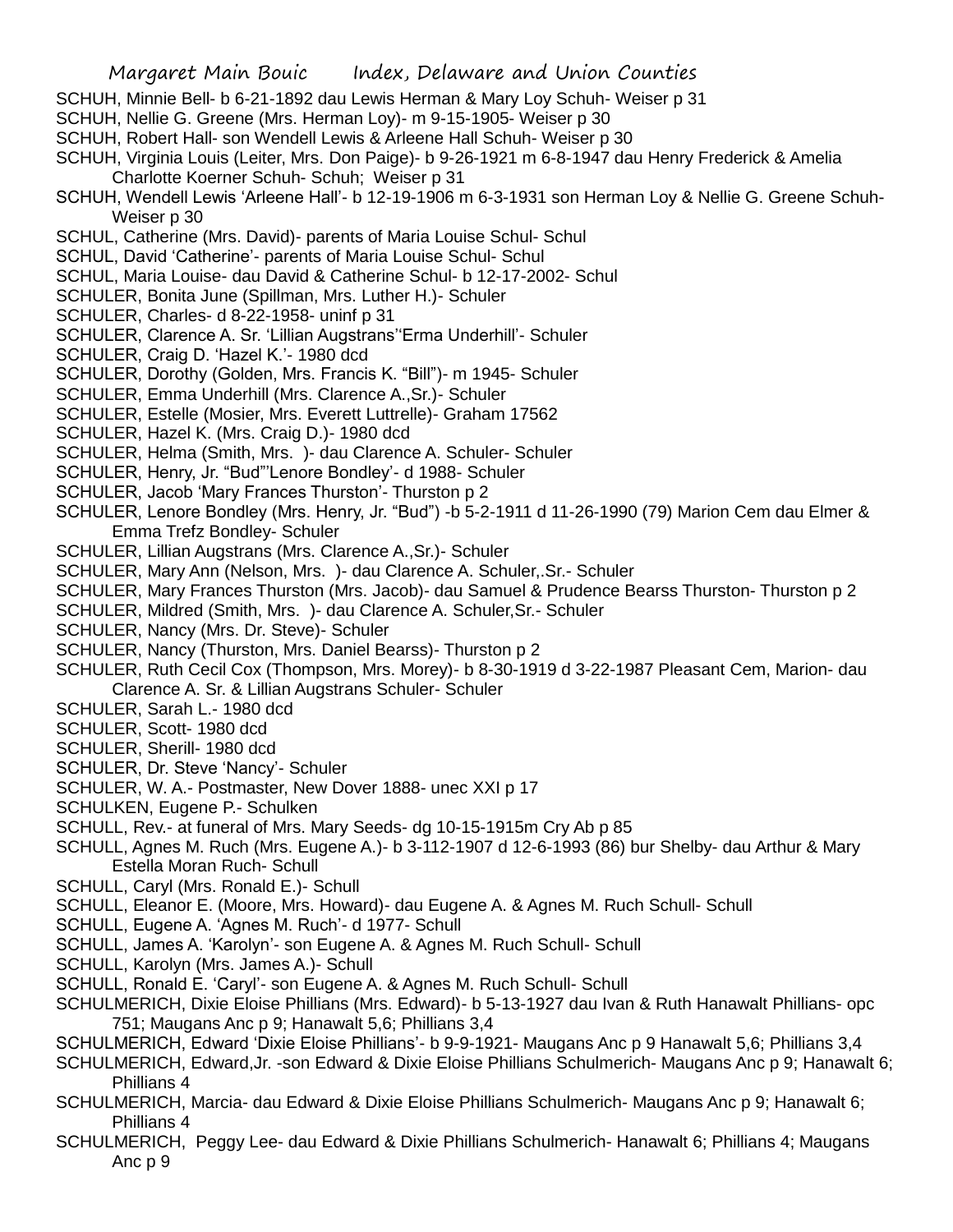- SCHULSKI, Becky- b 1966 dau Edmond A. & Patriai M. Schulski- 1983 ucd
- SCHULSKI, Edmond A. 'Patricia M.'- 1981, 1983 ucd
- SCHULSKI, Linda A.- dau Edmond A. & Patricia M. Schulski- Schulski; 1983 ucd
- SCHULSKI, Patricia M. (Mrs. Edmond A.)- 1983 ucd
- SCHULSTER, –1971 ucd
- SCHULTHEIS, John 'Rita'- Schultheis
- SCHULTHEIS, Peggy (Fulmer, Mrs. Mark Edward)- dau John & Rita Schultheis- Schultheis
- SCHULTHEIS, Rita (Mrs. John)- Schultheis
- SCHULTIES, —(Uffelman, Mrs. Peter)- b 10-8-1825 Ger to US 1854 m 7-12-1854 d 10-19-1898 (73y11d)l dg 10-25-1898, Cry Ab p 170
- SCHULTS, Dawn- b 1968 dau Kenneth L. & Holly Schults- 1979, 1981 ucd
- SCHULTS, Deana- b 1970 dau Kenneth L. & Holly Schults- 1979, 1981 ucd
- SCHULTS, Holly (Mrs. Kenneth L)- 1979, 1981 ucd
- SCHULTS, Kenneth L. 'Holly'- 1979, 1981 ucd
- SCHULTS, Kenneth- b 1973 son Kenneth L. & Holly Schults- 1979, 1981 ucd
- SCHULTS, Maggie- b 2-7-1884 Oxford Tp dau Albert & Mary Bryant Schults- dcb
- SCHULTZ, Rev.- M. E. Broadway- unec XVI p 57a
- SCHULTZ, Ada Stoner (Mrs. Francis)- Schultz 6
- SCHULTZ, Albert 'Bette'- 1949 ucd
- SCHULTZ, Albert Harding -b 1921 son Claude Monroe & Cora Blanche Grim Schultz- dcc Cameron Schultzsee 2; obit Claude M. Jr., mliob
- SCHULTZ, Albert 'Martha Milhoan'- son Claude M. & Blanche Grim Schultz- Schultz; obit Claude M., mlib (brown); dcc Cameron Schultz 8
- SCHULTZ, Albert- son Henry & Susan Shopbell Schultz- Schultz p 9; 1880 dch p 536
- SCHULTZ, Alfred 'Mary Wells'- Wells 2
- SCHULTZ, Alice Dutton (Mrs. Herman)- m 1873 Claibourne Cem 31; Schultz; 1880 dch p 735; dg 3-26-1912, Cry Ab p 111; 1880C Scioto Tp 60-62 (36,O,Prussia, Prussia)- 1900C Richwood 118-126 p 5A (52,O,O,O) m 27y, 6 ch, 4 living
- SCHULTZ, Alice Van Leer Bennetch (Mrs. Ervin I.)- b 4-24-1935 m 8-28-1937 dau Ira Leonard & Alice Richards Bennetch- Weiser p 227
- SCHULTZ, Allyssa Paula- b 5-9-1988 dau Richard Kent & Lee Ann Walton Schultz- Schultz
- SCHULTZ, Alma- dau George & Minerva Jones Schultz- Schultz p 7
- SCHULTZ, Alph- ch Mr. and Mrs. Edward Schultz- dg 5-10-1912, Cry Ab p 124
- SCJHULT, Amy Elizabeth Board (Mrs. Todd)- Schultz
- SCHULTZ, Anita- dau Robert & Clara M. Schultz- 1961 (3), 1964 dcd
- SCHULTZ, Ann Margaret (Mrs. Gabriel)- Schultz p 2
- SCHULTZ, Anna Sophia Berthold (Mrs. Godfrey)- m 5-20-1855 dcm
- SCHULTZ, Annie (Mrs. David)- Schultz
- SCHULTZ, Barbara Almending (Mrs. Donald Arthur)- m 8-31-1953- Taylor (111275) Mitchell (112181215)
- SCHULTZ, Barbara A. Neel(Mrs. Richard Lee)- m 12-6-1953 dau Glennard & Pauline Neel Schultz- Taylor (111211); Mitchell (112181211); 1961, 1964, 1969, 1971, 1980 dcd
- SCHULTZ, Barbara J. Williams (Mrs.Wayne)- m 9-10-1966- Taylor (11121(10)); Mitchell (11218121(10); 1991 ucd
- SCHULTZ, Benjamin D Leonardsberg- dg 3-18-1892 Cry Ab p 90; 1880 dch p 791
- SCHULTZ, Benjamin 'Malinda Freshwater'- b 1819 m 1-20/22-1843 son Jacob & Catharine Shaffer Schultz-Freshwater p 185, 189, 203
- SCHULTZ, Bernice Jean Parrott (Mrs. )- (Leibold, Mrs. William Frederick)- dau John L. & Mildred Lee Parrott-Weiser p 247; Parrott 161731; 1949 ucd
- SCHULTZ, Betty (Mrs. Albert)- 1949 ucd
- SCHULTZ, Betty Louise (Peirce, Mrs. Claude Martin)- b 12-17-1930 m 12-31-1948 dau Geroge Anderson & Helen Izora Taylor Schultz- Schultz; Taylor 111212; Mitchell 112181212; obit George A. ,mlib (brown) SCHULTZ, Clarra A.- b 9-20-1874 Troy Tp dau Wm. & Rebecca Worline Schultz- dcb
- SCHULTZ, Cora Blanche Grim (Mrs. Claude Monroe)- b 2-28-1889 m 12- 25-1909 d 8-23-1961 Claibourne Cem p 92- dau Thomas & Isabelle Foggin Grim-; obit Claude M., mlib (brown); dcc Cameron Schultz-5; 1961, 1964, 1969, 1971 dcd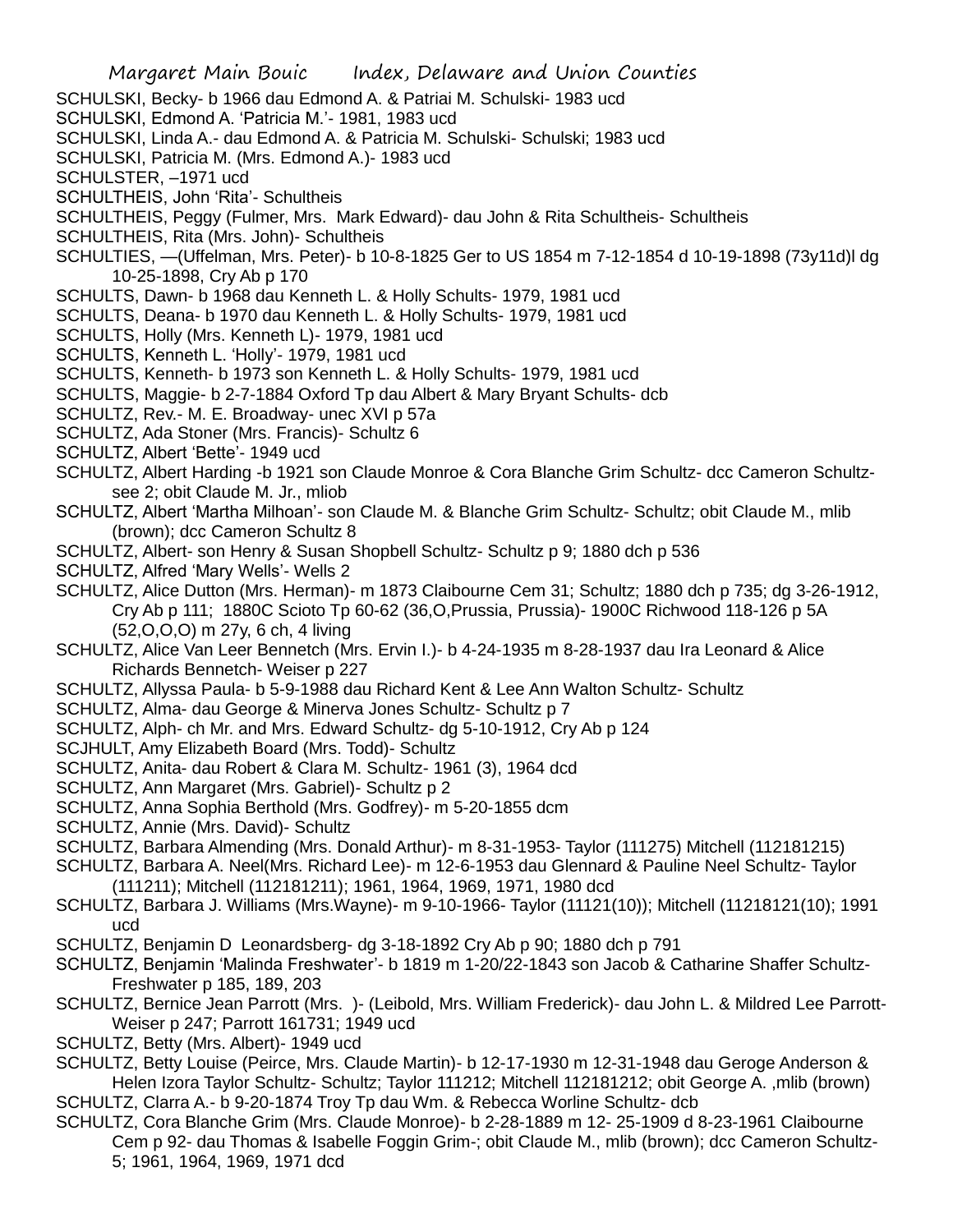- SCHULTZ, Blanche Hoke (Mrs. Harry)- Schultz p 8
- SCHULTZ, Bonita Buxton (Mrs. Gerald)- m 8-5-1955- Taylor (1112113); Mitchell (112181213)
- SCHULTZ, Brian- b 1971 son Connie Schultz- 1973, 1975, 1977 ucd
- SCHULTZ, Britta Belle (Brown, Mrs. Edwin)- b 1926 dau Claude Monroe & Blanche Grim Schultz- Schultz; obit Claude Monroe,Jr, mlib (brown); dcc Cameron Schultz see 2
- SCHULTZ, Cameon Garth- b 6-13-1965 son Claron Grant & Gloria Maureen Powers Schultz- dcc Cameron Schultz 1
- SCHULTZ, Carl- d 1-18-1888 (1y5m) Claibourne Cem p 31
- SCHULTZ, Carl W. 'Geneva A.'- 1961 dcd
- SCHULTZ, Caroline Jeanette (Nunez, Mrs. Joseph)- b 8-17-1939 m 7-14-1962- dau George Anderson & Helen Izora Taylor Schultz- Schultz; Taylor 111217; Mitchell 112181217; obit George A., mlib (brown)
- SCHULTZ, Carolyn S. (Mrs. Steven R.)- Schultz 1961, 1964, 1980 dcd
- SCHULTZ, Carrie Agnes (Friezner, Mrs. William Edward)- m 10-6-1895- Freshwater p 102
- SCHULTZ, Carrie E. Mooney (Mrs.Walter G.)- d 10-20-1970 (62) Sunset Cem, Cols.- Schultz; 1961, 1969 dcd
- SCHULTZ, Carrie K.- b 9-1885 d 2-25-1905 (20-5-12) Claibourne Cem p 31 dau Herman & Alice Schultz; 1900C Richwood 118-126 p 5A (14,O,Ger,O)
- SCHULTZ, Catherine Adams (Mrs. Larry Ray)- Taylor (11121(11), Mitchell (11218121(11); 1971 dcd
- SCHULTZ, Cathy (Danielson, Mrs. )- dau William Henry Schultz- Schultz
- SCHULTZ, Charles Frederick 'Minnie Niedermaeir'- b 9-7-1874 Warrensburg d 7-20-1907 Oak Grove Cemson Mrs. Sophia Schultz- dg 8-2-1907, Cry Ab p 59
- SCHULTZ, Charles 'Minnie Flannett'- son Peter & Louisa Ruhl Schultz- Schultz p 5
- SCHULTZ, Charlotte Shepherd (Mrs. Edward L.)- b 11-23-1943 m 4-10-1963 d 6-11-1981 (36) Grand Prairie Cem, obit mlib, Marion Star
- SCHULTZ, Cheryl Lynn- b 11-1-1972 dau Lawrence Ray & Catherine Adams Schultz- Taylor 11121(11)2; 1980 dcd
- SCHULTZ, Cheryl- dau Robert & Clara M. Schultz- 1961(6), 1964 dcd
- SCHULTZ, Chesty Ann (Fasold, Mrs. Peter Born)- b 1869 m 10-6-1892 d 10-4-1906- Weiser p 444
- SCHULTZ, Christina (Mrs. Johannas)- Schultz p 2
- SCHULTZ, Christina- b 1976 dau Lawrence Ray & Catherine T. Schultz- Schultz; 1980 dcd
- SCHULTZ, Christopher- son Benjamin & Malinda Freshwater Schultz- Freshwater p 203
- SCHULTZ, Ciara Nicole- b 11-1-2001 dau Rex & Meloday Schultz- Schultz
- SCHULTZ, Cindy D. Worrix (Mrs. Rex Allen)- m 12-30-1982 dau Irwin E. Worrix- Schultz
- SCHULTZ, Clara- Sunbury p 104
- SCHULTZ, Clara Belle (Arnold, Mrs. Marion)(Davis, Mrs. Noah)(Lehman, Mrs. James)- Schultz p 6
- SCHULTZ, Clara- dau Benjamin & Malinda Freshwater Schultz- Freshwater p 203; dg 9-22-1914, Cry Ab p 150
- SCHULTZ, Clara Davis (Mrs. William)- Schultz p 6
- SCHULTZ, Clara M. (Mrs. Robert)- 1961, 1964 dcd
- SCHULTZ, Claron Grant 'Gloria Maureen Powers'- b 9-26-1931 m 8-21-1954 son Claude Monroe & Blanche Grim Schultz- Schultz; obit Claude M., mlib (brown); dg 2-15-1977; 1961, 1964, 1980 dcd
- SCHULTZ, Claude Monroe ' Cora Blanche Grim'- b 5-16-1884 m 12-25-1909 d 7-13/16-1972 Claibourne Cem p 92 son Albert & Martha Milhoun Schultz- Schultz; obit, mlib (brown); dcc Cameon Schultz 4; 1961, 1964, 1969,1971 dcd
- SCHULTZ, Claude Monroe Jr.'Glenna M. White'- b 2-17-1920 d 3-1-1982 Claibourne Cem p 106 dcc Cameron,see 2; Schultz- Schultz 2;
- SCHULTZ, Cleo (Becker, Mrs.Edward)- dau Frank & Jennie Smith Schultz- Schultz p 6
- SCHULTZ, Clyde 'Nellie McKenzie'- son Daniel & Mary Trickle Schultz- Schultz p 5
- SCHULTZ, Connie L. (Mrs. Everett E.)- 1967, 1973, 1975, 1977 ucd
- SCHULTZ, Constance L.- b 3-31-1955 dau Richard Lee & Barbara A. Schultz- Taylor 1112111; 1961, 1964, 1969, 1971 ucd- engaged to Ty Davis
- SCHULTZ, Cora- Pabst 2 p 20
- SCHULTZ, Cora Margaret (McKitrick, Mrs. Douglas Miner)- b 6-18-1895 m 12-25-1919- McKitrick p 311, 312
- SCHULTZ, Damon D. 'Mary Ann Elizabeth Arnold'- b 1840 d 1925- Weiser p 745
- SCHULTZ, Daniel L. "Danny"- b 11-8-1968 d 11-29-1991 (23) Radnor Cem- son Glenn W. & Judy K. Bell. Schultz- Schultz; 1971, 1980 dcd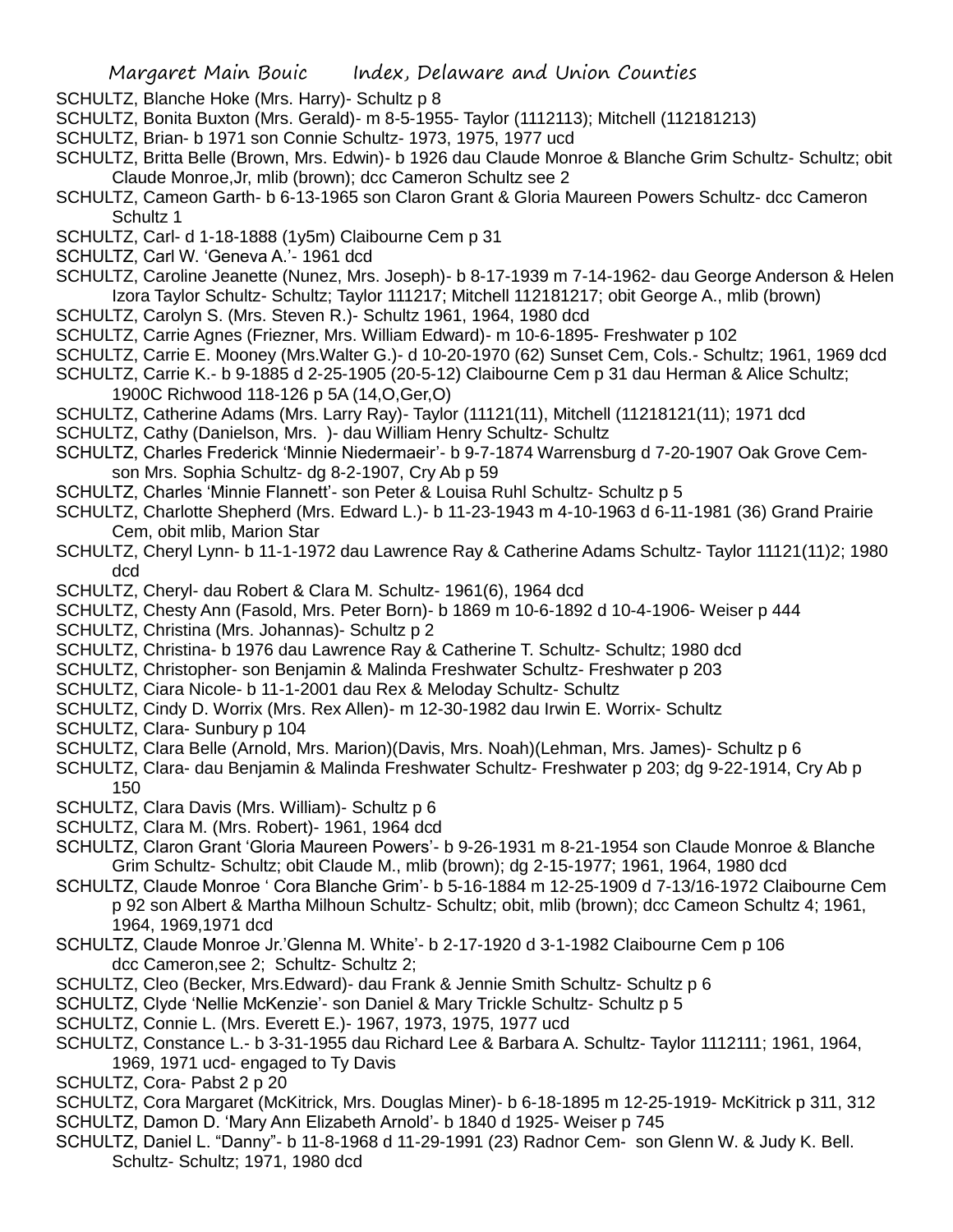SCHULTZ, Daniel- son John & Susannah Gingerich Schultz- Schultz p 5

SCHULTZ, Daniel 'Zetta Darst'- b 1850 d 1924 Marlborough Cem. p 180-son Henry & Susan Shopbell Schultz-Schultz p 8

- SCHULTZ, David- d 1865 age 5, Marlborough Cem. p 159 Powell p 289 son Henry & Susan Shopbell Schultz-Schultz p 9
- SCHULTZ, David- son Paul & Kathleen Weightman Schultz- Schultz p 6
- SCHULTZ, David 'Annie'- (6-1963)-son Robert F. & Mary Louise Ritz Schultz- Schultz
- SCHULTZ, David- son Robert W. & Clara M. Schultz- 1964 dcd
- SCHULTZ, Dennis G 'Marlene'-b 1933 d 6-1-1987 (53) Green Mound Cem- son Claude Monroe & Cora Blanche Grim Schultz- Schultz; 1961, 1964, 1969 1980 dcd; obit Claude M., mlib (brown); dcc Cameron Schultz see 2
- SCHULTZ, Donald Arthur- b 8-31-1935 son George Anderson & Helen Izora Taylor Schultz- Schultz; Taylor 111215, Mitchell 112181215; obit George A., mlib (brown); 1971 dcd
- SCHULTZ, Donna Jean (Shaw, Mrs. Richard)- son Walter G. & Carrie Schultz- Schultz
- SCHULTZ, Donna (Westcott, Mrs. Robert)- Schultz p 6
- SCHULTZ, Dorothy (Mrs. Harry)- 1971 dcd
- SCHULTZ, Douglas Ray- b 12-25-1959 son Richard L. & Barbara A. Schultz- Taylor 1112113; 1961, 1964,1971, 1980 dcd
- SCHULTZ, Dwight- son Robert & Clara M. Schultz- 1961 dcd (1)
- SCHULTZ, Earl 'Madge Lucille Smith'- m 6-21-1955- Weiser p 693
- SCHULTZ, Early F.- son Fredrick & Sophia Schultz- 1880C Scioto Tp 61-63 (32,Prussia, Pr,Pr)
- SCHULTZ, Edith- 3-1878 dau Herman & Alice Dutton Schultz- 1900C Richwood 118-126 p 5A (22,O,Ger,O) school teacher
- SCHULTZ, Edna (Grace, Mrs. Donald)- dau Frank & Jennie Smith Schultz- Schultz p 6
- SCHULTZ, Edward L. 'Charlotte E. Shepherd'- m 4-10-1963 obit Charlotte, mlib
- SCHULTZ, Mrs. Edward- d Tuesday, dg 5-12-1912 (56), Cry Ab p 124- dau Dr. & Mrs. Joseph Scheble- dg 7- 16-1901 Cry Ab p 261
- SCHULTZ, Elizabeth (Boyer, Mrs. John)- dau Henry & Susan Shopbell Schultz- Schultz p 9
- SCHULTZ, Elizabeth C. (Hirsch, Mrs. Jacob)- m 9-29-1886 ucm (Hearl)
- SCHULTZ, Elizabeth Coleman (Mrs. Jacob)- m 6-8-1865 dcm
- SCHULTZ, Elizabeth- dau Elwood & Leta Millard Schultz- Schultz p 5
- SCHULTZ, Elizabeth- dau Herman & Alice Dutton Schultz- 1880 dch p 735 1880C Scioto Tp 60-62 (5,O,Prussia, O)
- SCHULTZ, Elizabeth- dau Peter & Theresa Myers Schultz- Schultz p 3
- SCHULTZ, Elizabeth (Selanders, Mrs. John)- Schultz p 8
- SCHULTZ, Elizabeth (Sloop, Mrs. Benjamin F.)- m 12-24-1893 ucm (Hearl)
- SCHULTZ, Elizabeth (Mrs. Solomon)- Schultz p 9
- SCHULTZ, Elizabeth (Stockman, Mrs. Daniel)- maybe dau Peter & Theresa Schultz- Schultz p 8
- SCHULTZ, Elizabeth Susan (McKitrick , Mrs. Ebenezer Drennen)- McKitrick p 71
- SCHULTZ, Elizabeth "Lizzie" (Trapkey, Mrs. )- dau Benjamin & Malinda Freshwater Schultz- Freshwater 208; dg 9-22-1914, Cry Ab p 150
- SCHULTZ, Elizabeth Vaughn (Mrs. Peter)- Schultz p 8
- SCHULTZ, Ellen Sheets (Berger, Mrs. Lewis)- bc 1841 Ger d 5-17-1911 Allen Co O. ped Gale Eugene Smith #320 11; unec XVIII p 57
- SCHULTZ, Elmer H.- d 4-2-1877 (6m17d) Newhouse Cem p 8, Claibourne Cem p 31 son E. B. & A. Schultz
- SCHULTZ, Elmer 'Ruth'- 1975, 1977 ucd
- SCHULTZ, Elmer- son Washington & Lula S. Dilsaver Schultz- Schultz; obit Lula, mlib (brown); 1961, 1964 dcd
- SCHULTZ, Elsie P.- 1964, 1969 dcd
- SCHULTZ, Elwood 'Leta Millard'- son George & Mary Maugans Schultz- Schultz p 5
- SCHULTZ, Rev. E. M. 'Lulu'- b 4-2-1840 d 4-10-1916 Mayfield Cem, Powell p 172
- SCHULTZ, Rev. Emanuel- father of Royal E. Schultz- dg 12-17-1912, Cry Ab p 178
- SCHULTZ, Emanuel 'Lulu Scribner'- son John & Susana Gingerich Schultz- Schultz p 5
- SCHULTZ, Emma (Sager, Mrs. Voice)- dau Peter & Louisa Ruhl Schultz- Schultz p 5
- SCHULTZ, Ernie E.- b 3-30-1943 d 8-3-2001 (58) Shoup Cem- son Washington Smith & Lula Suprena Dilsaver Schultz- Schultz; 1975 ucd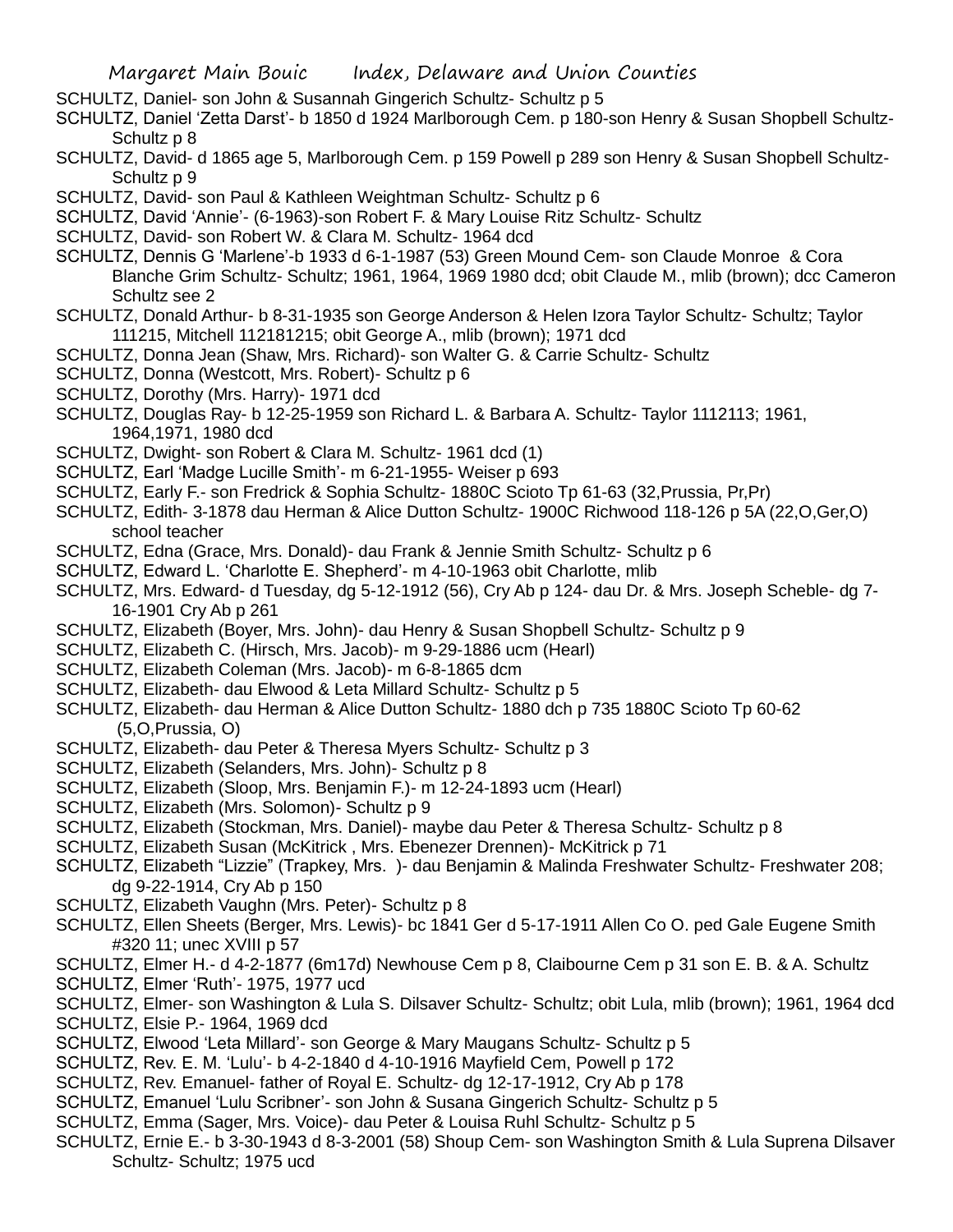- SCHULTZ, Ervin I. 'Alice Van Leer Bennetch'- b 5-23-1911 m 8-28-1937- Weiser p 227
- SCHULTZ, Esther E. (Bower, Mrs. William George)- d 6-1-1919- Weiser p 154
- SCHULTZ, Ethel- dau Harry & Florence Hartwick Schultz- Schultz p 5
- SCHULTZ, Ethel (Smith, Mrs. )(Borchers, Mrs. )- dau Washington & Lula S. Dilsaver Schultz- Schultz; obit Lula, mlib (brown)
- SCHULTZ, Ethel (Warner, Mrs. Charles)- dau William & Clara Davis Schultz- Schultz p 6
- SCHULTZ, Eugene 'Jessie'- son Daniel & Nancy Trickle Schultz- Schultz p 5
- SCHULTZ, Everett E. 'Connie L.'- 1967, 1973 ucd
- SCHULTZ, Florence Harwick (Mrs. Harry)- Schultz p 5
- SCHULTZ, Florence Miller (Mrs. Frank)- Schultz p 6
- SCHULTZ, Frances- sister Walter G. Schultz- Schultz
- SCHULTZ, Francis 'Ada Stoner''Ethel Harmon'- son John & Susan Gingerich Schultz- Schultz p 6
- SCHULTZ, Frank 'Florence Miller'- son William & Clara Davis Schultz- Schultz p 6
- SCHULTZ, Frank 'Jennie Smith'- son John & Susannah Gingerich Schultz- Schultz p 6
- SCHULTZ, Frank 'Jessie Stromer'- son Daniel & Nancy Trickle Schultz- Schultz p 5
- SCHULTZ, Fred- son Edward & Laura O'Brien Schultz- Schultz p 5
- SCHULTZ, Frederick- son Albert & Bette Schultz- 1949 ucd
- SCHULTZ, Frederick C.- son Frederick & Sophia Schultz- 1880C Scioto Tp 61-63 (5,O,Prussia,Md)
- SCHULTZ, Frederick 'Sophia'- 1880C Scioto Tp 61-63 (32,Prussia, Pr,Pr) wagon maker
- SCHULTZ, Gabriel 'Ann Margaret'- Schultz p 2
- SCHULTZ, Gary L. 'Juanita I.'- 1964, 1969, 1971, 1980 dcd
- SCHULTZ, Gary- son Paul Deem & Lorenteen Gast Schultz- Schultz
- SCHULTZ, Geneva A. (Mrs. Carl W.)- 1961 dcd
- SCHULTZ, Geoffrey Wayne- b 10-27-1969 son Wayne & Barbara J. Schultz- Taylor 11121(10)1; 1977, 1979, 1981, 1983, 1991 ucd
- SCHULTZ, George Anderson 'Helen Izora Taylor.'- b 7-7-1902 m 1928 d 12-6-1979 (77) Price Cem, djlm p 61 son Albert & Linda kurfman Schultz- Taylor (11121); Mithcell (11218121; obit,mlib (brown); 1961, 1964, 1969, 1971 dcd
- SCHULTZ, George- son Albert Schultz- Schultz; obit Claude M. mlib (brown)
- SCHULTZ, George son Elwood & Leta Millard Schultz- Schultz p 5
- SCHULTZ, George Junior 'Vera Marie Traxler'- b 6-26-1934 d 10-7-1992 Prospect Cem- son George A. & Helen I. Taylor Schultz- Schultz; obit George A., mlib (brown); Taylor 111214; Mitchell 112181214
- SCHULTZ, George (Howard, Mrs. John)- dau Frank & Jennie Smith Schultz- Schultz p 6
- SCHULTZ, George 'Mabel V. Shelley'- Schultz p 6
- SCHULTZ, George 'Mary Maugans'- son John & Susannah Gingerich Schultz- Schultz p 5
- SCHULTZ, George 'Minerva Jones'- son Peter & Theresa Myers Schultz- Schultz p 3; 1880 dch p 789; 1908 dch p 404
- SCHULTZ, George P.- d 3-10-1839 (73) Mayfield Cem, Powell p 172
- SCHULTZ, George Junior 'Vera Marie Traxler'- b 6-26-1934 , m 4--11-1954 d 10-7-1992 Prospect Cem, Taylor 111214; Mitchell 112181214
- SCHULTZ, George- brother Walter G. Schultz- Schultz
- SCHULTZ, Georgia (Davis, Mrs. )- dau Washington & Lula S. Dilsaver Schultz- obit Lula Dilsaver, mlib (brown)
- SCHUTTZ, Georgia (Davis, Mrs. Glenn)- dau Washington Smith & Lula Suprena Dilsaver Schultz- Schultz
- SCHULTZ, Georgia- dau George & Mary Maugans Schultz- Schultz p 6
- SCHULTZ, Gerald- b 5-16-1932 son Geroge Anderson & Helen Izora Taylor Schultz- Taylor 111213; Mitchell 112181213; obit George A, mlib
- SCHULTZ, Glenn Willys 'Judy K. Bell'- b 11-12-1940 son George Anderson & Helen Izora Taylor Schultz-Schultz; Taylor 111218; Mitchell 112181218; obit George A. mlib (brown); 1961, 1971, 1980 dcd
- SCHULTZ, Glenna M. White (Mrs. Claude M. Jr.)- b 4-28-1920 Claibourne Cem p 106; obit Claude M. Jr., mlib SCHULTZ, Gloria Maureen Powers (Mrs. Claron Grant)- b 5-31-1932 dau Stuart Croft & Thelma Lucille Kohler
- Powers; dcc Cameron Schultz 3; 1976 dch p 385; Schultz; 1964, 1980 dcd; unec III p 11, speaker SCHULTZ, Godfrey'Anna Sophia Barthold'- m 5-20-1855 dcm
- 
- SCHULTZ, Godfrey 'Hannah'- 1860C Scioto Tp 849-851 (48,Prussia) wagonmaker
- SCHULTZ, Godfrey F. 'Wilhemina'- b 1813 d 1887 Newhouse Cem p 8;1880 dch p 735
- SCHULTZ, Gordon E. Kay M.'- 1967, 1971, 1973, 1975, 1977, 1979, 1981, 1983,1991 ucd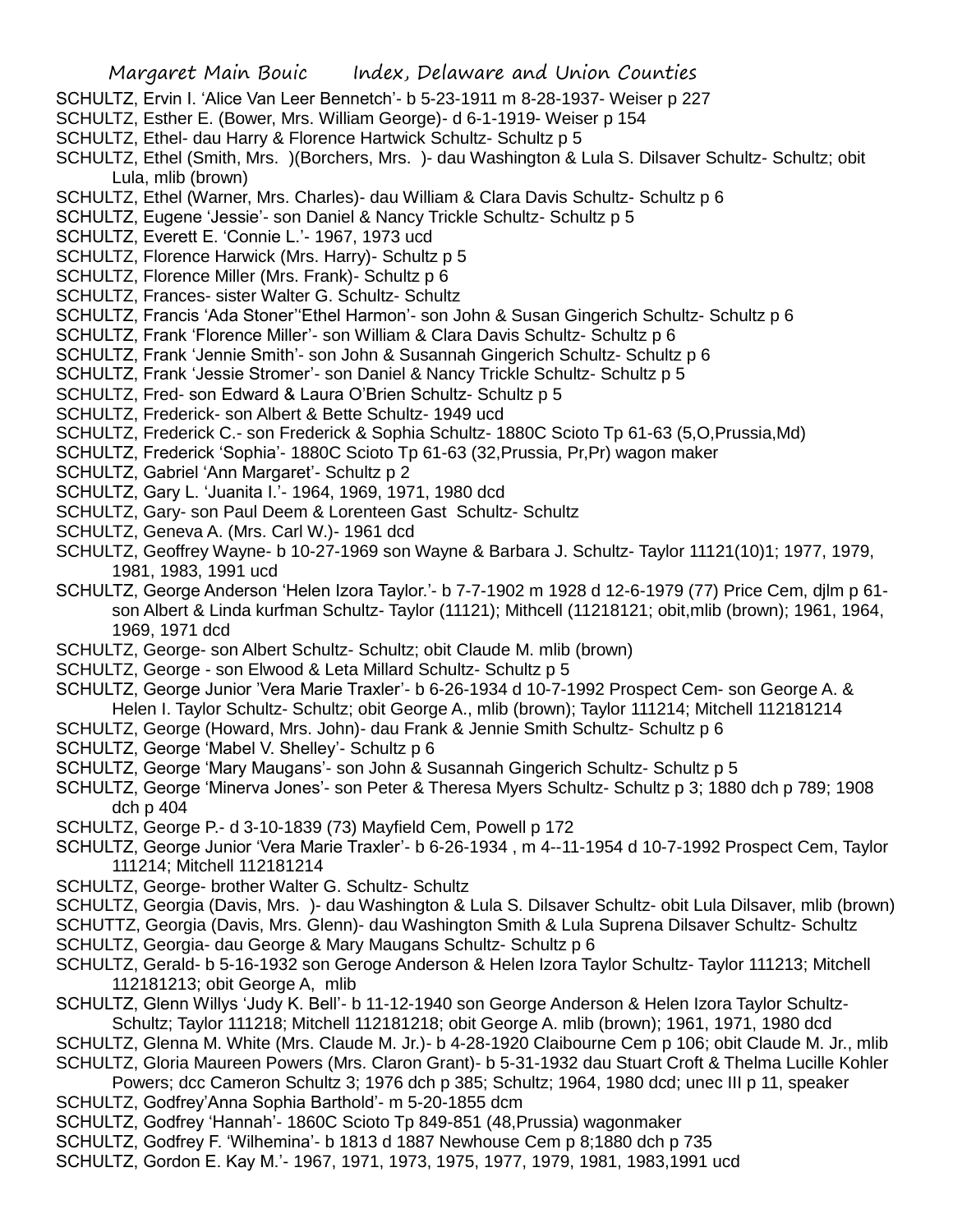- SCHULTZ, Grace (Stentz, Mrs. Willard C)- dau Emanuel & Lulu Scribner Schultz- Schultz p 5
- SCHULTZ, Gregory Neel- b 8-9-1958 son Richard L. & Barbara A. Schultz- Taylor 1112112; 1961, 1964, 1969, 1971 dcd; 1981, 1983 ucd
- SCHULTZ, Gretchen- b d 11-18-1962 Ashley Union Cem- dau Claron & Gloria Powers Schultz- Schultz
- SCHULTZ, Gretchen Louise- b 3-1983 dau Gwynn Schultz- Dodge; Schultz
- SCHULTZ, Gretel Marie- b 7-24-1961 dau Claron Grant & Gloria Maureen Powers dcc Cameron Schultz 1; 1964 dcd
- SCHULTZ, Grover Franklin- b 1923 son Claude Monroe & Cora Blanche Grim- dcc Cameron Schultz See 2
- SCHULTZ, Gwynn- son -- & Bernice Jean Parrott Schultz, grandson Claude Schultz- Schultz; Parrott; 1949 ucd
- SCHULTZ, Hannah (Mrs. Godfrey)- 1860C Scioto Tp 849-851 (40, Prussia)
- SCHULTZ, Hannah Wilhelmina Margretta Charlotta Sump (Mrs. John Carl Fred Otto)- b 7-28-1818 d 1-15- 1895 dcc Cameron Schultz 17
- SCHULTZ, Hans Martin- son Gabriel Schultz- Schultz p 2
- SCHULTZ, Harold 'Harriet Hazel Sherwood'- m 12-13-1919- Genther p 191
- SCHULTZ, Harold Patton 'Patricia Gail Holly'- b 11-28-1944 m 11-18-1972 d 5-7-1994 (49) Thompson Chapel Cem- son Washington S. & Lulu S. Dilsaver Schultz- Schultz; obit Lula, mlib (brown); 1961, 1964, 1969, 1971 dcd
- SCHULTZ, Harriet Hazel Sherwood (Mrs. Harold)- b 3-5-1896 m 12-13-1919 dau Amos B. & Emily Gertrude Sesler Sherwood- Genther p 191
- SCHULTZ, Harry 'Blanche Hoke'- Schultz p 5
- SCHULTZ, Harry C. 'Helen Bierly'- Weiser p 529
- SCHULTZ, Harry 'Dorothy'- 1971 dcd
- SCHULTZ, Harry 'Florence Hartwick''Marjorie'- son Daniel & Nancy Trickle Schultz- Schultz p 5
- SCHULTZ, Harry- b 9-23-1880 Scioto Tp son Herman & Alice Dulton Schultz- dcb
- SCHULTZ, Heather- dau Kenneth W. & Sandie Schultz- Schult
- SCHULTZ, Heather- b 1969 dau Paul M. & Kathleen Klump Schultz- 1969 dcd
- SCHULTZ, Heidi Lynne (Huffman, Mrs. Donald Eugene)- b 1960 m 6-27-1981 dau Roger D. & Nancy Schultz-Schultz; 1961, 1964, 1969, 1971 dcd
- SCHULTZ, Henrich- Schultz p 2
- SCHULTZ, Helen Bierly (Mrs. Harry G.)- dau J. Edwin & Ellen Snuder Bierly- Weiser p 529
- SCHULTZ, Helen Izora Taylor (Mrs. George A.)- b 6-12-1908 m 11-6-1928 Price Cem, djlm p 61- dau Arthur Andrew & Bertha Bell Parish Taylor- obit George A., mlib (brown); Taylor 11121; Mitchell 11218121; 1961, 1964, 1969, 1971 dcd
- SCHULTA, Helen (Liberti, Mrs. )- sister William Henry Schultz- Schultz
- SCHULTZ, Helen R. (Keefer, Mrs. Paul F.)- m 6-25-1955- Weiser p 440
- SCHULTZ, Henrietta Rose (Manon, Mrs. Leo John)- b 1-27-1925 m 11-2-1945- Weiser p 128
- SCHULTZ, Henry- son George & Minerva Jones Schultz- Schultz p 7
- SCHULTZ, Henry- son Peter & Theresa Myers Schultz- Schultz p 3
- SCHULTZ, Henry 'Susan Shopbell'- d 1888 (78) dcq Forrest Main Lawrence 10, Marlborough Cem. p 159; 1880 dch p 776; Schultz p 9
- SCHULTZ, Herman 'Alice Dutton'- b 12-1845 d Sunday dg 3-26-1912 (69) , Cry Ab p 111 son Godfrey & Wilhemina Schultz- 1880 dch p 735; Claibourne Cem p 31; 1880C Scioto Tp 60-62 (37, Prussia, Pr, Pr); 1900C Richwood 118-126 p 5A (54,Ger,Gr,Ger) m 27y. Wagonmaker
- SCHULTZ, (Mrs. Fred)- attended funeral of Herman Schultz- dg 3-26-1912, Cry Ab p 111
- SCHULTZ, —(Mrs. Charles)- attended funeral of Herman Schultz- dg 3–26-1912, Cry Ab p 111
- SCHULTZ, ---- (Sloop, Mrs. B. F.)- dau Herman & Alice Dutton Schultz- dg 3-26-1912, Cry Ab p 111
- SCHULTZ, (Carr, Mrs. D. E.)- dau Herman & Alice Dutton Schultz- dg 3-26-1912. Cry Ab p 111
- SCHULTZ, Holly Elaine Kerr (Mrs. Jerry Eugene)- m 8-5-1979 dau Robert & Jeanne Evans Kerr- Hutchisson p 60; Schultz
- SCHULTZ, Howard- son William & Clara Davis Schultz- Schultz p 6
- SCHULTZ, Ida Edith- dau Herman & Alice Dutton Schultz- 1880 dch p 735; 1880C Scioto Tp 60-62 (2,O,Pr,O)
- SCHULTZ, Israel- d 11-17-1839 (9-4-11) Mayfield Cem- son Susannah Schultz- Powell p 172
- SCHULTZ, Rev. J.- 1883 uch V p 680, 681
- SCHULTZ, Jacob- d Sunday, Typhoid fever- dg 8-22-1907, Cry Ab p 65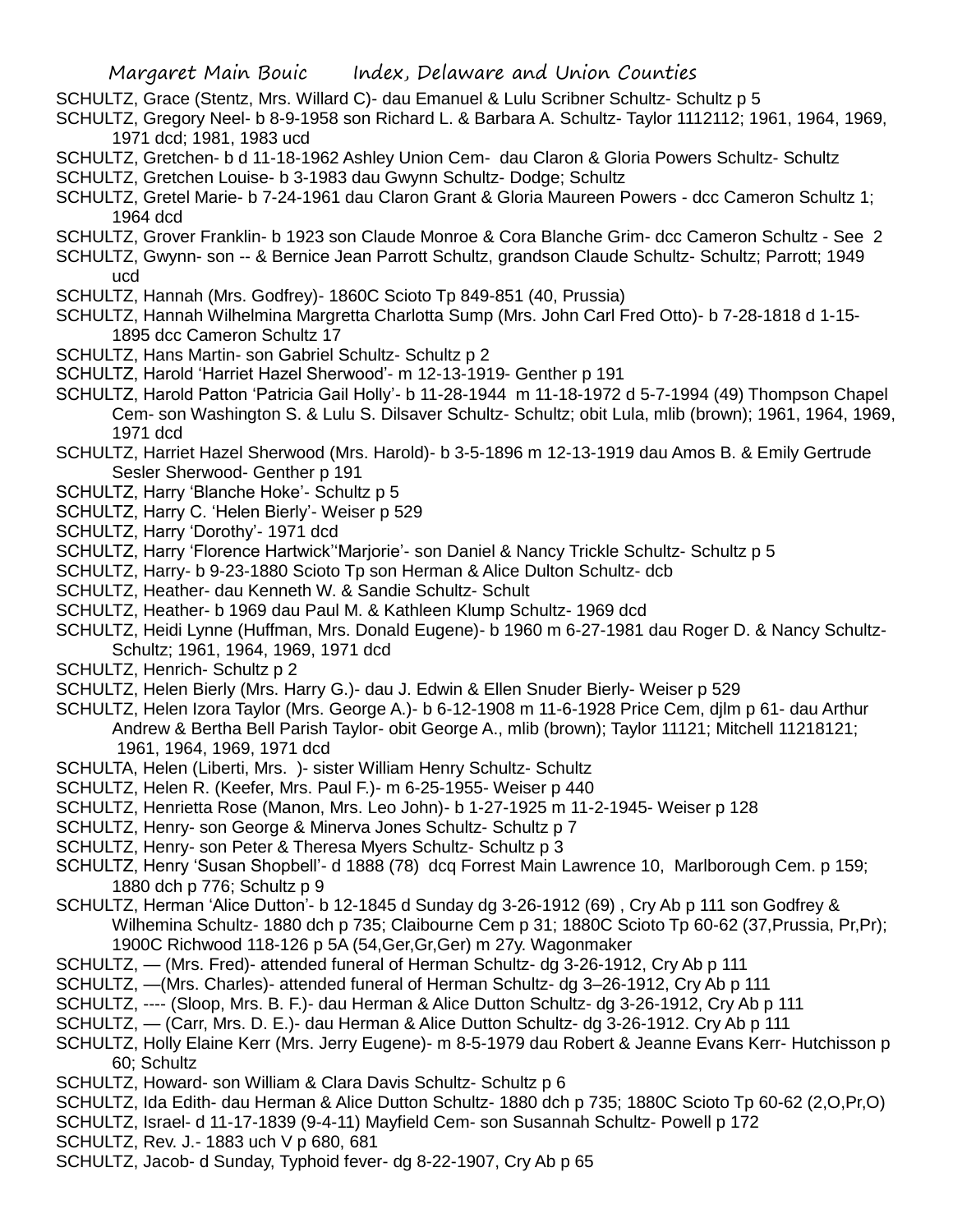- SCHULTZ, ----(Howison, Mrs. C. E.)- dau Jacob Schultz- dg 8-22-1907 Cry Ab p 65
- SCHULTZ, Jacob 'Elizabeth Coleman'- m 6-8-1865 dcm
- SCHULTZ, Jacob- son Henry & Susan Shopbell Schultz- Schultz p 9
- SCHULTZ, James- 1980 dcd
- SCHULTZ, James A.- b 11-15-1878 Troy Tp son —& M. M. Bryans Schultz- dcb
- SCHULTZ, James C.- d 3-11-1877 (9) Marlborough Cem p 159, Powell p 289 son J. & E. Schultz
- SCHULTZ, James 'Mary Straub'- son Peter & Elizabeth Vaughn Schultz- Schultz p 8
- SCHULTZ, Janet Eileen (Guiley, Mrs. Eugene Lee)- m 6-8-1960/8 dau George Anderson & Helen Izora Taylor Schultz- Schultz; obit George A mlib (brown); Taylor 111219; Mitchell 112181219; 1961, 1964 dcd
- SCHULTZ, Janet (Glass, Mrs. )- dau William Henry. & Rose Elizabeth Frankhouser Schultz- Schultz
- SCHULTZ, Jeffrey 'Sheila Lansom'- m 3-9-1986 son Steven R. & Carolyn S. Schultz- Schultz; 1964 (3 1\2), 1980 dcd
- SCHULTZ, Jennie- dau Emanuel & Lulu Scribner Schultz- Schultz p 5
- SCHULTZ, Jennie Smith (Mrs. Frank)- Schultz p 6
- SCHULTZ, Jennifer Kathleen- b 3-11-1979 dau Paul Michael & Kathleen Klump Schultz- Schultz
- SCHULTZ, Jerry- son Carl W. & Geneva A. Schultz- 1961 dcd (16)
- SCHULTZ, Jessie Scott (Mrs. Roy)- Schultz p 6
- SCHULTZ, Jessie Stromer (Mrs. Daniel)- Schultz p 5
- SCHULTZ, Jill (Williams, Mrs. )- dau William Henry Schultz Schultz
- SCHULTZ, Jodi Lynn- b 12-24-1970 dau Wayne & Barbara J. Schultz- Taylor 11121(10)2; 1977, 1979, 1981, 1983 ucd
- SCHULTZ, John- son Benjamin & Malinda Freshwater Schultz- Freshwater p 203
- SCHULTZ, John Carl Fred Otto 'Hannah Wilhelmina Margretta Sump'- b 7-28-1818 d 1-15-1895- dcc Cameron Schultz 16
- SCHULTZ, John- son George & Mnabel V. Shelley Schultz- Schultz p 6
- SCHULTZ, John- son Harry & Marjorie Schultz- Schultz p 5
- SCHULTZ, John- son Philip Schultz- Schultz p 3
- SCHULTZ, John 'Susan Gingerich'- son Peter & Theresa Myers Schultz- 1880 dch p 694; 1908 dch p 694; Schultz p 3
- SCHULTZ, Johannas 'Christina'- son Gabriel Schultz- Schultz p 2
- SCHULTZ, John Ervin- b 10-17-1938 son Ervin I. & Alice Van Leer Bennetch Schultz- Weiser p 227
- SCHULTZ, Joseph- 1980 dcd
- SCHULTZ, Joseph- son Mr. and Mrs. Edward Schultz- dg 5-10-1912, Cry Ab p 124
- SCHULTZ, Joseph E.- b 4-12-1873 Oxford Tp son E. W. & Emma Sheble Schultz- dcb
- SCHULTZ, Joseph Todd- b 3-19-1997 son Todd & Amy Elizabeth Board Schultz- Schultz
- SCHULTZ, Joshuah- son Benjmain & Malinda Freshwater Schultz- Freshwater p 203; dg 9-22-914. Cry Ab p 150
- SCHULTZ, Josie (Higley, Mrs. )- dau Otho & Sadie Swisher Schultz- Schultz p 5
- SCHULTZ, Joy Elizabeth- b 1-27-1975 dau Wayne & Barbara J. Williams Schultz- Taylor 11121(10)3; 1977, 1979, 1978, 1983 ucd
- SCHULTZ, Juanita I. (Mrs. Cary L.)- 1964, 1969, 1971, 1980 dcd
- SCHULTZ, Judith (Basbagill, Mrs. )- dau William Henry & Rose Elizabeth Frankhouser Schultz- Schultz
- SCHULTZ, Judy Click (Mrs. Ronald Leon)-m 12-11-1963- Taylor (111216); Mitchell (112181216)
- SCHULTZ, Judy K. Bell (Mrs. Glen W.)- dau Esther Bell- Schultz; 1971, 1980 dcd
- SCHULTZ, Karen- query on Burwell, Allen, unec XV p 2
- SCHULTZ, Karl Lewis ';Kim Ella Freeman'- 1985 uch p 54, 107
- SCHULTZ, Katherine (Huggins, Mrs. Harry)- dau George & Mary Maugan Schultz- Schultz p 5
- SCHULTZ, Kathleey (Frederick, Mrs. )- sister Robert E. Schultz- Schultz
- SCHULTZ, Kathleen Klump (Mrs. Paul Michael)- m 3-23-1969 dau Garold Klump- Schultz; 1971 dcd
- SCHULTZ, Kathleen Weightman (Mrs. Paul)- Schultz p 6
- SCHULTZ, Kay M. (Mrs. Gordon E.)- 1967, 1971, 1973, 1975, 1977, 1979, 1981, 1983, 1991 ucd
- SCHULTZ, Kenneth- son Otho & Sadie Swisher Schultz- Schultz p 5
- SCHULTZ, Kenneth W. "Sandie'- d 8-2-1998 (59) Blendon Cenral Cem, Westerville- son Walter G. & Carrie E. Mooney Schultz- Schultz
- SCHULTZ, Kent- b 1962 son Richard l. & Barbara A. Schultz- 1964 (1 1/2); 1969, 1971, 1980 dcd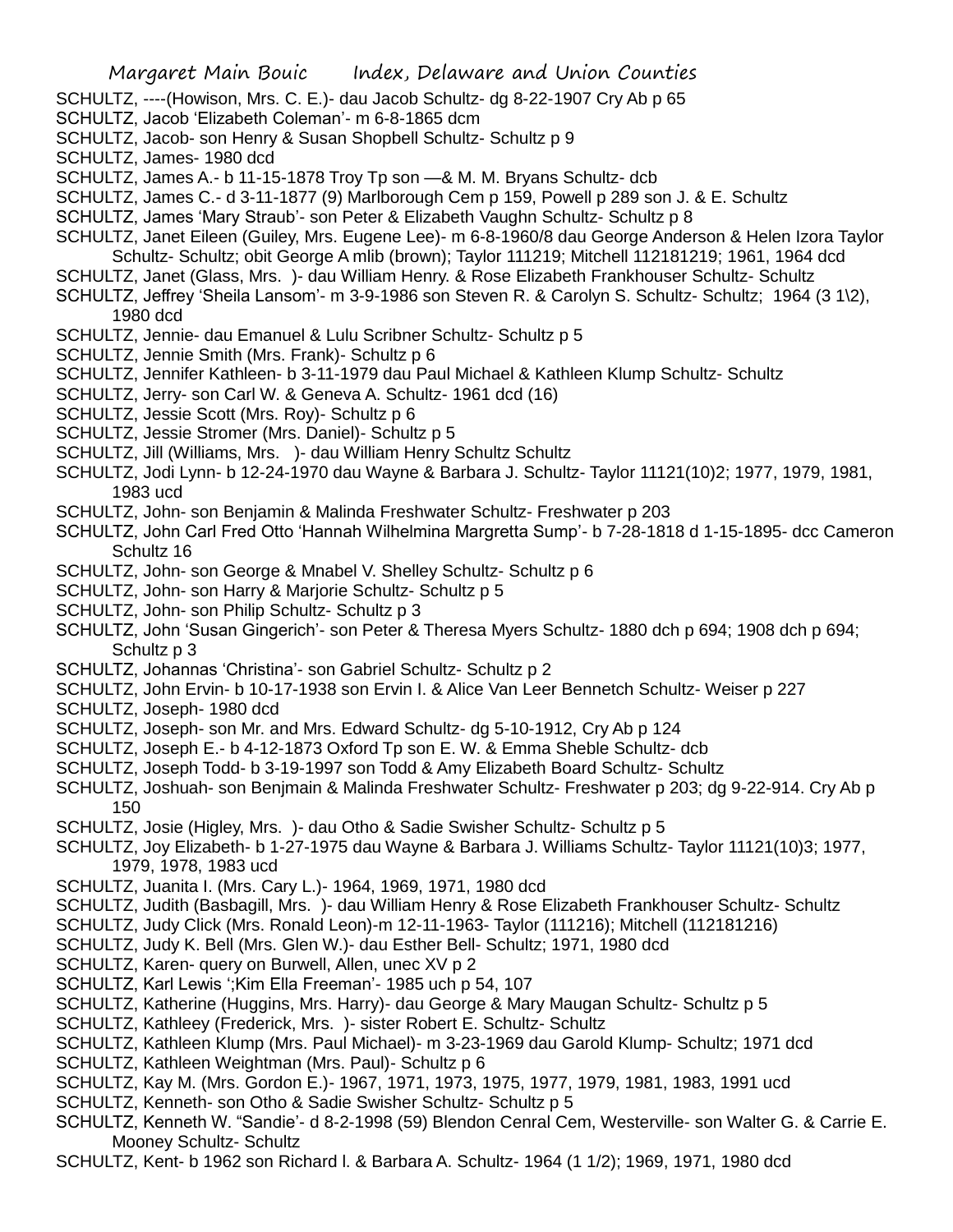- SCHULTZ, Kevin Mark- b 2-17-1966 son Richard Lee & Barbara Neel Schultz- Taylor 1112115; 1969, 1971,1980 dcd
- SCHULTZ, Keri Leigh- dau Karl Lewis & Kim Ella Freeman Schultz- 1985 uch p 107
- SCHULTZ, Kim Ella Freeman (Mrs. Karl Lewis)- dau James & Nola Freeman- 1985 uch p 54, 107
- SCHULTZ, Kimberly Anne- b 6-6-1987 dau Rex & Laura Ann Merle Schultz- Schultz
- SCHULTZ, Kitty (Criswell, Mrs. )- dau Mrs. and Mrs. Edward Schultz- dg 5-10-1912, Cry Ab p 124
- SCHULTZ, Kristin Elizabeth- b 2-12-1978 dau Robert F.,Jr. & —Slutz Schultz- Schultz
- SCHULTZ, Kristina Marie- b 8-27-1976 dau Lawrencde Ray & Christine Adams Schultz- Taylor 11121(11)3
- SCHULTZ, Kristy K. (Morton, Mrs. David A.)- b 1959 m 1-19-1980 dau Gordon Schultz- Schultz; 1967, 1971, 1973, 1975, 1977, 1979, 1983 ucd
- SCHULTZ, Larry- son Carl W. & Geneva A. Schultz- 1961 dcd (9)
- SCHULTZ, Laura B.- dau Frank & Jennie Smith Schultz- Schultz p 6
- SCHULTZ, Laura Fay- b 4-19-1971d 10-7-1991 (20) Prospect Cem. car accident- dau Lawrence Ray & Catherine Adams Schultz- Taylor 11121(11)1; 1971 dcd
- SCHULTZ, Laura O'Brian (Mrs. Edward)- Schultz p 5
- SCHULTZ, Lauri Ann Merle (Mrs. Rex A.)- m 4-9-1985- dau Louis & Lydia Merle- Schultz
- SCHULTZ, Lawrence R/Wray. 'Catherine'- b 10-8-1945 son George Anderson & Helen Izora Taylor Schultz-Schultz; Taylor 11121(11); Mitchell 11218121(11); obit George A., mlib (brown); 1961 , 1964, 1971, 1980 dcd
- SCHULTZ, Leah (Nicol, Mrs. Harry)- b 12-17-1907 m 4-4-1948- Rausch (11412), (113412), III p 261
- SCHULTZ, Lee Ann Walton (Mrs. Richard Kent)- Schultz
- SCHULTZ, Leta Millard (Mrs. Elwood)- Schultz p 5
- SCHULTZ, Lewis A.- b 2-17-1873 Marlborough Tp son Jacob & Elizabeth Coleman Schultz- dcb
- SCHULTZ, Lillian (Mrs. Ralph)- Schultz p 5
- SCHULTZ, LoDonna (Dillinger, Mrs. ) (14-1963)- dau Robert F. & Mary Louise Ritz Schultz- Schultz
- SCHULTZ, Lois (O'Hara, Mrs. Christy)- dau Francis & Ethel Harmon Schultz- Schultz p 6
- SCHULTZ, Loren Keith- b 4-5-1921 son Harold & Harriet H. Sherwood Schultz- Schultz
- SCHULTZ, Lorenteen D. Gast (Mrs. Paul D.)- b 8-22-1912 d 8-7-1991 (78) Oak Grove Cem- dau Ellis & Minnie Sivey Gast- Schultz; 1961, 1964, 1969, 1971, 1980 dcd
- SCHULTZ, Lori- 1991 ucd Richwood
- SCHULTZ, Louis- son Mr. and Mrs. Edward Schultz- dg 5-10-1912, Cry Ab p 124
- SCHULTZ, Louisa Ruhl (Mrs. Peter)- Schultz p 5
- SCHULTZ, Louise (Weiser, Mrs. George Washington)- b 5-17-1881 m 1–27-1904 d 4-15-1950- Weiser p 506
- SCHULTZ, Lovina (Strine, Mrs. John)- Schultz p 4
- SCHULTZ, Loy 'Mary Bush'- b 9-1880 d 4-25-1959 Stony point Cem Claibourne Cem p 111-son Herman & Alice Dutton Schultz- 1900C Richwood 118-126 p 5A (19,O,O,O); dg 3-26-1912, Cry Ab p 111
- SCHULTZ, Lucinda (Cline, Mrs. Samuel D.)- dau John & Susannah Gingerich Schultz- Schultz p 4; 1908 dch p 662, 663
- SCHULTZ, Lulu Scribner (Mrs. Emanuel)- Schultz p 5
- SCHULTZ, Lulu Suprena. Dilsaver (Mrs. Washington Smith) -b 8-18-1897 m 1917 d 3-8-1972 (74) Shoup Cem- dau Jacob & Eva Dilsaver- Schultz; 1961, 1964, 1969, 1971 dcd
- SCHULTZ, Lusetta- b 1848 d 1917- Marlborough Cem.p 180
- SCHULTZ, Lydia Ann (Main, Mers. Azariah)- b 7-7-1836 m 2-13-1852 dcm d 4-19-1902 Marlborough Cem.p 178; dcq Forest Main Lawrence 5; Asp (1016); Main (13161(11)2); 1880 dch p 776; Schultz p 9
- SCHULTZ, Lydia E. (Heinlen, Mrs. Abram)- dau John & Susannah Gingerich Schultz- 1880 dch p 817; 1908 dch p 694
- SCHULTZ, McKenzie- son Clyde & Nellie McKenzie Schultz- Schultz p 5
- SCHULTZ, Mabel V. Shelley (Mrs. George)- Schultz p 6
- SCHULTZ, Mabel (Workman, Mrs. Frank C.)- dau William & Clara Davis Schultz- Schultz p 6
- SCHULTZ, Madge Lucille Smith (Kirouac, Mrs Armand H.)- b 5-29-1917 m 11-9-1933 dau Paul James & Irene Beatrice Rusk Smith- Weiser p 693
- SCHULTZ, Mae Henderson (Mrs. Wayne)- Schultz p 6
- SCHULTZ, Malinda Freshwater (Mrs. Benjamin)- b 7-15-1821 m 1-20-1843 d Thursday (93) bur Kilbourne- dau Christopher & Elizabeth Hill Freshwater -Freshwater p 185, 189, 203; dg 9-22-1914, Cry Ab p 150
- SCHULTZ, Marie Farner (Mrs. Emanuel)- Schultz p 5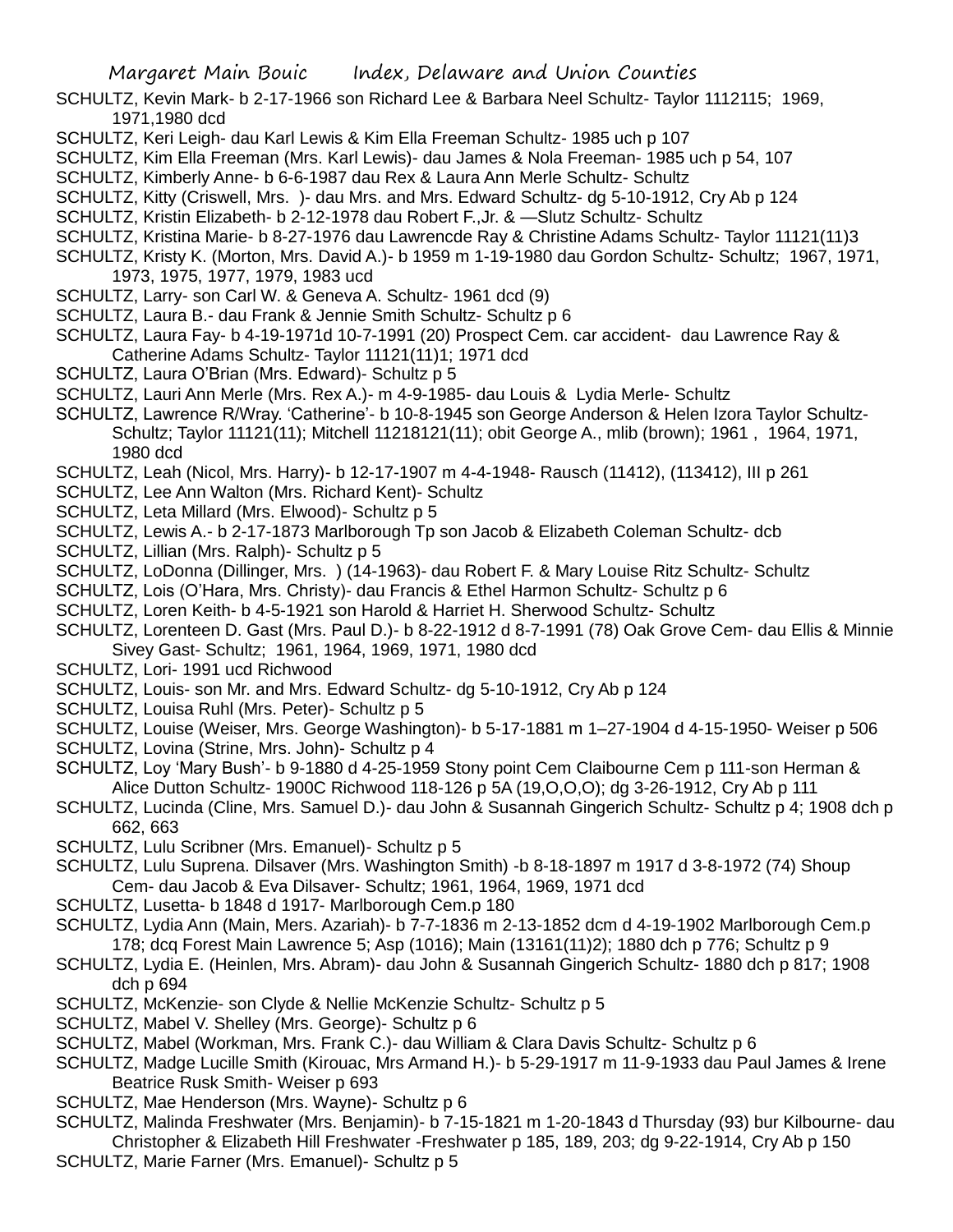- SCHULTZ, Marilyn (Mrs. Troy)- Schultz
- SCHULTZ, Marjorie (Mrs. Harry)- Schultz p 5
- SCHULTZ, Marlene (Mrs. Dennis)- 1961, 1964, 1969, 1971, 1980 dcd
- SCHULTZ, Martha J. Black (Mrs. Zachariah)- m 12-7-1848 dcm
- SCHULTZ, Martha Milhoan (Mrs. Albert)- b 8-16-1851 m 1-25-1872 d 1-25-1891 dau Wesley & Sarah Milhoandcc Cameron Schultz 9 ; obit Claude M. mlib (brown)
- SCHULTZ, Mary Ann Elizabeth Arnold (Warren, Mrs. )(Mrs. Damon D.)- b 12-17-1840 d 8-6-1902 dau George & Elvina Weiser Arnold- Weiser p 745
- SCHULTZ, Mary Ann (Graves, Mrs. Barry)- m 5-14-1983- St. Paul p 74
- SCHULTZ, Mary- dau Benjamin & Malinda Freshwater Schultz- Freshwater p 203
- SCHULTZ, Mary (Boger, Mrs. Martin)- dau Peter & Theresa Myers Schultz- Schultz p 3, 7; 1880 dch p 789
- SCHULTZ, Mary C. Bosh (Mrs. Loy)- b 1886 d 1954 Stony Point Cem, Claibourne Cem p 111; Schultz
- SCHULTZ, Mary- dau Elwood & Leta Millard Schultz- Schultz p 5
- SCHULTZ, Mary- dau Henry & Susan Shopbell Schultz- Schultz p 9
- SCHULTZ, Mary Louise Ritz (Mrs. Robert F.)- Schultz
- SCHULTZ, Mary Maugans (Mrs. George)- Schultz p 5
- SCHULTZ, Mary (McHenry, Mrs. George)- dau Francis & Ethel Harmon Schultz- Schultz p 6
- SCHULTZ, Mary Straub (Mrs. James)- Schultz p 8
- SCHULTZ, Mary (Strine, Mrs. James)- dau John & Susan Gingerich Schultz- Schultz p 5
- SCHULTZ, Mary Wells (Mrs Alfred)- dau Edward & —Trout Wells- Wells 2
- SCHULTZ, Matilda- dau Fredrick & Sophia Schultz- 1880C Scioto Tp 61-63 (2,O,Prussia, Md)
- SCHULTZ, Matthew- b 2-6-1991 son David & Annie Schultz- Schultz
- SCHULTZ, Mayme- dau Jacob Schultz- dg 8-22-1907, Cry Ab p 65
- SCHULTZ, Melody S. Levings (Mrs. Rex A.)- m 7-1-1990 dau James B. & Joyce Levings- Schultz
- SCHULTZ, Michael- 1967 ucd
- SCHULTZ, Michelle Lee- b 4-16-1983 dau Rex Schultz- Schultz
- SCHULTZ, Minerva Jones (Mrs. George)- Schultz p 7
- SCHULTZ, Minnie Flannett (Mrs. Charles)- Schultz p 5
- SCHULTZ, Minnie Niedermaeir (Mrs. Charles Frederick)- dg 8-2-1907 Cry Ab p 59
- SCHULTZ, Minnie- dau Mrs. Sophia Schultz- dg 8-2-1907 Cry Ab p 59; dg 3-26-1912, Cry Ab p 111
- SCHULTZ, Monroe- son Claude M. & Blanche Grim Schultz- Schultz; obit Claude M., mlib (brown)
- SCHULTZ, Myria (Poorman, Mrs. Theodore)- Schultz p 8
- SCHULTZ, Nancy Jo (Wicker, Mrs. Gary Lee)- m 10-17-1992 dau Ronald & Judy Schultz- Schultz
- SCHULTZ, Nancy (Mrs. Roger D.)- Schultz; 1961, 1964, 1969, 1971, 1980 dcd
- SCHULTZ, Nancy Trickle (Mrs. Daniel)- Schultz p 5
- SCHULTZ, Nellie McKenzie (Mrs. Clyde)- Schultz p 5
- SCHULTZ, Nicola- dau Albert & Bette Schultz- 1949 ucd
- SCHULTZ, Otho 'Sadie Swisher'- son Peter & Louisa Ruhl Schultz- Schultz p 5
- SCHULTZ, Pamalia Sue (Blanton, Mrs. Jerry)- b 2-13-1955 m 8-5-1973 dau George,Jr. & Vera Marie Trayler Schultz- Taylor 1112141
- SCHULTZ, Patricia Gail Holly (Mrs. Harold Patton)- m 11-18-1972 dau Donald Holly- Schultz
- SCHULTZ, Patricia- dau Harry & Marjorie Schultz- Schultz p 5
- SCHULTZ, Paul A.- d 12-23-1979 (32) bur Sunset Cem, Cols.-son Walter G. & Carrie Mooney Schultz-Schultz; 1961(13), 1969 dcd
- SCHULTZ, Paul Deem 'Lorenteen D. Gast'- b 1-9-1912 m 1936 d 1-9-or 2-6-1983 son Claude Monroe & Cora Blanche Grim Schultz- dcc Cameron Schultz, see 2; obit Claude M., Jr., obit Claude M., mlib (brown)- 1961, 1964, 1969, 1971, 1980 dcd
- SCHULTZ, Paul 'Kathleen Weightman'- son Francis & Ethel Marmon Schultz- Schultz p 6
- SCHULTZ, Paul Michael 'Kathleen Klump'- m 3-23-1969 Schultz; 1961(16), 1964, 1969, 1971 dcd
- SCHULTZ, Paul M.- son Paul Deem & Lorenteen D. Gast Schultz- Schultz
- SCHULTZ, Pauline (Mrs. William Henry)- Schultz
- SCHULTZ, Penny Lynn- dau Dennis G. & Marlene Schultz Schultz
- SCHULTZ, Penny Lynn- b 11-6-1970 dau Glen W. & Judy K. Bell Schultz- Taylor 111218; Mitchell 112181218; 1971, 1980 dcd- engaged to Bradley Dean Cunningham
- SCHULTZ, Peter- son George & Mabel V. Shelley Schultz- Schultz p 6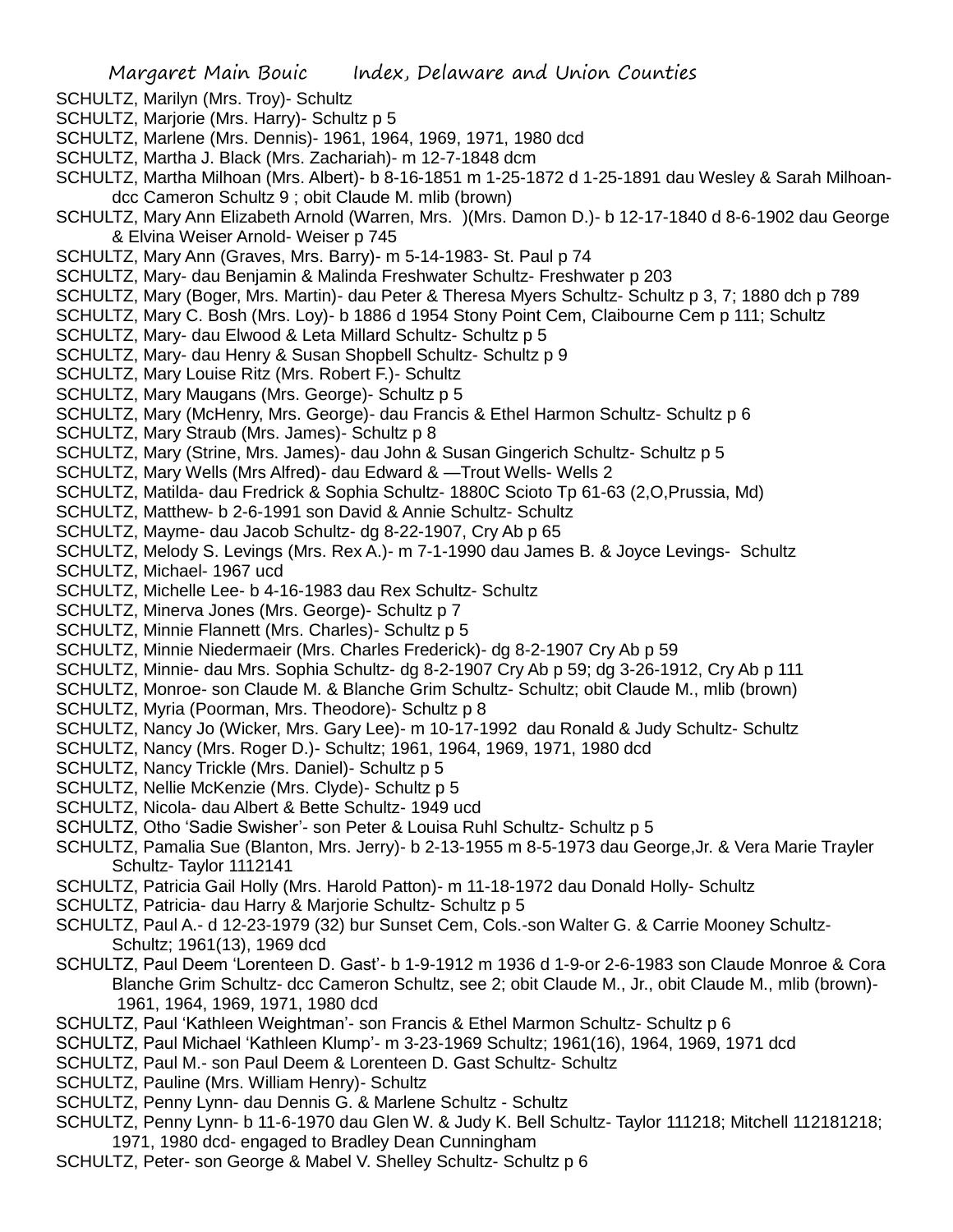- SCHULTZ, Peter- son Henry & Susan Shopbell Schultz- Schultz o 9
- SCHULTZ, Peter- dcq Josie W. Waddell Inskeep 14
- SCHULTZ, Peter 'Louise Ruhl'- son John & Susannah Gingerich Schultz- Schultz p 5
- SCHULTZ, Peter Muhlenberg- b 1-18-1942 son Ervin I. & Alice Van Leer Bennetch Schultz- Weiser p 227
- SCHULTZ, Peter 'Theresa Myers''Elizabeth Vaughn'- d 6-26-1866 (85-9-22) Mayfield Cem- Powell p 172- son John Schultz- Schultz p 3, 8
- SCHULTZ, Philip- son Heinrich Schultz- Schultz p 5
- SCHULTZ, Raymond- son Carl W. & Geneva A. Schultz- 1961 dcd (5)
- SCHULTZ, Ralph 'Lillian'- son Daniel & Nancy Trickle Schultz- Schultz p 5
- SCHULTZ, Randy Steven- b 3-21-1984 son Troy & Marilyn Schultz- Schulz
- SCHULTZ, Rex Allen 'Cindy D. Worrix'' Lauri A. Merle' 'Melody S. Levings'- b 1963 m (1)12-30-1982 (2) 4-9-
- 1985 (3) 7-1-1990- son Steven R. & Carolyn S. Schultz- 1964, 1980 dcd
- SCHULTZ, Richard D.- 1980 dcd
- SCHULTZ, Richard Kent 'Lee Ann Walton'- b 8-8-1962 son Richard Lee & Barbara Neel Schultz- Taylor 1112114
- SCHULTZ, Richard Lee 'Barbara A. Neel'- b 9-12-1930 m 12-6-1953 son George Anderson & Helen Izora Taylor Schultz- Schultz; Taylor 111211; Mitchell 112181211; obit George A., mlib (brown); 1961, 1964, 1969, 1971, 1980 dcd
- SCHULTZ, Ricki- 1975, 1977, 1979,1981 ucd, Claibourne Tp
- SCHULTZ, Robert- son Carl W. & Geneva A. Schultz- 1961 dcd
- SCHULTZ, Robert 'Clara M.'- 1961, 1964 dcd
- SCHULTZ, Robert Eugene- b 1929- son George A. & Helen I. Schultz- Price Cem, djlm p 61
- SCHULTZ, Robert F. 'Mary Louise Ritz'- b 1-29-1924 d (70) Oak Grove Cem- Powers Pat p 184; Schultz
- SCHULTZ, Robert- son George & Mabel V. Shelley Schultz- Schultz p 6
- SCHULTZ, Robert- (12-1963)- son Robert F. & Mary Louise Ritz Schultz- Schultz
- SCHULTZ, Robert T.- 1961 dcd
- SCHULTZ, Robert Tunney- b 9-24-1927 d 112-225-1962 Shoup Cem- son Washington S. & Lula Dilsaver Schultz- Schultz
- SCHULTZ, Robin Jay F.- son Karl Lewis & Kim Ella Freeman 1985 uch p 107
- SCHULTZ, Roger- son Roger Deem & Lorenteen Gast Schultz- Schultz
- SCHULTZ, Roger D. 'Nancy'- Schultz; 1961, 1964, 1969, 1971, 1980 dcd
- SCHULTZ, Roger- b 1964 son Roger D. & Nancy Schultz- 1971, 1980 dcd
- SCHULTZ, Ronald Leon- b 11-21-1937 son George Anderson & Helen Izora Taylor Schultz- Taylor 111216; Mitchell 112181216; obit George A. mlib (brown); 1961 dcd
- SCHULTZ, Rosanna (Haney, Mrs. )- dau Benjamin & Malinda Freshwater Schultz- Freshwater p 203; dg 9-22- 1915, Cry Ab p 150
- SCHULTZ, Rosanna (Freshwater, Mrs. James)- b 1-4-1812 m 12-13-1831 d 10-8-1882- Freshwater 78. 81, 86A
- SCHULTZ, Rose Elizabeth Frankhouser (Mrs. William H,)- d 7-9-1976 (59) bur St. Mary's- Schultz
- SCHULTZ, Rose Marie (Bingaman, Mrs. Ronald Irvin)- b 2-2-1937 m 1954- Weiser p 820
- SCHULTZ, Rose N. (Evans, Mrs. John F.)- dau Benjamin Schultz- 1880 dch p 791
- SCHULTZ, Roy- son Frank & Jennie Smith Schultz- Schultz p 6
- SCHULTZ, Royal- d 12-13-1912 son Rev. Emanuel & Lulu Scribner Schultz- Schultz p 5; dg 12-17-1912, Cry Ab p 178
- SCHULTZ, Ruby- dau Otho & Sadie Swisher Schultz- Schultz p 5
- SCHULTZ, Ruth (Mrs. Elmer)- 1975, 1977
- SCHULTZ, Ruth- sister Walter G. Schultz- Schultz
- SCHULTZ, Sadie Swisher (Mrs. Otho)- Schultz p 5
- SCHULTZ, Samuel- son George & Minerva Jones Schultz- Schultz p 7
- SCHULTZ, Sandie (Mrs. Ken)- Schultz
- SCHULTZ, Sandy Lee- dau Edward L. & Charlotte E. Shepherd Schultz- obit Charlotte, mlib
- SCHULTZ, Sarah (Coleman, Mrs. Henry)- b 4-24-1821 Pa, m 12-14-1841, dau Peter & Theresa Myers Schultz- dcq Josie W Waddell Inskeep 7; 1880 dch p 789; 1908 dch p 867; Schultz p 8; dg. Cry Ab p 261
- SCHULTZ, Sarah- dau Henry & Susan Shopbell Schultz- Schultz p 9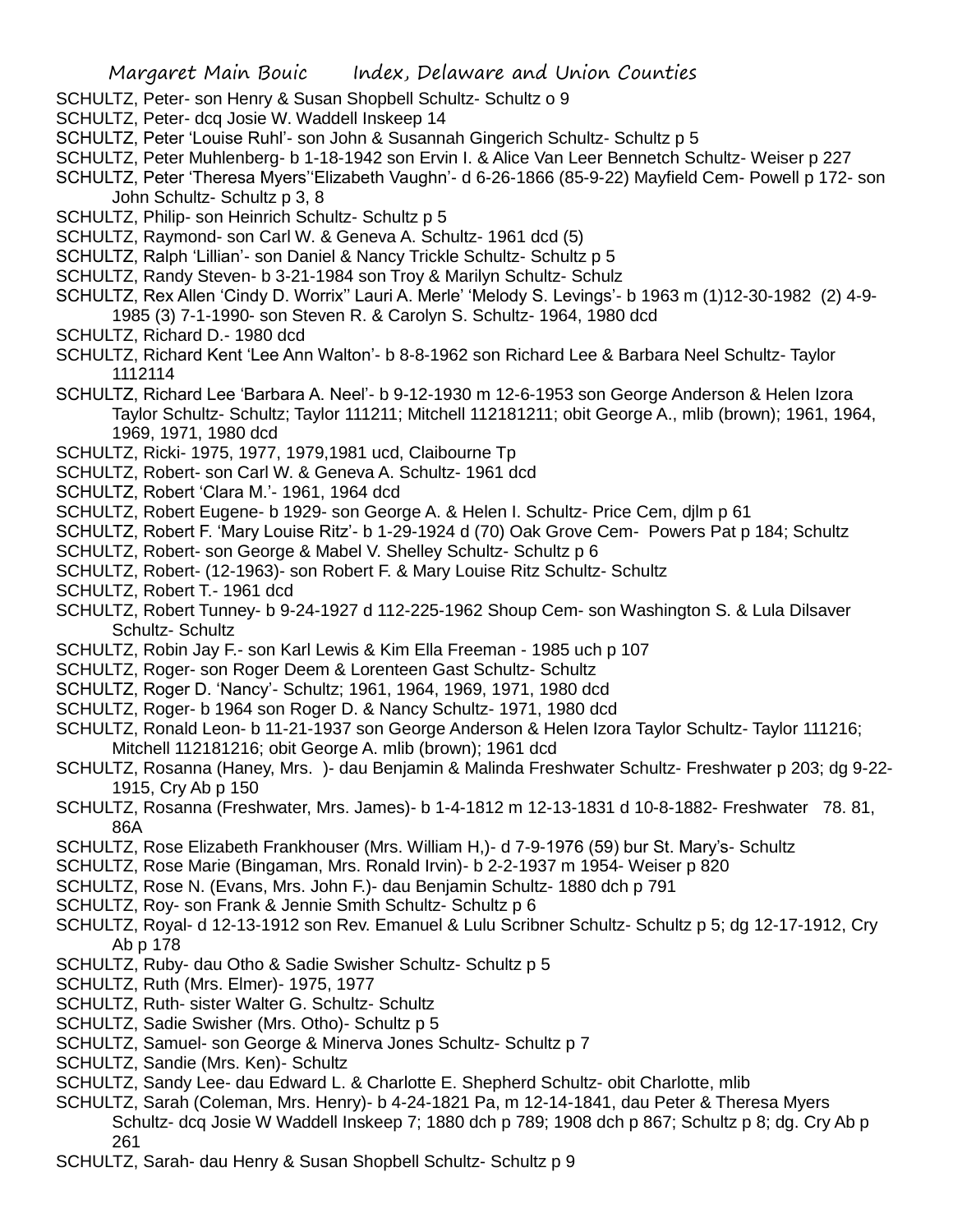- SCHULTZ, Sarah (Martin, Mrs. Ralph)(Martin, Mrs. William)- dau Benjamin & Malinda Freshwater Schultz-Freshwater p 203; dg 9-22-1914, Cry Ab p 150
- SCHULTZ, Scott- b 1967 son Connie Schultz- 1967, 1973, 1975, 1977 ucd
- SCHULTZ, Sharon-(10-1963)- dau Robert F. & Mary Louise Ritz Schultz- Schultz
- SCHULTZ, Sheila Lansom (Mrs. Jeffrey)- m 3-9-1986 dau Wayne & Judith Kraffert- Schultz
- SCHULTZ, Sherry/Sherril- b 1963 ch Gary L. & Juanita I. Schultz- 1969, 1971, 1980 dcd
- SCHULTZ, Solomon- b 1856 d 1932 Marlborough Cem. p 159 Powell p 289- son Henry & Susan Shopbell Schultz- Schultz p 9
- SCHULTZ, Sophia (Mrs. Fredrick)- 1880C Scioto Tp 61-63 (28, Md,Bav,.Bav)
- SCHULTZ, Sophia (Mrs. )- mother of Charles Frederick Schultz- dg 8-2-1907 Cry Ab p 59
- SCHULTZ,-------(Williams, Mrs. Everett)- dau Sophia Schultz- dg 8-2-1907 Cry Ab p 59
- SCHULTZ, Sophia (Worline, Mrs. Nathan)(Carter, Mrs. William)- dau Henry & Susan Schopbell Schultz-Schultz p 9
- SCHULTZ, Sophina (Carter, Mrs. William)- dau Henry & Susan Shopbell Schultz- Schultz p 9
- SCHULTZ, Stacy Sue- b 1968 ch Steven R. & Carolyn S. Schultz- 1980 dcd; Schultz; engaged to William Lindsay
- SCHULTZ, Stanley- son Otho & Sadie Swisher Schultz- Schultz p 5
- SCHULTZ, Steven- son Paul Deem & Lorenteen Gast Schultz- Schultz
- SCHULTZ, Steven R.'Carolyn'- 1961, 1964, 1980 dcd
- SCHULTZ, Susan Gingerich (Mrs. John)- 1908 dch p 694
- SCHULTZ, Susan (Mason, Mrs. )- dau William Henry Schultz- Schultz
- SCHULTZ, Susan- dau Peter & Theresa Myers Schultz- Schultz p 3; 1880 dch p 789
- SCHULTZ, Susanna- b 1-29-1828 d 7-5-1845 Trinity Lutheran Cem, DJ p 81
- SCHULTZ, Susanna- dau George & Minerva Jones Schultz- Schultz p 7
- SCHULTZ, Susanna (McElvans, Mrs. James)- dau Henry & Susan Shopbell Schultz- Schultz p 9
- SCHULTZ, Susannah- Powell p 173
- SCHULTZ, Susannah Shopbell (Mrs. Henry)- d 1869 (53) Marlborough Cem.p 159, Powell p 289; dcq Forest Main Lawrence 11; 1880 dch p 776; Schultz p 9
- SCHULTZ, Suzy Lynn (Sayer, Mrs. Michael William)- m 10-2-1993 dau Ronald & Judy Schultz- Schultz
- SCHULTZ, Tammy- b 1962/3 ch Gary L. & Juanita I. Schultz- 1964, 1969, 1971, 1980 dcd
- SCHULTZ, Tammy- b 1973 ch Glenn W. & Judith K. Bell Schultz- Schultz; 1980 dcd
- SCHULTZ, Teresa- b 1961 dau Gordon E. & Kay M. Schultz- Schultz; 1967, 1971, 1973, 1975, 1977, 1979 ucd SCHULTZ, Thad- son Kenneth W. Schultz- Schultz
- SCHULTZ, Thelma Mae (Taylor, Mrs. Thomas)- b 1913 m 11-8-1933 dau Claude Monroe & Cora Blanche Grim Schultz- Taylor (11123); dcc Cameron Schultz- see2; obit Claude M. Schultz,Jr.mlib (brown)
- SCHULTZ, Theodore- son Emanuel & Marie Farner Schultz- Schultz p 5
- SCHULTZ, Theresa Myers (Mrs. Peter)- d 8-9-1869 (82-1-20) Mayfield Cem, Powell p 172; 1880 dch p 789; Schultz p 3; dcq Josie W. Waddell Inskeep 15
- SCHULTZ, Thomas- son Benjamin & Malinda Freshwater Schultz- Freshwater p 203
- SCHULTZ, Todd Allen- son Edward L. & Charlotte E. Shepherd Schultz- obit Charlotte, mlib
- SCHULTZ, Todd 'Amy Elizabeth Board'- b 1964 son Roger D. & Nancy C. Schultz- 1969 dcd; engaged to Amy Elizabeth Board
- SCHULTZ, Troy 'Marilyn'-b 1964 son Steven R. & Carolyn S. Schultz- 1964, 1980 dcd
- SCHULTZ, Valentine- son Gabriel Schultz- Schultz p 2
- SCHULTZ, Vera Marie Traxler (Mrs. George Junior)- m 4-11-1954 dau William & Ruth Traxler- Taylor (111214\_
- SCHULTZ, Walter- pallbearer for Charles Sherman- dg 9-17-1901 Cry Ab p 100
- SCHULTZ, Walter- son Carl W. & Geneva A. Schultz- 1961 dcd (12)
- SCHULTZ, Walter G. "Barney"'Carrie'- d 7-26-1993 (87) Sunset Cem, Cols.- 1961, 1969, 1971, 1980 dcd
- SCHULTZ, Ward 'Ruth McClure'- son William & Clara Davis Schultz- Schultz p 6
- SCHULTZ, Washington Smith 'Lula Suprena Delsaver'- son Albert & Malinda Cursman Schultz- obit Claude M., mlib (brown); Schultz; 1961, 1964, 1969, 1971 dcd
- SCHULTZ, Wayne 'Barbara Williams' -b 8-8-1944 m 9-10-1966 son George Anderson & Helen Izora Taylor Schultz- Schultz; Taylor 11121(10); Mitchell 112181(10); 1961(16), 1964 dcd; 1977, 1979, 1981, 1983, 1991 ucd
- SCHULTZ, Wayne 'Mae Henderson'- son Frank & Jennie Smith Schultz- Schultz p 5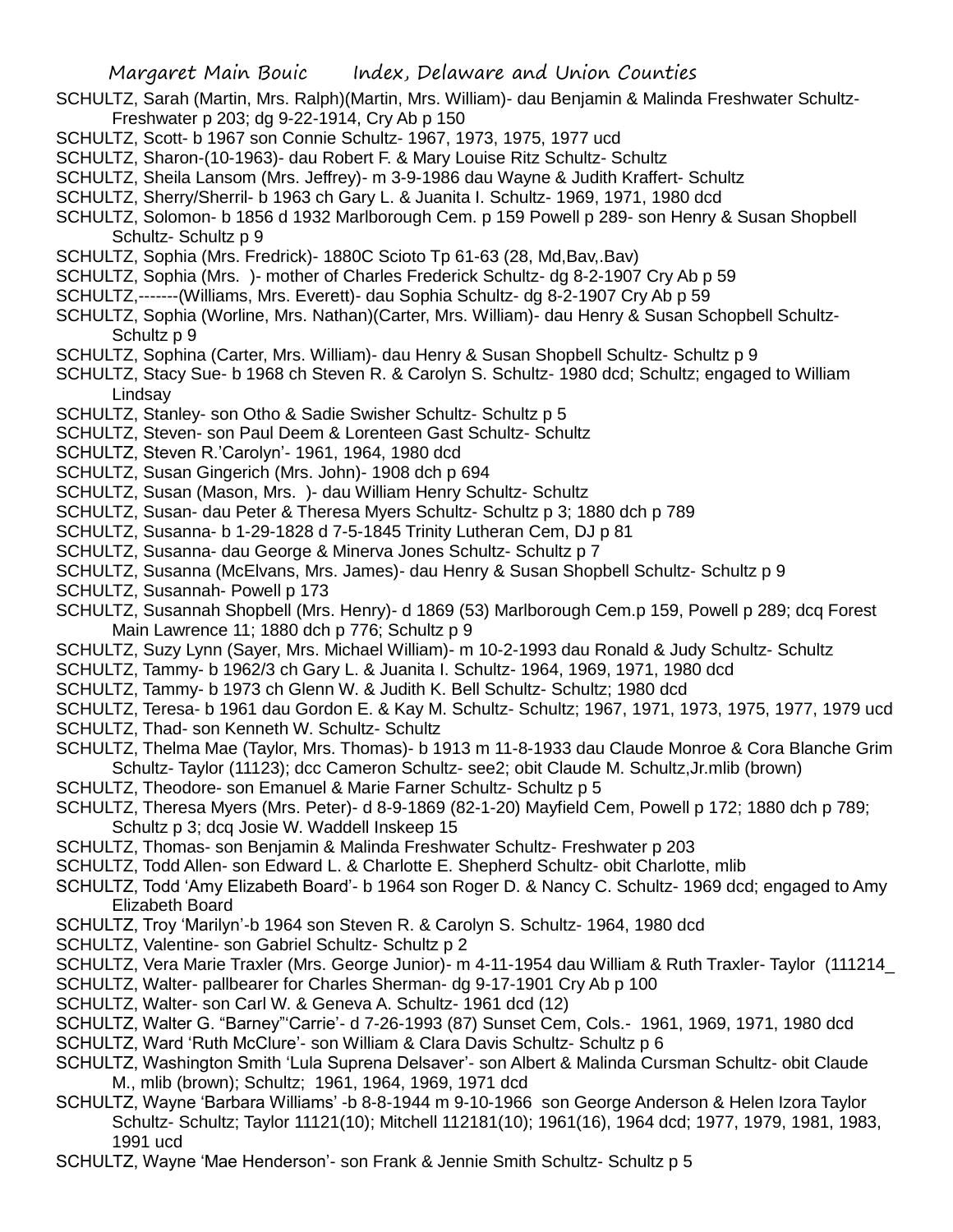- SCHULTZ, Wilhelmina (Mrs. Godfrey)- 1880 dch p 735
- SCHULTZ, William- Powers p 305
- SCHULTZ, William 'Clara Davis'- son John & Susannah Gingerich Schultz- Schultz p 6
- SCHULTZ, William- son Emanuel & Lulu Scribner Schultz- Schultz p 5
- SCHULTZ, William H'- b 8-16-1842 d 1885 Horseshoe Baptist Churchyard- Powell p 284
- SCHULTA, William H.- 1908 dch p 404
- SCHULTZ, William- son Henry & Susan Shopbell Schultz- Schultz p 9
- SCHULTZ, William Henry 'Pauline'- b 6-17-1918 d 1-27-1988 (69) St. Mary Cem, Del.- Schultz
- SCHULTZ, William H. 'Rose Elizabeth Frankhouser'- Schultz
- SCHULTZ, —b 5-16-1876 Troy Tp son Wm. H. & —Worline Schultz- dcb
- SCHULTZ, William S. -1908 dch p 404
- SCHULTZ, Wilma J. (Britton, Mrs. )- Schultz
- SCHULTZ, Wilma Winifred (Daniels, Mrs. )- b 1915 dau Claude Monroe & Cora Blanche Grim Schultz- dcc Cameron Schultz see 2; obit Claude M. Schultz,Jr., mlib; mlib (brown)
- SCHULTZ, Zachariah 'Martha J. Black'- m 12-7-1848 dcm
- SCHULTZ, Zeta Darst (Mrs. Daniel)- Schultz p 9
- SCHULTZE, Gottfried- Pabst 2 p 87
- SCHULZ, Brian- brother Morian Nicole Schulz- Schulz
- SCHULZ, Elizabeth (Mrs. Raymond)- Schulz
- SCHULZ, Ida G. (Mrs. Vernon)- 1949 ucd
- SCHULZ, Johanna- dau Vernon & Ida G. Schulz- 1949 ucd
- SCHULZ, Moriah Nicole- b 7-11-1982 Japan d 10-23-2002 (20) Oakdale Cem- dau of Leslie A. Fletcher-**Schulz**
- SCHULZ, Raymond 'Elizabeth'- d 7-1-1861 (46) Schulz
- SCHULZ, Vernon 'Ida G.'- 1949 ucd
- SCHULZE, Christina- b 1971 dau Dennis Allen & Karen Schulze- Schulze; 1979, 1981, 1983, 1991 ucd
- SCHULZE, Dennis Allen 'Karen'- Schulze; mt 4-20-1983; 1981, 1983, 1991 ucd
- SCHULZE, Gregory Jason- b 5-8-1974 son Dennis Allen & Karen Schulze- Schulze; 1981, 1983, 1991 ucd; engaged to Carrie Tucker
- SCHULZE, Karen (Mrs. Dennis Allen)- Schulze; 1979, 1981, 1983, 1991 ucd
- SCHULZE, Kristina- (12-1983)- dau Dennis & Karen Schulze- Schulze- engaged to Christian Barnett
- SCHULZE-BERGE, Adelheid Iragard (Goseling, Mrs. Wilhelm Eduard Heinrich)- 11-23-1885 m 1913- Weiser p 198
- SCHUM, Mrs. l. H.-dau Dr. Mathias & Mary Willey Loy- dg 1-29-1915 Cry Ab p 11
- SCHUMACHER, Ann Raye White (Mrs. Kendrick Paul)- m 5–27-1989 dau Richard & Byrldene White-**Schumacher**
- SCHUMACHER, Barbara A. (Elkins, Mrs. )- dau Erwin F. & Jessie M. Slane Schumacher- Schumacher
- SCHUMACHER, Debra Ann Olshefski (Mfrs. Greg)- m 10-9-1999 dau Stanley & Barbara Olshefski-**Schumacher**
- SCHUMACHER, Doris (Mrs. Ned)- Schumacher
- SCHUMACHER, Erwin 'Jessie M. Slane'- Schumacher; 1969, 1971, 1980 dcd
- SCHUMACHER, Erwin F.Jr. ' ;'Martha E. Orahood'- m(2) 8-2-1997 son Erwin & Jessie M. Slane Schumacher-Schumacher; 1969, 1971, 1980 dcd
- SCHUMACHER, Eva Keller (Mrs. )- d 3-16-1975 Oak Grove Cem- Schumacher
- SCHUMACHER, Fannie (Mrs. )- dau Rev. Milton W. & Sarah Finney Brown- dg 12-17-1907 Cry Ab p 89
- SCHUMACHER, Faye Leota Brown- owner of Brown Bible, unec V p 6
- SCHUMACHER, Frank Arthur- son Erwin & Jessie M. Slane Schumacher- Schumacher
- SCHUMACHER, Greg 'Debra Ann Olshefski'- m 10-9-1999- son Howard & Frances Schumacher- Schumacher
- SCHUMACHER, Jean (Mrs. Nelson)- Schumacher
- SCHUMACHER, Jessie M. Slane (Mrs. Erwin F.)- b 5-2-1905 d 10-17-2000 (95) Glen Rest Cem- dau Robert & Mary Wurtsbaugh Slane- Schumacher; 1969, 1971, 1980 dcd
- SCHUMACHER, June (Davis, Mrs. John Vinton)- b 6-1-1934 m 9-4-1954- Weiser p 687
- SCHUMACHER, "Kendrick Paul 'Ann Raye White'- m 5-27-1989- son Nelson & Jean Schumacher-**Schumacher**
- SCHUMACHER, Larry Lee- son Erwin F. & Jessie M. Slane Schumacher- Schumacher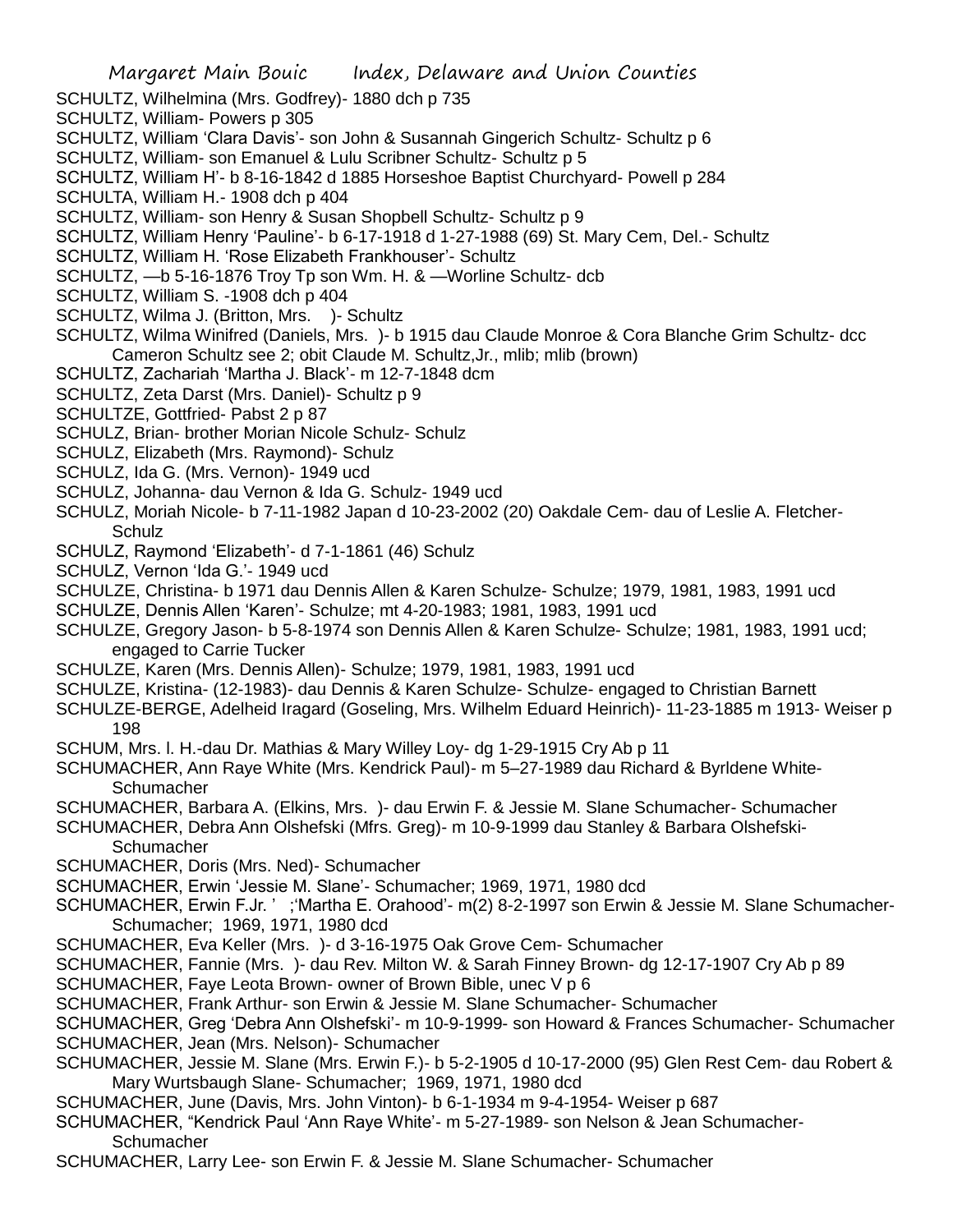SCHUMACHER, Martha E. Orahood (Larcom, Mrs. )(Mrs. Erwin)- m 8-2-1997 - dau Roy & Eunice Orahood-**Schumacher** 

SCHUMACHER, Mary Jane (Kidwell, Mrs. )- dau Erwin F. & Jessie M. Slane Schumacher- Schumacher SCHUMACHER, Ned 'Doris'- Schumacher

SCHUMACHER, Nelson 'Jean'- Schumacher

SCHUMACHER, Patricia L. (Lyons, Mrs. )- dau Erwin F. & Jessie M. Slane Schumacher- Schumacher

SCHUMACHER, Tina Rae (Michel, Mrs. Christopher Lee)- m 11-9-1985 dau Ned & Doris Schumacher-Schumacher

SCHUMAGER, Augusta (Viert, Mrs. Ernest)- ped Betty Jo Anderson Johnson #515 27; unec XVI p 45

SCHUMAGER, Wilhelmine (Tietz, Mrs.Ferdinand)- b 12-21-1864 m 10-15-1880 d 11-18-1929 dau Augusta Schumager- ped Betty Jo Anderson Johnson #518 13; unec XVI p 45

SCHUMAKER, ----(Glesenkamp, Mrs. S. A.)- Pabst 1 p 30

SCHUMAN, Richard- 1980 dcd

SCHUMAN, Robert- d 3-18-1974 (66) Wapokoneta- brother Urban Schumann, obit, mlib (brown)

SCHUMAN, Urban- brother Robert Schumann, obit mlib (brown)

SCHUMAN-HEINK, Madam- Marysville p 44

SCHUMANN, Betty (Rabold, Mrs. Lawrence Wilbur)- m 6-18-1923- Weiser p 738

SCHUMANN, Dr. Dorothy (Wooley, Mrs. )- dau Urban S. & Esther M. Starr Schumann Schumann

SCHUMANN, Esther M. Starr (Mrs. Urban S.)- b 7-12-1902 m 12-28-1924 d 12-1-1994 (92) -dau George & Elizabeth Nicol Starr- Schumann

SCHUMANN, Gilbert- son Louis & Louisa Ruck Schumann- Schumann

SCHUMANN, Irene (Mrs. William F.)- 1980 dcd

SCHUMANN, James T. 'Jean'- 1979, 1981 ucd

SCHUMANN, Jean (Mrs. James T.)- 1979, 1981 ucd

SCHUMANN, John- 1985 uch p 12

SCHUMANN, Keith- b 1978 son James T. & Jean Schumann- 1979, 1981 ucd

SCHUMANN, Lois (Mrs. Orville)- Schumann

SCHUMANN, Louis 'Louisa Ruck'- Schumann

SCHUMANN, Louisa Ruck (Mrs. Louis)- Schumann

SCHUMANN, Marjorie (Lane, Mrs. Paul)- dau Urban S. & Esther M. Starr Schumann- Schumann

SCHUMANN, Orville "Lois'- son Urban S. & Esther M.Starr Schumann- Schumann

SCHUMANN, Ruth #397, family- Marshall- unec XXI p 70

SCHUMANN, Sophia- b 1858 d 1888 Oak Grove Cem, Powell p 440

SCHUMANN, Urban S, 'Esther Starr M.'- b 4-2-1901 m 12-28-1924- d 11-15-1992 (91) ubr near Moulton- son Louis & Louisa Ruck Schumann- Schumann

SCHUMANN, Wilhelmina (Schradwer, Mrs.Friedrich Paul)- m 3-13-1893 m 9-22-1918- Weiser p 201 SCHUMANN, William F. 'Irene'- 1980 dcd

SCHUMM, Anna Barbara (Stierhoff, Mrs. Johann Andrew)- b 2-9-1830 m 6-18-1856 d 12-13-1915-St, John Cem, ped Fred Stierhoff 9; unec XX p 9; 1985 uch p 144

SCHUNCK, Betty J. (Olsen, Mrs. Edward G. )- m 3-26-1988 dau James A. & Martha Lucille Law Schunck-Schunck; 1961(14), 1964 dcd

SCHUNCK, Gertie- b 3-8-1883 Delaware Town dau Andrew & Ada Delager Schunk- dcbirths

SCHUNCK, "Billy"Williams- b 1951 son James A. & Martha Schunck- 1961, 1964, 1969, 1980 dcd

SCHUNCK, Jacob- 1915 uch p 266

SCHUNCK, James A. 'Martha Lucille Law.'- b 10-21-1911 m 2-15-1941 d 8-29-1995- son Patrick Henry & Lou Edna Terry Schunck- Schunck; 1961, 1964, 1969, 1971 dcd

SCHUNCK, Lou Edna Terry (Mrs. Patrick Henry)- Schunck

SCHUNCK, Martha Lucille Law (Mrs. James A.)- b 10-12-1914 m 2-15-1941 d 12-29-1992 (78) Oak Grove Cem.- dau Edgar & Mabel Sigfried Law- Schunck; Pabst 8 p 43

SCHUNCK, Nancy Ann-d 1967- dau James A. & Martha Lucille Law Schunck- Schunck; 1961 dcd SCHUNCK, Patrick Henry 'Lou Edna Terry'- Schunck

SCHUNCK, William J.- son James A. & Martha Lucille Law Schunck; Schunck; 1971 dcd

SCHUNK, Girtrude May d 1-26-1892 (8-2-0) dau Andrew Schunk- dcdeaths

SCHUNK, Jacob 'Mary'- b 8-1845 postmaster at Irwin- unec XXI p 17; 1900C Milford Center 3834 p 2A (54,O,Ger,Ger) m 30y- saloon keeper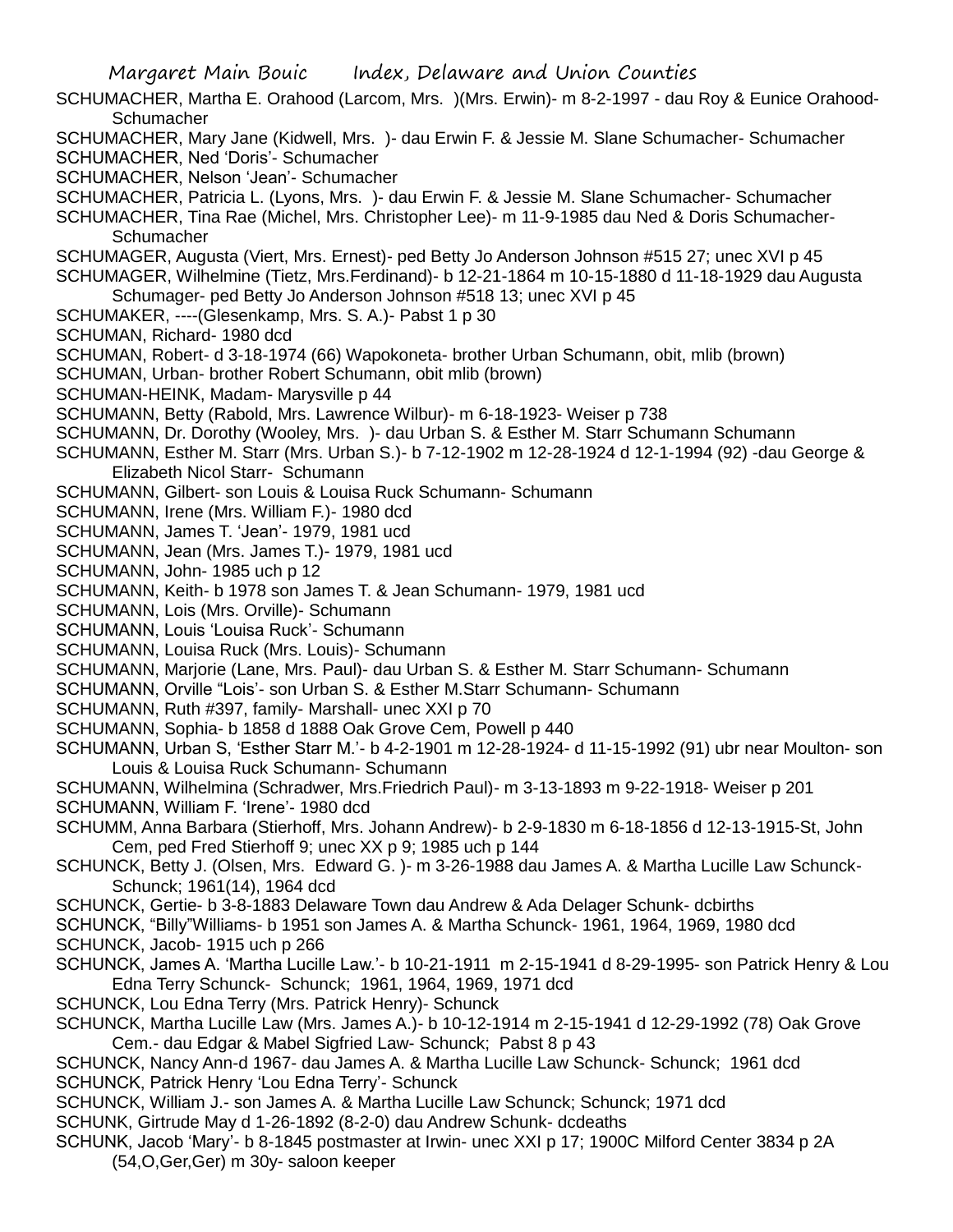SCHUNK, Lauretta (Martin, Mrs. Morgan W.)- m 5-20-1896 ucm (Hearl)

SCHUNK, Mary (Mrs. Jacob)- b 8-1849 1900C Milford Center 33-34 p 2A (50,O,Ger,Ger)- m 30y, 1 ch

SCHUPP, Hannah McKettrick (Mrs. )- dau Thomas & Anna Gerdes McKettrick- McKitrick p 423 SCHURB, June A. (Mrs. Ray)- Schurb

SCHURB, Ken Ray 'Lana Marie Wetterman'- m 3-19-1988 son Ray & June A. Schurb- Schurb

SCHURB, Lana Marie Wetterman (Mrs. Ken Ray)- m 3-19-1988 dau David Wetterman- Schurb SCHURB, Ray 'June A.'- Schurb

SCHURCH Family history, mlib, donated by Dr. Schurch- unec XI p 4

SCHURCH, Anna- b 11-1883 dau Jacob & Elizabeth Schurch- 1900C Jackson tp 226-225 p 10A (16,O,Ger,Ger)

SCHURCH, Arthur L. 'Florence E.- b 1920 d 1980 Price Cem, djlm p 63

SCHURCH, Catharine (McFarland, Mrs. John F.)- m 5-13-1897 ucm (Hearl)

SCHURCH, Cynthia "Cindy" Louise (Rasey, Mrs.Edward Leroy)- b 12-27-1953 m 6-22-1973 dau Glen & Dorothy Ehret Schurch- Maugans Anc p 181; 1985 uch p 123; 1962, 1967 ucd

SCHURCH, Danae- b 1975 dau Michael L. & Diana Schurch- 1981 dcd

SCHURCH, Danara- b 1981 dau Michael L. & Diana Schurch- 1983 ucd

SCHURCH, Mary Danielle- b 5-15-1979 dau Michael Leonard & Diana Hillman Schurch- 1985 uch p 123; 1981, 1983 ucd

SCHURCH, Diana Hillman (Mrs. Michael Leonard)- b 4-7-1951 m 6-7-1970 dau Paul Hillman- Maugans Anc p 180; 1985 uch p 123; 1973, 1983 ucd

SCHURCH, Diana Lynn Robbins (Mrs. Terry Lee)- m 5-20-1973 div 1984 dau Ronald & Jean Robbins-Maugans Anc p 181; 1985 uch p 123; 1981, 1991 ucd

SCHURCH, Dorothy Danara- b 6-29-1981 dau Michael Leonard & Diana Hillman Schurch- 1985 uch p 123

SCHURCH, Dorothy Jean Ehret (Mrs. Glen)- b 4-27-192- m 4-24-1948 Ky dau Howard Leroy & Lura Dale Love Ehret- Maugans Anc p 180; 1985 uch p 46, 123; 1949, 1959, 1967, 1973, 1975, 1979, 1983, 1991 ucd

SCHURCH, Elizabeth Daum (Mrs. Jacob Jr.)- b 1842 m 5-4-1898 ucm (Hearl) d 1920 Price Cem p 23- dau Leonard L. & Catherine Daum- 1985 uch p 97; 1900C Jackson Tp 226-228 p 10A (58,Ger,Ger,Ger) m

32y 7 ch 5 living; 1910C Jackson Tp 59 (69.Ger.,Ger,.Ger) , 41y, 9 ch, 4 living

SCHURCH, Elizabeth (Mrs. Jacob) -b 7-1872 d 1917 Price Cem p 54; 1900C Jackson tp 225-227 p 10A (27,O,Ger,Ger) m 2y, no ch

SCHURCH, Elizabeth Lindeman (Engle, Mrs. John)(Mrs. Jacob I.)- b 1-4-1842 Price Cem- dau Jacob & Magdalina Schmeltzer Lindeman- 1985 uch p 123; 1910C Jackson Tp 59 (69, Ger,Ger,Ger-

SCHURCH, Elizabetha Barbara (Borger, Mrs. Johann Wilhelm)- b 4-12-1797 m 1-28-1827 d 9-11-1869, ped Howard Edgar Boerger by Vivian Bishop Boerger #452; unec XVII p 44; ped Esther Boerger Kaufman #122; unec VIII p 33

SCHURCH, Florence E. (Mrs. Arthur L.)- b 1921 Price Cem, djlm p 63

SCHURCH, George W. 'Minnie C. Daum'- b 12-1880 d 1938 Price Cem, djlm p 63; 1900C Jackson Tp 226- 228 p 10A (19,O,Ger,Ger); 1910C Jackson Tp 221-224 p 9B (29,O,Ger,Ger) p 8y

SCHURCH, Glen Ernest 'Dorothy Jean Ehret'- b 10-23-1924 son Jacob R. H. & Josephine Matteson Schurch- Maugans Anc p 180; 1985 uch p 46, 123; 1949, 1959, 1962, 1967, 1971, 1973, 1975, 1977, 1979, 1981, 1983, 1991 ucd

SCHURCH, L. Helen (Evans, Mrs. Leo Gerald)- b 6-24-1913 m 6-29-1929 d 6-7-1992 (78) Price Cem- dau George & Minnie Daum Schurch- Schurch

SCHURCH, Jacob,Jr. 'Elizabeth Daum'- m 5-4-1898 ucm (Hearl) d 1951 Price Cem, djlm p 54; 1985 uch p 123; 1900C Jackson Tp 225-227 p 10A (29,O,Ger,Ger,) m 2y;; 1910C Jackson Tp 84 p 4A (38,O,Switz,Switz)

SCHURCH, Jacob R., I 'Elizabeth Lindeman'- b 9-6-1837 Price Cem, djlm p 23- son Niklaus & Verena Heineger Schurch- ; 1985 uch p 123; Civil War to US 1858; 1900C Jackson Tp 226-228 p 10A (62,Ger,Ger,Ger) m 32y;1910C Jackson Tp 59 (72, Switz, Switz, Switz) m 41y; unec XXII p 4

SCHURCH, Jacob R. II 'Josephine Matteson'-b 10-4-1870 m 9-1-1921 d 11–6-1951 son Jacob I. & Elizabeth Lindeman Schurch- 1985 uch p 123

SCHURCH, Josephine A.- b 1883 d 1963 Price Cem, djlm p 53

SCHURCH, Josephine Matteson (Mrs. Jacob R. II) m 9-1-1921 d 1-16-1963 dau Jacob & Ellena Temple Matteson- 1985 uch p 123; 1949, 1959 ucd

SCHURCH, Linda Cook (Davis, Mrs. )(Mrs. Michael Leonard)- 1985 uch p 123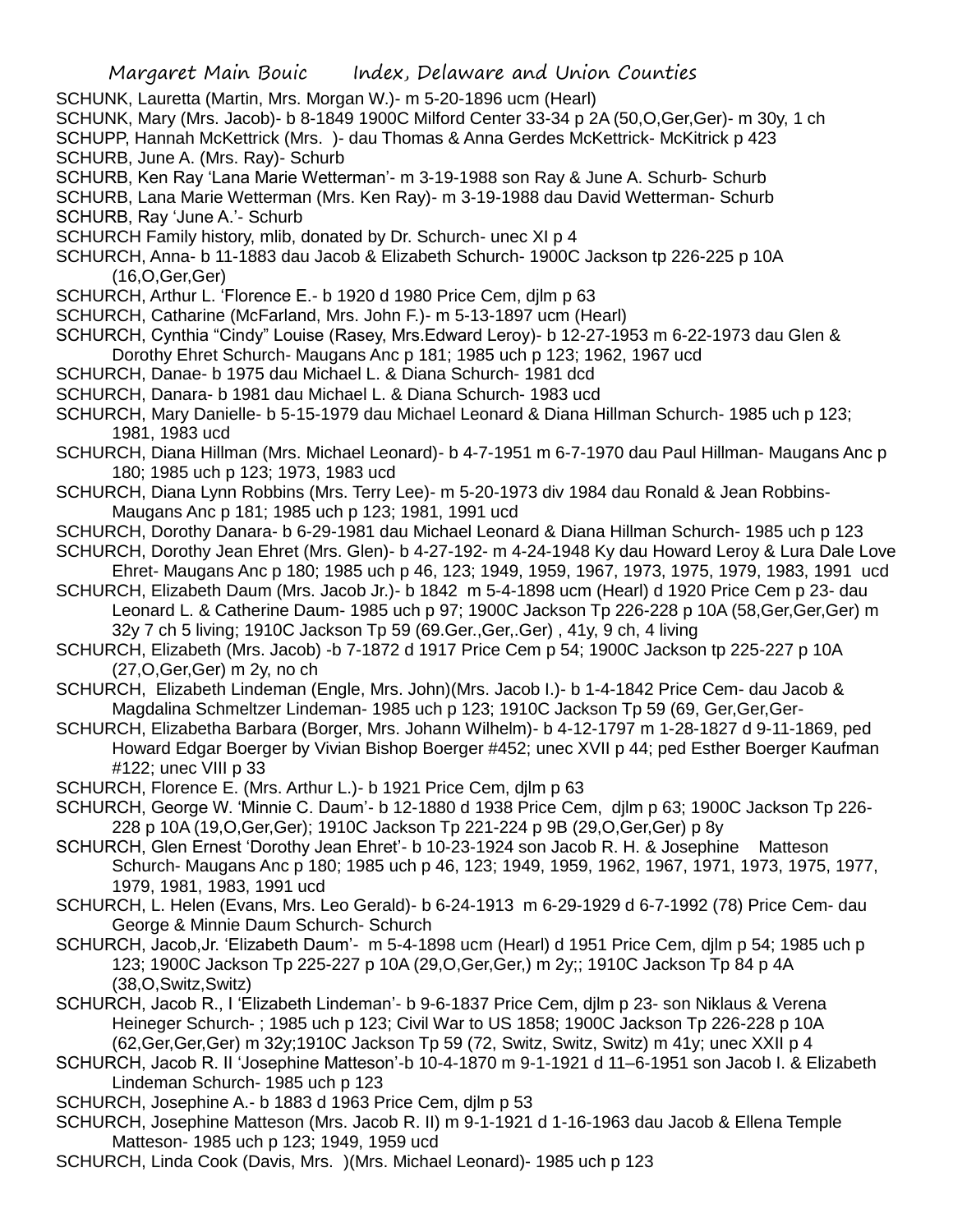- SCHURCH, Lura Danae- b 9-16-1975 dau Michael Leonard & Diana Hellman Schurch- Maugans Anc p 180; 1985 uch p 123; 1983 ucd
- SCHURCH, Michael Leonard 'Diana Hillman''Linda Cook'- b 8-7-1949 m 6-7-1970 div 1984 (2) 7-1985 son Glen & Dorothy Jean Ehret Schurch- Maugans Anc p 180; 1985 uch p 123; 1959, 1962, 1983 ucd
- SCHURCH, Minnie C. Daum (Mrs. George W.)- b 1882 d 1948- Price Cem, djlm p 63- dau Leonard L. & Catherine Daum- 1985 uch p 37; 1910C Jackson Tp 221-224 p 9B (27,O,O,O) m 8y
- SCHURCH, Niklaus 'Verena Heiniger'- 1985 uch p 123

SCHURCH, Terry Lee 'Diana Robbins'- b 6-24-1951 m 5-20-1973 son Glen & Dorothy Jean Ehret Schurch-Maugans Anc p 180,. 181; 1985 uch p 123; 1959, 1962, 1967, 1971, 1973, 1975, 1979, 1991 ucd; church record survey, Jackson Tp unec X p 69

- SCHURCH, Verena Heiniger (Mrs. Niklaus)- 1985 uch p 123
- SCHURE, Mary Abraham (Mrs. John Simon)- m 3-31-1851 ucm 1652; unec XIV p 47
- SCHURE, John Simon 'Mary Abraham; m 3-31-1851 ucm 1652; unec XIV p 47
- SCHUREMAN, Adaline (Underwood, Mrs. )- sister David S. Schureman- Schureman
- SCHUREMAN, David S.'Margaret'- Schureman
- SCHUREMAN, Margaret (Mrs. David S.)- Schureman
- SCHUREMAN, Mary Slack (Mrs. )- dau Leroy P. & Adeline E. Terry Slack- dg 8-29-1911 Cry Ab p 61
- SCHUEMAN, May- dg 8-25-1911, Cry Ab p 60
- SCHURF, John A. 'Maggie C'- 1910C Richwood 452-461 p 16A (47,O,Ger,Unk) m 13y
- SCHURF, Lauretta C.- du John A. & Maggie C. Schurf- 1910C Richwood 452-461 p 16A (3,O,O,O)
- SCHURF, Maggie C. (Mrs. John A.)- 1910C Richwood 452-461 p 16A (34,O,Ger,Ger ) m 13y, 2 ch
- SCHURF, Paul B.- son John A. & Maggie C. Schurf- 1910C Richwood 452-4611 p 16A (7,O,O,O)
- SCHURH. John 'Margaret Schaffer'- m 6-4-1840 Madison Co, unec IX p 31
- SCHURH, Margaret Schaffer (Mrs. John)- m 6-4-1840 Madison Co, unec IX p 31
- SCHURICHT, –family of Martha Boyce #24, unec V p 1
- SCHURICHT, Elizabeth Barbara (Boerger, Mrs. Johann William/Wilhelm)- b 4-12-1797 m 1-28-1827 d 9-11- 1869 ped George Washington Conrad #621 23- ped Martha Anna Marie Nuetzel Boyce #24 27; unec III
	- p 13.unec XVIII p 46; 1985 uch p 139
- SCHURR, David 'Myrtle'- d 3-1960 (93) Schurr
- SCHURR, Myrtle (Mrs. David)- Schurr
- SCHURTZ, Ann M. (Mrs. John R.)- 1980 dcd
- SCHURTZ, Benjamin- son Darlene D. Schurtz- 1961(14), 1964, 1969, 1971 dcd
- SCHUTZ, Carl- well-known statesman d New York City- dg 5-15-1906 Cry Ab p 98
- SCHURTZ, Darlene D.- 1961, 1964, 1969, 1971 dcd
- SCHURTZ, Francis- son William R. & Thelma Schurtz- Schurtz
- SCHURTZ, Joe- son William R. & Thelma Schurtz- Schurtz
- SCHURTZ, John R. 'Ann M.'- 1980 dcd
- SCHURTZ, Judy- dau Darlene D. Schurtz- 1961 dcd (17)
- SCHURTZ, Kale- b 1974 ch John R. & Ann M. Schurtz- 1980 dcd
- SCHURTZ, Kasey- b 1978 ch John R. & Ann M. Schurtz- 1980 dcd; Schurtz, engaged to Corriina Nichole Rubeck
- SCHURTZ, Margaret (Steiner, Mrs. Larry)- dau William R. & Thelma Schurtz- Schurtz
- SCHURTZ, Paul- son William R. & Thelma Schurtz- Schurtz; 1971 dcd
- SCHURTZ, Thelma (Mrs. William R.)- Schurtz
- SCHURTZ, Bill- son William R. & Thelma Schurtz- Schurtz
- SCHURTZ, William R. 'Thelma'- d 1-1-1969 (79) Schurtz
- SCHURY, Elizabeth Barbara (Boerger, Mrs. John William)- unec III p 59
- SCHUSTER, Ada G. (McKitrick, Mrs. )- dau Laura B. Schuster- Schuster
- SCHUSTER, Barbara (Burroughs, Mrs. )- dau Paul L. & Cecilia Schuster- Schuster
- SCHUSTER, Becky- 1980 dcd
- SCHUSTER, Beverly (Mrs. Steven)- 1981 ucd
- SCHUSTER, Brian- b 1970 son Charles D. & Shirley A. Schuster- 1977, 1979, 1981, 1983 ucd
- SCHUSTER, Callie (Schrimper, Mrs. )- dau Frank & Louisa Thebank Schuster- Schuster
- SCHUSTER, Cecilia (Mrs. Paul L,.)- Schuster
- SCHUSTER, Charles D. 'Shirley A.'- 1977, 1979, 1981, 1983 ucd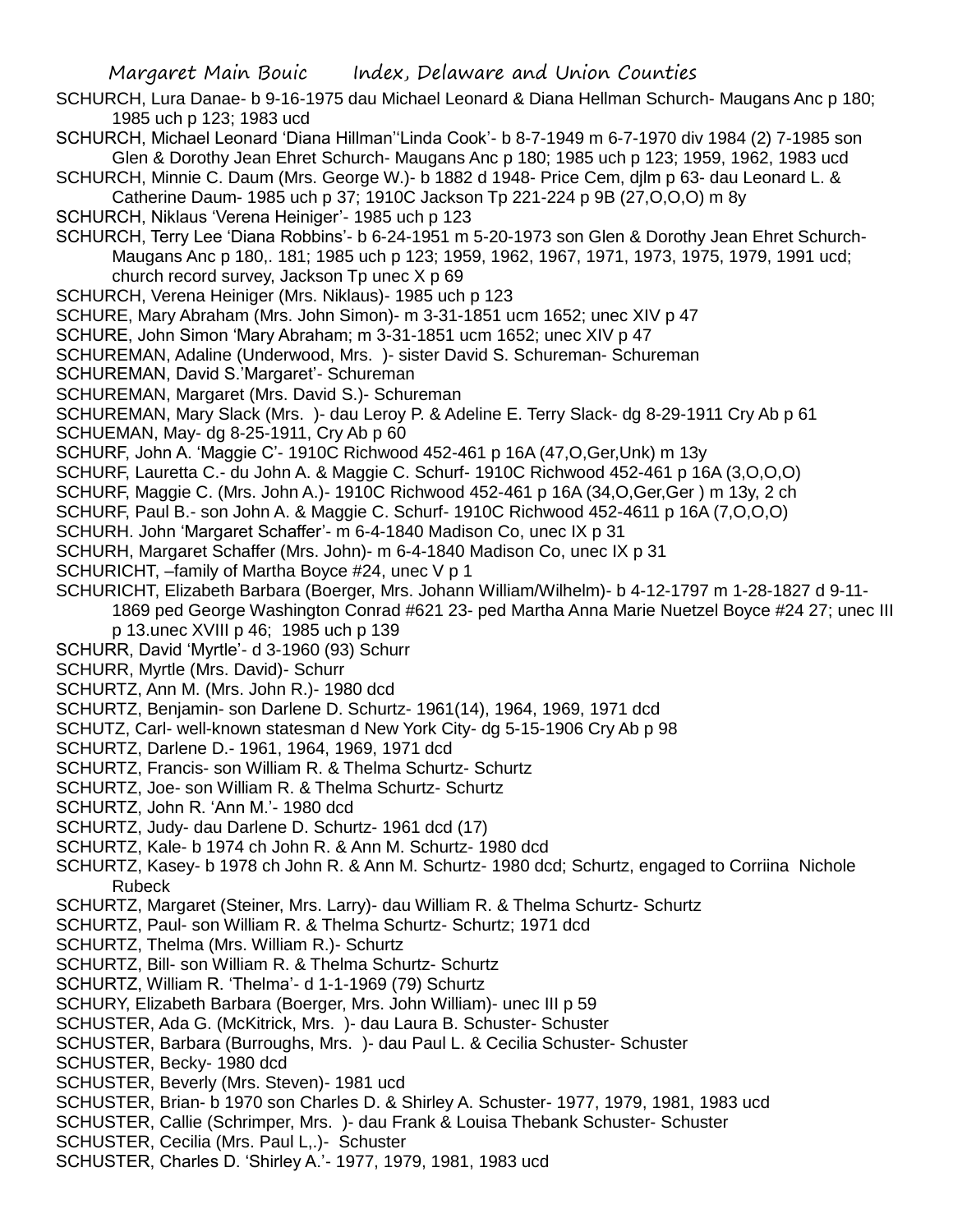SCHUSTER, Charles- son Frank & Louisa Thebank Schuster- Schuster

SCHUSTER, Donald R.'Helen'- b 11-3-1859 d 2-20-1960 with Edward C. & Dora Schuster- Price Cem, djlm p 68; 1949, 1959 ucd

SCHUSTER, Dora F. (Mrs. Edward C.)- b 1917 Price Cem, djlm p 68- 1949, 1959, 1962, 1971, 1973, 1975 ucd

SCHUSTER, Edward C. 'Dora'- b 1909 Price Cem, djlm p 68; 1949, 1959, 1962, 1971, 1973, 1975 ucd

- SCHUSTER, Frank 'Louisa W. Thebank'- Schuster; 1910C Jackson Tp 20 p 1B(64,Ger,Ger,Ger) m 31y
- SCHUSTER, George J.- son Frank & Louisa W. Schuster- 1910C Jackson Tp 20 p 1 (12,O,Ger,Pa)
- SCHUSTER, Heather- b 1980 dau Steven & Beverly Schuster- 1981 ucd
- SCHUSTER, Helen (Mrs. Donald R.)- 1959 ucd
- SCHUSTER, Henry W. 'Laura B.'- Schuster
- SCHUSTER, Henry W.- son Henry W. & Laura B. Schuster- Schuster
- SCHUSTER, Irene (Morris, Mrs. )- sister Paul L. Schuster- Schuster
- SCHUSTER, Jacob- son Frank & Louisa Thebank Schuster- Schuster; 1910C Jackson tp 20 p 1B (18,O,Ger,Pa); 1959 ucd
- SCHUSTER, Jacob- b 8-9-1891 d 11-11-1967 Price Cem, djlm p 35; Pr Co D. 2nd Dvlpmnt Batt WWI; brother John Schuster
- SCHUSTER, John G.- b 1897 d 6-20-1966 (68) Price Cem, djlm p 35- son Frank & Louisa Thebank Schuster-Schuster; 1949, 1959 ucd
- SCHUSTER, Laura B. (Mrs. Henry W.)- m 1892 d 9-11-1959 (89) bur Dublin- Schuster
- SCHUSTER, —(Shuler, Mrs.Dwight)- dau Lemma B. Schuster- Schuster
- SCHUSTER, Lawrence- son Paul L. & Cecilia Schuster- Schuster
- SCHUSTER, Louisa W. Thebank (Mrs. Frank)- Schuster; 1910C Jackson Tp 20 p 1B (51,Pa,Ger,Ger)- m 31y, 12ch, 8 living
- SCHUSTER, Louise (Unroe, Mrs. )- dau Frank & Louisa Thebank Schuster- Schuster
- SCHUSTER, Marvin- son Paul L. & Cecilia Schuster- Schuster
- SCHUSTER, Mary (Smith, Mrs. Dr. Lowell H.)- m 1855 d 3-3-1899- dg 1909 Cry Ab p 4
- SCHUSTER, Mertie (Betts, Mrs. )- sister Paul L. Schuster- Schuster
- SCHUSTER, Paul L. 'Cecilia'- d 7-13-1984 (68) Berkshire Cem- Schuster
- SCHUSTER, Richard- son Paul L. & Cecilia Schuster- Schuster
- SCHUSTER, Scott- b 1967 son Charles D. & Shirley A. Schuster- 1977, 1979, 1981, 1983 ucd
- SCHUSTER, Shirley A. (Mrs. Charles D.)- 1977, 1979, 1981 ucd
- SCHUSTER, Stephanie- b 1977 dau Steven & Beverly Schuster- 1981 ucd
- SCHUSTER, Steven 'Beverly'- 1981 ucd
- SCHUSTERMAN, Lee 'Rita Marie Holdren'- div- Graham (1613212)
- SCHUSTERMAN, Rita Marie Holdren (Mrs. Lee)(Milfrim, mrs. Robert)- b 8-16-1931 dau Harold & Edna Simms Holdren- Graham 1613212
- SCHUTHELM, Alma (Hutchisson , Mrs. Raymond)- Hutchisson p 53
- SCHUTHELM, Charles- Hutchisson p 53
- SCHUTT, Alice Marie (Diets, Mrs. Robert Louis0- b 8-13-1929 m 1-3-1947- Weiser p 131
- SCHUTT, Genevieve (Protzeller, Mrs. Harry Weiser)- m 8-9-1910- Weiser p 104
- SCHUTTE, William F.- b 3-26-1871 Delaware Town son Conrad H. L. & Victoria Wirth Schutte- dcb
- SCHUTTER, Esther Margaret McConnel (Mrs. Hubert)- b 7-21-1831 m 6-8-1854- dau Morris & Sarah Christ McConnell- Weiser p 751
- SCHUTTER, Gerald R. 'Gladys'- 1964 dcd
- SCHUTTER, Gladys (Mrs. Gerald R.)- 1964 dcd
- SCHUTTER, Hubert 'Esther Margaret McConnel'- b 2-11-1826 m 6-8-1854 d 7-16-1904- Weiser p 751
- SCHUTTER, Jessie Hubertine (Bailey, Mrs. William R.)- b 2-16-1865 m 11-27-1889 d 9-6-1911 dau Hubert & Esther Margaret McConnel Schutter- Weiser p 751
- SCHUTTER, Mary Ellen (Ewe, Mrs. Charles Cary)(Johnston, Mrs. Frank Efen)- b 4-20-1855 m(2) 10-16-1890 d 10-10-1936 dau Hubert & Esther Margaret McConnel Schutter- Weiser p 751
- SCHUYLER, Ann (Newhouse, Mrs. Frank)- Newhouse p 102
- SCHUYLER, Philip- b 1628 d 1683- Nash p 411
- SCHVURZTOPHI/SCHLUAIZTOPF, Conrad- b 8-6-1860 d 4-27-1862 (1-8-21) Trinity Cem, djlm p 79
- SCHWAB, Agnes Marie- b 4-26-1954 dau Charles & Anna Mae Borrell Schwab- Weiser p 144
- SCHWAB, Alice Clark- b 10-26-946 dau Gustav & Josephine Shely Schwab- Weiser p 190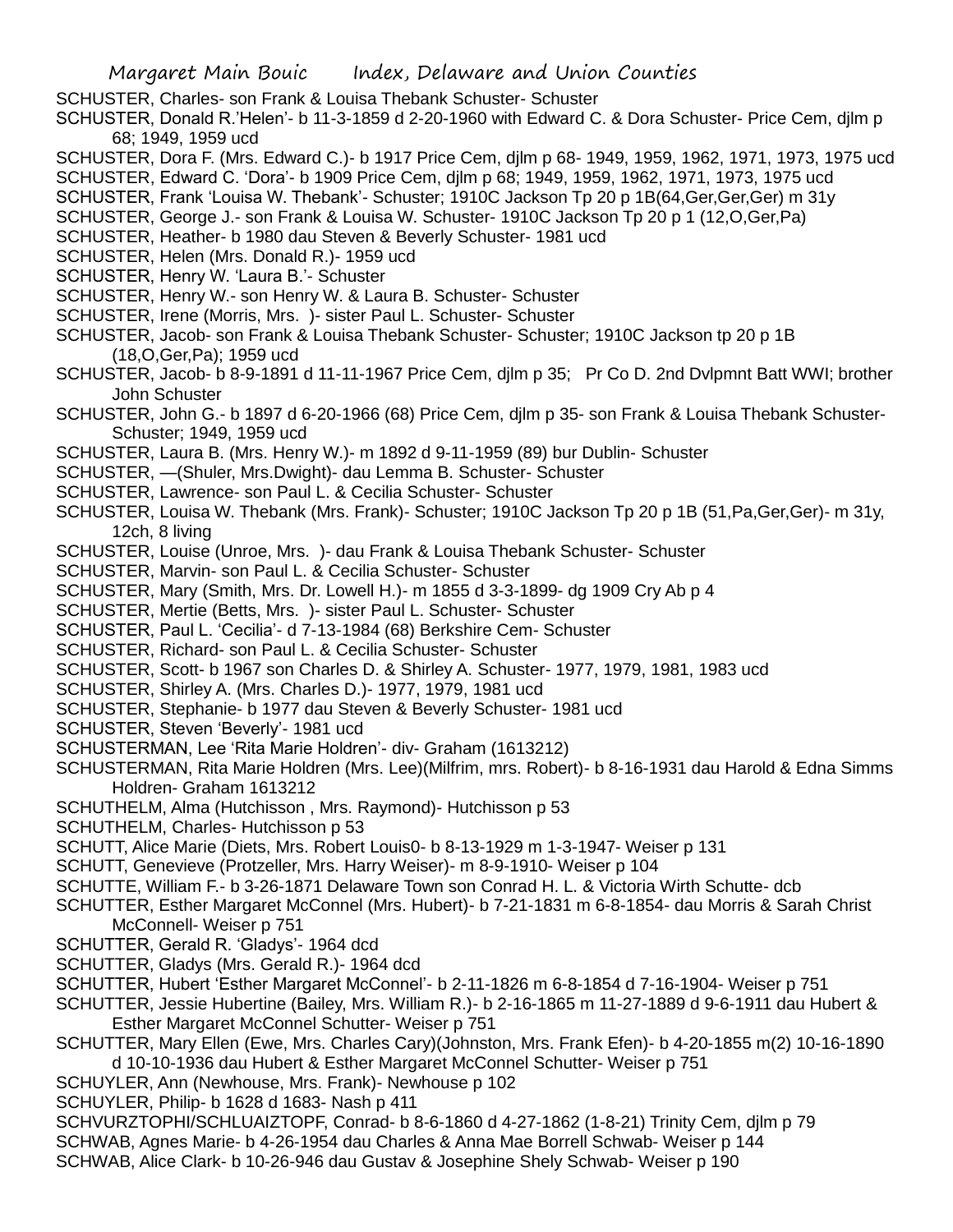- SCHWAB, Alice Requa Clark (Mrs. Gustav)- b 1-26-1881 m 9-30-1911- Weiser p 190
- SCHWAB, Alice Requa (Mix, Mrs. Theodore)- b 10-10-1918 m 6-5-1941 dau Gustav & Requa Clark Schwab-Weiser p 190
- SCHWAB, Andreas- b 3-5-1957 ch Hermann & Wally Graser Schwab- Weiser p 194
- SCHWAB, Anna Mae Borrell (Mrs. Charles)- b 1-4-1922 m 2-8-1941 dau Arthur Perry & Jennie Kramer Borrell-Weiser p 144
- SCHWAB, Anna May- b 1-7-1949 dau Charles & Anna Mae Borrell Schwab- Weiser p 144
- SCHWAB, Anna Sick (Mrs. Gustav Hermann)- b 11-22-1858 m 9-23-1886 d 6-3-1925- Weiser p 193
- SCHWAB, Anne Merrill- b 1-28-1954 dau Winthrop Dayton deVilliers & Patricia Middulph Thurston Schwab-Weiser p 191
- SCHWAB, Augusta Achilles (Mrs. Henry Baldwin deVilliers)- b 6-11-1917 m 2-22-1941- Weiser p 191
- SCHWAB, Benjamin William- b 2-8-1867 d 9-21-1899 son Gustav Frederick & Eliza Catherine von Post Schwab- Weiser p 193
- SCHWAB, Bessie June Smith (Mrs. Walter)- dau Isaac H. & Stella May Carroll Smith- Weiser p 550
- SCHWAB, Caroline Ogden (Williams, Mrs. Gordon)- b 1912 m 1939 dau Gustav & Alice Requa Clark Schwab-Weiser p 190
- SCHWAB, Caroline Wheeler (Mrs. Gustav Henry)- b 7-31-1854 m 10-25-1876- Weiser p 189
- SCHWAB, Carroll Metest Shanks (Mrs. Hermann Caspar)- n 1955- Weiser p 191
- SCHWAB, Charles Albert 'Louise Carolyn Parker'- b 7-5-1868 m 11-7-1907 d 5-2-1937 son Gustav Frederick & Eliza Catherine von Post Schwab- Weiser p 193
- SCHWAB, Charles 'Anna Mae Borrell'- b 8-1-1917 m 2-8-1941- Weiser p 144
- SCHWAB, Charles,Jr.- b 8-9-1942 son Charles & Anna Mae Borrell Schwab- Weiser p 144
- SCHWAB, Christoph Theodor 'Henrietta Margaretta von Post'- b 10-2-1821 m 10-8-1852 d 10-17-1883- Weiser p 193
- SCHWAB, Clementine Souhie (Kulenkampff, Mrs. Johann Heinrich)- b 5-12-1863 m 10-15-1887 d 12-31-1932 dau Christoph Theodor & Henrietta Margaretta von Post Schwab- Weiser p 194
- SCHWAB, Cornelia deVillierrs (Stanford, Mrs. Miles Joseph)- b 2-13-1915 m 1-20-1951 dau Henry Baldwin & Kathrina Hendrina deVilliers Schwab- Weiser p 191
- SCHWAB, Darlene Marie- b 10-8-1946 dau Charles & Anna Mae Borrell Schwab- Weiser p 144
- SCHWAB, Diana Bliss- b 1956 dau Walter Phillips Bliss & Emory Buckner Phillips Schwab- Weiser p 192
- SCHWAB, Earl son James & Maude Ralph Schwab- Schwab
- SCHWAB, Eberhard- b 3-25-1952 son Hermann & Wally Graser Schwab- Weiser p 194
- SCHWAB, Edith Aurelia Fisher (Mrs. John Christopher)- b 1-28-1862 m 10-5-1893 d 8-9-1922- Weiser p 193
- SCHWAB, Edith Aurelia- b 7-5-1933 dau Norman von Post & Sarah Elizabeth Bradley Schwab- Weiser p 193
- SCHWAB, Eliza Baldwin- b 8-9-1954 dau Winthrop Dayton deVilliertrs & Patricia Middulph Thurston Schwab-Weiser p 191
- SCHWAB, Eliza Catherine Von Post (Mrs. Gustav Frederick)- b 11-26-1829 m 5-8-1850 d 7-12-1904- Weiser p 189
- SCHWAB, Ellen- mt 10-10-1998
- SCHWAB, Emilie Henrietta (Weitbrecht, Mrs. Eberhard)(Classen, Mrs. Walter)- b 11-13-1890 m(1) 11-7-1911 (2) 8-3-1923 dau Gustav Hermann & Anna Sick Schwab- Weiser p 194
- SCHWAB, Emily Elizabeth (Herrick, Mrs. Dr. William Worthington)- b 1-10-1878 m 5-15-1910 d 10-29-1946- Weiser p 189
- SCHWAB, Emily- b 6-5-1861 d 3-8-1950 dau Gustav Frederick & Eliza Catherine von Post Schwab- Weiser p 192
- SCHWAB, Emily- b 7-21-1942 dau Henry Baldwin deVillierrs & Augusta Achilles Schwab- Weiser p 191
- SCHWAB, Emile Sophie Elizabeth (Pleininger, Mrs. Alfred)- b 2-8-1857 m 9-15-1883 d 4-17-1891 dau Christoph Theodor & Henrietta Margaretta von Post Schwab- Weiser p 194
- SCHWAB, Emory Buckner Phillips (Mrs. Walter Phelps Bliss)- m 1952- Weiser p 192
- SCHWAB, Erna Schillocks (Mrs. Karl Georg)- b 1-29-1892 m 1-12-1920- Weiser p 193
- SCHWAB, Eva Maria- b 3-15-1957 dau Hermann & Wally Graser Schwab- Weiser p 194
- SCHWAB, Franziska Klupfel (Mrs. Hermann Christoph)- b 6-26-1893 m 6-18-1917 div- Weiser p 194
- SCHWAB, Gustav 'Alice Requa Clark'- b 7-28-1879 m 9-20-1911 d 10-10-1945 son Gustav Henry & Caroline Wheeler Schwab- Weiser p 190
- SCHWAB, Gustav Frederick 'Eliza Catherine Von Post'- b 11-23-1822 m 5-8-1850 d 8-21-1888- Weiser p 189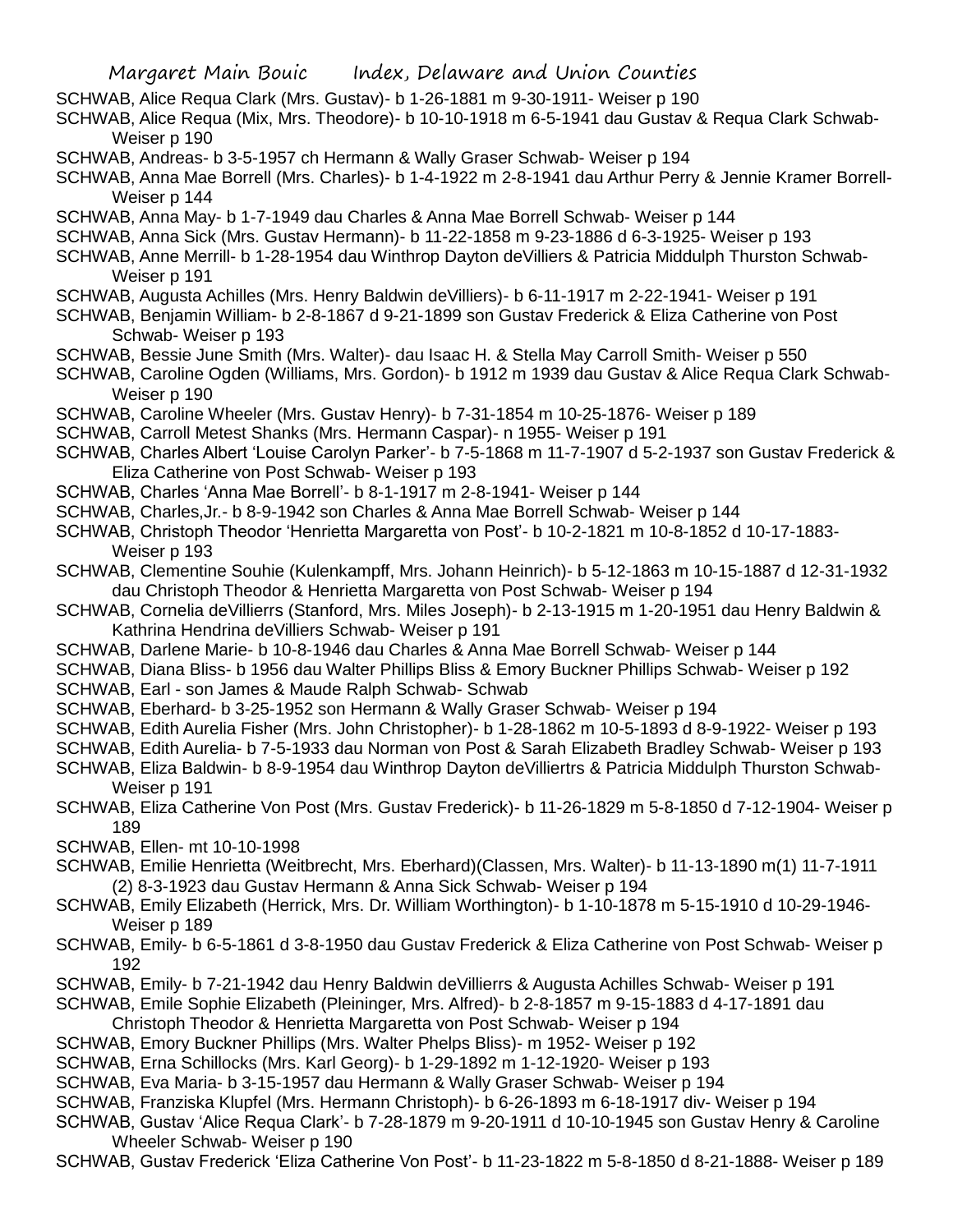SCHWAB, Gustav Friedrich- b 12-25-1884 d 1944 son Gustav Hermann & Anna Sick Schwab- Weiser p 193 SCHWAB, Gustav- b 6-20-1950 son Gustav & Josephine Shely Schwab- Weiser p 190

- SCHWAB, Gustav Henry 'Caroline Wheeler'- b 5-30-1851 m10-25-1876 d 11-12-1912 son Gustav Frederick & Eliza Catherine von Post Schwab- Weiser p 189
- SCHWAB, Gustav Hermann 'Anna Sick'- b 12-29-1853 m 9-23-1886 d 9-24-1912 son Christoph Theodor & Henrietta Margaretta von Post Schwab- Weiser p 193
- SCHWAB, Gustav 'Josephine Shely'- b 1914 m 1945 son Gustav & Alice Requa Clark Schwab- Weiser p 190 SCHWAB, Helen (Dillinger, Mrs. \_)- dau James & Maude Ralph Schwab- Schwab
- SCHWAB, Helen Niemeyer (Mrs. Hermann Christoph)- m 12-23-1957- Weiser p 194
- SCHWAB, Henrietta Margaretta- b 8-19-1854 m 3-14-1920 dau Gustav Frederick & Eliza Catherine von Post Schwab- Weiser p 192
- SCHWAB, Henrietta Margaretta von Post (Mrs. Christoph Theodor)- b 12-15-1831 m 10-8-1852 d 6-7-1906 dau Laurentius von Post & Margaretta Henrietta Meier- Weiser p 193
- SCHWAB, Henry Baldwin 'Kathrina Hendrina deVilliers'- b 6-16-1887 m 8-12- d 3-12-1935 son Hermann Caspar & Mary Baldwin Schwab- Weiser p 191
- SCHWAB, Henry Baldwin deVilliers 'Augusta Achilles'- b 6-24-1913 m 2-22-1941- son Henry Baldwin & Kathrina Henrina deVilliers Schwab- Weiser p 191
- SCHWAB, Henry Lawrence- b 4-29-1952 son Henry baldwin deVillierrs & Augustua Achilles Schwab- Weiser p 191
- SCHWAB, Henry Ripley- b 1941 son Hermann Caspar & Leslie Ripley Schwab- Weiser p 191
- SCHWAB, Hermann Caspar 'Mary Baldwin'- b 1-5-1853 m 6-4-1885 d 3-6-1898 son Gustav Frederick & Eliza Catherine Von Post Schwab- Weiser p 191
- SCHWAB, Herman L. 'Mary Edgell'- b 10-16-1905 Pa d 12-15-1997 (92) Ashley Union Cem- son James & Maude Ralph Schwab- Schwab
- SCHWAB, Harry A.'Marian'- Schwab
- SCHWAB, Hermann Caspar 'Leslie Ripley''Carroll Meteet Shanks'- b 1920 m(1) 1940 div m(2) 1955 son Hermann Caspar & Ruth Baldwin Bliss Schwab- Weiser p 191
- SCHWAB, Hermann Caspar 'Ruth Baldwin Bliss- b 7-1-1891 m 1919 son Hermann Caspar & Mary Baldwin Schwab- Weiser p 191
- SCHWAB, Hermann Christoph 'Fransiska Klupfel''Helen Niemeyer' 11-13-1890 m(1) 6-18-1917 (2) 12-23-1957 son Gustav Hermann & Anna Sick Schwab- Weiser p 194
- SCHWAB, Hermann 'Ilse Isensee''Wally Grazer'- b 2-4-1919 m(1) 8-1943 (2) 8-19-1950 son Hermann Christoph & Franziska Klupfel Schwab- Weiser p 194
- SCHWAB, Ilse Isensee (Mrs. Hermann)- b 10-17-1923 m 8-1843 d 7-10-1946- Weiser p 194
- SCHWAB, Irene Elizabeth- b 3-24-1948 dau Norman von Post & Sarah Elizabeth Bradley Schwab- Weiser p 193
- SCHWAB, James 'Maude Ralph'- Schwab
- SCHWAB, James- son James & Maude Ralph Schwab- Schwab
- SCHWAB, Jean Rosetta- b 1921 d 1928 dau Lawrence von Post & Rosetta Carson Schwab- Weiser p 192
- SCHWAB, John Christopher 'Edith Aurelia Fisher'- b 4-1-1865 m 10-5-1893 d 1-18-1916 son Gustav Frederick & Eliza Catherine von Post Schwab- Weiser p 192
- SCHWAB, John Christopher- b 1917 d 1946 son Lawrence von Post & Rosetta Carson Schwab- Weiser p 192
- SCHWAB, John Christopher- b 12-7-1931 son Norman von Post & Sarah Elizabeth Bradley Schwab- Weiser p 193
- SCHWAB, Josephine Shely (Mrs. Gustav)- m 1945- Weiser p 190
- SCHWAB, Julie Edge (Mrs. Walter Phelps Bliss)- m 11-7-1959- Weiser p 192
- SCHWAB, Jurgen- b 5-23-1945 son Hermann & lse Isensee Schwab- Weiser p 194
- SCHWAB, Karen (Benefield, Mrs. )- dau Robert Lee Schwab- Schwab
- SCHWAB, Karl Georg 'Erna Schillocks'- b 3-1-1889 m 1-21-1920 son Gustav Hermann & Anna Sick Schwab-Weiser p 193
- SCHWAB, Katharine Fisher- b 9-1898 dau John Christopher & Edith Aurelia Fisher Schwab- Weiser p 193
- SCHWAB, Katharine- b 8–15-1938 dau Norman von Post & Sarah Elizabeth Bradley Schwab- Weiser p 193
- SCHWAB, Katharine Ryland- b 1953 dau Walter Phelps Bliss & Emory Buckner Phillips Schwab- Weiser p 192
- SCHWAB, Kathrina Henrina deVilliers (Mrs. Henry Baldwin)- b 9-27-1880 m 8-12- d 7-17-1950- Weiser p 191
- SCHWAB, Katrina Thurston- b 6-9-1950 dau Winthrop Dayton deVilliers & Patricia Middulph Thurston Schwab-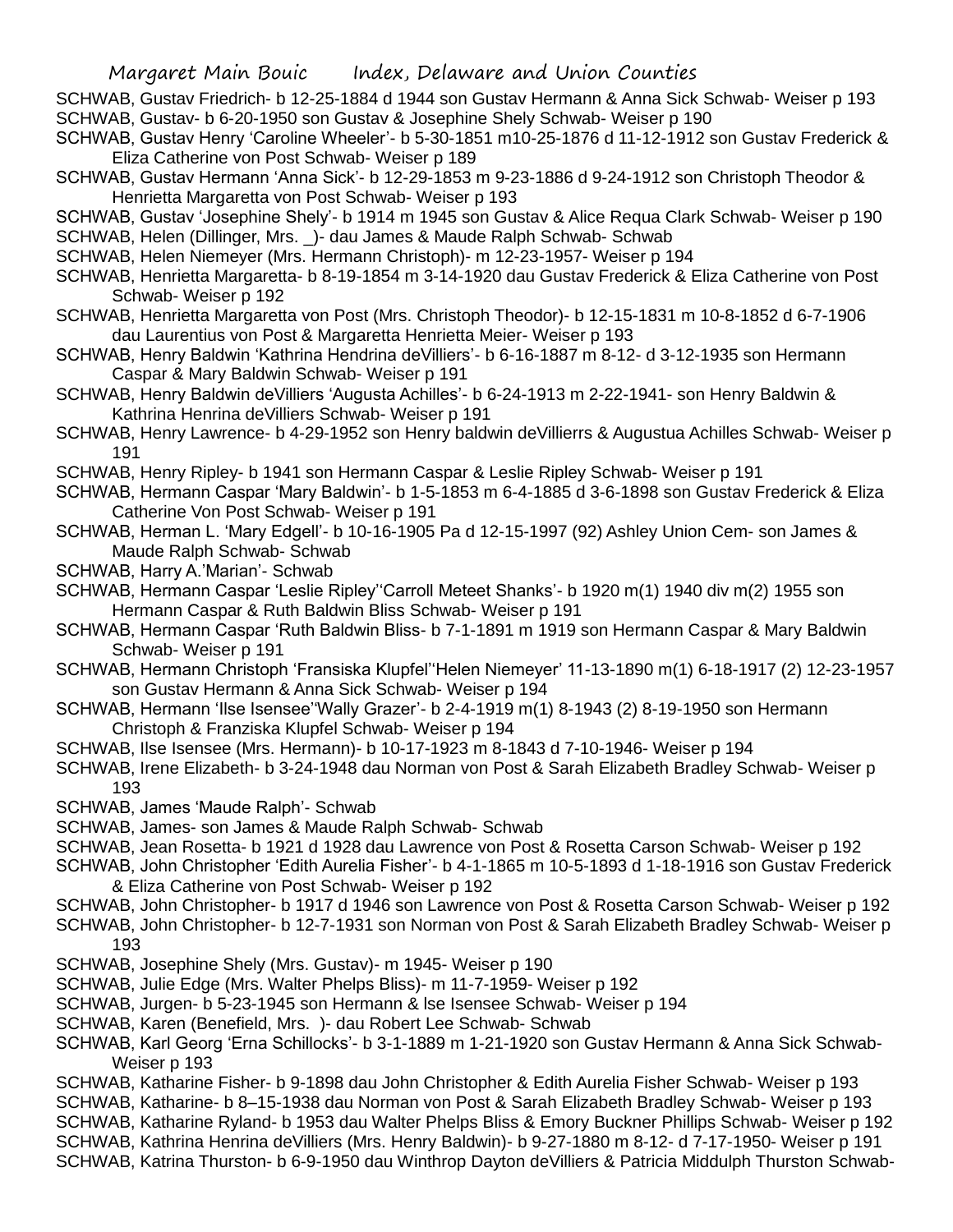Weiser p 191

- SCHWAB, Lawrence von Post 'Rosetta Carson'- b 5-1-1891 m 1916 d 1923 son Laurentius Henry & Margaret Paris Schwab- Weiser p 192
- SCHWAB, Lawrence von Post- b 1916 d 1947- son Lawrence von Post & Rosetta Cason Schwab- Weiser p 192
- SCHWAB, Laurentius Henry 'Margaret Paris'- b 4-2-1857 m 2-21-1889 d 5-28-11- son Bustav Frederick & Eliza Catherine von Post Schwab- Weiser p 192
- SCHWAB, Leslie Ripley (Mrs, Hermann Caspar)- m 1940- Weiser p 191
- SCHWAB, Leslie Elise- b 1943 ch Hermann Caspar & Leslie Ripley Schwab- Weiser p 191
- SCHWAB, Louis Emil- b 7-5-1868 d 10-29-1935 son Gustav Frederick & Eliza Catherine von Post Schwab-Weiser p 193
- SCHWAB, Louise Carolyn Parker (Mrs. Charles Albert)- b 3-8-1880 m 11-7-1907 d 5-5-1955- Weiser p 193
- SCHWAB, Lucy Sophia (White, Mrs. Henry Charles)- b 8-3-1863 m 5-5-1903 d 3-20-1927 dau Gustav Frederick & Eliza Catherine von Post Schwab- Weiser p 192
- SCHWAB, Ludwig- b 6-12-1895 d 6-3-1916- son Gustav Hermann & Anna Sick Schwab- Weiser p 194
- SCHWAB, Margaret Emily- b 10-23-1935 dau Norman von Post & Sarah Elizabeth Bradley Schwab- Weiser p 193
- SCHWAB, Margaret Paris (Mrs. Laurentius Henry)- b 9-27-1857 m 2-21-1889 d 1954- Weiser p 192
- SCHWAB, Margaret Vela (Mrs. William Carson)- Weiser p 192
- SCHWAB, Margery Baldwin- b 1949 dau Hermann Caspar & Leslie Ripley Schwab- Weiser p 191
- SCHWAB, Marian (Mrs. Harry)(Brubaker, Mrs. J. Walter)- Schwab
- SCHWAB, Mary Baldwin (Mrs. Hermann Caspar)- b 6-27-1865 m 6-4-1885 d 1917 Weiser p 191
- SCHWAB, Mary Baldwin (Pool, Mrs. Henry Lawrence)- b 1925 m 1949 dau Hermann Caspar & Ruth Baldwin Schwab- Weiser p 192
- SCHWAB, Mary Edgell (Mrs. Herman L.)- Schwab
- SCHWAB, Maude Ralph (Mrs. James)- Schwab
- SCHWABV, Mervin- son Jmes & Maude Ralph Schwab- Schwab
- SCHWAB, Norman von Post 'Sarah Elizabeth Bradley'- b 8-26-1904 m 8-6-1930 son John Christopher & Edith Aurelia Fisher Schwab- Weiser p 193
- SCHWAB, Pat- son James & Maude Ralph Schwab- Schwab
- SCHWAB, Patricia Biddulph Thurston (Mrs. Winthrop Dayton deVilliers)- b 9-10-1922 m 1-12-1946- Weiser p 191
- SCHWAB, Patricia Ann- b 6-29-1941 dau Charles & Anna Mae Borrell Schwab- Weiser p 144
- SCHWAB, Peter deVilliers- b 6-25-1944 son Henry Baldwin deViliers & Augusta Achilles Schwab- Weiser p 191
- SCHWAB, Peter Muhlenberg- b 7-30-1939 son Norman von Post & Sarah Elizabeth Bradley Schwab- Weiser p 193
- SCHWAB, Richard- b 6-12-1895 d 1-29-1915 son Gustav Hermann & Anna Sick Schwab- Weiser p 194
- SCHWAB, Richard Wilson- b 4-26-1953 son Charles & Anna Mae Borrell Schwab- Weiser p 144
- SCHWAB, Robert Lee b 8-8-1923 d 10-10- (71)bur Dayton- son Harry A. & Marian Schwab- Schwab
- SCHWAB, Robert L.- on Robert Lee Schwab- Schwab
- SCHWAB, Rosetta Carson (Mrs. Lawrence von Post)- b 1895 m 1916- Weiser p 192
- SCHWAB, Rudolph Leopold- b 8-25-1872 d 8-1-1873 son Gustav Frederick & Eliza Catherine von Post Schwab- Weiser p 193
- SCHWAB, Ruth Badwin Elise (Mrs. Hermann Caspar)- Weiser p 191
- SCHWAB, Ruth Bliss (Calpin, Mrs. Stephen Kellogg)- b 1923 m 1950 dau Hermann Caspar & Ruth Baldwin Schwab- Weiser p 192
- SCHWAB, Sandra (Gilbert, Mrs. )- dau Robert Lee Schwab- Schwab
- SCHWAB, Sandra- dau Herman L. & Mary Edgell Schwab- Schwab
- SCHWAB, Sarah Elizabeth Bradley (Mrs. Norman von Post)- b 6-14-1908 m 8-6-1930- Weiser p 193
- SCHWAB, Shirley Elizabeth- b 10-10-1943 dau Charles & Anna Mae Borrell Schwab- Weiser p 144
- SCHWAB, Shirley- dau Herman L. & Mary Edgell Schwab- Schwab
- SCHWAB, Sophie Henrietta (Nolenius, Mrs. Johann Eberhard)-b 10-6-1860 m 9-30-1886 d 5-24-1941 dau Christoph Theodor & Henrietta Margaretta von Post Schwab- Weiser p 194
- SCHWAB, Stuart Taylor- son Hermann Caspar & Carroll Meteet Shanks Schwab- Weiser p 191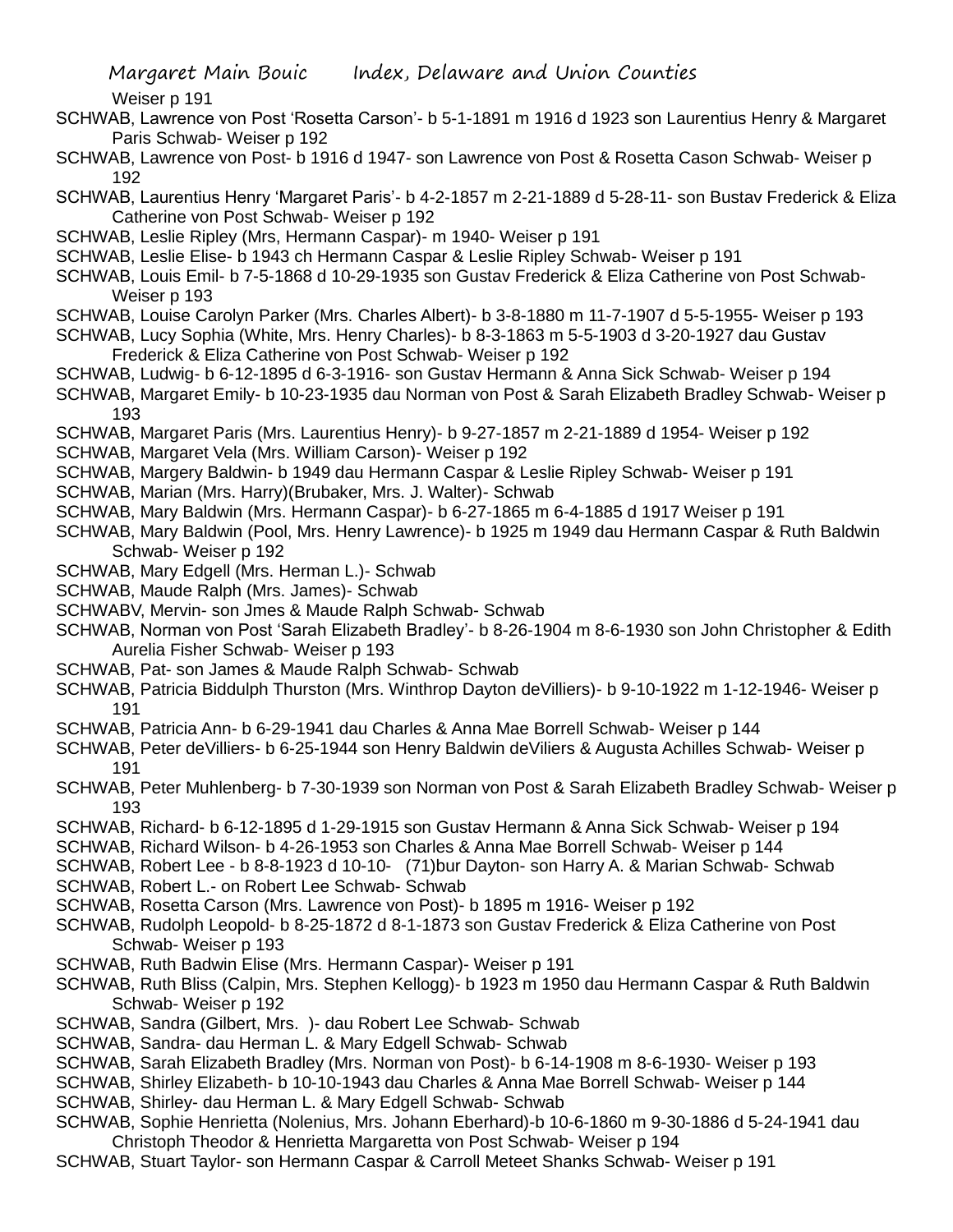- SCHWAB, Susie (Haines, Mrs. )- dau Herman L. & Mary Edgell Schwab- Schwab
- SCHWAB, Tammy (Kiser, Mrs. )- dau Herman L. & Mary Edgell Schwab- Schwab
- SCHWAB, Theresa- b 6-12-1951 dau Charles & Anna Mae Borrell Schwab- Weiser p 144
- SCHWAB, Wally Graser (Mrs. Hermann)- b 10-8-1909 m 8-19-1950- Weiser p 194
- SCHWAB, Walter 'Bessie Juhe Smith'- Weiser p 550
- SCHWAB, Walter Phelps Bliss 'Emory Buckner Phillips''Julie Edge'- b 1930 m(1) 1952 (2) 11-7-1959 son Hermann Caspar & Ruth Baldwin Schwab- Weiser p 192
- SCHWAB, William Carson ' ''Margaret Vela'- b 1919 son Lawrence von Post & Rosetta Carson Schwab-Weiser p 192
- SCHWAB, Winthrop Dayton deVilliers' Patricia Biddulph Thurston'- b 1-14-1918 m 1-12-1946 son Henry Baldwin & Kathrine Hendrina deVilliers Schwab- Weiser p 191
- SCHWAB, Winthrop Dayton deVilliers- b 4-16-1948 son Winthrop Dayton deVilliers & Patricia Middulph Thurston Schwab- Weiser p 191
- SCHWADE, Brenda (Mrs. Thomas)- Schwade
- SCHWADE, Joseph Alan'Tanya Lea Martin'- m 8-1-1998 son Thomas & Brenda Schwade- Schwade SCHWADE, Thomas 'Brenda'- Schwade
- SCHWADE, Tanya Lea Martin (Mrs. Joseph Alan)- m 8-1-1998 dau Gerre & Brooke Martin- Schwade
- SCHWADER, Lettie P.- b 3-30-1905 Delaware Town- twin dau Charles & Laura Converse Schwader- dcbirths SCHWADER, Miss- attended funeral of Mrs. E. Kilper- dg 1-12-1904, Cry Ab p 218
- SCHWADER, Nettie P,- b 3-30-1905 Delaware Town- twin dau Charles & Laura Convers Schwader- dcbirths
- SCHWADERER, Andrew- b 1970 son Donald E. & Bonnie J. Schwaderer- 1971, 1980 dcd
- SCHWADERER, Bonnie J. (Mrs. Donald E.)- 1969, 1971, 1980 dcd
- SCHWADERER, Debbie Miller (Mrs. Tim)- m 11-16-1991- dau George E. Miller- Schwaderer
- SCHWADERER, Donald E. 'Bonnie J.'- 1969, 1971, 1980 dcd
- SCHWADERER, Donald- brother L. Marie Schwaderer Weaver- Schwaderer
- SCHWADERER, Edwin- brother L. Marie Schwaderer Weaver- Schwaderer
- SCHWADERER, F. L.- d Thursday (78) dg 10-15-1915 Cry Ab p 84,cobbler
- SCHWADERER, —(Mrs. Frederick) d Monday (72) b Wurtemburg, funeral at St. Mark's- dg 7-3-1914, Cry Ab p 134
- SCHWADERER, —(Kilper, Mrs. Emory)- dau Mrs. Frederick Schwaderer- dg 7-3-1914, Cry Ab p 134
- SCHWADERER,--- (Vogel, Mrs. Frank)- dau Mrs. Frederick Schwaderer- dg 7-3-1914, Cry Ab p 134
- SCHWADERER, —(Kurrley, Mrs. ) dau Mrs. Frederick Schwaderer- dg 7-3-1914, Cry Ab p 134
- SCHWADERER, --- (Turrley, Mrs. L. D.)- dau F. L. Schwaderer- dg 10-1-5-1915- Cry Ab p 84
- SCHWADERER, Jacqueline E.- b 1963 d 1985 Price Cem, djlm p 69- dau Ronald A. & Ruth Ann Schwaderer
- SCHWADERER, Joan (Mrs. William L.)- 1973, 1975, 1977, 1979, 1981, 1983, 1991 ucd
- SCHWADERER, Julie- b 1967 dau Donald E. & Bonnie J. Schwaderer- 1969, 1971, 1980 dcd
- SCHWADERER, Kara Susanna (Hampton, Mrs. Michael Ray)- b 1970 m 5-30-1998 dau William & Joan Schwaderer- 1973, 1975, 1977, 1979, 1981, 1983 ucd
- SCHWADERER, Krista Nicole- b 7-19-1973/4 dau William & Joan Schwaderer- 1975, 1977, 1979, 1981, 1983, 1991 ucd- engaged to John David Kelso
- SCHWADERER, Louis- son Mrs.Frederick Schwaderer- dg 7-3-1914, Cry Ab p 134
- SCHWADERER, Lowell- brother L. Marie Schwaderer Weaver- Schwaderer
- SCHWADERER, L. Marie (Weaver, Mrs. LeRoy D.)- b 11-15-1913 m 5-28-1933 d 3-28-1977- Hopewell Cem-**Schwaderer**
- SCHWADERER, Mindy- b 1970 dau Donald E. & Bonnie J. Schwaderer- 1971, 1980 dcd
- SCHWADERER, Norma (Mapes, Mrs. Virgil)- sister L. Marie Schwaderer- Schwaderer
- SCHWADERER, Ronald A. 'Ruth Ann'- b 1938 d 1979 Price Cem. djlm p 69
- SCHWADERER, Ruth Ann (Mrs. Ronald A.)- b 1940-Price Cem, djlm p 69
- SCHWADERER, Tim 'Debbie Miller'- m 11-16-1991 son Mrs. Ruthann Stoffer- Schwaderer
- SCHWADERER, William L. 'Joan'- 1973, 1975, 1977, 1979, 1981, 1983, 1991 ucd
- SCHWALL, Edward 'Veva'- Schwall
- SCHWALL, Eugene- son Edward & Veva Schwall- Schwall
- SCHWALL, Veva (Mrs. Edward)- d 7-23-1983 bur Woodsfield- Schwall
- SCHWAN, Edith Alice Brainard (Mrs. Robert)- b 7-2-1888 m 8-17-1915 dau Leonard & Mary L. Cornell Brainard- Genther p 179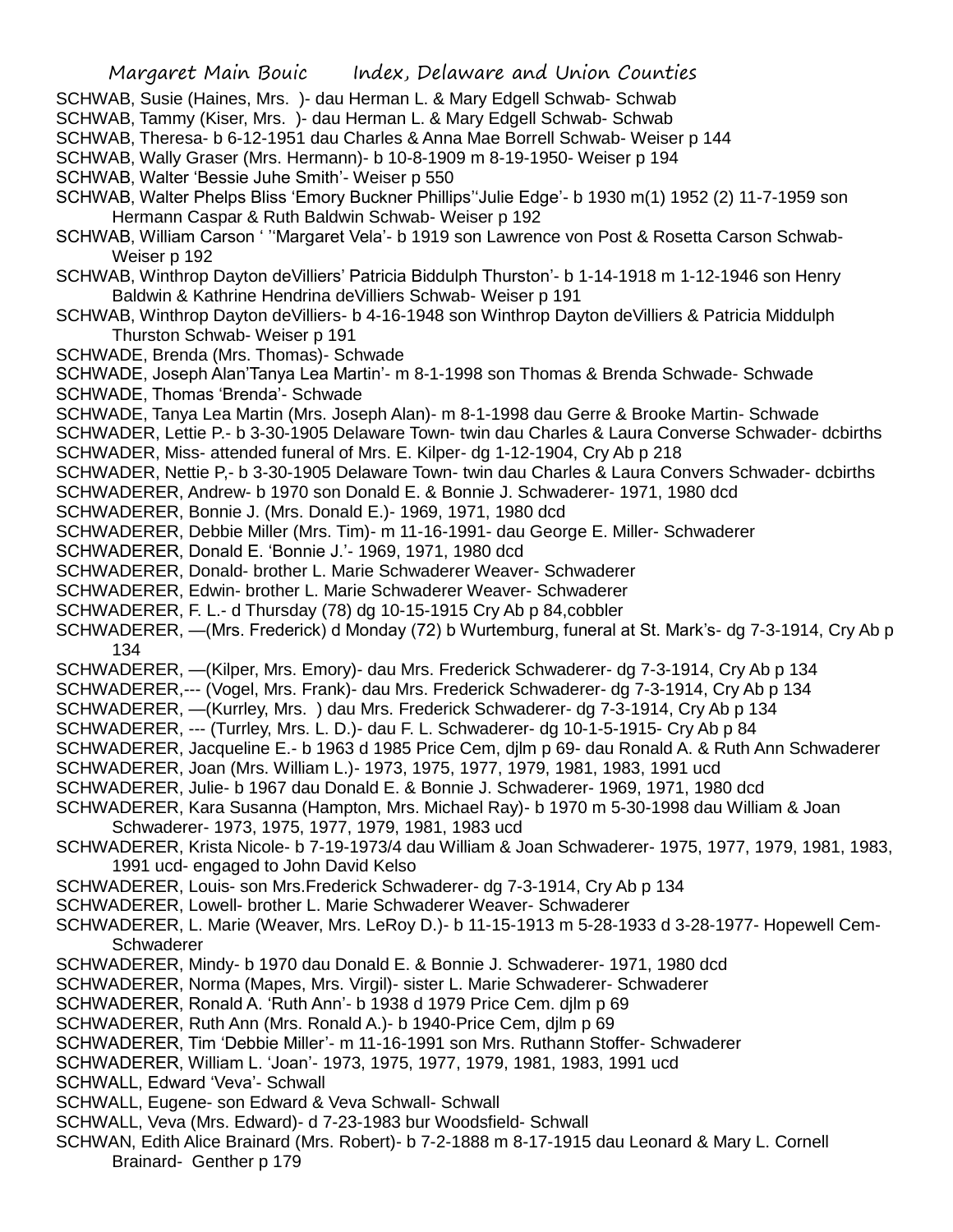Margaret Main Bouic Index, Delaware and Union Counties SCHWAN, Rev. H. C. O,- 1883 uch V p 236; unec XIX p 64 SCHWAN, Katherine Mary- b 8-18-1925 dau Robert & Edith Alice Brainard Schwann- Genther p 179 SCHWAN, Robert 'Edith Alice Brainard'- m 8-17-1915- Genther p 179 SCHWAN, William Leonard- b 4-18-1929- son Robert & Edith Alice Brainard Schwann- Genther p 179 SCHWAR, Dr. Johannes F. 'Harriet'- d 11-9-1969 (44) son Rev. & Mrs. Johannes F. Schwar- Schwar SCHWAR, Rev. Johannes- Schwar SCHWAR, John- son Dr. Johannes F. & Harriet Schwar- Schwar SCHWARDY, Alma- Sbc p 46 SCHWARS, –Nash p 345 SCHWARS, Amanda Leigh- b 8-20-1977- dau Stanley Schwarz- Schwarz SCHWARS, Charis Elizabeth McKittrick (Mrs. Ernest George)- b 11-22-1939 dau Rev. Samuel & Beryl May Jones McKittrick- McKitrick p 471 SCHWARS, Ernest George 'Charis Elizabeth McKittrick'- m 4-16-1966- McKitrick p 471 SCHWARS, Jacob- 1883 uch IV p 557 SCHWARS Michael- b 1968- son Otto W. & Patricia Schwars- 1969, 1971 dcd SCHWARS, Otto W. 'Patricia'- 1969, 1971 dcd SCHWARS, Patricia (Mrs. Otto W.)- 1969, 1971 dcd SCHWARS, Stacy- b 1964 son Otto w. & Patricia Schwars- 1969, 1971 dcd SCHWART, —(Ream, Mrs. John)- parents of Sarah Ream Painter- unec XVI p 52a SCHWARTHAM, Marian (Pon tius, Mrs. Earl D.)- Weiser p 341 SCHWARTZ, ----Nash p 345 SCHWARTZ, Adelaide (Goodman, Mrs. Albert)- b 5-13-1912 d 2-1-1993 (80) Ashley Union Cem- dau Ernest & Gertrude Decker Schwartz- Schwartz SCHWARTZ, Amanda C.- Pabst 2 p 94 SCHWARTZ, Angela L. Smith (Mrs. Joel A.)- m 12-23-1995 dau Jeff & Becky Smith- Schwartz SCHWARTZ, Ann- 1980 dcd SCHWARTZ, Barbara (Klee, Mrs. Henry)- dcq Genevieve Wallace Cole 11 SCHWARTZ, Beth (Burkholder, Mrs. Richard)\_- dau Jake & Ruth Wickey Schwartz- Schwartz SCHWARTZ, Betty R. Held (Mrs. Paul William)- b 1-28-1923 d 2-6-1996 (73) bur Cardington- dau Isaac & Elma Muck Held- Schwartz SCHWARTZ, Beverly (Mrs. Rick)- Schwartz SCHWARTZ, Carole Sue Warrick (Mrs. Paul William,Jr.)- m 6-25-1961 dau Sterling Warrick Schwartz- 1967, 1971, 1973, 1975, 1977 ucd SCHWARTZ, Caroline (Weiser, Mrs. Edwin)- Weiser p 774 SCHWARTZ, Catharina- Pabst 2 p 94 SCHWARTZ, Cathy S. (Mrs. Richard P.)(Adelsberger, Mrs. )- Schwartz; 1971, 1973 ucd SCHWARTZ, Charles L. 'Imogene Estelle McCloud'- b 1864 Cincinnati m 12-27-1890 ucm (Hearl) d 4-12- 1925 (60) Oakdale 4176 (F-114) I p 125 (F-R7-9)-moved to this cem 9-29-1929; Schwartz; dumch p 460 SCHWARTZ, Charles Wadsworth 'Marie Agnes Kenedy'- m 9-2-1914- Weiser p 837 SCHWARTZ, Charles- son Walter L. & Clara Schwartz- 1964(15), 1969,1971 dcd SCHWARTZ, Cherie (Snow, Mrs. Tim)- b 1962 m 12-5-1998- dau Paul William,Jr. & Carole Sue Warrick Schwartz- 1967, 1971, 1973, 1975, 1977 ucd SCHWARTZ, Christina- b 1958 dau Kenneth L. & Joan N. Schwartz- 1961, 1964, 1969, 1971 dcd SCHWARTZ, Clara E. (Mrs. Walter L.)- 1964, 1969, 1971, 1980 dcd SCHWARTZ, Daisy Maybelle- b 3-16-1901 d Monday- dau Mr. & Mrs. Nicholas Schwartz- dg 6-3-1902, Cry Ab p 140 SCHWARTZ, Daniel Pabst 2 p 86, 94 Daniel M. 'Eugenia S.'- 1980 dcd SCHWARTZ, Daniel J. 'Robin Lyn Hellwarth'- m 6-25-1983 Schwartz SCHWARTZ, David- Pabst 7 p 21 SCHWARTZ, Delores (Mrs. Frank R.,Jr.)- 1961 dcd SCHWARTZ, Donna Berry (Mrs. Leroy)- m 8-1-1962- Berry SCHWARTZ, Edith Resler (Mrs. Harold C.)- Schwartz SCHWARTZ, Edna B. Passerin (Mrs. Leory P.)- dau Allen Passerin- Schwartz

SCHWARTZ, Eliza- b 7-28-1876 Delaware Tp dau Henry Schwartz- dcb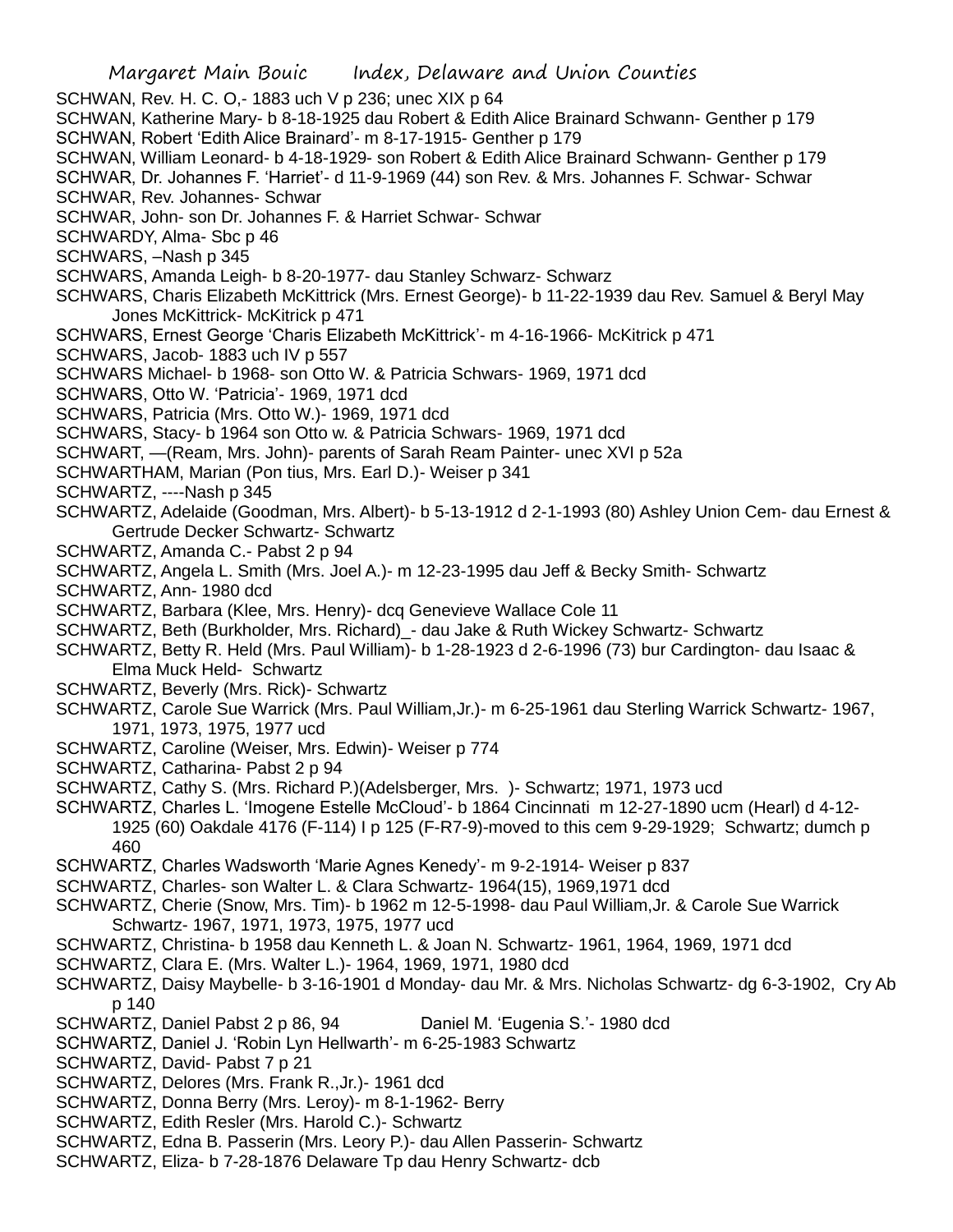SCHWARTZ, Elizabeth- Pabst 2 p 87

- SCHWARTZ, Ella Marguerite (Goodwin, Mrs. )- b 8-7-1902 dau Nicholas & Ella McLaughlin Schwartz- dcb; dg 7-18-1905 Cry Ab p 37
- SCHWARTZ, Ella McLaughlin (Mrs. Nicholas)- (38-1902)- dcb (Ella Marguerite)
- SCHWARTZ, --- b 4-1-1901 Delaware Town dau Nickles & Ellen McLanchin Schwartz- dcb
- SCHWARTZ, Ellen (Mrs. Mickey)- Schwartz
- SCHWARTZ, Ernest- Mrs. David Cruikshank died at his home, dg 11-27-1906, Cry Ab p 135
- SCHWARTZ, Ernest 'Gertrude Decker'- Schwartz
- SCHWARTZ, Esther (Staley, Mrs. )- sister Leroy P. Schwartz- Schwartz
- SCHWARTZ, Ernestine (Lowe, Mrs. )- dau Ernest & Gertrude Decker Schwartz- Schwartz
- SCHWARTZ, Eugenia S. (Mrs. Daniel M.)- 1980 dcd
- SCHWARTZ, Fern (Uty, Mrs. Dan)- dau Jake & Ruth Wickey Schwartz- Schwartz
- SCHWARTZ, Frank- grandson of Fawn & Susan Rowland- dg 3-5-1907, Cry Ab p 22
- SCHWARTZ, Frank R Jr. 'Delores''Joanne'- 1961, 1969, 1971, 1980 dcd
- SCHWARTZ, Frank- son Frank R., Jr. & Delores Schwartz- 1961 dcd (10)
- SCHWARTZ, Freda (Miley, Mrs. )- dau Ernest & Gertrude Decker Schwartz- Schwartz
- SCHWARTZ, George- Pabst 2 p 98, 100
- SCHWARTZ, George E.- m 10-1916- Schwartz
- SCHWARTZ, George W.- son Nicholas Schwartz- dg 7-18-1905, Cry Ab p 37
- SCHWARTZ, Gertrude Decker (Mrs. Ernest)- Schwartz
- SCHWARTZ, Grace E.- Pabst 7 p 21
- SCHWARTZ, Georgine La Montagne (Mrs. Thomas Wadsworth)- m 1-28-1955- Weiser p 837
- SCHWARTZ, Goelfried- b 10-4-1891 Delaware Town son Nicholas & Nancy J. Cooper Schwartz- dcb
- SCHWARTZ, Harold C. 'Hazel Putnam''Edith Resler'- b 6-8-1894 ILL d 12-6-1981 Oakdale II p 155 (M-R21-6) son Henry & Ollie Alexander Schwartz- Schwartz; obit Paul E., mlib (brown); Schwartz; 1959, 1962 ucd
- SCHWARTZ, Harriet Weiser (Thomas, Mrs. Marion)(Mrs. Henry)- b 7-23-1852 m(1) 4-23-1870 (2) 6-9-1874 dau Peter & Elizabeth Kline Weiser- Weiser p 243, 268
- SCHWARTZ, Hazel Mae Putnam (Mrs. Harold C.)- b 5-29-1895 d 5-14-1960 Oakdale II p 155 (M-R21-6)- dau
	- Lee F. & Carrie McDowell Putnam- obit Paul E., mlib (brown); Schwartz; 1959 ucd
- SCHWARTZ, Helen (Mrs. Jack)- 1979 ucd
- SCHWARTZ, Helen (Ostlund, Mrs. )- dau Harold & Hazel Putnam Schwartz- Schwartz; obit Paul E., mlib (brown)
- SCHWARTZ, Henry- 1870C Orange T p 416 (23\*)
- SCHWARTZ, Henry 'Harriet Weiser'- m 6-9-1874 d 1-24-1900- Weiser p 268
- SCHWARTZ, Henry 'Ollie Alexander'- Schwartz
- SCHWARTZ, Ida (Geist, Mrs.Jacob)- McKitrick p 119
- SCHWARTZ, Imogene Estelle McCloud (Mrs. Charles L.)- b 6-27-1870 m 12-27-1890 ucm (Hearl) d 1964 Oakdale I p 125 (F-R7-9)- dau Smith Newton & Nora E. Filler McCloud. dumch p 460; Schwartz; mt 6- 17-1903 p7c4, Abs p 12; mt 8-28-1907 p1c5, Abs p 53
- SCHWARTZ, Jack 'Helen'- 1979, 1983 ucd Jack 'Jean'- 1977 ucd
- SCHWARTZ, Jack L.'Jean'- son Paul E. & Kathleen Edgar Schwartz- Schwartz; obit Paul E., mlib (brown); 1959(9), 1962 ucd
- SCHWARTZ, Jake 'Ruth Wickey'- m 7-7- Schwartz
- SCHWARTZ, Jean (Mrs. Jack)- Schwartz; 1977 ucd
- SCHWARTZ, Jeffrey- son Frank R. Jr,.& Dolores Schwartz- 1961(9), 1969, 1971 dcd
- SCHWARTZ, Jerry- 1980 dcd
- SCHWARTZ, Joan M. (Mrs. Kenneth L.)- 1961, 1964, 1969, 1971 dcd
- SCHWARTZ, Joan- b 1953 dau Kenneth L. & Joana M. Schwartz- 1961, 1964, 1969 dcd
- SCHWARTZ, Jo Ann (Laughlin, Mrs. )- dau George E. Schwartz- Schwartz
- SCHWARTZ, Joanne (Mrs. Frank R. Jr.)- 1971 dcd
- SCHWARTZ, Joanne- dau Frank R.,Jr. & Dolores Schwartz- 1961(7) dcd
- SCHWARTZ, Joel A. 'Angela L. Smith'- m 12-23-1995 son Rick & Cathy Schwartz- Schwartz; 1991 ucd
- SCHWARTZ, John- d 3-2-1856 (24-5-25) Stratford Cem, Powell p 102 son J. & C. Schwartz
- SCHWARTZ, John- b 1951 son Walter L. & Clara E. Schwartz- 1964, 1969, 1971 dcd
- SCHWARTZ, Jonathan- b 1972 son Paul W. Jr. & Carole Schwartz- 1973, 1975, 1977 ucd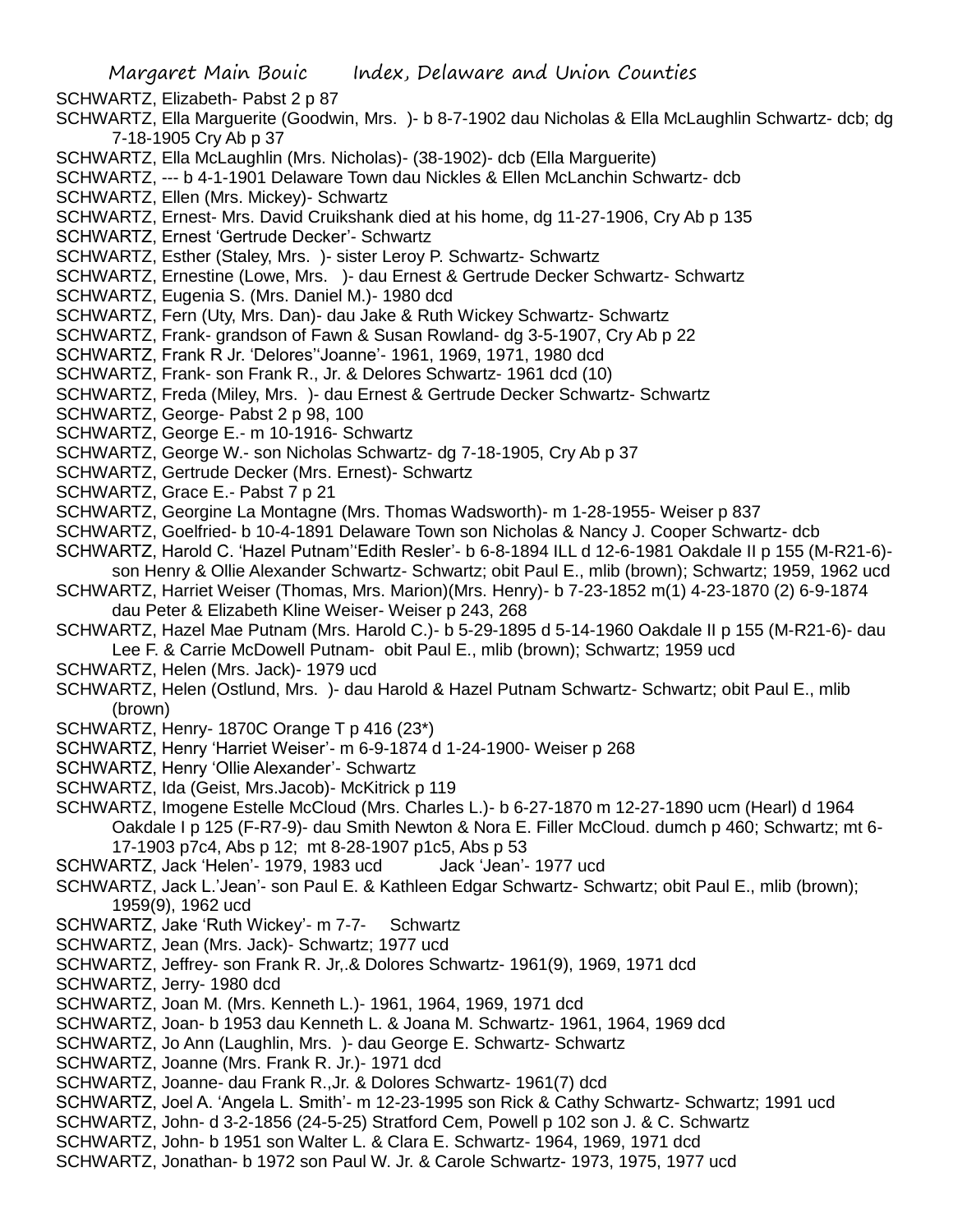SCHWARTZ, Kathleen- 1979 ucd

- SCHWARTZ, Kathleen M. Edgar (Mrs. Paul Edwin)-b 12-28-1926 m 1-1945 d 11-9- (70) Oakdale II p 156 (M-R22-6); obit Paul E., mlib (brown); 1959, 1962, 1977 ucd
- SCHWARTZ, Kenneth L. 'Joan N.'- 1961, 1964, 1969, 1971, 1980 dcd
- SCHWARTZ, Kenneth- b 1956 son Kenneth L. & Joan Schwartz- 1961, 1964, 1969, 1971 dcd
- SCHWARTZ, Kenneth 'Virginia Wells'- b 3-9-1921 m 8-16-1958 son Charles Wadsworth & Marie Agnes Kenedy Schwartz- Weiser p 837
- SCHWARTZ, Lacy- 1870C Orange Tp p 416 (6m)
- SCHWARTZ, Laura Jane (Martin, Mrs. Samuel)- b 10-9-1926 m 3-2-1946 dau Wood & Mary Esther Loy Schwartz- Weiser p 143
- SCHWARTZ, Lee- son Jake & Ruth Wickey Schwartz- Schwartz
- SCHWARTZ, Leroy 'Donna Berry'- m 8-1-1962 son Leroy Schwartz- Berry
- SCHWARTZ, Leroy- son William & Seyna Schwartz- 1961 dcd (16)
- SCHWARTZ, Leroy Phillip. 'Edna B. Passerin'- b 5-11-1943 d 3-18-1992 (48) Dayton National Cem- son Paul William & Betty R. Held Schwartz- Schwartz
- SCHWARTZ, Leroy Phillip,Jr.- b 12-9-1971 son Leroy & Edna B. Passerin Schwartz- Schwartz
- SCHWARTZ, Leroy P. 'Mabel'- d 11-13-1972 (82) bur Waldo- Schwartz; 1961, 1964, 1969, 1971 dcd
- SCHWARTZ, Lillian- b 7-12-1901 Delaware Tp dau A. & Rose Ely Schwartz- dcb
- SCHWARTZ, Lisa Danielle- b 9-11-1977 dau Leroy & Edna B. Passerin Schwartz- Schwartz
- SCHWARTZ, Lonnie- son Jake & Ruth Wickey Schwartz- Schwartz
- SCHWARTZ, Lorena (Mast, Mrs. Dennis)- dau Jake & Ruth Wickey Schwartz- Schwartz
- SCHWARTZ, Louise (Mrs. )- Pabst 2 p 100
- SCHWARTZ, Mabel- 1961 dcd
- SCHWARTZ, Mabel (Mrs. Leroy P.)- d 5-10-1984 (90) Waldo Cem- Schwartz; 1961, 1964, 1969, 1971, 1980 dcd
- SCHWARTZ, Mabel (Watkins, Mrs. )- dau Ernest & Gertrude Decker Schwartz- Schwartz
- SCHWARTZ, Maggie Amelia (Braumiller, Mrs. Franklin)- b 4-30-1875 m 12-17-1892 d 5-20-1947- dau Henry & Harriet Weiser Schwartz- Weiser p 269
- SCHAERTZ, Marrie M.- b 4-30-1875 Delaware Tp- dcb
- SCHWARTZ, Margaret (Mrs. Dr. Walter H.)- Schwartz Margaret (Mrs. )- Pabst 8 p 42
- SCHWARTZ, Marie- Pabst 2 p 100
- SCHWARTZ, Marie Agnes Kenedy (Mrs. Charles Wadsworth)- b 5-13-1891 m 9-2-1914 dau Patrick John & Elizabeth Teresa Weiser Kenedy- Weiser p 837
- SCHWARTZ, Marilyn (Neville, Mrs. )- dau George E. Schwartz- Schwartz
- SCHWARTZ, Mark- b 1963 son Kenneth L. & Joan Schwartz- 1964, 1969, 1971 dcd
- SCHWARTZ, Marsha- b 1961 dau Kenneth L. & Joan Schwartz- 1961, 1964, 1969, 1971 dcd
- SCHWARTZ, Martin- son William E. & Seyna Schwartz- 1961, 1964 dcd (13)
- SCHWARTZ, Mary- 1969 dcd
- SCHWARTZ, Mary- d 10-8-1890 (48) Delaware, b Ger- dcdeaths
- SCHWARTZ, Mary d 2-20-1893 (79) Delaware, b Ger- dcdeaths
- SCHWARTZ, Mary A.- d 5-15-1851 (60 Stratford Cem, Powell p 102; dau C. & J. Schwartz
- SCHWARTZ, Mary (Browning, Mrs. )- sister Susan Schwartz Roloson- dg 3-19-1907 Cry Ab p 29
- SCHWARTZ, Mary Esther Loy (Mrs. Wood)- b 5-25-1906 m 3-6-1926 dau Lewis A. & Catharine Elizabeth Borrell Loy- Weiser p 143
- SCHWARTZ, Mary- dau Kenneth L. & Joan N. Schwartz- 1961(11), 1964 dcd
- SCHWARTZ, Mary- dau Nicholas Schwartz- dg 7-18-1905 Cry Ab p 37
- SCHWARTZ, Matt 'Denise' son Jake & Ruth Wickey Schwartz- Schwartz
- SCHWARTZ, W. Michael "Mickey" 'Ellen'- son Paul E. & Kathleen Schwartz- obit Paul E., mlib (brown); 1959(13), 1962 ucd
- SCHWARTZ, Nancy Marie- b 3-24-1957 dau Thomas Wadsworth & Georgine La Montagne Schwartz- Weiser p 837
- SCHWARTZ, Nancy Jo (Green, Mrs. Ralph E/ )(Cantrell, Mrs. Tim)- dau Paul William & Betty R. Held Schwartz- Schwartz
- SCHWARTZ, Nancy- niece of Wm. J. & Dorothy L. Fleming- 1961 (8), 1969 dcd
- SCHWARTZ, Nettie (Weaver, Mrs. Dean)- dau Jake & Ruth Wickey Schwartz- Schwartz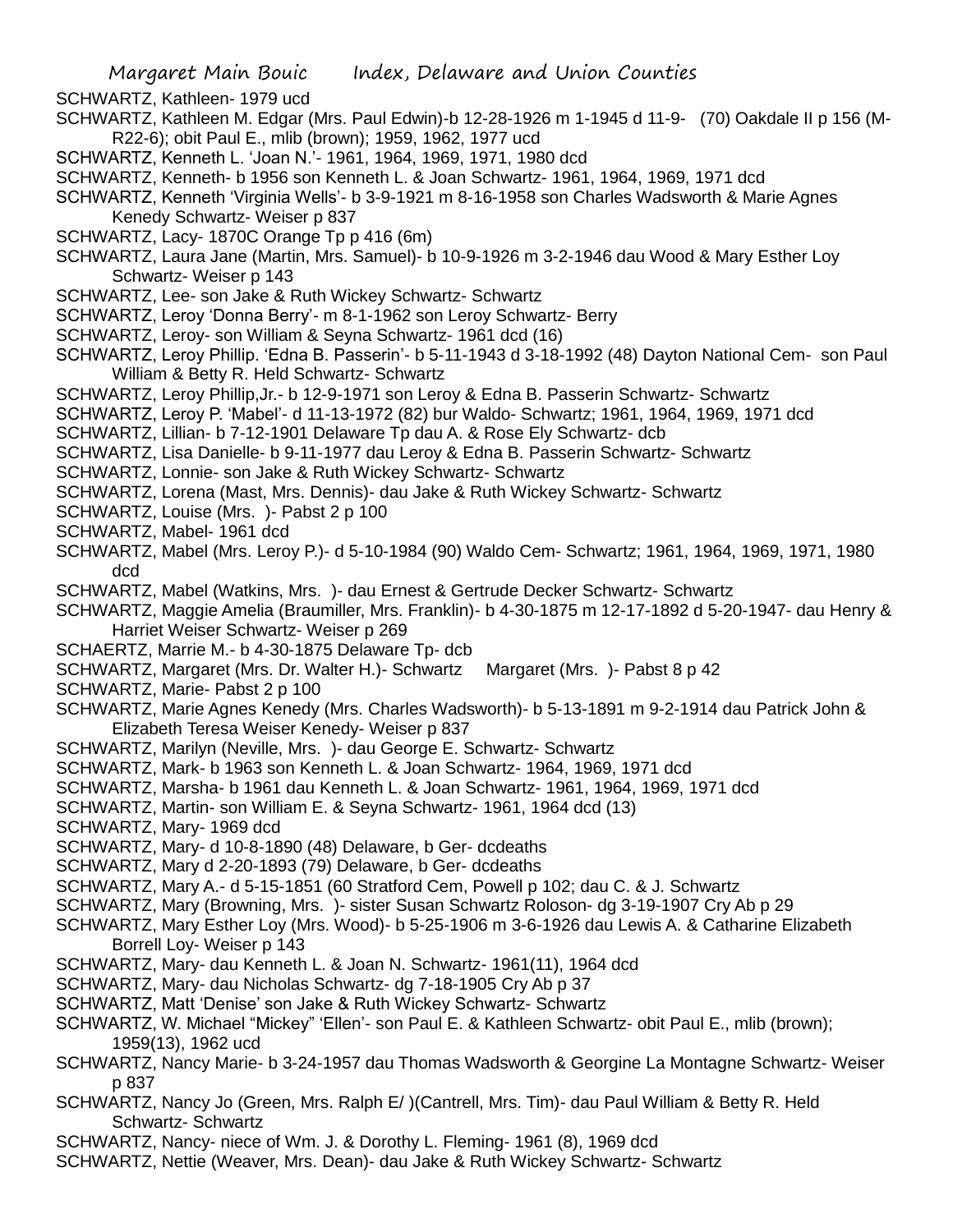- SCHWARTZ, Nicholas 'Ella McLaughlin'- (64-1902) b Ger- dcb (Ella Marguerite) d Sunday (67y,6d) Oak Grove Cem, Civil War- dg 7-18-1905, dg 7-21-1905, Cry Ab p 37, 38; dg 6-3-1902, Cry Ab p 140
- SCHWARTZ, Patricia- b 1951 dau Kenneth L. & Joan Schwartz- 1961, 1964, 1969, 1971 dcd
- SCHWARTZ, Paul Edwin 'Kathleen Edgar'- b 11-26-1923 d 12-11-1978 Oakdale II p 156 (M-R22-6)- son Harold & Hazel Putnam Schwartz- Schwartz; obit, mlib (brown); 1959, 1962, 1977 ucd
- SCHWARTZ, Paul W.- b 1954 son Leroy P. & Mabel Schwartz- Schwartz; 1971 dcd
- SCHWARTZ, Paul William 'Betty R.'- d 12-1-1985 (68) Waldo Cem- Schwartz
- SCHWARTZ, Paul William,Jr. 'Carole Sue Warrick'- m 6-25-1961 son Paul William & Betty Held Schwartz-Schwartz; mt 2-19-1990; 1967, 1971, 1973, 1975, 1991 ucd
- SCHWARTZ, Philip- 7-18-1959 son Kenneth & Virginia Wells Schwartz- Weiser p 837
- SCHWARTZ, Rebecca- 1870C Orange Tp p 416 (20)
- SCHWARTZ, Richard "Ricky"P.'Beverly'- son Paul E. & Kathleen Edgar Schwartz- Schwartz; obit Paul E. mlib (brown); 1959(11), 1962 dcd
- SCHWARTZ, Richard P. 'Cathy S.'- 1971, 1973 ucd
- SCHWARTZ, Richard- b 1965 son Richard P. & Kathy S. Schwartz- 1971 ucd
- SCHWARTZ, Rita (Berry, Mrs. )- dau George E. Schwartz- Schwartz
- SCHWARTZ, Robin Lyn Hellwarth (Mrs. Daniel J.)- m 6-25-1983 dau Don R. Hellwarth- Schwartz
- SCHWARTZ, Rosa (Mrs. )- Pabst 2 p 99
- SCHWARTZ, Rosemary (Hagdorn, Mrs. )- dau Geroge E. Schwartz- Schwartz
- SCHWARTZ, Ruth Wickey (Mrs. Jake)- m 7-7- Schwartz
- SCHWARTZ, Sarra- Pabst 2 p 94
- SCHWARTZ, Seyna (Mrs. William )- Pabst 2 p 99; 1964 dcd
- SCHWARTZ, Sharon- b 1954- dau Kenneth L. & Joan N. Schwartz- 1961, 1964, 1971 dcd
- SCHWARTZ, Susan (Roloson, Mrs. Gustavus S.)- b 1-7-1827 Pa m 11-1-1849 dcm d 3-1-1907 dg 3-19-1907 Cry Ab p 29
- SCHWARTZ, Susannah (Seigfred, Mrs. William)- m 11-16-1848 dcm
- SCHWARTZ, Stacy- 1870C Orange Tp p 416 (6m)
- SCHWARTZ, Tanita (Packer, Mrs. Robert)(Dobbins, Mrs. David)- dau Paul E. & Kathleen Edward Schwartz-Schwartz; obit Paul E., mlib (brown); 1959(8), 1962 ucd
- SCHWARTZ, Thomas Wadsworth 'Georgine La. Montagne'- b 2-1-1918 m 1-28-1955 son Charles Wadsworth & Marie Agnes Kenedy Schwartz- Weiser p 837
- SCHWARTZ, Tracie Lee (Burns, Mrs. John Richard III) (Davis, Mrs. David)- b 1965 m(1) 8-10-1985 (2)m 5-30-
- 1992 dau Paul W. Jr. & Carole Sue Warrick Schwartz- Schwartz; 1967, 1971, 1973, 1975, 1977 ucd
- SCHWARTZ, Trudie/Truddy, b 1962 dau Walter L. & Clara E. Schwartz- 1964, 1969, 1971, 1980 dcd
- SCHWARTZ, Virginia Wells (Mrs. Kenneth)- m 8-16-1958- Weiser p 837
- SCHWARTZ, Dr. Walter H. 'Margaret'- d 1-12-1961 (54) Schwartz
- SCHWARTZ, Walter,Jr.- son Dr. Walter H. Schwartz- Schwartz
- SCHWARTZ, Walter L. 'Clara E.'- 1964, 1969, 1971, 1980 dcd
- SCHWARTZ, Mrs. W. H.- Pabst 8 p 42
- SCHWARTZ, William E. son Leroy P. & Mabel Schwartz- Schwartz
- SCHWARTZ, William E. 'Seyna'- brother Paul William Schwartz-Schwartz; 1961, 1964 dcd
- SCHWARTZ, William- son William E. & Seyna Schwartz- 1964 (2) dcd
- SCHWARTZ, Wood 'Mary Esther Loy'- b 86-1906 m 3-6-1926- Weiser p 837
- SCHWARTZKOFF—family of Virgil & Marcelle Krouse #340, 341, unec XI p 49, XII p 37; family of Linda Hieber #585- unec XIII p 27, XXII p 58
- SCHWARTZKOPF, Alma K. Weber (Mrs. August C.)- b 8-25-1894 d 4-11-1963 St. John Cem, DJ p 71- dau Peter & Anna Strunkenburg Weber;obit August C., obit Frances, mlib (brown)
- SCHWARTZCOFF, Anna Margaret (Kandel, Mrs. John)- m 9-13-1877 ucm 6120
- SCHWARTZKOFF, Anna Christina Dellinger (Mrs. George)- b 10-6-1859 m 5-8-1881 ucm 6964 d 4-29-1942
- St. John Cem, DJ p 56; Schwartzkopf; 1900C Darby Tp 204-211 p 10B (40,O,Ger,Ger)- m 19y 5 ch; 1910C Darby Tp 197 p 10A (48,O,Ger,Ger)- m 29y, 5ch
- SCHWARTZKOPF, Anna M.- b 3-1882 dau George & Anna Christine Doellinger Schwartzkopf- 1900C Darby Tp 204-211 p 10B (18,O,O,O)
- SCHWARTZKOPF, August C. 'Alma K. Weber'- b 3-15-1892 d 11-6-1974 St. John Cem, DJ p 71-son John L. & Dorothea Scheiderer Schwartzkopf- Schwartzkopf; obit, mlib (brown); obit Frances, mlib (brown);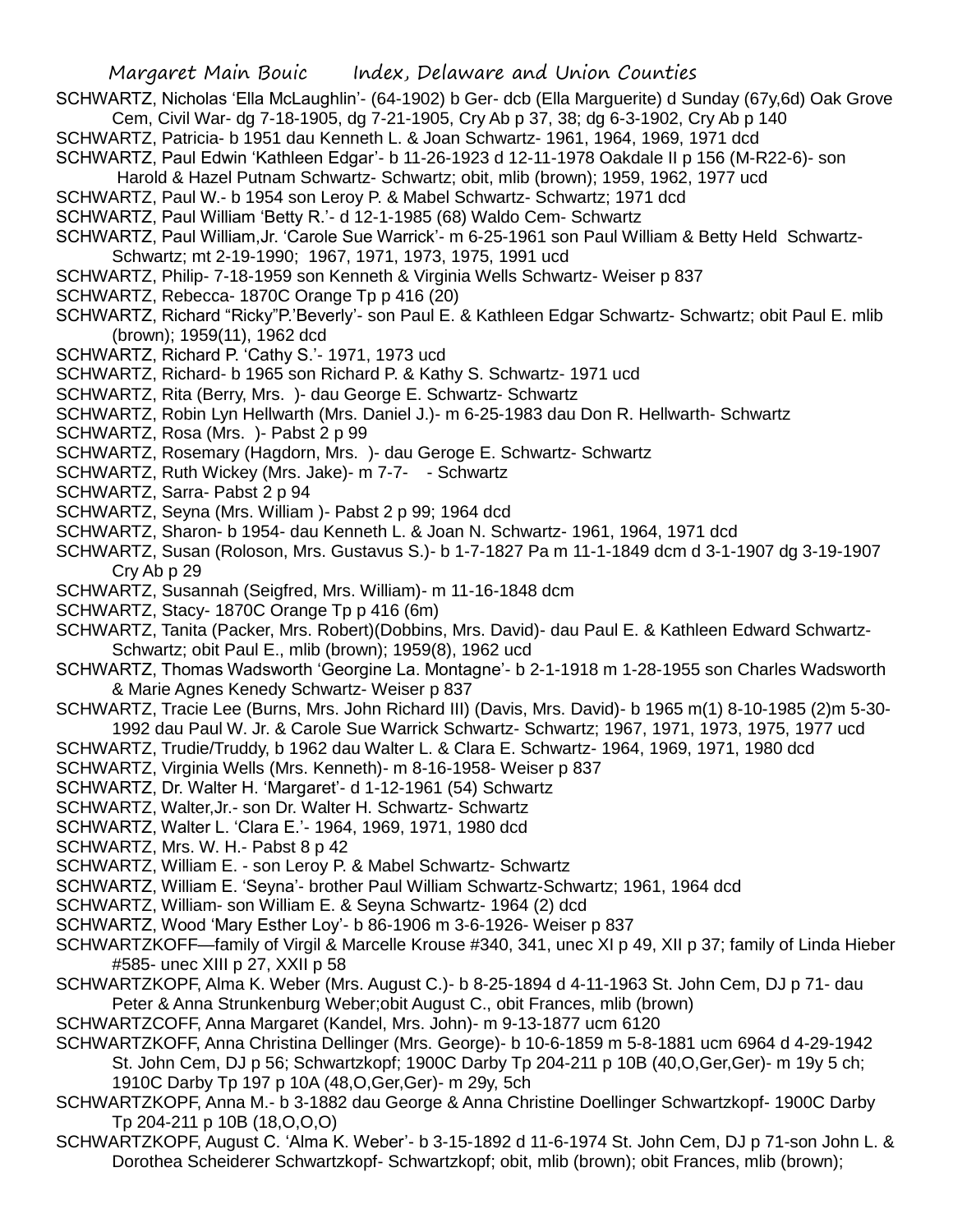- 1900C Darby Tp 210-218 p 11A (8,O,O,O); 1910C Darby Tp 175 p 9A (18,O,O,O)
- SCHWARTZKOPF, Bernetta Gase (Mrs. Harold)- b 11-2-1914 m 1944 dau Christian & Edith Ann Rausch Gase- Rausch 13353, 15243 III p 272; 1949, 1959, 1962, 1967, 1971, 1973, 1975, 1977, 1979, 1981, 1983, 1991 ucd
- SCHWARTZKOPF, Carl Edward 'Grayce E. Troyer'- b 7-25-1916 m 6-14-1938 d 12-22-1988 (72) crematedson August C. & Alma K. Weber Schwartzkopf- Schwartzkopf; obit August C., obit Frances M. E., mlib (brown)
- SCHWARTZKOPF, Carl F.- b 12-13-1894 d 4-30-1912 St. John Cem, DJ p 56 buried with George & Anna Christine Schwartzkopf; 1900C Darby Tp 204-211 p 10B (5,O,O,O)
- SCHWARTZKOPF, Carole Cook (Mrs. Donald)- b 2-11-1923 m 1951 Rausch (13(12)43), III p 279
- SCHWARTZKOPF, Charles F.- son George & Anna E. Schwartzkopf- 1910C Darby Tp 197 p 10A (15,O,O,O) SCHWARTZKOPF, Christa (Mrs. John Henry)- Schwartzkopf
- SCHWARTZKOPF, Christine Anne- b 12-25-1920 d 8-17-2000- St John Cem- dau August C. & Alma K. Weber Schwartzkopf- Schwartzkopf; obit Frances M. E., obit August C., mlib (brown)
- SCHWARTZKOPF, Conrad- d 4-27-1862 (20m) son Jacob & Elizabeth Schwartzkopf- unec XXII p 13
- SCHWARTZKOPF, Donald W. 'Carole Cook''Jean'- b 12-15-1930 m 1951 son Elmer J. & Tillie F. Rausch Schwartzkopf- Rausch 12(12043, III p 279; Schwartzkopf
- SCHWARTZKOPF, Eva Dora/Dorothea Scheiderer (Mrs. John L.)- m 5-26-1887 ucm (Hearl); Schwartzkopf; obit August C., mlib (brown); 1910C Darby Tp 175 p 9A (43,O,Ger,Ger)- m 23y, 7 ch, 6 living
- SCHWARTZKOPF, Dorothy (Scott, Mrs. )- dau Rev. Louis Schwartzkopf- Schwartzkopf
- SCHWARTZKOPF, Dyan (Mrs. Garry L.)- 1980 dcd
- SCHWARTZKOPF, Edward David "Eddie"- b 1955/6 son Leroy & Joan Schwartzkopf- Freshwater p 200; 1959, 1962, 1971 dcd
- SCHWARTZKOPF, Edward L. 'Lillie Nicol'- b 12-18-1889 d 3-1-1965 St. John Cem, DJ p 71- son John L. & Dorothea Scheiderer Schwartzkopf- Schwartzkopf; Marysville p 61; obit Lillie, mlib (brown); 1949, 1959, 1962 ucd; 1900C Darby Tp 210-218 p 11A (10,O,O,O); 1910C Darby Tp 175 p 9A (20,O,O,O)
- SCHWARTZKOPF, Elizabeth Gacar (Mrs. Jacob)- b 11-23-1823 m 1851 d 3-13-1903 (80) St. John Cem, DJ p 55; 1860C Darby Tp 275 p 39 (36,Bav); 1900C Darby Tp 210-218 p 11A (76,Ger,Ger,Ger) wid, 5 ch, 4 living; unec XXII p 13; mt 11-23-1898 p 4, Abs p 45 mt 3-18-1903 p6c4, Abs p 7
- SCHWARTZKOPF, (Kendall, Mrs. John)- dau Jacob & Elizabeth Schwartzkopf- mt 3-18-1903 p6c4, Abs p 7 SCHWARTZKOPF, Elizabeth- dau Leroy & JoAnn Freshwater Schwartzkopf- Freshwater p 200
- SCHWARTZKOPF, Elizabeth M.- b 11-1886 1900C Darby Tp 204-211 p 10B (13,O,O,O)
- SCHWARTZKOPF, Elizabeth "Lizzie" (Rausch, Mrs. Ernest)- b 4-14-1894 d 9-1-1976 dau John L. & Dorothea Scheiderer Schwartzkopf- Rausch (1622); obit August C., mlib (brown); 1900C Darby Tp 210-218 p 11A (6,O,O,O); 1910C Darby Tp 175 p 9A (16,O,O,O)
- SCHWARTZKOPF, Elizabeth (Rupright, Mrs. Edward)- b 10-20-1886 m 1905 Rausch (1322) II p 265; Schwartzkopf
- SCHWARTZKOPF, Elmer- son John L. & Dorothea Scheiderer Schwartzkopf- Schwartzkopf; obit August C., mlib (brown)
- SCHWARTZKOPF, Rev. Elmer- son Louis Schwartzkopf- Schwartzkopf
- SCHWARTZKOPF, Elmer J. 'Tillie Rausch'- b 12-25-1902 m 1926 Rausch (13(12)4), III p 278- son John & Dorothy Scheiderer Schwartzkopf- Schwartzkopf
- SCHWARTZKOPF, Emma (Mrs. Rev. Louise- Schwartzkopf
- SCHWARTZKOPF, Ernest P.- b 1899 d 1921 St. John Cem, DJ p 63- son John L. & Dorothea Scheiderer Schwartzkopf- 1900C Darby Tp 210-218 p 11 (?/12, O,O,O); 1910C Darby Tp 175 p 9A (10,O,O,O)
- SCHWARTZKOPF, Esther (Nicol, Mrs. Carl M. F.)- b 11-30-1918 m 1-5-1941 dau John L. & Dorothea Scheiderer Schwartzkopf- Schwartzkopf; Rausch (15161), III p 293; obit Lillie C., mlib (brown)
- SCHWARTZKOPF, Eva Dorothea (Mrs. John L.)- b 3-1866 St. John Cem, DJ p 63; Schwartzkopf; 1900C Darby Tp 210-218 p 11A (34,O,Ger,Ger)- m 13y, 6 ch, 5 living
- SCHWARTZKOPF, Eva Rosina Kandel (Mrs. John)- b 4-7/8-1888 m 4-20-1908 d 4-25-1974/1947 Oakdale II p 84 (H-R19-3)- dau Peter & Catherine Huffman Kandel- Schwartzkopf; obit mlib (brown); 1910C Marysville (22,O,O,O)
- SCHWARTZKOPF, Flora Streng (Mrs. William)- mt 1-26-1916; Schwartzkopf
- SCHWARTZKOPF, Frances M. E.- b 12-31-1914 d 9-4-1974 St. John Cem, DJ p 71 dau August C. & Alma Weber Schwartzkopf- Schwartzkopf; obit, mlib (brown)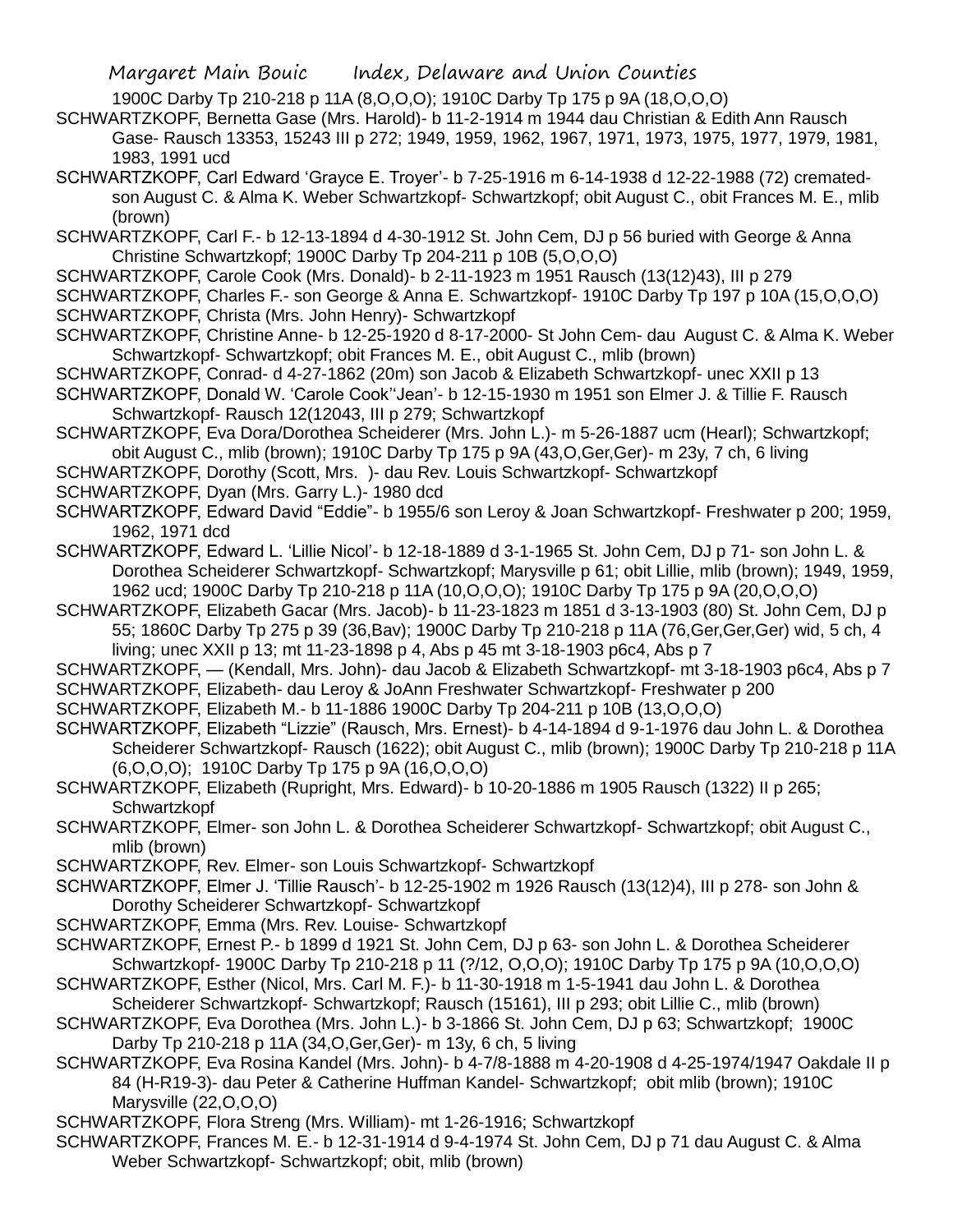SCHWARTZKOPF, Gary- b 1954/5 son Leroy & Joan Schwartzkopf- Freshwater p 200; 1959, 1962, 1967, 1971 ucd; 1971 dcd

SCHWARTZKOPF, Garry L. 'Dyan'- 1980 dcd

SCHWARTZKOFF, George 'Anna Christina Dellinger'- b 9-26-1857 m 5-8-1881 ucm 6964 d 4-3-1931 St. John Cem, DJ p 56- son Jacob & Elizabeth Schwartzkopf- Schwartzkopf. Mt 1-26-1916; 1860C Darby Tp 275 p 39 (3,O); 1900C Darby Tp 204-211 p 10B (42,O,Ger,Ger)- m 19y; 1910C Darby Tp 197 p 10a (52,Ger,Ger,Ger)- m 29y; mt 3-18-1903 p 6c4, Abs p 7

SCHWARTZKOPF, George Harold 'Paula Jean "Pat" DeVore'- b 1-3-1950 or 12-21-1950 m 2-16-1980 d 5-3- 1992 (41) - adopted son Harold J. & Bernetta Gase Schwartzkopf- Rausch 133531, 152431; 1959, Schwartzkopf; 1962, 1967, 1971, 1973, 1975, 1977, 1979, 1981, 1983, 1991 ucd

SCHWARTZKOPF, George W.- b 3-1890 son George & Anna Christine Doellinger Schwartzkopf- 1900C Darby Tp 204-211 p 10B (10,O,O,O)

SCHWARTZKOPF, Gertrude (Watkins, Mrs. )(Belt, Mrs. Floyd)- dau August C. & Alma K. Weber Schwartzkopf- Schwartzkopf; obit August C, obit Frances M. E. mlib (brown)

SCHWARTZKOPF, Grayce E. Troyer (Mrs. Carl E.)- m 6-14-1938- Schwartzkopf

SCHWARTZKOPF, Harold J. 'Bernetta Gase'- b 3-30/31-1914/5 m 11-19-1944 d 7-15-1999 (84) St. John's Cem- son Edward L. & Lillie Nicol Schwartzkopf- Schwartzkopf; Rausch (13353), (15243), II p 274, III p 272, 294; obit Lillie, mlib (brown); 1949, 1959, 1962, 1967, 1971, 1973, 1975, 1977, 1979, 1981, 1983, 1991 ucd

SCHWARTZKOPF, E. Heinrich- b 7-19-1888 d 3-26-1889 (8y7m) St. John Cem, DJ p 63- son John L. & Eva Dorothea Schwartzkopf

SCHWARTZKOPF, Jacob 'Elizabeth Gacar'- b 3-23-1823 m 1851 d 11-20-1898 (75-7-24) St. John Cem, DJ p 55; mt 11-23-1898 p 4, Abs p 45; 1860C Darby Tp 275 p 39 (36,Bav); unec XXII p 13; mt 3-18-1903 p6c4, Abs p 7

SCHWARTZKOPF, Jane- b 1956/7 dau Leroy & Joan Schwartzkopf- 1959, 1962, 1967, 1971 ucd 1971 dcd SCHWARTZKOPF, Jean (Mrs. Donald W.)- Schwartzkopf

SCHWARTZKOPF, Jennifer- b 1980 adopted dau George H. & Paula DeVore Schwartzkopf- Schwartzkopf; 1981, 1983, 1991 ucd

SCHWARTZKOPF, Joan (Mrs. Leroy)- adopted dau David E. & Bernice Hays Freshwater -Freshwater p 200; 1959, 1962, 1967, 1971, ucd; 1971 dcd

SCHWARTZKOPF, John Henry 'Christa'- son August C. & Alma K. Weber Schwartzkopf- Schwartzkopf; obit Frances, obit August C., mlib (brown)

SCHWARTZKOPF, John- son Jacob & Elizabeth Schwartzkopf- mt 3-18-1903 p6c4, Abs p 7

SCHWARTZKOPF, John Henry 'Eva Rosian Kandel'- b 2-24-1884 m 4-20-1908 d 1964 Oakdale II p 84 (H-R19-3)0 son George & Christina Doellinger Schwartzkopf- Schwartzkopf; Marysville p 23, 64;; obit Rosine, mlib (brown); 1900C Darby Tp 204-211 p 10B (16,O,O,O); 1910C Marysville (26,O,O,O)

SCHWARTZKOFF, John L. 'Eva Dorothea "Dora" Scheiderer'- b 1863 m 5-26-1887 ucm (Hearl) d 1927 St. John Cem- DJ p 63; obit August C., mlib (brown); Schwartzkopf; 1900C Darby Tp 210-218 p 11A (38,O,Ger,Ger) m 13y; 1910C Darby Tp 175 p 9A (47,O,Ger,Ger) m 23y

SCHWARTZKOPF, Kathryn- b 1958/9 dau Leroy & Joan Schwartzkopf- 1959, 1962, 1967, 1971 ucd, 1971 dcd

SCHWARTZKOPF, Laura Lee- b 12-11-1953 dau Lewis John & Wanda Mae Collins Schwartzkopf- Rausch 13(12)422, III p 278

SCHWARTZKOPF, Leota (Fleck, Mrs. John)- dau William & Flora Streng Schwartzkopf- Schwartzkopf

SCHWARTZKOPF, Leroy 'Joan'- son Edward L. & Lillie Nicol Schwartzkopf- Schwartzkopf; Freshwater 200; obit Lillie C., mlib (brown); 1949, 1959, 1962, 1967 ucd

- SCHWARTZKOPF, Lewis John 'Wanda Mae Collins''Maria'- b 8-22-1929 m 1950 dau Elmer & Tillie F. Rausch Schwartzkopf- Rausch 12(12)42, II p 267, III p 278; Schwartzkopf
- SCHWARTZKOPF, Lillian Dorothy (Graupner/Groupner, Mrs. Richard A.)- b 7-6-1927 m 1948 dau Elmer J. & Tillie F. Rausch Schwartzkopf- Rausch 13(12)41, III p 278; Schwartzkopf

SCHWARTZKOPF, Lillie C. Nicol (Mrs. Edward L.)- b 10-17-1893 m 4-13-1914 d 7-17-1974 St. John Cem. DJ p 71- dau George & Catherine Dellinger Nicol- Nicol; Schwartzkopf; obit, mlib (brown); 1949, 1959, 1962, 1967, 1971, 1973 ucd

SCHWARTZKOPF, Lois Jon- b 2-7-1961 dau Lewis John & Wanda Mae Collisn Schwartzkopf- Rausch 13(12)423, III 278

SCHWARTZKOPF, Rev. Louis 'Emma ''Ruth'- son John & Dorothea Scheiderer Schwartzkopf- Schwartzkopf;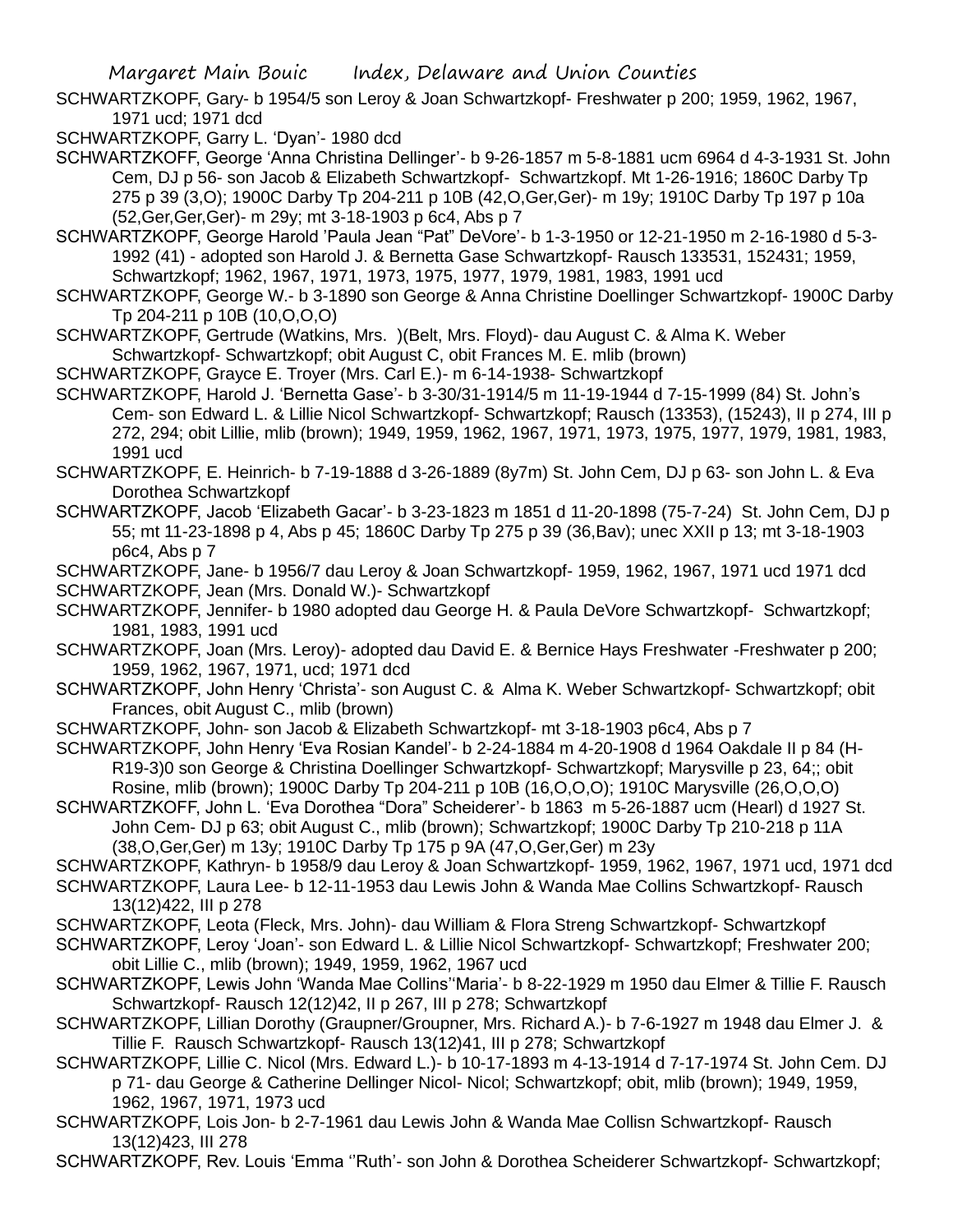1900C Darby Tp 210-218 p 11A (3,O,O,O)

- SCHWARTZKOPF, Louis,Jr.- son Rev. Louis Schwartzkopf- Schwartzkopf
- SCHWARTZKOFF, Lucretia R. (Blue, Mrs. Gerald D?S.)- b 11-1-1912 m 1942 d 10-5-1996 (83) Oakdale II p 137 (M-R4-3)- dau William & Flora Streng Schwartzkopf- Schwartzkoff
- SCHWARTZKOPF, Lucretia (Gase, Mrs. Harold)- b 11-1-1912 m 7-16-1928- Rausch (1533) II p 273 SCHWARTZKOPF, Rev. Luther- son Rev. Louis Schwartzkopf- Schwartzkopf
- SCHWARTZKOPF, Margaretta (Kleiber, Mrs. John S.)- m 5-9-1871 ucm 4928; 1915 uch p 8; dau Jacob & Elizbeth Schwartzkopf - mt 3-18-1903, Abs p 7; 1860C Darby Tp 275 p 39 (9,O)
- SCHWARTZKOPF, Margaret- dau Jacob & Elizabeth Schwartzkopf- 1860C Darby Tp 275 p 39 (9,O)
- SCHWARTZKOPF, Maria (Mrs. Lewis)- Schwartzkopf
- SCHWARTZKOPF, Oliver J.-son John & Dorothea Schwartzkopf-1910C Darby Tp 175 p 9A (5,O,O,O)
- SCHWARTZKOPF, Pamela Sue- b 1-11-1952 dau Lewis John & Wanda Mae Collins Schwartzkopf- Rausch 13(12)421 III p 278
- SCHWARTZKOPF, Patricia- b 1950 dau Leroy & Joan Schwartzkopf- Freshwater p 200; 1959, 1962, 1967 ucd SCHWARTZKOPF, Paula (Mrs.George H.)- Rausch 152431, 133531 III p 294; 1983, 1991 ucd
- SCHWARTZKOPF, Rhett- b 1978 ch Garry L. & Dyan Schwartzkopf- 1980 dcd
- SCHWARTZKOPF, Ruth (Mrs. Louis)- Schwartzkopf
- SCHWARTZKOPF, Sharon- b 1951 dau Leroy & Joan Schwartzkopf- Freshwater p 200; 1959, 1962 , 1967 ucd
- SCHWARTZKOPF, Stephanie- b 1973 dau Garry L. & Dyan Schwartzkopf- 1980 dcd
- SCHWARTZKOPF, Susan Arlene (Reeder, Mrs. Allen Gordon)- m 6-29-1963 dau Carl Edward & Grayce E. Troyer Schwartzkopf- Schwartzkopf
- SCHWARTZKOPF, Tillie Rausch (Mrs. Elmer J.)- b 5-12-1906 m 5-21-1926 d 2-13-2001 (94) -dau J. Lewis & Dorathea Rausch Rausch- Rausch 13(12)4, II p 267, III p 278
- SCHWARTZKOPF, Tobias J.- son John & Dorothea Schwartzkopf- 1910C Darby Tp 175 p 9A (13,O,O,O)
- SCHWARTZKOPF, Wanda Mae Collins (Mrs. Lewis John)- b 5-22-1928- Rausch (13(12)42), III p 278
- SCHWARTZKOPF, Wilhelm G.- b 3-22-1890 d 1-22-1916 St. John Cem, DJ p 64 son George & Anna E.
	- Schwartzkopf- 1910C Darby Tp 197 p 10A (20,O,O,O)
- SCHWARTZKOPF, William 'Flora Streng'- d 1-22-1916 son George Schwartzkopf- mt 1-26-1916; **Schwartzkopf**
- SCHWARTZLANDER, Zura Leah (Hilyard, Mrs. David Edwin)- m 3-1-1963- McIntire 173631
- SCHWARTZMILLER, John P. 'Marysue Ocharzak'- son Richard & Patricia Schwartzmiller- Schwartzmiller
- SCHWARTZMILLER, Julie- dau John P. & Marysue Ocharzak Schwartzmiller- Schwartzmiller
- SCHWARTZMILLER, Marysue Ocharzak (Mrs. John P.)- dau Carol Ocharzak- Schwartzmiller
- SCHWARTZMILLER, Michael Richard- b 5-11-1982 d 10-12-1998 (16) St John Catholic Cem- son John P. & Marysue Ocharzak Schwartzmiller- Schwartzmiller
- SCHWARTZWALDER, Betty Lou dau Zirkle & Esther Todd Schwartzwalder- Maugans Anc p 207; 1959(18), 1962 ucd
- SCHWARTZWALDER, ----(Thomas, Mrs. Robert L.) Schwartzwalder
- SCHWARTZWALDER, Carol Ann- dau Zirkle & Esther Todd Schwartzwalder- Maugans Anc p 207; 1959 (14), 1962 ucd,
- SCHWARTZWALDER, Donna Jean- dau Zirkle & Esther Todd Schwartzwalder- Maugans Anc p 207; 1959 (11) ucd
- SCHWARTZWALDER, Edwin- brother Herman Schwartzwalder- Schwartzwalder
- SCHWARTZWALDER, Esther Todd (Mrs. Zirkle)- dau Charlie & Clara Moran Todd- Maugans Anc p 207; 1969, 1962 ucd
- SCHWARTZWALDER, Gladys (Mrs. Wesley M.)- 1969, 1971 dcd
- SCHWARTZWALDER, Herman- d 8-7-1869 (82) bur Columbus- Schwartzwalder; 1969 dcd
- SCHWARTZWALDER, Herman 'Lucy'- 1949 ucd
- SCHWARTZWALDER, Lucy (Mrs. Herman)- 1949 ucd
- SCHWARTZWALDER, Mamie (Echols, Mrs. )- sister Herman Schwartzwalder- Schwartzwalder
- SCHWARTZWALDER, Wesley M. 'Gladys;- son Herman Schwartzwalder- Schwartzwalder; 1969, 1971 dcd SCHWARTZWALDER, William- son Herman Schwartzwalder- Schwartzwalder
- 
- SCHWARTZWALDER, Zirkle 'Esther Todd'- son Herman Schwartzwalder- Schwartzwalder; Maugans Anc p 207; 1959, 1962 ucd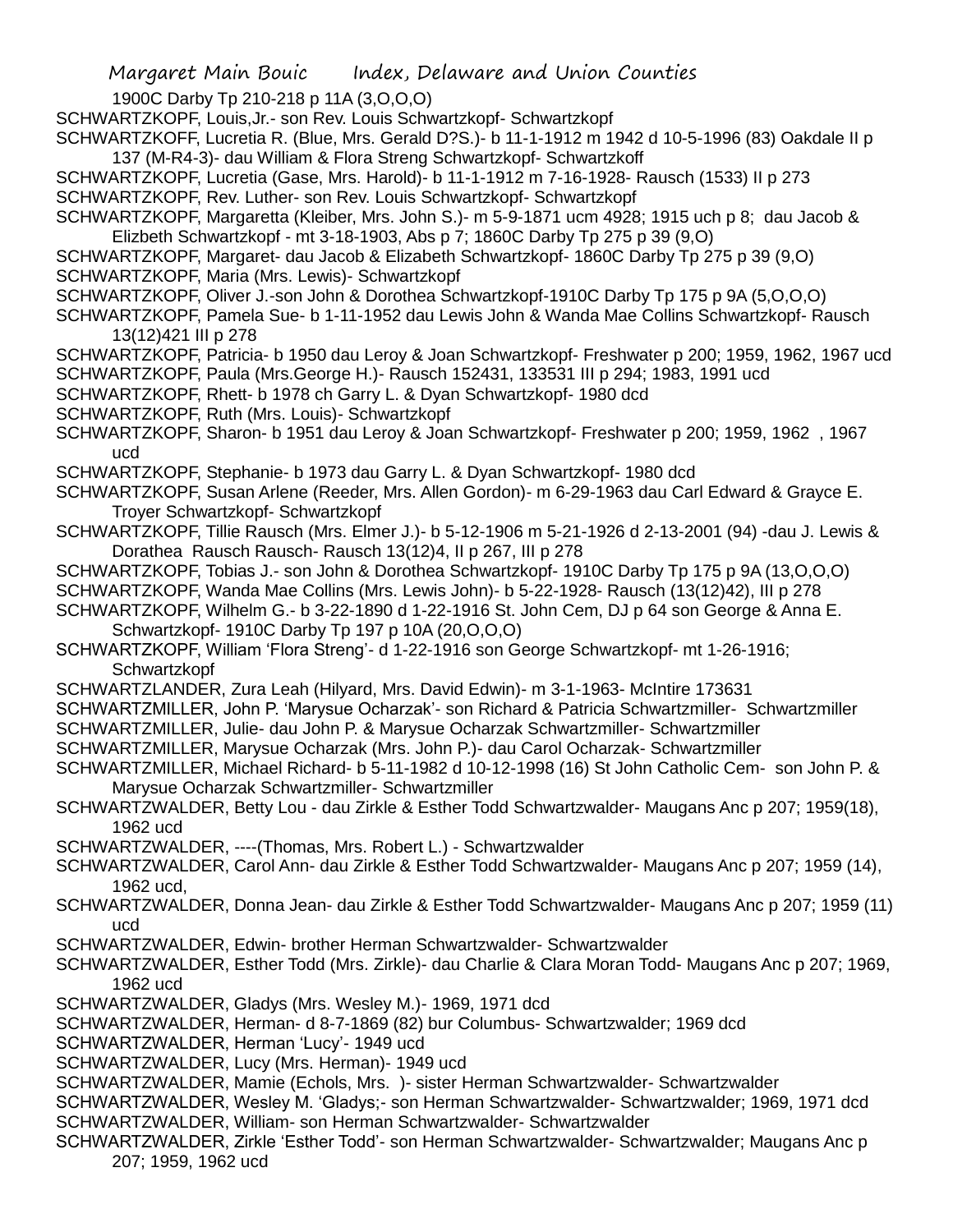SCHWARZ, Beth Law (Mrs. Marty)- dau Jim & Sandy Law- Schwarz

- SCHWARZ, Gene- query on Ballou & Blue- unec XI p 40
- SCHWARZ, Margaret (Mrs. )- Schwarz
- SCHWARZ, Maria Elizabeth- b 11-6-1991 dau Marty & Beth Law Schwarz- Schwatz
- SCHWARZ, John Martin-b 5-20-1997 son Marty & Beth Law Schwarz- Schwarz
- SCHWARZ, Marty 'Beth'- son Margaret Schwarz- Schwarz
- SCHWARZ, Mary- 1971, 1980 dcd
- SCHWARZ, Thomas A.- 1980 dcd
- SCHWARZE, ----Nash p 345
- SCHWATERER, William F.- d 4-15-1889 Chicago, b Ger- son F. Lewis & Johanah C. Rummill Schwatter- dcdeath
- SCHWEFEL, Rev. E. W.- d last Sunday- dg 1-16-1874, Pres. Chu at Athens, Cry Ab p 112
- SCHWEGLER, Fredreka (Lentz, Mrs. Philip)- b 4-26-1830 Ger. m 9-1-1850 to US 1850; dg 1-13-1892 Cry Ab p 111
- SCHWEICK, Mary E. (Leady, Mrs. J. N.)- Freshwater p 97
- SCHWEIKERT, Gottleb 'Wilhelmina Boad'- 1915 uch p 838
- SCHWEIKERT, Wilhelmina (Boerger, Mrs. Paul Gerhardt)- m 4-10-1912 dau Gottleb & Wilhelmina Boad Schweikert- 1915 uch p 838
- SCHWEIKERT, Wilhelmina Boad (Mrs. Gottleb)\_- 1915 uch p 838
- SCHWEINFURTH, Arthur- son Jacob Schweinfurth- dg 7-14-1914 Cry Ab p 135
- SCHWEINFURTH, Carrie M. (Mrs. Walter W.)- m 1915 d 9-7-1981 (85) Prospect Cem, obit, mlib
- SCHWEINFURTH, Barbara Hecker (Mrs. )- dau Rudolph & Margaret Sulser Hecker- Powell p 310
- SCHWEINFURTH, Brian- b 1975 son Jeffrey N. & Debra D. Schweinfurth- 1991 ucd
- SCHWEINFURTH, Catherine Hecker (Mrs. )- dau Rudolph & Margaret Sulser Hecker- Powell p 310
- SCHWEINFURTH, Catherine (Lauer, Mrs. Englehart)- b 1823 d 12–5-1905 dcc Nellie Almendinger Davis 11 SCHWEINFURTH, Debra D. (Mrs. Jeffrey N.)- 1991 ucd
- SCHWEINFURTH, Donald E.- son Walter W. & Carrie M. Schweinfurth- obit Carrie, mlib
- SCHWEINFURTH, Ferdinand- son Jacob Schweinfurth- dg 7-14-1914 Cry Ab p 135
- SCHWEINFURTH, George- son Jacob Schweinfurth- dg 7-14-1914 Cry Ab p 135
- SCHWEINFURTH, Harold W.- son Walter W. & Carrie M. Schweinfurth- obit Carrie, mlib,
- SCHWEINFURTH, Herman- son Jacob Schweinfurth- dg 7-14-1914, Cry Ab p 135
- SCHWEINFURTH, Jacob (82) Prospect d at home of Jacob Scheinfurth, Jr. b Ger to US 1852, bur Marion- dg 7-14-1914, Cry Ab p 135
- SCHWEINFURTH, Jacob, Jr.- son Jacob Schweinfurth- dg 7-14-1914 Cry Ab p 135
- SCHWEINFURTH, Jeffrey N. 'Debra D.'- Schweinfurth; 1983, 1991 ucd
- SCHWEINFURTH, Julie- dau Jeffrey Schweinfurth- Schweinfurth, 1991 ucd- engaged to Anthony Paul Smith
- SCHWEINFURTH, Margaret Hecker (Mrs. )- dau Rudolph & Margaret Sulser Hecker- Powell p 310
- SCHWEINFURTH, Scott- b 1981 son Jeffrey N. & Debra D. Schweinfurth- 1991 ucd
- SCHWEINFURTH, Tracy- b 1978 ch Jeffrey N. & Debra D. Schweinfurth- 1991 ucd
- SCHWEINFURTH, Walter W. 'Carrie M.' m 1915; obit Carrie, mlib
- SCHWEINYER, A.- d 2-22-1903 (58-9-0) Delaware, b Ger- dcdeaths
- SCHWEITZER, Mrs.- mother of Mrs. May Collins- dg 12-31-1907 Cry Ab p 93
- SCHWEITZER, A- funeral of Nicholas Zimmer was at his home, dg 10-15-1901 Cry Ab p 104
- SCHWEITZER, Mrs. A.- sister Nicholas White- dg 5-11-1906 Cry Ab p 97
- SCHWEITZER, Andy- d 11-18-1896 (6-5-6) Delaware son Joe Schweitzer- dcdeaths
- SCHWEITZER, Anton 'Mary'- Resolution of Condolence- dg 3-3-1903 Cry Ab p 172 dg 12-2-1913 Cry Ab p 74
- SCHWEITZER, Barbara J.- d 9-16-1973 bur St. Mary Cem- Schweitzer
- SCHWEITZER, Barbara (Flahive, Mrs. )- dau Francis & Nellie Conner Schweitzer- Schweitzer
- SCHWEITZER, Barbara (Fleck, Mrs. Edward)- dau Anton & Mary Schweitzer- dg 12-2-1913, Cry Ab p 74
- SCHWEITZER, Bernard- 1976 dch p 352
- SCHWEITZER, Beth Michelle Byers (Mrs. Thomas Richard)- dau John & Elizabeth Pauline Robinson Byers-Byers; Weaver 122411; Rittenhouse
- SCHWEITZER, Ed- pallbearer for William M. Raines- dg 9-2-1902 Cry Ab p 151
- SCHWEITZER, Edward 'Matilda Haas'- 1908 dch p 617; pallbearer for Mary Schweitzer- dc 12-2-1913, Cry Ab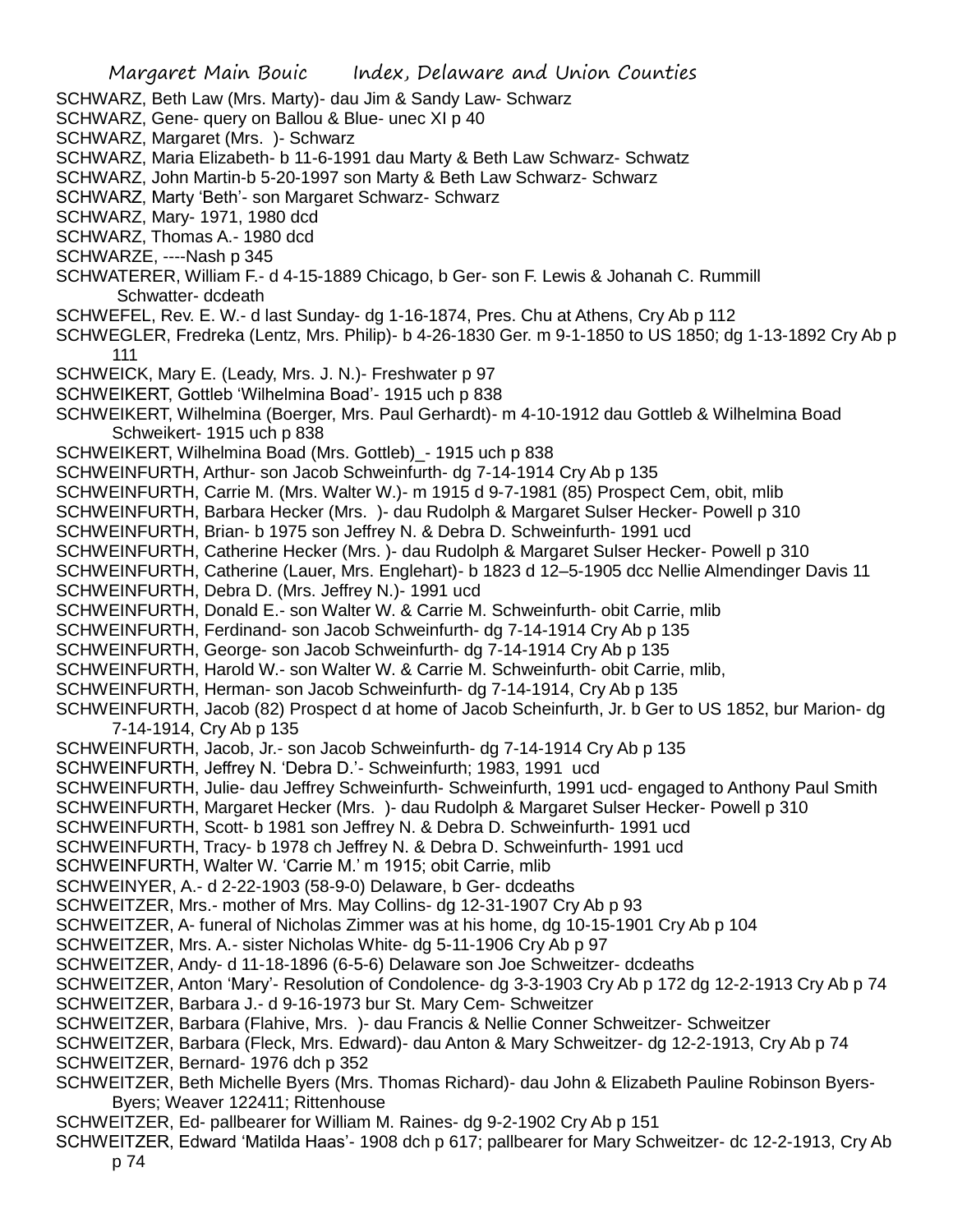- SCHWEITZER, Emma Katherine (Mrs. John)- d 5-9-1981 (64) St. Joseph Cem, Columbus- Schweitzer
- SCHWEITZER, Frances (Passon, Mrs. )- dau Francis & Nellie Conner Schweitzer- Schweitzer
- SCHWEITZER, Francis 'Nellie Conner'- Schweitzer
- SCHWEITZER, Francis X.- son Francis & Nellie Conner Schweitzer- Schweitzer
- SCHWEITZER, Francis X.- son John & Emma Katherine Schweitzer- Schweitzer
- SCHWEITZER, Frank- pallbearer for Mary Schweitzer- dg 12-2-1913 Cry Ab p 74
- SCHWEITZER. Mrs. Frank- sister of William O'Connor, dg 3-30-1915 Cry Ab p 36
- SCHWEITZER, Geoffrey Thomas- b 7-4-1985 son Thomas Richard & Beth Byers Schweitzer- Schweitzer
- SCHWEITZER, George K.- speaker OGS, unec XIII p 10, XVIX p 21
- SCHWEITZER, Helen Dorothy Kopp(Mrs. Norbert J.)- b 1-13-1915 d 4-19-1990 (78) bur Mt. Vernon **Schweitzer**
- SCHWEITZER, James 'Winifred O'Keefe'- b 12-30-1907 d 11-16-1997 (89) bur Lockbourne- son Francis & Nellie Conner Schweitzer- Schweitzer
- SCHWEITZER, Jeff '' Murray'- Schweitzer
- SCHWEITZER, Jeffrey K. 'Linda M. Murphy'- Schweitzer
- SCHWEITZER, John- Sand p 5; pallbearer for Mary Schweitzer- dg 12-2-19113, Cry Ab p 74; pallbearer for F. R. Mayer- dg 4-23-1915, Cry Ab p 43, for Mrs. Edward Maloney- dg 4-30-1912, Cry Ab p 121
- SCHWEITZER, John 'Emma Katherine'- Schweitzer
- SCHWEITZER, John- son Francis & Nellie Conner Schweitzer- Schweitzer
- SCHWIETZER, Joseph- son Francis & Nellie Conner Schweitzer- Schweitzer
- SCHWEITZER, Joseph- pallbearer for Mrs. George Haas- dg 4-5-1910 Cry Ab p 113; for John Wirthman- dg 3- 22-1910 Cry Ab p 107
- SCHWEITZER, —(Mrs. Joseph)- funeral of Mrs. Roze Zellar at her home, dg 4-7-1914 Cry Ab p 109
- SCHWEITZER, Linda M. (Mrs. Jeffrey K.)- b 4–6-1945 d 6-24-1998 (53) Fla- bur Fla. dau Robert & Bernice Murphy- Schweitzer
- SCHWEITZER, Louise (Mrs. Burns Edsel)- Sunbury p 151
- SCHWEITZER, Mark Jeffrey- b 5-27-1980 son Jeffrey & Linda Murphyy Schweitzer- Schweitzer
- SCHWEITZER, Mary (Mrs. Anton)- funeral Sat (80) dg 12-2-1913 Cry Ab p 74
- SCHWEITZER, Mary (LePresti, Mrs. )- dau Francis & Nellie Conner Schweitzer- Schweitzer
- SCHWEITZER, Mary Matilda Haas (Mrs. Edward)- d 7-9-1964 (84) bur St. Mary Cem- Schweitzer
- SCHWEITZER, Matilda Haas (Mrs. Edward)- dau J. E. & Mary Frank Haas- 1908 dch p 617
- SCHWEITZER, J. Matthew- son John & Emma Katherine Schweitzer- Schweitzer
- SCHWEITZER, Michael Kent son Jeffrey K. & Linda Murphy Schweitzer- Schweitzer
- SCHWEITZER, Mildred- b 1-12-1912 d 12-10-1995 (83) St. Mary Cem- dau Edward & Mary Matilda Haas Schweitzer- Schweitzer
- SCHWEITZER, Molly Elizabeth- adopted dau Thomas Richard & Beth Michelle Byers Schweitzer- Schweitzer; **Weaver**
- SCHWEITZER, Nellie Conner (Mrs. Francis)- Schweitzer
- SCHWEITZER, Norbert J.'Helen Dorothy Kopp'- b 8-8-1907 d 1-31-1989- bur Mt. Vernon- son Edward & Mary Matilda Schweitzer- Schweitzer
- SCHWEITZER, Richard A.- son Norbert J. & Helen Dorothy Schweitzer- Schweitzer
- SCHWEITZER, Richard L.- Schweitzer
- SCHWEITZER, Robert A. b 9-9-1925 d 6-20-1997 (71) St. Mary Cem- son Francis & Nellie Conner Schweitzer- Schweitzer
- SCHWEITZER, Thomas Richard 'Beth Michelle Byers'- son Richard L. Schweitzer- Schweitzer
- SCHWEITZER, Winifred O'Keefe (Mrs. James)- d 1-18-1970 bur Columbus- Schweitzer
- SCHWENK, Alfred E. 'Leona Campbell'- b 1-22-1908 d 11-9-1998 (90) bur Pa son John Frederick & Metha Wilhelmina Honerjager Schwenk- Schwenk
- SCHWENK, Alfrieda- dau John Frederick & Metha Wilhelmina Honerjager Schwenk- Schwenk SCHWENKE, Rev. Clarence 'Edith Hopkins'- Schwenke
- SCHWENK, Dorothy- dau John Frederick & Metha Wilhelmina Honerjager Schwenk- Schwenk
- SCHWENKE, Edith Hopkins (Mrs. Rev. Clarence)- b 5-20-1881 d 7-18-1965 cremated- dau Francis Marion & Celestine Conner Hopkins- Schwenke
- SCHWENK, Gail S. (Colfelt, Mrs )- dau Alfred E. & Leona Campbell Schwenk- Schwenk SCHWENK, Janice S. (Robbins, Mrs. David) -dau Alfred E. & Leona Campbell Schwenk- Schwenk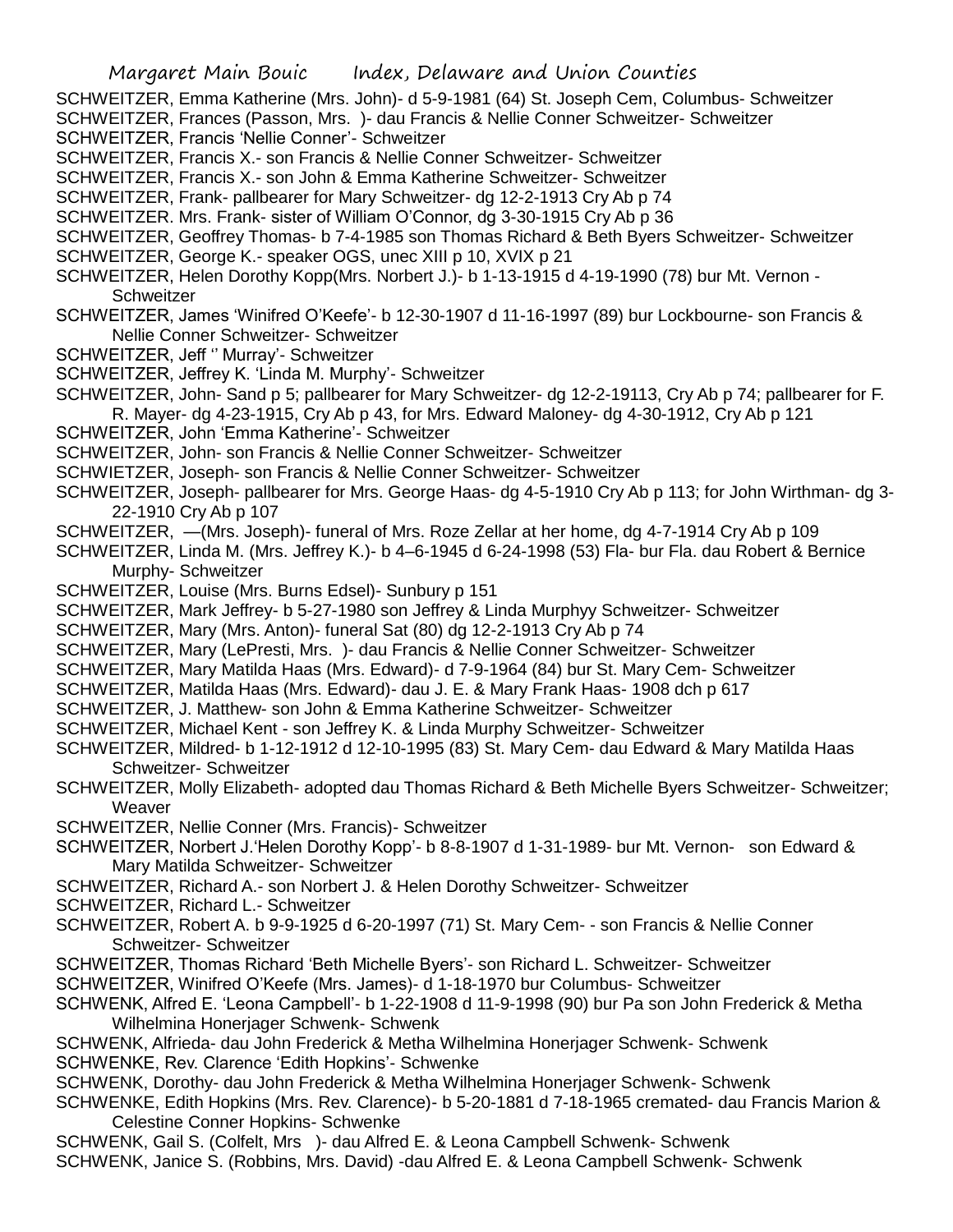SCHWENK, John Frederick' Metha Wilhelmina Honerjager Schwenk- Schwenk

SCHWENKE, Leona Campbell (Mrs. Alfred E.)- d 1990- Schwenk

SCHWENKE, Lucinda- dau John Frederick & Metha Wilhelmina Honerjager Schwenk- Schwenk

SCHWENKE, Lydia- dau John Frederick & Metha Wilhelmina Honerjager Schwenk- Schwenk SCHWENKE, Metha Wilhelmina Honerjager (Mrs. John Frederick)- Schwenk

SCHWENKE, Paul- son John Frederick & Metha Wilhelmina Honerjager Schwenk-Schwenk

SCHWENKE, Robert- son John Frederick & Metha Wilhelmina Honerjaer Schwenke Schwenke SCHWENKFELDER, Maria- Powers Pat p 90

SCHWETER,Charles- brother Joe, bought store of William Miller Warren, dg 9-3-1915 Cry Ab p 74 SCHWETER, Joe, brother Charles- bought store of William Miller Warren, dg 9-3-1915 Cry Ab p 74

SCHWICK, Adaline- 1870C Troy T p 527 (26)

SCHWICK, Franklin- 1870C Troy Tp p 527 (2(

SCHWICK, Lizzie- 1870C Troy Tp p 527 (7)

SCHWICK, Susan- 1870C Troy Tp p 527 (5)

SCHWICK, Thomas- 1870C Troy Tp p 527 (33\*)

SCHWICKHEIMER, Elziabeth P. (Fleckner, Mrs. John)- m 726-1860 dcm

SCHWIER, Doris- unvmec V

SCHWIETERMAN, Avit 'Nancy'- Schweiterman

SCHWIETERMAN, Melissa Ann (Levan, Mrs. Louis Victor)- m 8-29-1997 dau Avit & Nancy Schwieterman-**Schwieterman** 

SCHWIETERMAN Nancy(Mrs. Avit)- Schweiterman

SCHWIN, Mary (Burrer, Mrs. Karl Ormond)- 1976 dch p 369

SCHWIND, Harry E. 'Nancy'- Schwind

SCHWIND, Mary Stricker (Mrs. William)- d Cleveland (40) dg 5-29-1900 Cry Ab p 22

SCHWIND, Nancy (Mrs. Harry E.)- Schwind

SCHWIND, William 'Mary Stricker'- dg 5-29-1900 Cry Ab p 22

SCHWINGER, Francis- Freshwater p 60

SCHWINN, Alice R. (Mrs. Arthur R.)- d 10-9- Schwinn

SCHWINN, Arthur R. 'Alice R.'- Schwinn

SCHWINN, Frank- son Arthur R. & Alice R. Schwinn- Schwinn

SCHWINN, --- (Kegg, Mrs. William0- dau Arthur R. & Alice R. Schwinn- Schwinn

SCHWINN, Rebecca Lou- dau Wilmer & Vivian Marie Simpson Schwinn- dcq Dorothy Rogers Simpson 1; dcq Charles Simpson 1

SCHWINN, Vivian Marie Simpson (Mrs. Wilmer)- dau Charles Grant & Dorothy Agnes Rogers Simpson- dcq Dorothy Rogers Simpson 1; dcq Charles Simpson 1

SCHWINN, Wilmer 'Vivian Marie Simpson'- son Arthur R. & Alice R. Schwinn- Schwinn

SCHWITTERS, Edan W. K. (Boseneiler, Mrs. LeRoy Bernhard)- b 10-15-1915 m 4-14-1934- Weiser p 130

SCHWITZER, Annie- b 12-5-1875 Delaware Tp dau F. F. & Louisa Backman Schwitzer- dcbirths

SCHWITZER, Anthoney- b 4-26-1891 Delaware Town son Joseph & Barbare Reize Schwitzer- dcb

SCHWITZER, Otto-b 9-12-1871 Del Town son Frederick F. & Louisa M. Backelman Schwitzer- dcb SCHWOOB, Annie (Lapp, Mrs. Alfred)- Weiser p 625

SCHWOOB, Bernice- dau Peter & Lura Lapp Schwoob- Weiser p 626

SCHWOOB, Clarence- son Peter & Lura Lapp Schwoob- Weiser p 626

SCHWOOB, Florence- dau Peter & Lura Lapp Schwoob- Weiser p 626

SCHWOOB, Ida- dau Peter & Lura Lapp Schwoob- Weiser p 626

SCHWOOB, Irene (Misner, Mrs. )- dau Peter & Lura Lapp Schwoob- Weiser p 626

SCHWOOB, John- son Peter & Lura Lapp Schwoob- Weiser p 626

SCHWOOB, Joseph- son Peter & Lura Lapp Schwoob- Weiser p 626

SCHWOOB, Lura Lapp (Mrs. Peter)- dau John & Margaret Kiplinger lapp- Weiser p 626

SCHWOOB, Mary (Brunner, Mrs. )- dau Peter & Lura Lpp Schwoob- Weiser p 626

SCHWOOB, Peter 'Lura Lapp'- Weiser p 626

SCHYLER, Estella (Shuler)(Mosier, Mrs. Everette Lutrelle- Graham 4

SCIACCA, Michael 'Barbara J'- 1980 dcd

SCIARA, James L.- 1977 ucd

SCIBER?, Jackey- 1860C Taylor Tp 1032-1047 p 1137 (18,NC) mulatto